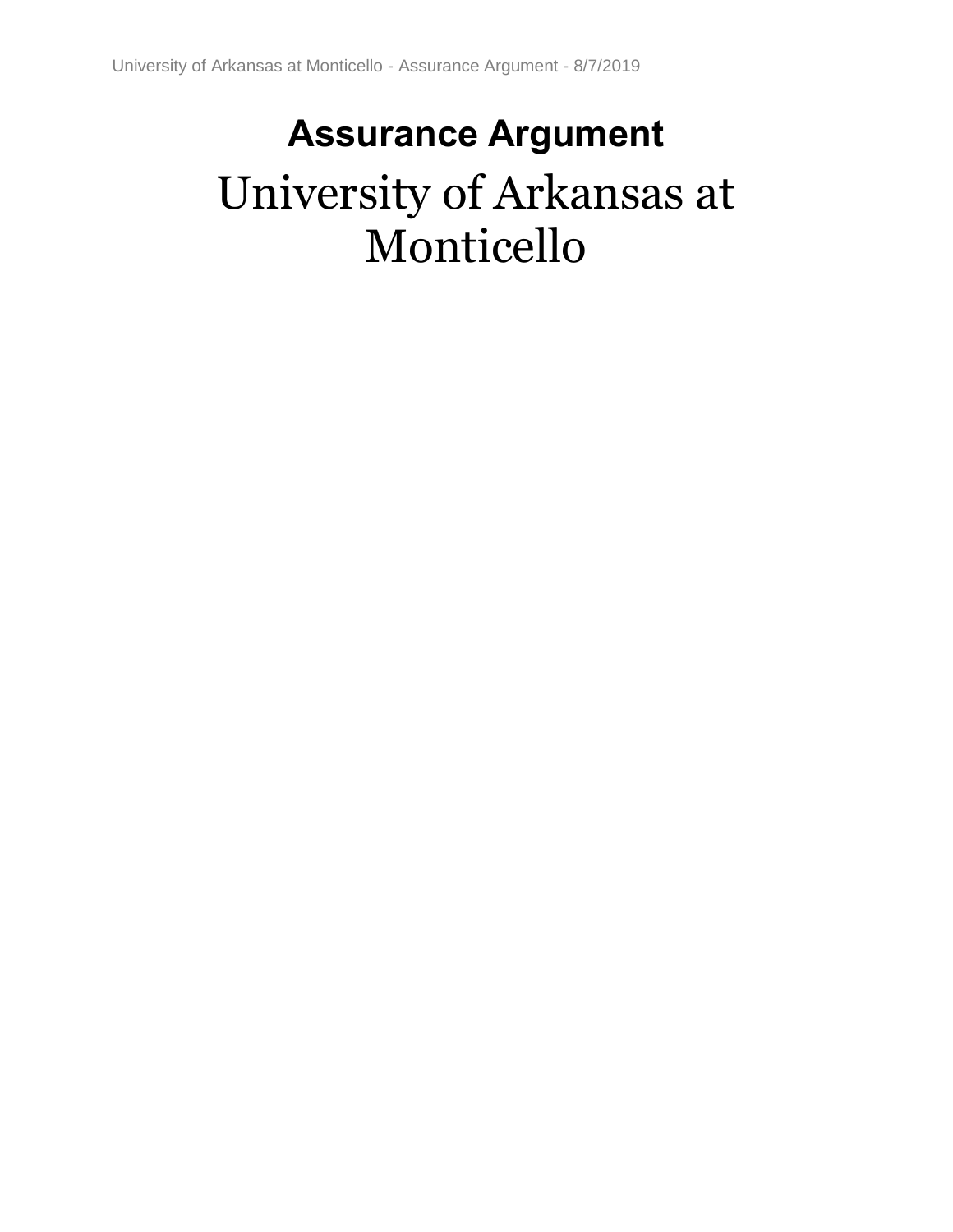# **1 - Mission**

The institution's mission is clear and articulated publicly; it guides the institution's operations.

# **1.A - Core Component 1.A**

The institution's mission is broadly understood within the institution and guides its operations.

- 1. The mission statement is developed through a process suited to the nature and culture of the institution and is adopted by the governing board.
- 2. The institution's academic programs, student support services, and enrollment profile are consistent with its stated mission.
- 3. The institution's planning and budgeting priorities align with and support the mission. (This sub-component may be addressed by reference to the response to Criterion 5.C.1.)

# **Argument**

The University of Arkansas at Monticello is a state-supported institution of higher learning, a part of the University of Arkansas System, and a regional university established to serve the educational needs of southeastern Arkansas. The UAM mission grows out of the Role and Scope Statement established by the statewide coordinating board, the mission of the University of Arkansas System, and UAM's distinctive purpose.

The Arkansas Higher Education Coordinating Board establishes appropriate Role and Scope designations for each public higher education institution in consultation with representatives of the colleges and universities, and is charged with reviewing these designations periodically. The Role and Scope designations were last revised in 2008.

The Role and Scope statement is intended to be concrete, specific, and to distinguish one university from another. The statement typically discloses the nature and range of the institution's responsibilities and activities: the geographical service area; disciplines in which programs are provided; levels of degree offerings; dominant characteristics of the student clientele; other constituencies to be served; and emphasis areas.

### **Role and Scope of the University of Arkansas at Monticello**

The University of Arkansas at Monticello is responsible for serving:

 Residents of southeast Arkansas who have completed a high school education and are seeking a college degree or continuing professional education and residents of the state through specific degree programs and services.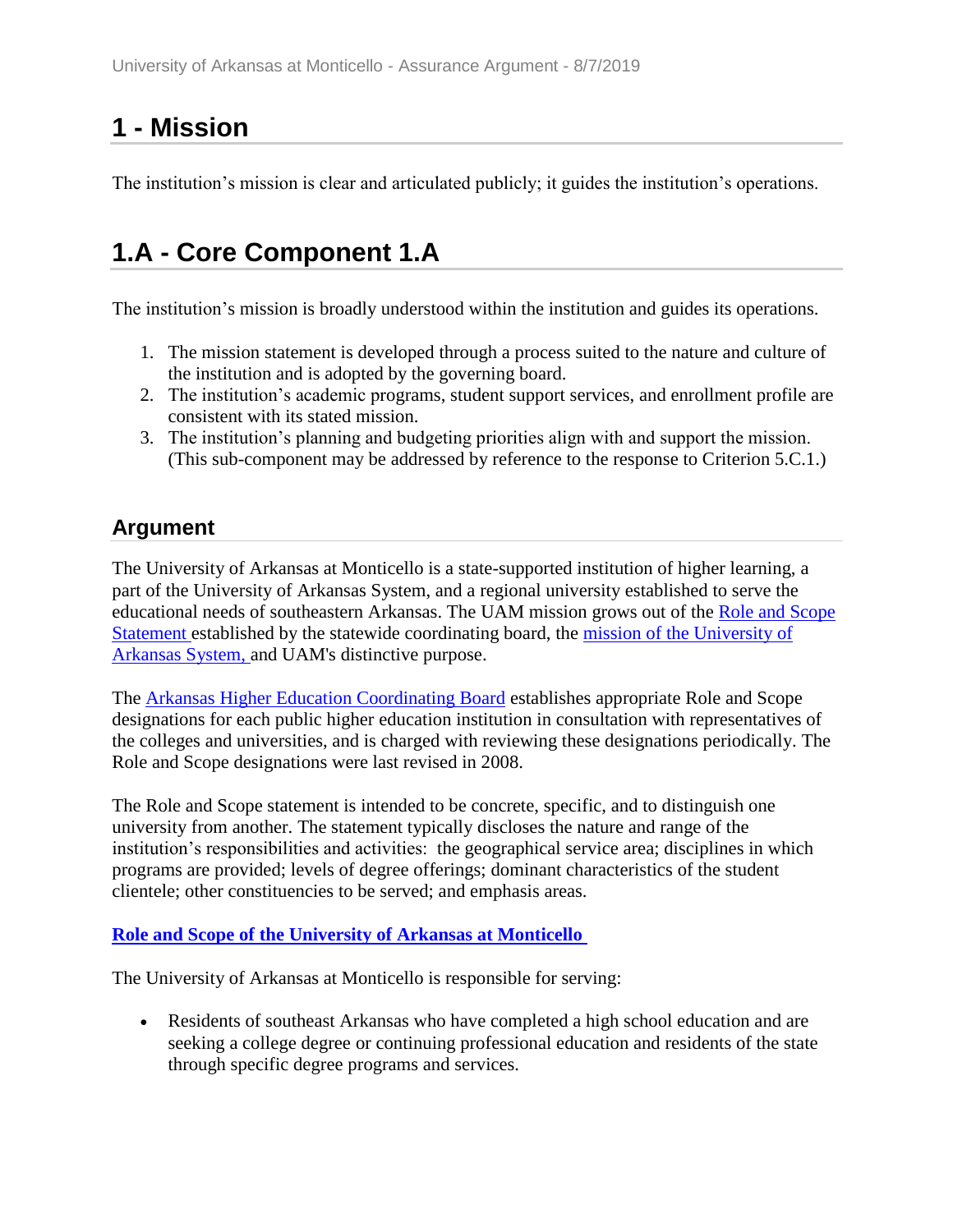- Employers in the region in both public and private sectors—school districts, health care providers, local governments, and private employers including the agriculture and forest product industries.
- Regional economic development interests and entrepreneurs.
- The community and area by providing a broad range of academic and cultural activities and public events.
- Area K-12 schools seeking college general education courses for advanced students.
- Two-year college transfer students. Certificate and associate programs in applied technologies, including nursing and selected allied health fields.

UAM serves these audiences by providing

- Certificate and associate programs in applied technologies including nursing and selected allied health fields.
- Baccalaureate programs in arts and humanities, the natural sciences, and social sciences appropriate to a teaching institution with a predominately undergraduate student body.
- Baccalaureate programs in the professional fields of forestry, education, community services, nursing, business, and human services (i.e. social work and criminal justice).
- Master's programs in forestry, education, and music.
- Services specifically designed to meet the needs of regional economic development (small business development, support for entrepreneurs, problem-solving).

#### Special Features

- An open admission university.
- Forest Resources program.
- UAM College of Technology campuses in Crossett and McGehee provide education in associate, certificate programs, and the Arkansas Heavy Equipment Operator Training Academy offers training and certification for timber and construction equipment operation.

While other institutions in Arkansas are designated as primarily teaching institutions focusing on undergraduate education, UAM is the only four-year university in the state with the specific designation as **an open admission university**. HLC Visiting Teams have noted the deep support of the UAM community for this mission despite -- or perhaps because of -- the inherent and significant challenges of open admission.

### **The 2016 UAM Vision:**

The University of Arkansas at Monticello will be recognized as a model, open access regional institution with retention and graduation rates that meet or exceed its peer institutions.

Through these efforts, UAM will develop key relationships and partnerships that contribute to the economic and quality of life indicators in the community, region, state, and beyond.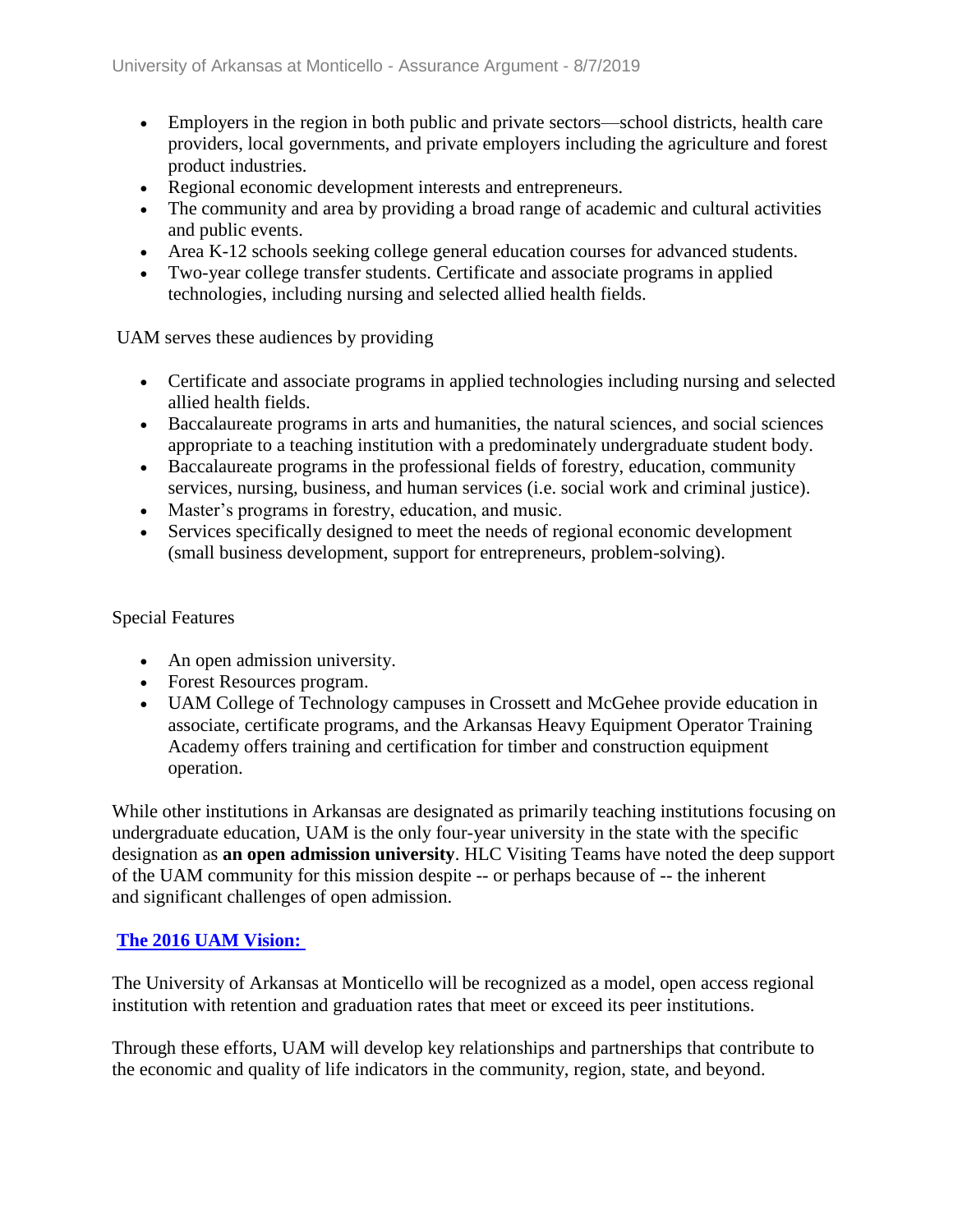### **The UAM Mission:**

The University of Arkansas at Monticello is a society of learners committed to individual achievement by:

- Fostering a quality, comprehensive, and seamless education for diverse student learners to succeed in a global environment;
- Serving the communities of Arkansas and beyond to improve the quality of life as well as generate, enrich, and sustain economic development;
- Promoting innovative leadership, scholarship and research which will provide for entrepreneurial endeavors and service learning opportunities;
- Creating a synergistic culture of safety, collegiality and productivity which engages a diverse community of learners.

### **UAM Core Values**

- *Ethic of Care*: We care for those in our UAM community from a holistic perspective by supporting them in times of need and engaging them in ways that inspire and mentor.
- *Professionalism*: We promote personal integrity, a culture of servant leadership responsive to individuals' needs as well as responsible stewardship of resources.
- *Collaboration*: We foster a collegial culture that encourages open communication, cooperation, leadership and teamwork, as well as shared responsibility.
- *Evidence-based Decision Making*: We improve practices and foster innovation through assessment, research, and evaluation for continuous improvement.
- *Diversity*: We embrace difference by cultivating inclusiveness and respect of both people and points of view, and by promoting not only tolerance and acceptance, but support and advocacy.

### **1.A.1. The mission statement is developed through a process suited to the nature and culture of the institution and is adopted by the governing board.**

When Dr. Karla Hughes became UAM's chancellor in 2016, among her first actions was the creation of a Mission Statement, a Vision Statement, and the elaboration of UAM's Core Values. [Th](../../evidence/viewfile?fileId=634429)e University's Mission Statement had last been revised in 2004, and the 2014 Visiting Team had noted the desirability of a more focused Mission Statement. These were approved by the System President and supported by the UAM Executive Council, which comprises the vice chancellors, as well as the UAM Board of Visitors.

### **1.A.2 Academic programs, student support services, and enrollment profile are consistent with its stated mission.**

The academic programs clearly reflect UAM's mission. Educational opportunities encompass the liberal arts, basic and applied sciences, selected professional programs, and vocational and technical preparation. Programs routinely change to meet changing needs: in 2016, for example, UAM added a Certificate in Diesel Technology in response to the needs of local employers, and continuing dialogue means more programs in development. Military Science was added as a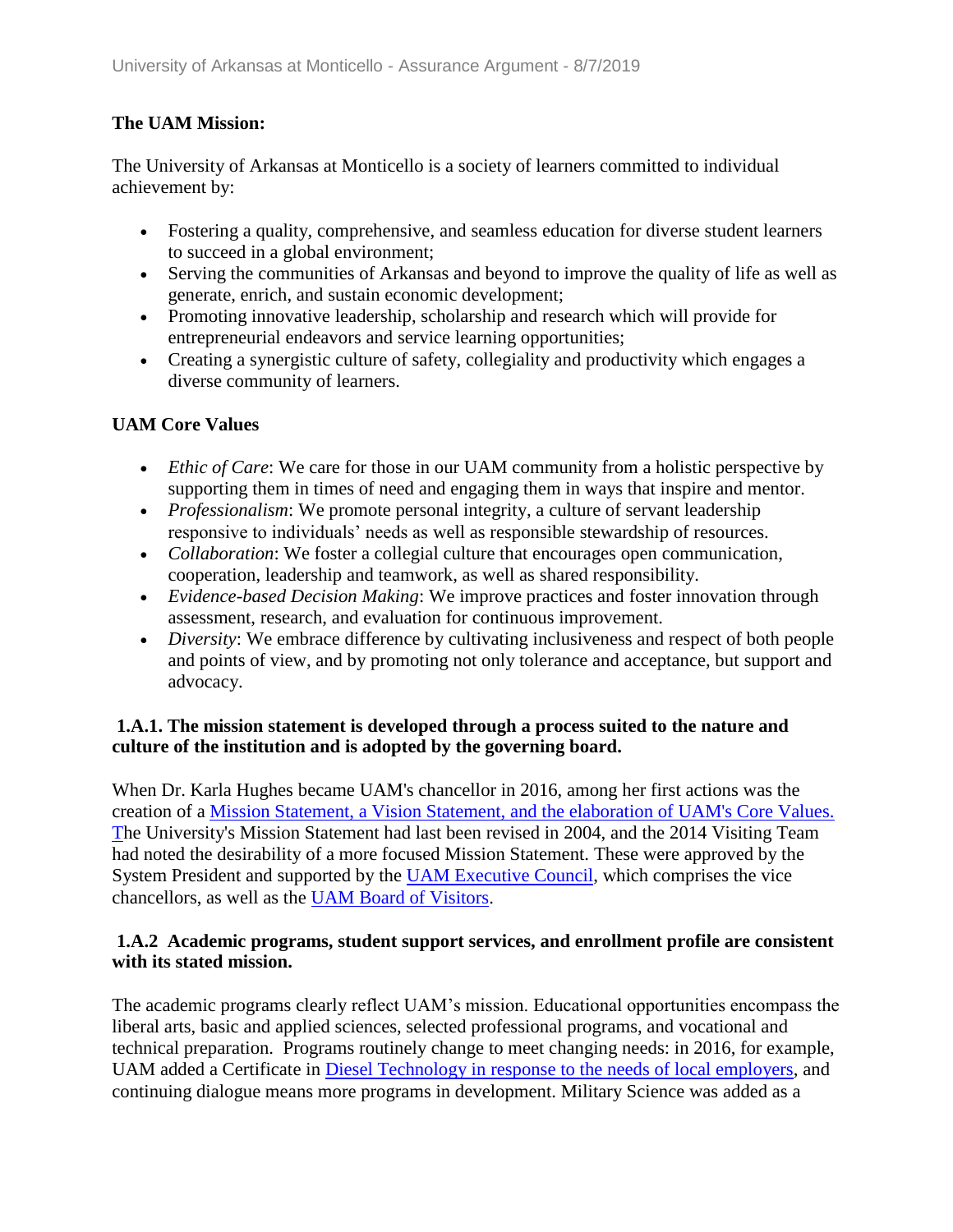program of study in 2005 but was discontinued when the National Guard moved its post to Pine Bluff in 2017. During the last academic year, three new Technical Certificates and four Certificates of Proficiency were approved by the state and the HLC, as well as an Associate of Applied Science degree in Advanced Manufacturing Technology, all designed to meet the evolving needs of the region.

A rigorous system of program reviews, discussed in detail in Section 4.A.1, assures that programs are healthy and adapting to changing circumstances. Each program is reviewed on a ten-year rotating schedule, which includes a self-study and review by outside authorities.

Increased attention on Student Success, including retention, reflects the imperatives of the UAM Vision as well as the Core Values, and took brick-and-mortar form with the September 2018 dedication of the Student Success Center.

The Office of Student Affairs provides a variety of programs and services to promote academic success and development of students. Student Affairs programs include the University Tutoring Center, Counseling and Testing Center, Career Services, resources for veterans, Residence Life, Dining Services, the Wellness Center, the Office of Student Health Services, Intramurals and Recreation, the University Behavioral Intervention Team, Student Programs and Activities, and Upward Bound. Details regarding each of these student services components are more fully discussed in Sections 3.D.1 and 4.B.2.

Finally, the enrollment profile of the University demonstrates adherence to the mission as an "open access regional institution." UAM remains predominately an undergraduate institution with 74.5% of its enrollment coming from within the state. Almost sixty percent of the student body comes from the school's primary recruiting area of eight surrounding counties: Arkansas, Ashley, Bradley, Chicot, Cleveland, Desha, Drew, Jefferson, Lincoln, and Union. However, since enrollment in school districts in this area is declining, other Arkansas counties and other states will become more important sources of students in the future. Further details on population and enrollment trends in the primary recruiting area can be found in 1.C. Retention is discussed in Criterion 4.

#### **1.A.3. The institution's planning and budgeting priorities align with and support the mission.**

After Chancellor Hughes had established the Mission and Vision Statement[s](../../evidence/viewfile?fileid=602573) for the University, she initiated a strategic planning process in order to build on those foundations. The process and plan are discussed more in Criterion 5, but it is worth noting here that the three primary goals of the Strategic Plan are Student Success; Enrollment and Retention Gains; and Infrastructure Revitalization and Collaborations. In the spring of 2018, departments and schools were instructed to develop their own strategic plans that would align with and help ensure the success of the UAM Plan. Budget requests must now explicitly link requests to the university's and/or the unit's strategic plan.

That budgeting priorities align with the mission is apparent in the **IPEDS** data that note that 45% of all FY2018 Core Expenses were related to Instruction. A further 8% were for Student Services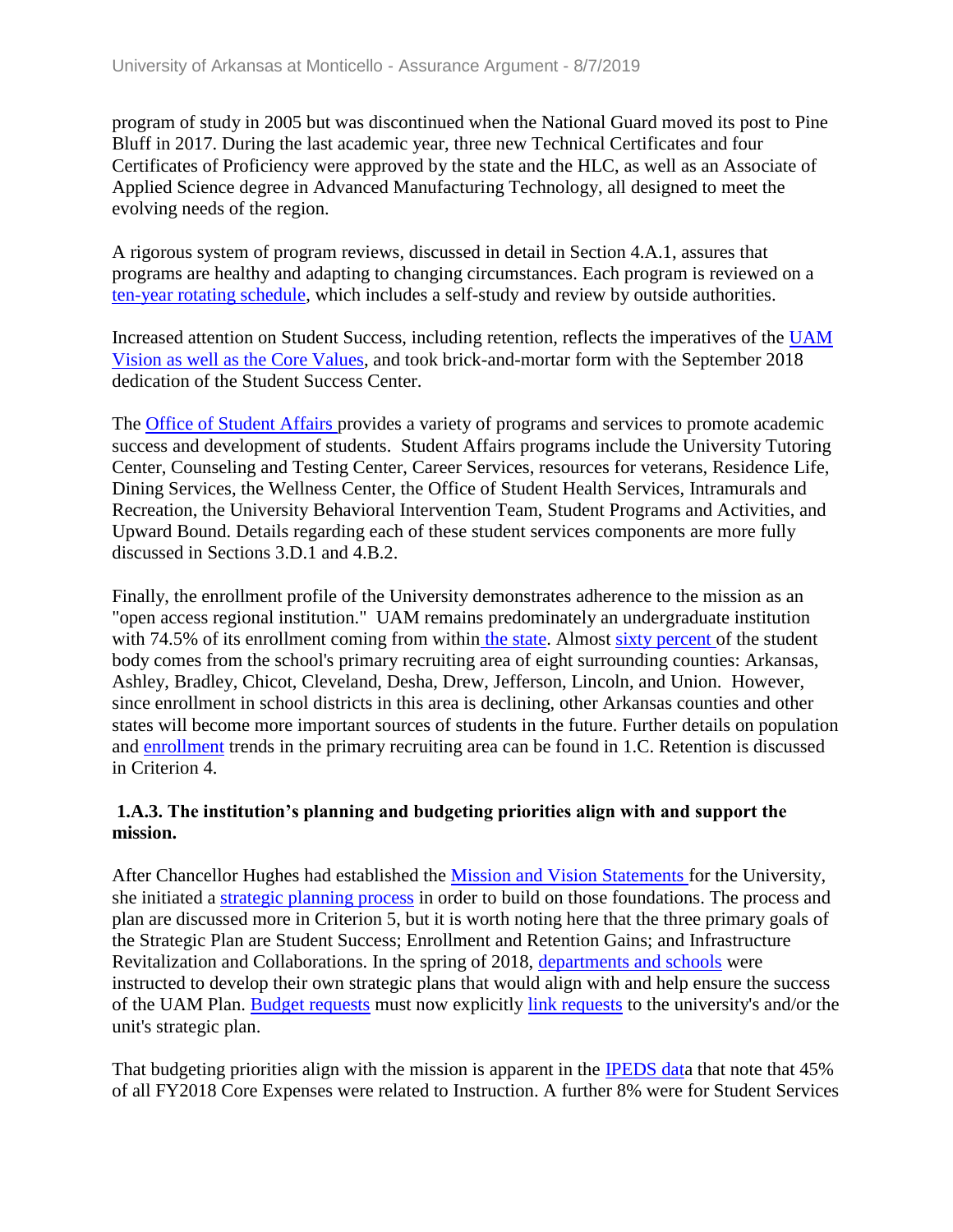and 4% for Academic Support. How the budget process aligns with planning is discussed in Criterion 5.

| Budget Items Related to the UAM Mission |                  |                  |  |  |  |
|-----------------------------------------|------------------|------------------|--|--|--|
| <b>Budget Line</b>                      | 2016-2017        | 2017-2018        |  |  |  |
| Instruction                             | 22,198,749 (52%) | 19,866,447 (45%) |  |  |  |
| Academic Support                        | 2,029,804 (5%)   | 1,967,399 (4%)   |  |  |  |
| <b>Student Services</b>                 | 3,488,030 (8%)   | 3,419,289 (8%)   |  |  |  |
| Total                                   | 49,682,037       | 50,275,334       |  |  |  |

- 10 Year Program Review 18-19.pdf
- 18-19 Budget Prep Memo
- 2018-2019 Budget
- 2018Enrollment by County
- 2018Enrollment by Ethnicity
- 2018Enrollment by State
- Acad Aff Weevil Wisdom
- ADHE AHECB Role & Scope list
- ADHE Role and Scope Responsibility
- $\bullet$  BOV Agenda 1-22-19
- $\bullet$  bovminutes 4-14-16
- Budget Request Worksheet
- Chancellor Strategic Plan
- Chancellor April 2018 Update
- Chancellor's 2018 Report
- Diesel technology proposal 8 13 15
- Exec Counc Minutes 3-9-16
- FY19 Budget Exhibits Detail
- IPEDS Finance Summary FY 18 and FY 17
- Mission University of Arkansas System
- SSCH and FTE by Fall Terms
- Strategic Planning Process 2015-16
- Student Affairs \_ University of Arkansas at Monticello
- UAM Center for Economic Education \_ Economics Arkansas \_ UA Monticello
- UAM Mission Statement
- UAM Organizational Chart
- UAM Role and Scope Statement page 17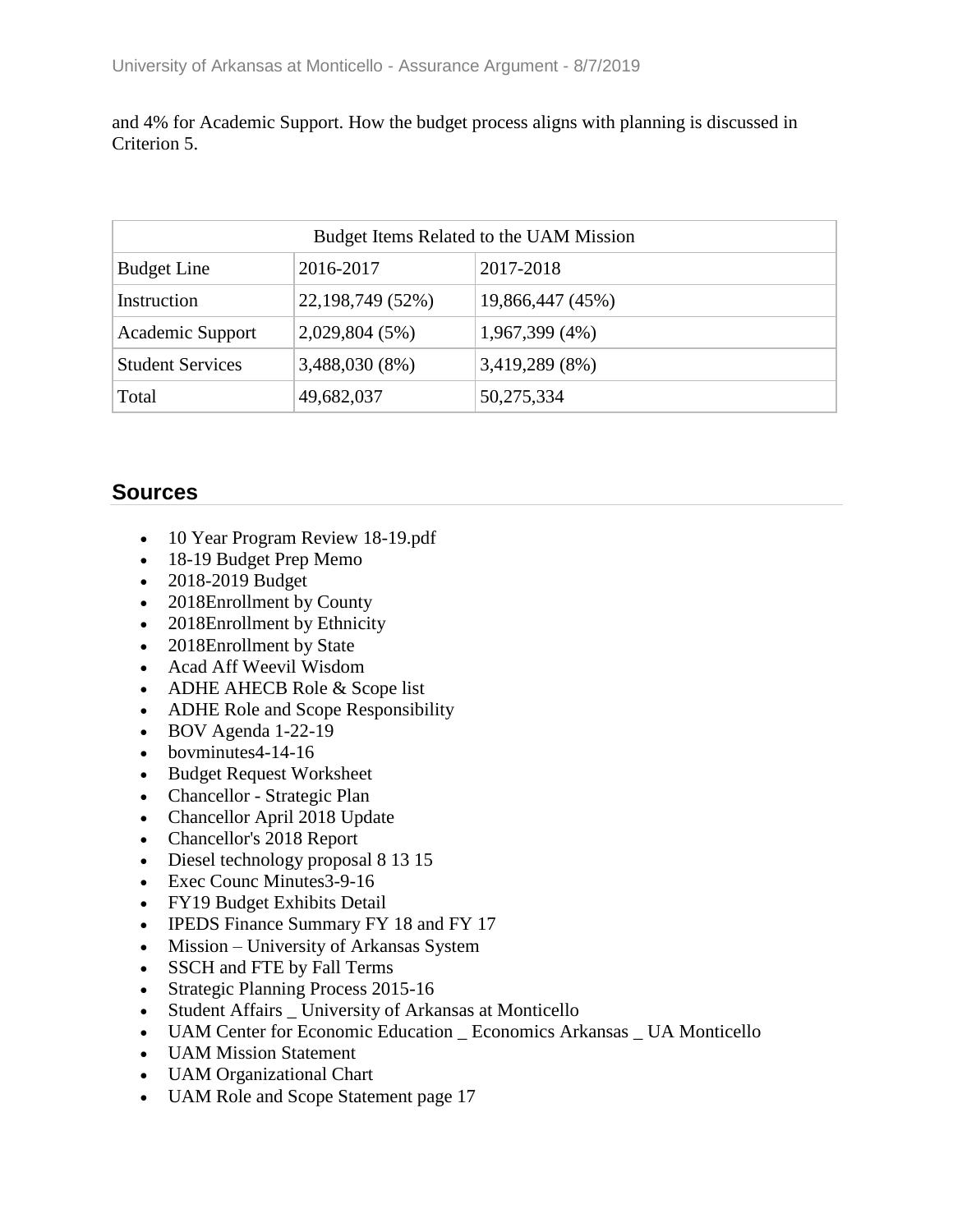# **1.B - Core Component 1.B**

The mission is articulated publicly.

- 1. The institution clearly articulates its mission through one or more public documents, such as statements of purpose, vision, values, goals, plans, or institutional priorities.
- 2. The mission document or documents are current and explain the extent of the institution's emphasis on the various aspects of its mission, such as instruction, scholarship, research, application of research, creative works, clinical service, public service, economic development, and religious or cultural purpose.
- 3. The mission document or documents identify the nature, scope, and intended constituents of the higher education programs and services the institution provides.

### **Argument**

#### **1.B.1. The institution clearly articulates its mission through one or more public documents, such as statements of purpose, vision, values, goals, plans, or institutional priorities.**

The University articulates its mission in several venues including the catalog, strategic plan, and the web site. The mission statement is included in each edition of the UAM catalog, this year on pages 16-17. The mission statement has pride of place on the UAM webpage under the "About UAM" tab on the website. The Strategic Plan puts the UAM mission at the forefront of its unifying center.

#### **1.B.2. The mission document or documents are current and explain the extent of the institution's emphasis on the various aspects of its mission, such as instruction, scholarship, research, application of research, creative works, clinical service, public service, economic development, and religious or cultural purposes.**

Chancellor Hughes rewrote the Vision and Mission Statements upon taking office in 2016. These statements lay out the University's commitment to service to the community, education for our diverse student base, scholarship, leadership, and collegiality. The Core Values lay out the guiding principles for actions, including an ethic of care, professionalism, collaboration, evidence-based decision-making, and diversity.

Having received approval of these statements from the UA System Office, the chancellor began developing a process for a new Strategic Plan, a process described in 5.C. The final plan comprises three primary goals which are built upon the Mission: Student Success, Enrollment and Retention Gains, and Infrastructure Revitalization and Collaborations.

In the spring of 2018, department and division leaders were all instructed to develop unit strategic plans that incorporated elements of the university's plan, helping to insure a unified approach to serving UAM's constituencies. Units make public their strategic plans on their websites.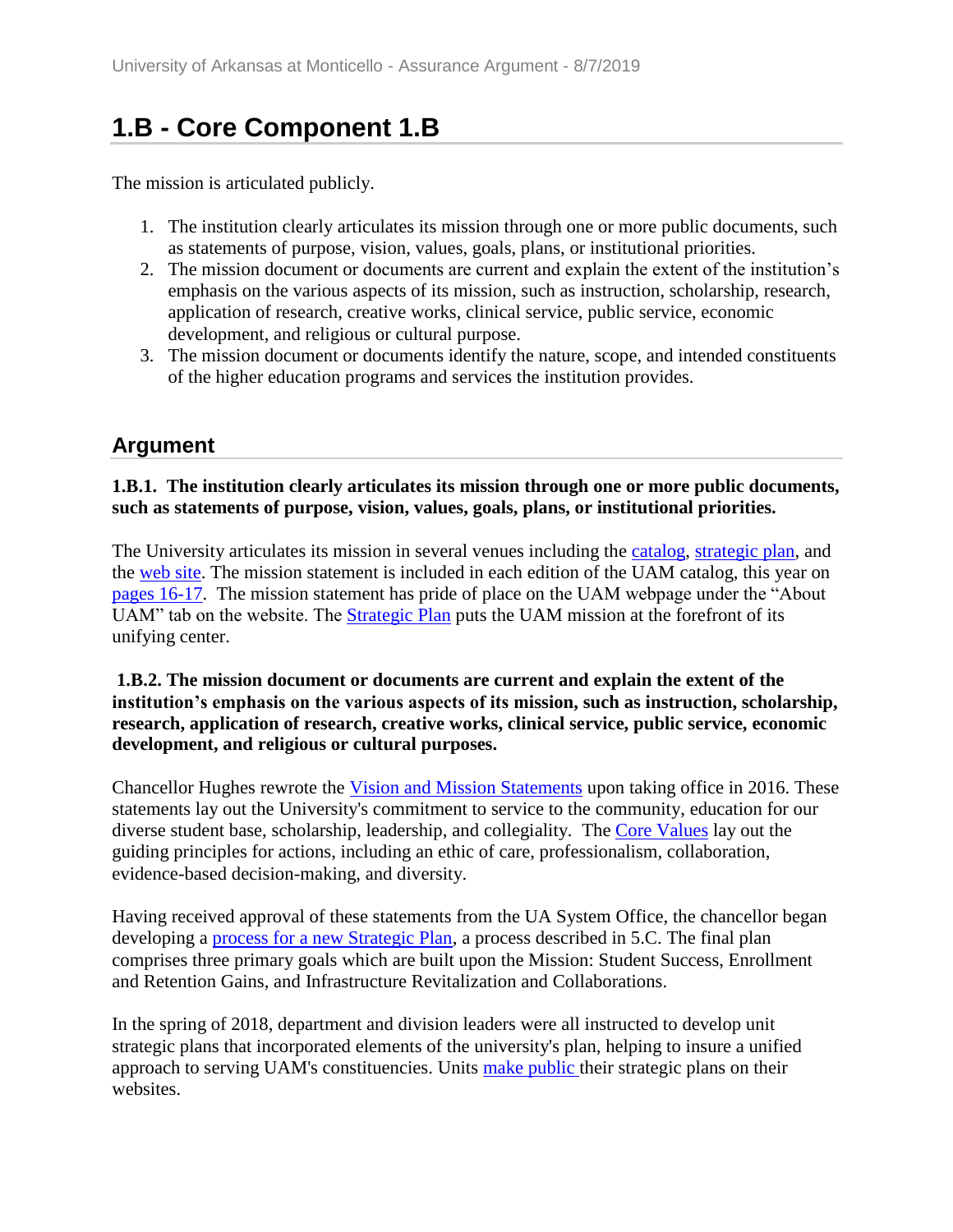### **1.B.3. The mission document(s) identify the nature, scope, and intended constituents of programs and services offered.**

The mission document(s) -- the <u>role and scope statement</u>, the University mission and purposes, the strategic planning focus area -- all clearly identify the nature, scope, and intended constituents of programs and services offered. The University is responsible for serving residents of Southeast Arkansas and the state, and this is reflected in its enrollment profile. UAM serves area K-12 schools seeking college general education courses for advanced students, particularly through its **concurrent** enrollment program. The University serves employers in the region in both public and private sectors through efforts such as the Educational Renewal Zone, a grant-funded office in the School of Education, which coordinates cooperative work among schools, the regional educational cooperative, and UAM. The Colleges of Technology provide training at various levels. The University serves regional economic development interests with the Small Business and Technology Development Center and through the efforts of individual units and faculty. UAM provides certificate and associate programs, baccalaureate programs in more than thirty areas, and master's programs in education, forest resources, arts and humanities, and music. UAM is the only true open admissions four-year institution of higher education in the state, and has the only School of Forest Resources in Arkansas. Educational opportunities encompass the liberal arts, basic and applied sciences, selected professions, and vocational and technical preparation. All of this is made clear in our public mission documents.

- 2018Enrollment by State
- ASBDC
- Catalog Mission Statement pp 16-17
- Chancellor Strategic Plan
- Chancellor April 2018 Update
- Chancellor Mission Vision Core Values
- Chancellor's 2018 Report
- CIS Resources \_ University of Arkansas at Monticello
- concurrent student handbook
- Degree Programs University of Arkansas at Monticello
- ERZ
- Strategic Planning Process 2015-16
- UAM Home Page
- UAM Mission Statement
- UAM Role and Scope Statement page 17
- UAM web vision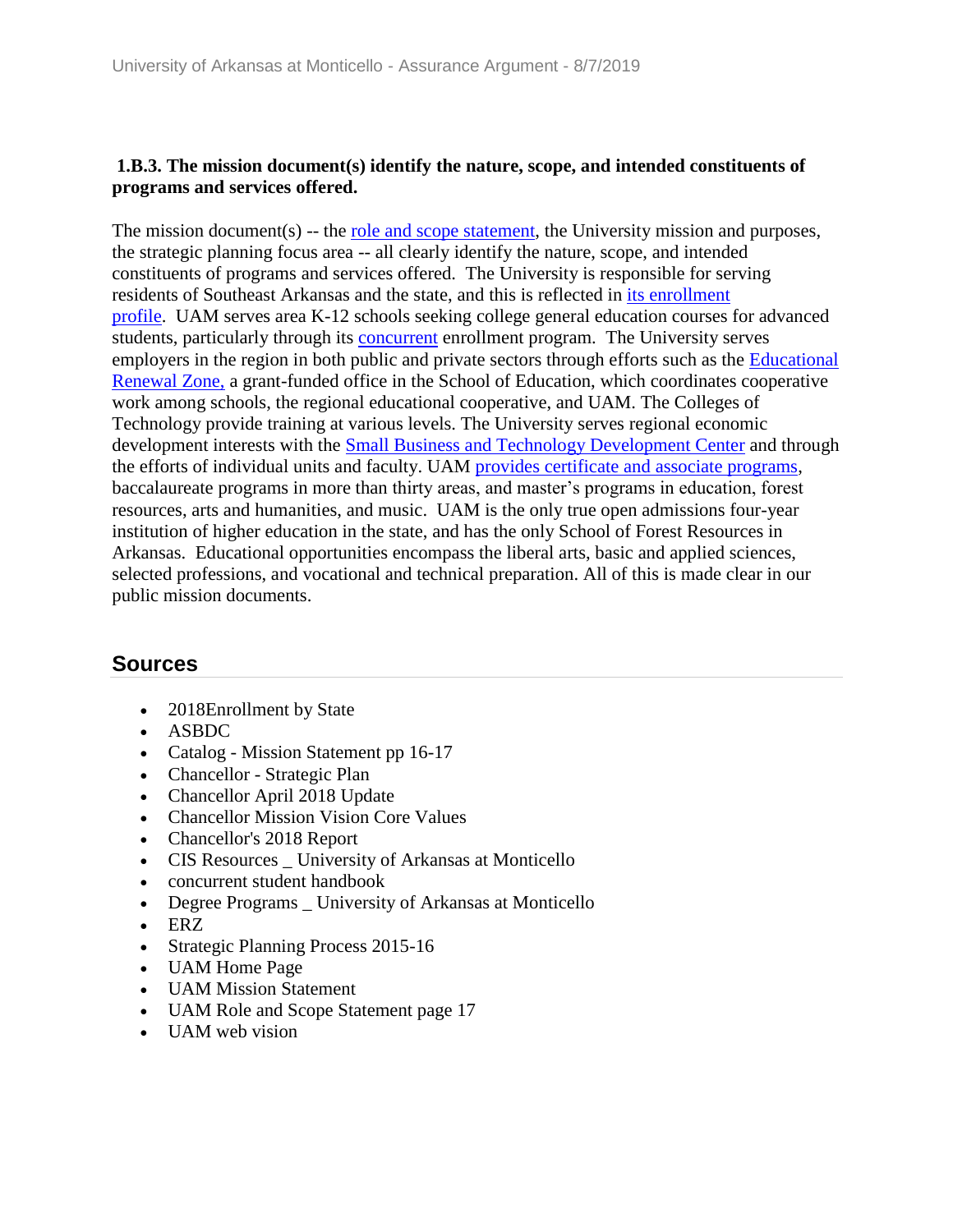# **1.C - Core Component 1.C**

The institution understands the relationship between its mission and the diversity of society.

- 1. The institution addresses its role in a multicultural society.
- 2. The institution's processes and activities reflect attention to human diversity as appropriate within its mission and for the constituencies it serves.

### **Argument**

UAM's Mission Statement and Core Values make clear the university's commitment to serve in a diverse society.

UAM was established and continues to serve the educational needs of Southeastern Arkansas which has a distinctive and challenging demography. Since 2000, the region has lost 15.3% of its population, and where in 2000 the region comprised almost 10% of the state's total population, it now represents about 7%. In ethnic composition, the area is around 62% white, 30% African American, 5% Hispanic, and the rest unknown or other. UAM's student body mirrors this, with the Fall 2018 headcount showing an African American presence of 28.1% and a Hispanic population that has grown from 1% just a few years ago to 5.8%.

Several other characteristics of the UAM area are significant. The 2010 U.S. Census shows the area to rank below not only the nation but also the state averages in education and income, as demonstrated below:

### **Census Data**

|                                                                             | <b>USA</b>          | <b>Arkansas</b> | <b>UAM</b><br>Area |
|-----------------------------------------------------------------------------|---------------------|-----------------|--------------------|
| Bachelor's degree or higher, percent of persons age 25+,<br>$ 2007 - 2011 $ | 28.2%               | 19.6%           | 13.3%              |
| Median household income, 2007-2011                                          | $$52,762$ $$40,149$ |                 | \$31,506           |
| Persons below poverty level, percent, 2007-2011                             | 14.3%               | 18.4%           | 23.8%              |

The area served by UAM is part of the Federal Government's Delta Regional Authority.  The 252 counties and parishes served by the Delta Regional Authority make up the most distressed area of the country. The disparities between the Delta region and the nation as a whole are stark.

- Life expectancy for men and women in every county and parish of the Delta region is below the national average;
- According to the Bureau of Labor Statistics, when unemployment spiked across the nation in November 2010, the number of those out of jobs in rural counties was twice that of the national average;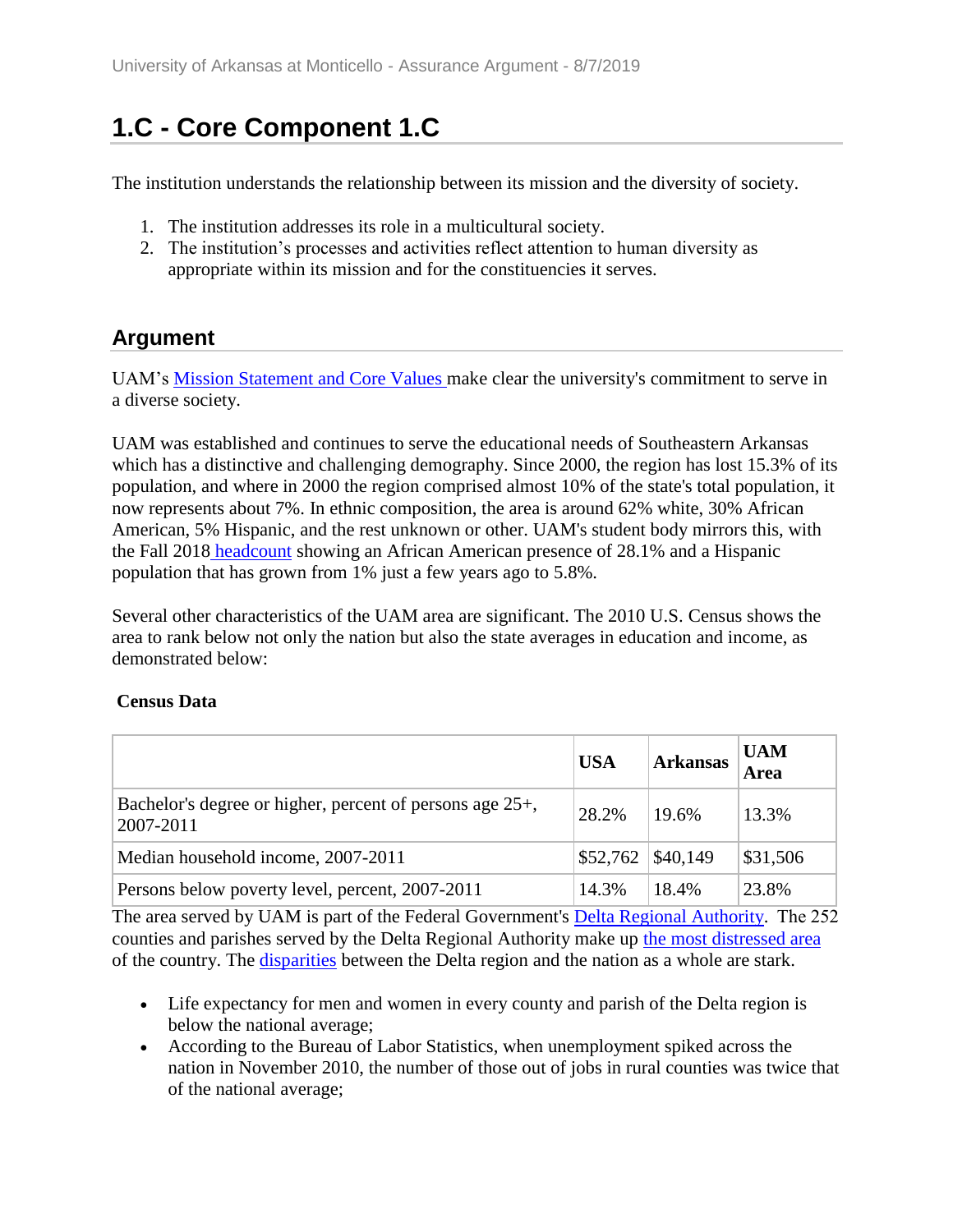- 96% of the 252 counties and parishes served have per capita income levels at or below the national average;
- The rate of persistent poverty in the region is almost four times higher than the national rate;
- Compared with the national rates, deaths in the Delta from circulatory diseases are 16% higher, deaths from cancer are 12% higher, and deaths from accidents are 39% higher; and
- More than 32% of adults in the Delta report that they are obese (compared to 26% in non-Delta counties) and almost 12% report that they are diabetic (compared to 8.9% in non-Delta counties).

These are sobering statistics; the University of Arkansas at Monticello is in virtually the geographical center of this distressed area.

### **1.C.1. The institution addresses its role in a multicultural society**.

The University of Arkansas at Monticello is a small university with an enrollment of fewer than 3,000 students, most of whom are from the immediate geographic area. UAM aims to develop an appreciation for other cultures which leads not merely to *tolerance* but to appreciation and intercultural *competence*. Throughout the academic year, UAM strives to offer students, faculty, and staff opportunities and organizations that promote multiculturalism and celebrate diversity.

UAM promotes an open atmosphere of learning and exposure to different cultures through a variety of course offerings, student organizations, and a range of campus activities. Multiculturalism is addressed through curricular offerings and co-curricular offerings. Curricular offerings are discussed under 3.B.4; student activities and campus activities are discussed here.

These include:

- The UAM National Pan-Hellenic Council (NPHC) comprises four African-American fraternities (Alpha Phi Alpha, Kappa Alpha Psi, Omega Psi Phi, and Phi Beta Sigma) and two African-American sororities (Zeta Phi Beta and Delta Sigma Theta). Each organization has a week-long celebration of their heritage, culture, and special traditions, and brings celebrations to area schools.
- The University has hosted events in recognition of Martin Luther King Day and Black History Month, including public talks, films with discussions, and trivia contests. The Library had Facebook posts and public displays in August 2018 for Black-Owned Business Month, featuring photographs and articles on local individuals and a district judge.
- The African American Alumni Association is an informal group that meets during Homecoming to celebrate achievements of students and alumni, as well as to raise scholarship funds.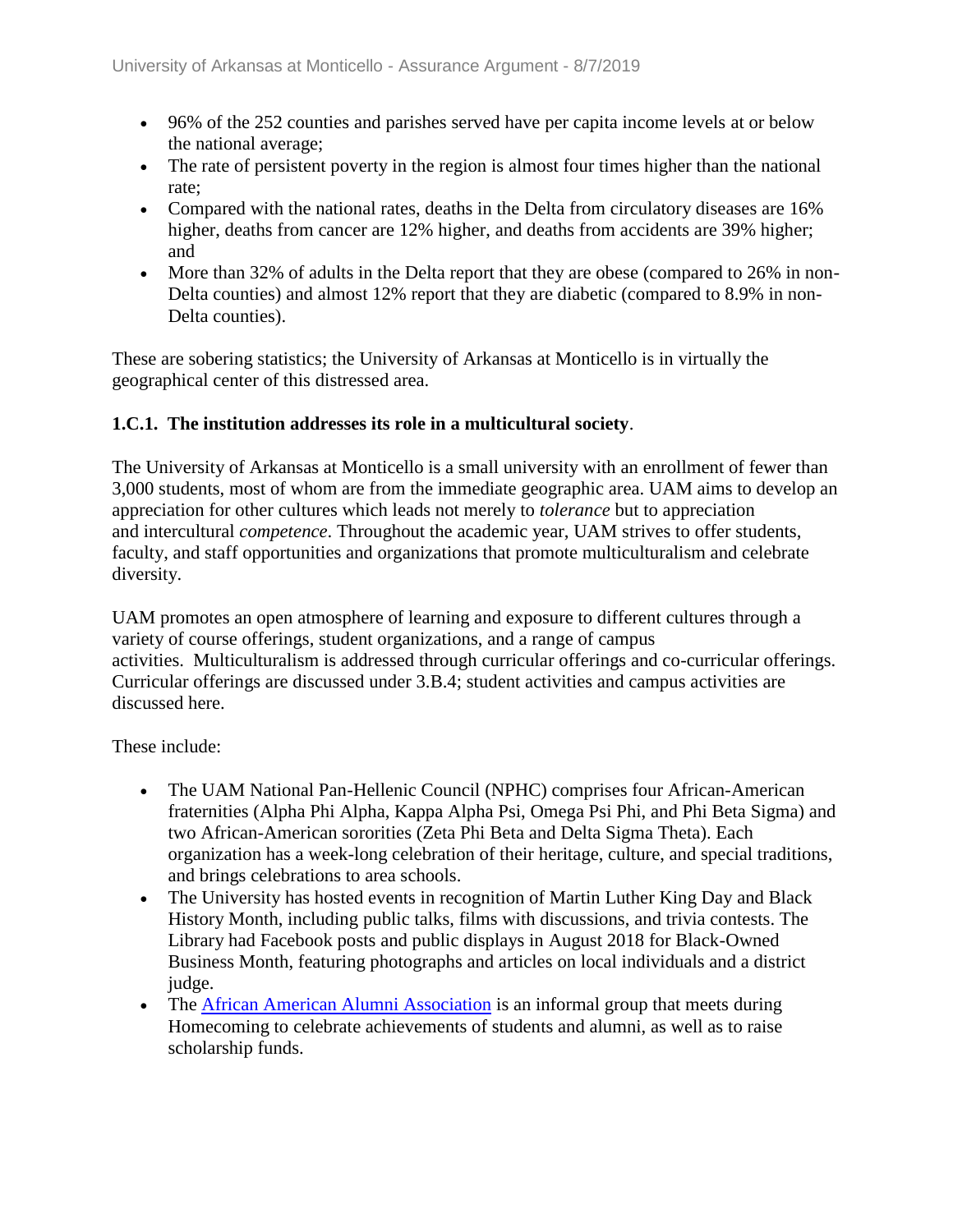• The Gay Straight Alliance, GSA, student organization was established in 2007 and remains active with around ten members and faculty advisors. The Taylor Library had a book display in the summer of 2018 for Gay Pride Month.

For several years the Office of Admissions, International Club, and Division of Student Affairs have sponsored International Week featuring international cuisine and displays open to the campus and the community. In recent years, students from Australia, Argentina, Brazil, Canada, France, Ghana, Iceland, Malaysia, Nepal, Panama, Samoa, Singapore, Spain, and Sweden have participated in the events. International students volunteered in ESL classes throughout the community and provided home-country displays for area middle school students.

Finally, the Strategic Plan calls for a task force to explore "study-abroad partnerships and the feasibility of a Global Studies interdisciplinary major, minor, and/or emphasis area." (Strategic Plan, Goal 1, KPI 8; currently put on hold)

#### **1.C.2. The institution's processes and activities reflect attention to diversity as appropriate within its mission and more the constituencies it serves.**

UAM adheres to affirmative action in all of its processes. The university's affirmative action plan was most recently revised in September of 2018. The University submits a Minority Recruitment and Retention Report to the Arkansas Department of Higher Education each year.

Since 2011, total minority enrollment at UAM has averaged about 35%, as noted above. Minority enrollment at the Crossett campus is also at 35%, while at the McGehee campus it is about 64%, including 54.6% African American.

The Minority Recruitment and Retention Report includes information on financial aid awarded to minority students over the past academic year. From fall 2016 through summer 2017 the University reported awarding 946 Pell Grants to minority students (compared to 895 for white students), about 2,000 loans evenly divided among minority and white students, and about onethird of all scholarships going to minority students:

Both Colleges of Technology have made efforts to recruit Hispanic students for English as a Second Language courses. The College of Technology at Crossett has made arrangements for interpreters for Hispanic students taking non-credit courses.

UAM's commitment to students of the region is manifest by the 2017 *New York Times* analysis showing that UAM's students come primarily from the lowest economic tiers; of 377 colleges across the nation, UAM ranked 356th in Median Parent Income and 13th in its share of students from the economic bottom fifth.

Recruitment and retention of a diverse faculty and professional staff are basic expectations in all job searches. As of June 2018 minorities accounted for approximately one-fourth of professional (classified) and non-professional (non-classified) staff, but only 11.72% of faculty. Search committees have been consistently frustrated by the lack of competitive salaries to lure scholars to a rural setting.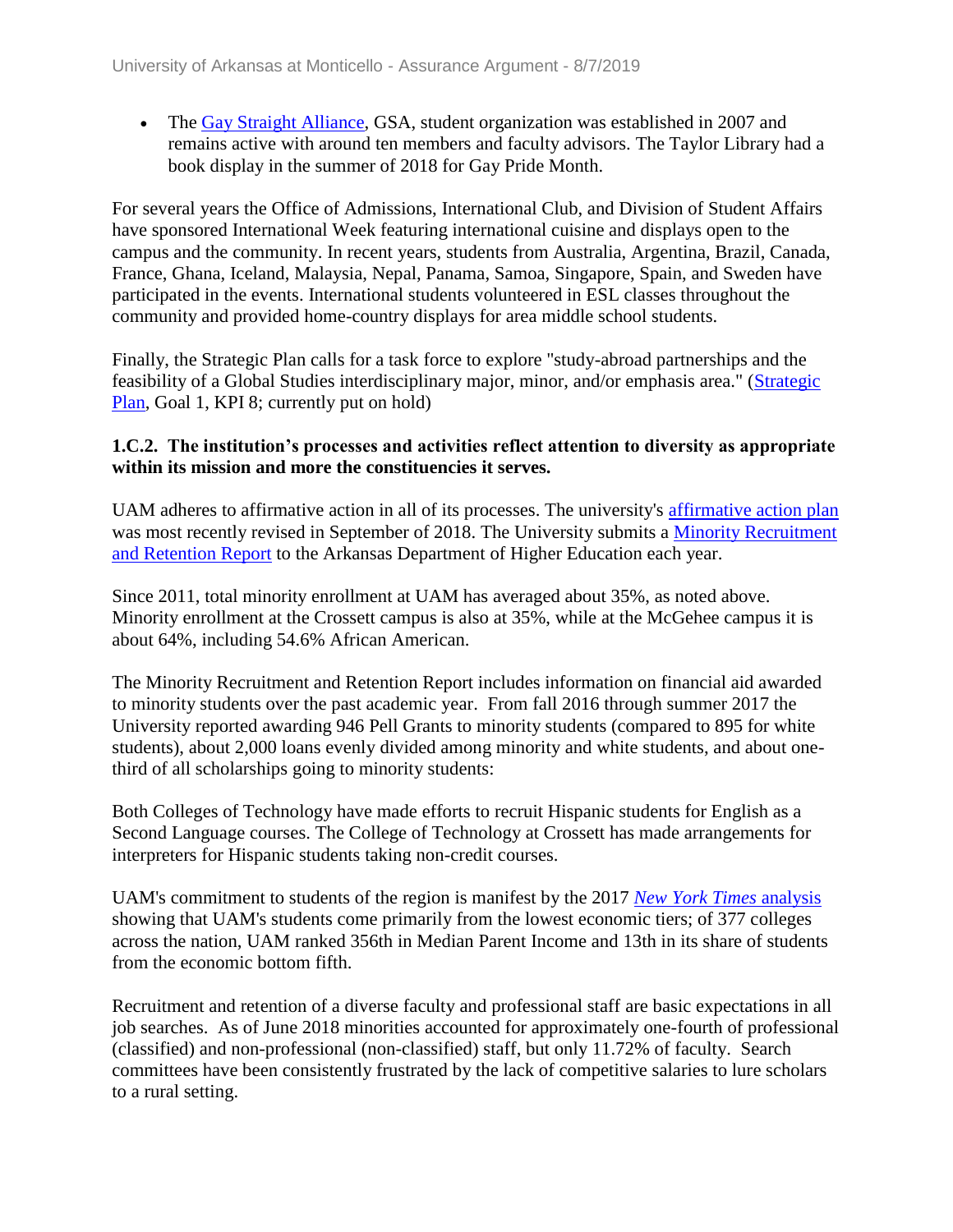Data for Fall 2016 from IPEDS provides additional details on faculty ethnicity and gender. Since fall 2009, enrollment by gender at UAM has remained approximately 41 percent male and 59 percent female. The faculty is almost evenly male and female. On the basis of gender, student enrollment and full-time faculty are comparable. However, a breakdown by rank shows more females at the rank of assistant professor and instructor and slightly more males at the associate professor level (54 percent). In 2016-17, 16 of 20 full professors were male. Last spring two female faculty members and one male faculty member were promoted to full professor making the current gender breakdown 4 females of the 21 full professors.

|                                  |                     | <b>Tenured Males</b>   |                                                  |                              |          |                |
|----------------------------------|---------------------|------------------------|--------------------------------------------------|------------------------------|----------|----------------|
|                                  |                     | As of November 1, 2018 |                                                  |                              |          |                |
|                                  |                     |                        | <b>Faculty Rank</b>                              |                              |          | <b>Total</b>   |
| <b>Race/Ethnicity</b>            | <b>Professors</b>   | <b>Associate</b>       | <b>Assistant</b><br><b>Professors Professors</b> | <b>Instructors Lecturers</b> |          |                |
| Nonresident Alien                |                     |                        |                                                  |                              |          | $\overline{0}$ |
| Hispanic/Latino                  |                     |                        |                                                  |                              |          | $\overline{0}$ |
| American Indian/Alaska<br>Native |                     |                        |                                                  |                              |          | $\overline{0}$ |
| Asian                            | $\mathbf{1}$        | $\overline{2}$         |                                                  |                              |          | 3              |
| African American                 |                     | $\overline{2}$         |                                                  |                              |          | $\overline{2}$ |
| Hawaiian/Pacific<br>Islander     |                     |                        |                                                  |                              |          | $\overline{0}$ |
| Caucasian                        | 20                  | 11                     |                                                  |                              |          | 31             |
| Two or More Races                |                     |                        |                                                  |                              |          | $\overline{0}$ |
| Unknown                          | $\mathbf{1}$        |                        |                                                  |                              |          | $\mathbf{1}$   |
| <b>Total Men</b>                 | 22                  | 15                     | $\boldsymbol{0}$                                 | $\boldsymbol{0}$             | $\bf{0}$ | 37             |
|                                  |                     |                        |                                                  |                              |          |                |
|                                  |                     | <b>Tenured Females</b> |                                                  |                              |          |                |
|                                  |                     | As of November 1, 2018 |                                                  |                              |          |                |
|                                  | <b>Faculty Rank</b> |                        |                                                  |                              |          |                |
| <b>Race/Ethnicity</b>            | <b>Professors</b>   | <b>Associate</b>       | <b>Assistant</b><br><b>Professors Professors</b> | <b>Instructors Lecturers</b> |          | <b>Total</b>   |
| Nonresident Alien                |                     |                        |                                                  |                              |          | $\overline{0}$ |
| Hispanic/Latino                  |                     | $\mathbf{1}$           |                                                  |                              |          | 1              |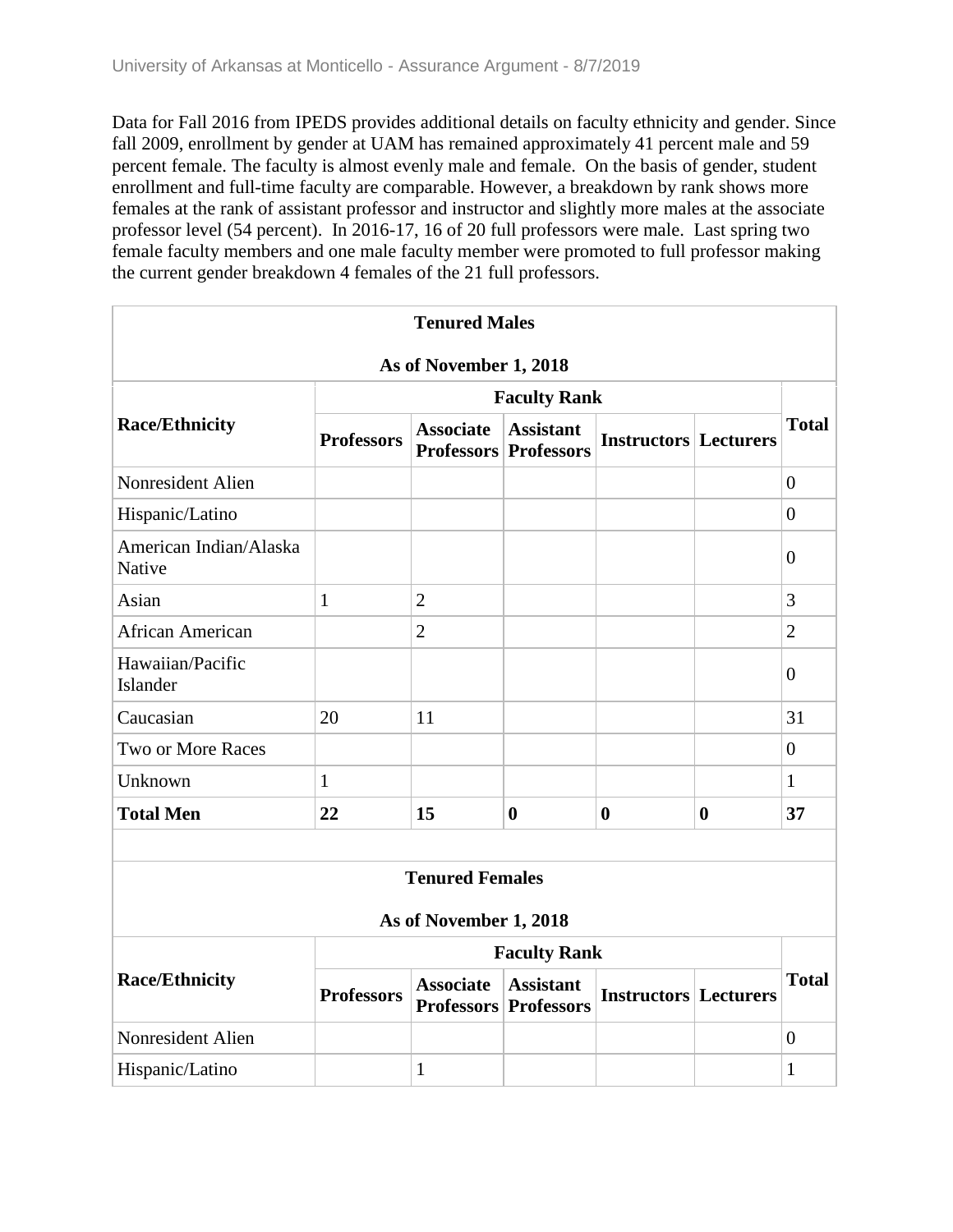| American Indian/Alaska<br>Native |                         |                             |                                                  |                              |                  | $\overline{0}$   |
|----------------------------------|-------------------------|-----------------------------|--------------------------------------------------|------------------------------|------------------|------------------|
| Asian                            |                         |                             |                                                  |                              |                  | $\boldsymbol{0}$ |
| African American                 |                         | $\overline{2}$              |                                                  |                              |                  | $\overline{2}$   |
| Hawaiian/Pacific<br>Islander     |                         |                             |                                                  |                              |                  | $\boldsymbol{0}$ |
| Caucasian                        | $\overline{4}$          | 16                          |                                                  | $\mathbf{1}$                 |                  | 21               |
| Two or More Races                |                         |                             |                                                  |                              |                  | $\overline{0}$   |
| Unknown                          |                         |                             |                                                  |                              |                  | $\overline{0}$   |
| <b>Total Females</b>             | $\overline{\mathbf{4}}$ | 19                          | $\boldsymbol{0}$                                 | $\mathbf{1}$                 | $\boldsymbol{0}$ | 27               |
| <b>Total Male and Female</b>     | 26                      | 34                          | $\boldsymbol{0}$                                 | $\mathbf{1}$                 | $\boldsymbol{0}$ | 61               |
|                                  |                         | <b>Tenure Track Males</b>   |                                                  |                              |                  |                  |
|                                  |                         | As of November 1, 2018      |                                                  |                              |                  |                  |
|                                  |                         |                             | <b>Faculty Rank</b>                              |                              |                  |                  |
| <b>Race/Ethnicity</b>            | <b>Professors</b>       | <b>Associate</b>            | <b>Assistant</b><br><b>Professors Professors</b> | <b>Instructors Lecturers</b> |                  | <b>Total</b>     |
| Nonresident Alien                |                         |                             |                                                  |                              |                  | $\overline{0}$   |
| Hispanic/Latino                  |                         |                             |                                                  |                              |                  | $\overline{0}$   |
| American Indian/Alaska<br>Native |                         |                             |                                                  |                              |                  | $\theta$         |
| Asian                            |                         |                             | $\mathbf{1}$                                     |                              |                  | $\mathbf{1}$     |
| African American                 |                         |                             |                                                  |                              |                  | $\theta$         |
| Hawaiian/Pacific<br>Islander     |                         |                             |                                                  |                              |                  | $\boldsymbol{0}$ |
| Caucasian                        |                         |                             | 19                                               |                              |                  | 19               |
| Two or More Races                |                         |                             |                                                  |                              |                  | $\overline{0}$   |
| Unknown                          |                         |                             |                                                  |                              |                  | $\overline{0}$   |
| <b>Total Men</b>                 | $\boldsymbol{0}$        | $\boldsymbol{0}$            | 20                                               | $\bf{0}$                     | $\boldsymbol{0}$ | 20               |
|                                  |                         |                             |                                                  |                              |                  |                  |
|                                  |                         | <b>Tenure Track Females</b> |                                                  |                              |                  |                  |
|                                  |                         | As of November 1, 2018      |                                                  |                              |                  |                  |
| <b>Race/Ethnicity</b>            | <b>Faculty Rank</b>     |                             |                                                  |                              |                  | <b>Total</b>     |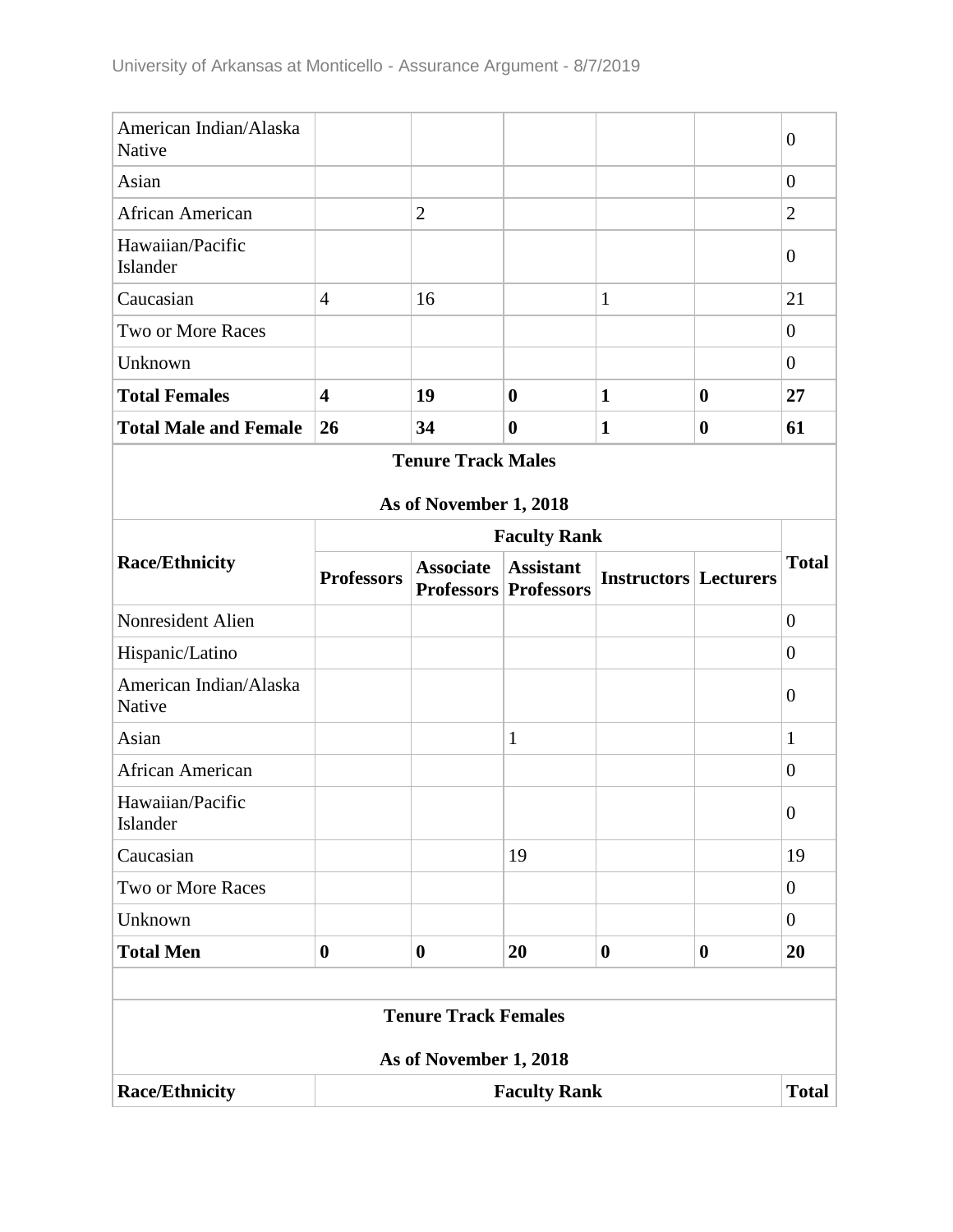|                                  | <b>Professors</b> | <b>Associate</b> | <b>Assistant</b><br><b>Professors Professors</b> | <b>Instructors Lecturers</b> |                  |                |
|----------------------------------|-------------------|------------------|--------------------------------------------------|------------------------------|------------------|----------------|
| Nonresident Alien                |                   |                  |                                                  |                              |                  | $\theta$       |
| Hispanic/Latino                  |                   |                  |                                                  |                              |                  | $\overline{0}$ |
| American Indian/Alaska<br>Native |                   |                  |                                                  |                              |                  | $\overline{0}$ |
| Asian                            |                   |                  | $\mathbf{1}$                                     |                              |                  | $\mathbf{1}$   |
| African American                 |                   |                  |                                                  |                              |                  | $\overline{0}$ |
| Hawaiian/Pacific<br>Islander     |                   |                  |                                                  |                              |                  | $\overline{0}$ |
| Caucasian                        |                   |                  | 9                                                |                              |                  | 9              |
| Two or More Races                |                   |                  |                                                  |                              |                  | $\theta$       |
| Unknown                          |                   |                  |                                                  |                              |                  | $\overline{0}$ |
| <b>Total Females</b>             | $\boldsymbol{0}$  | $\bf{0}$         | 10                                               | $\bf{0}$                     | $\boldsymbol{0}$ | 10             |
| <b>Total Male and Females 0</b>  |                   | 0                | 30                                               | $\bf{0}$                     | $\bf{0}$         | 30             |

### **Non-Tenure Track Males**

### **As of November 1, 2018**

| <b>Race/Ethnicity</b>            | <b>Faculty Rank</b> |                  |                                                  |                              |                  |                |
|----------------------------------|---------------------|------------------|--------------------------------------------------|------------------------------|------------------|----------------|
|                                  | <b>Professors</b>   | <b>Associate</b> | <b>Assistant</b><br><b>Professors Professors</b> | <b>Instructors Lecturers</b> |                  | <b>Total</b>   |
| Nonresident Alien                |                     |                  |                                                  |                              |                  | $\overline{0}$ |
| Hispanic/Latino                  |                     |                  |                                                  |                              |                  | $\theta$       |
| American Indian/Alaska<br>Native |                     |                  |                                                  |                              |                  | $\overline{0}$ |
| Asian                            |                     |                  |                                                  | $\mathbf{1}$                 |                  | 1              |
| African American                 |                     |                  |                                                  | $\mathbf{1}$                 |                  | 1              |
| Hawaiian/Pacific<br>Islander     |                     |                  |                                                  |                              |                  | $\overline{0}$ |
| Caucasian                        |                     |                  | $\mathbf{1}$                                     | 26                           |                  | 27             |
| Two or More Races                |                     |                  |                                                  |                              |                  | $\theta$       |
| Unknown                          |                     |                  |                                                  |                              |                  | $\overline{0}$ |
| <b>Total Men</b>                 | $\bf{0}$            | $\bf{0}$         | $\mathbf{1}$                                     | 28                           | $\boldsymbol{0}$ | 29             |
|                                  |                     |                  |                                                  |                              |                  |                |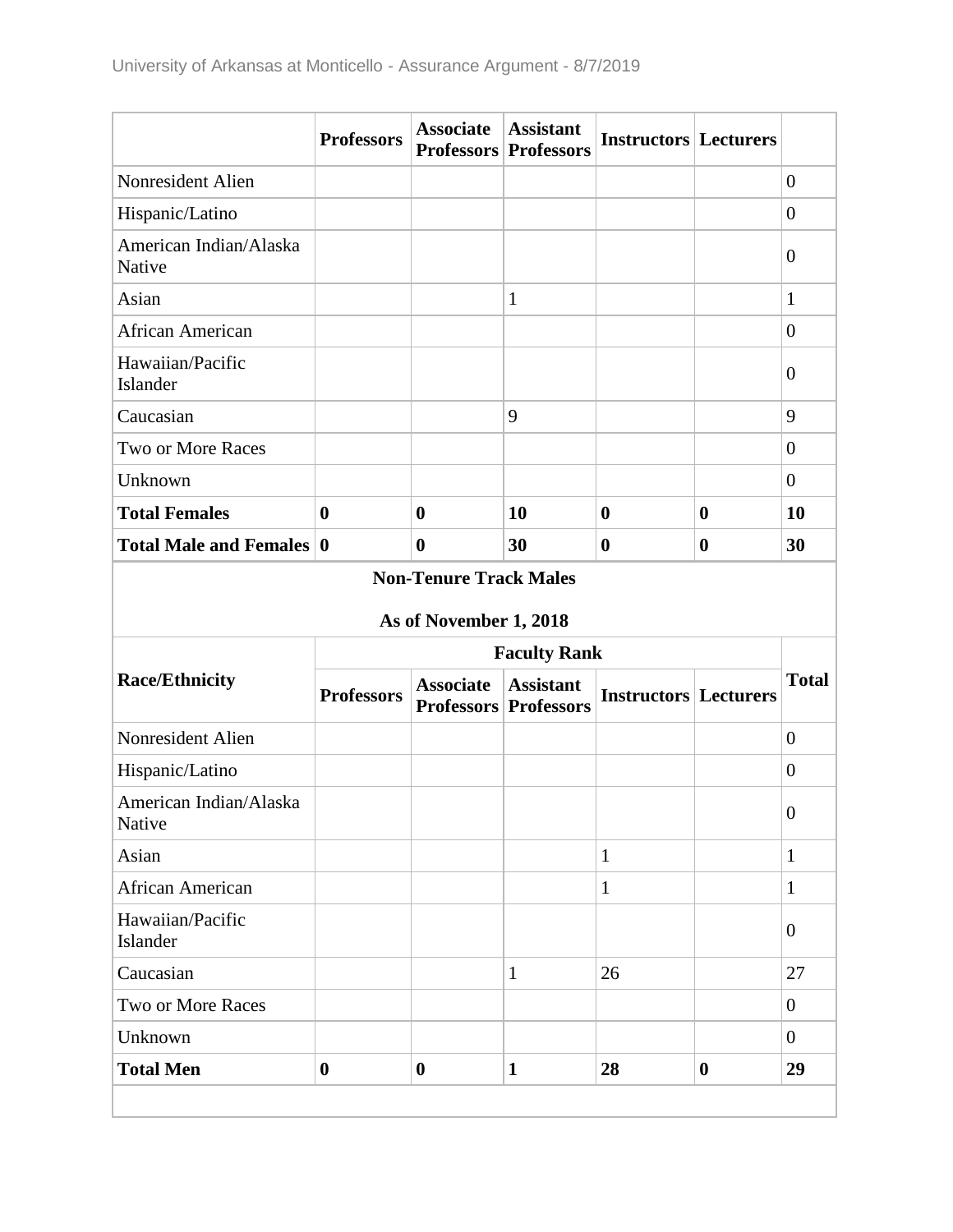| <b>Non-Tenure Track Females</b>  |                     |                        |                                                  |                              |                  |                  |  |
|----------------------------------|---------------------|------------------------|--------------------------------------------------|------------------------------|------------------|------------------|--|
| As of November 1, 2018           |                     |                        |                                                  |                              |                  |                  |  |
|                                  | <b>Faculty Rank</b> |                        |                                                  |                              |                  |                  |  |
| <b>Race/Ethnicity</b>            | <b>Professors</b>   | <b>Associate</b>       | <b>Assistant</b><br><b>Professors Professors</b> | <b>Instructors Lecturers</b> |                  | <b>Total</b>     |  |
| Nonresident Alien                |                     |                        |                                                  |                              |                  | $\overline{0}$   |  |
| Hispanic/Latino                  |                     |                        |                                                  |                              |                  | $\overline{0}$   |  |
| American Indian/Alaska<br>Native |                     |                        |                                                  |                              |                  | $\boldsymbol{0}$ |  |
| Asian                            |                     |                        |                                                  |                              |                  | $\overline{0}$   |  |
| African American                 |                     |                        |                                                  | 3                            |                  | 3                |  |
| Hawaiian/Pacific<br>Islander     |                     |                        |                                                  |                              |                  | $\boldsymbol{0}$ |  |
| Caucasian                        |                     |                        | $\mathbf{1}$                                     | 39                           |                  | 40               |  |
| Two or More Races                |                     |                        |                                                  |                              |                  | $\overline{0}$   |  |
| Unknown                          |                     |                        |                                                  |                              |                  | $\overline{0}$   |  |
| <b>Total Females</b>             | $\bf{0}$            | $\bf{0}$               | $\mathbf{1}$                                     | 42                           | $\boldsymbol{0}$ | 43               |  |
| Total Male and Females 0         |                     | $\boldsymbol{0}$       | $\overline{2}$                                   | 70                           | $\bf{0}$         | 72               |  |
|                                  |                     | <b>All Males</b>       |                                                  |                              |                  |                  |  |
|                                  |                     | As of November 1, 2018 |                                                  |                              |                  |                  |  |
|                                  |                     |                        | <b>Faculty Rank</b>                              |                              |                  |                  |  |
| <b>Race/Ethnicity</b>            | <b>Professors</b>   | <b>Associate</b>       | <b>Assistant</b><br><b>Professors Professors</b> | <b>Instructors Lecturers</b> |                  | <b>Total</b>     |  |
| Nonresident Alien                |                     |                        |                                                  |                              |                  | $\overline{0}$   |  |
| Hispanic/Latino                  |                     |                        |                                                  |                              |                  | $\overline{0}$   |  |
| American Indian/Alaska<br>Native |                     |                        |                                                  |                              |                  | $\boldsymbol{0}$ |  |
| Asian                            | $\mathbf{1}$        | $\overline{2}$         | $\mathbf{1}$                                     | $\mathbf{1}$                 |                  | 5                |  |
| African American                 |                     | $\overline{2}$         |                                                  | $\mathbf{1}$                 |                  | $\overline{3}$   |  |
| Hawaiian/Pacific<br>Islander     |                     |                        |                                                  |                              |                  | $\overline{0}$   |  |
| Caucasian                        | 20                  | 11                     | 20                                               | 26                           |                  | 77               |  |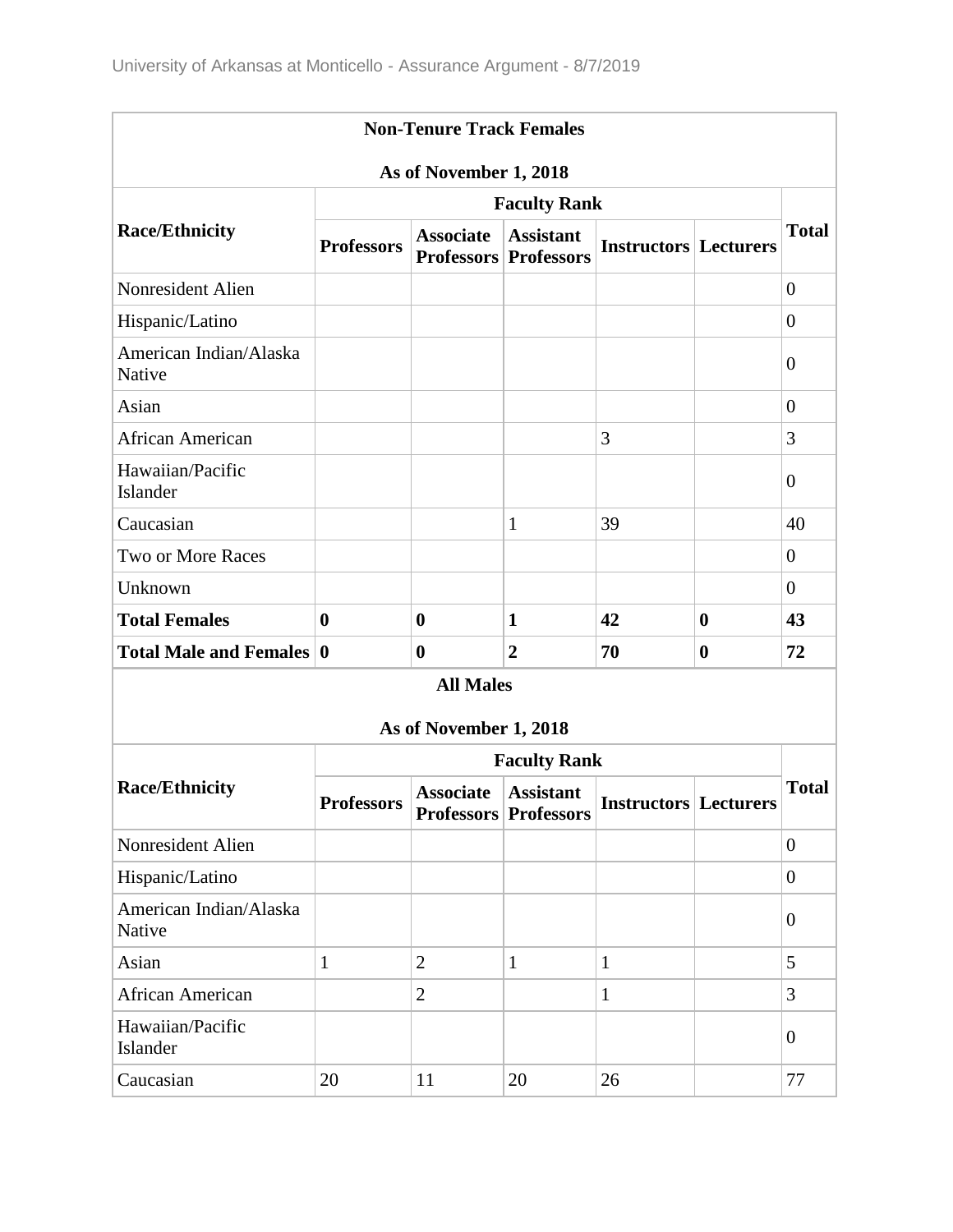| Two or More Races                |                         |                        |                                                  |                              |                  | $\overline{0}$   |
|----------------------------------|-------------------------|------------------------|--------------------------------------------------|------------------------------|------------------|------------------|
| Unknown                          | $\mathbf{1}$            |                        |                                                  |                              |                  | $\mathbf{1}$     |
| <b>Total Men</b>                 | 22                      | 15                     | 21                                               | 28                           | $\bf{0}$         | 86               |
|                                  |                         |                        |                                                  |                              |                  |                  |
|                                  |                         | <b>All Females</b>     |                                                  |                              |                  |                  |
|                                  |                         | As of November 1, 2018 |                                                  |                              |                  |                  |
|                                  |                         |                        | <b>Faculty Rank</b>                              |                              |                  |                  |
| <b>Race/Ethnicity</b>            | <b>Professors</b>       | <b>Associate</b>       | <b>Assistant</b><br><b>Professors Professors</b> | <b>Instructors Lecturers</b> |                  | <b>Total</b>     |
| Nonresident Alien                |                         |                        |                                                  |                              |                  | $\boldsymbol{0}$ |
| Hispanic/Latino                  |                         | $\mathbf{1}$           |                                                  |                              |                  | $\mathbf{1}$     |
| American Indian/Alaska<br>Native |                         |                        |                                                  |                              |                  | $\overline{0}$   |
| Asian                            |                         |                        | $\mathbf{1}$                                     |                              |                  | $\mathbf{1}$     |
| <b>African American</b>          |                         | $\overline{2}$         |                                                  | 3                            |                  | 5                |
| Hawaiian/Pacific<br>Islander     |                         |                        |                                                  |                              |                  | $\overline{0}$   |
| Caucasian                        | $\overline{4}$          | 16                     | 10                                               | 40                           |                  | 70               |
| <b>Two or More Races</b>         |                         |                        |                                                  |                              |                  | $\overline{0}$   |
| Unknown                          |                         |                        |                                                  |                              |                  | $\overline{0}$   |
| <b>Total Females</b>             | $\overline{\mathbf{4}}$ | 19                     | 11                                               | 43                           | $\bf{0}$         | 77               |
| <b>Total Male and Female</b>     | 26                      | 34                     | 32                                               | 71                           | $\boldsymbol{0}$ | 163              |

- 2017 Financial Aid to Minorities
- 2018Enrollment by Ethnicity
- Affirmative Action Plan 2018
- Annual Report-Minority2018
- AR Health Rankings 2019
- Chancellor Strategic Plan
- Delta Regional Authority
- DRA\_Todays\_Delta\_2016
- Greek Life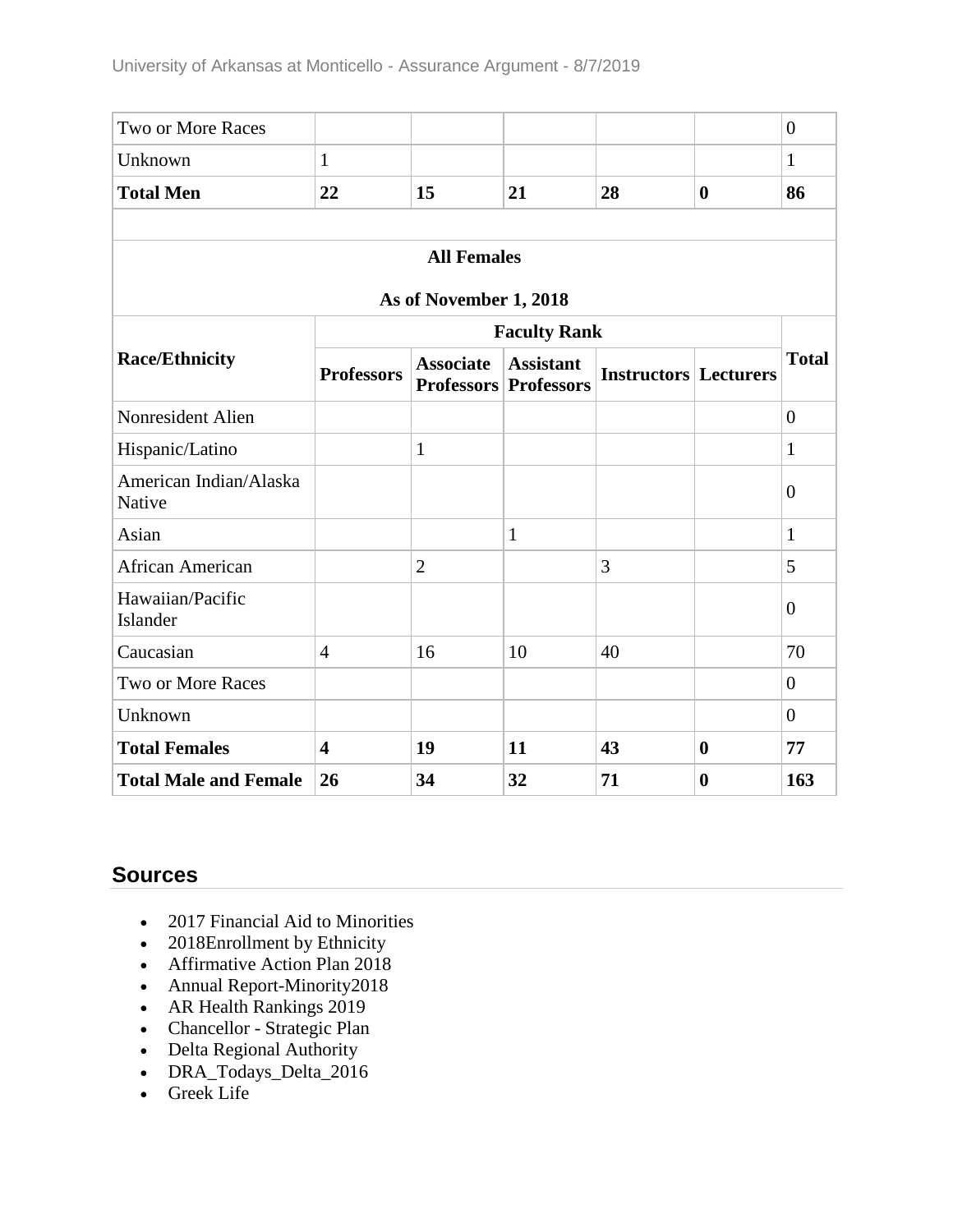- GSAFlyerFall2018 (002)
- International Week
- IPEDS 2017EnrollmentData
- Minority Retention Five Year Plan18
- NYTimes Analysis 2017
- Strategic Plan Update 201904
- Student Activities
- Student Organizations \_ 18-19
- UAM African American Alumni Association slates homecoming events News Ar
- UAM web vision
- UAM\_IPEDS\_Human\_Resources\_Data.pdf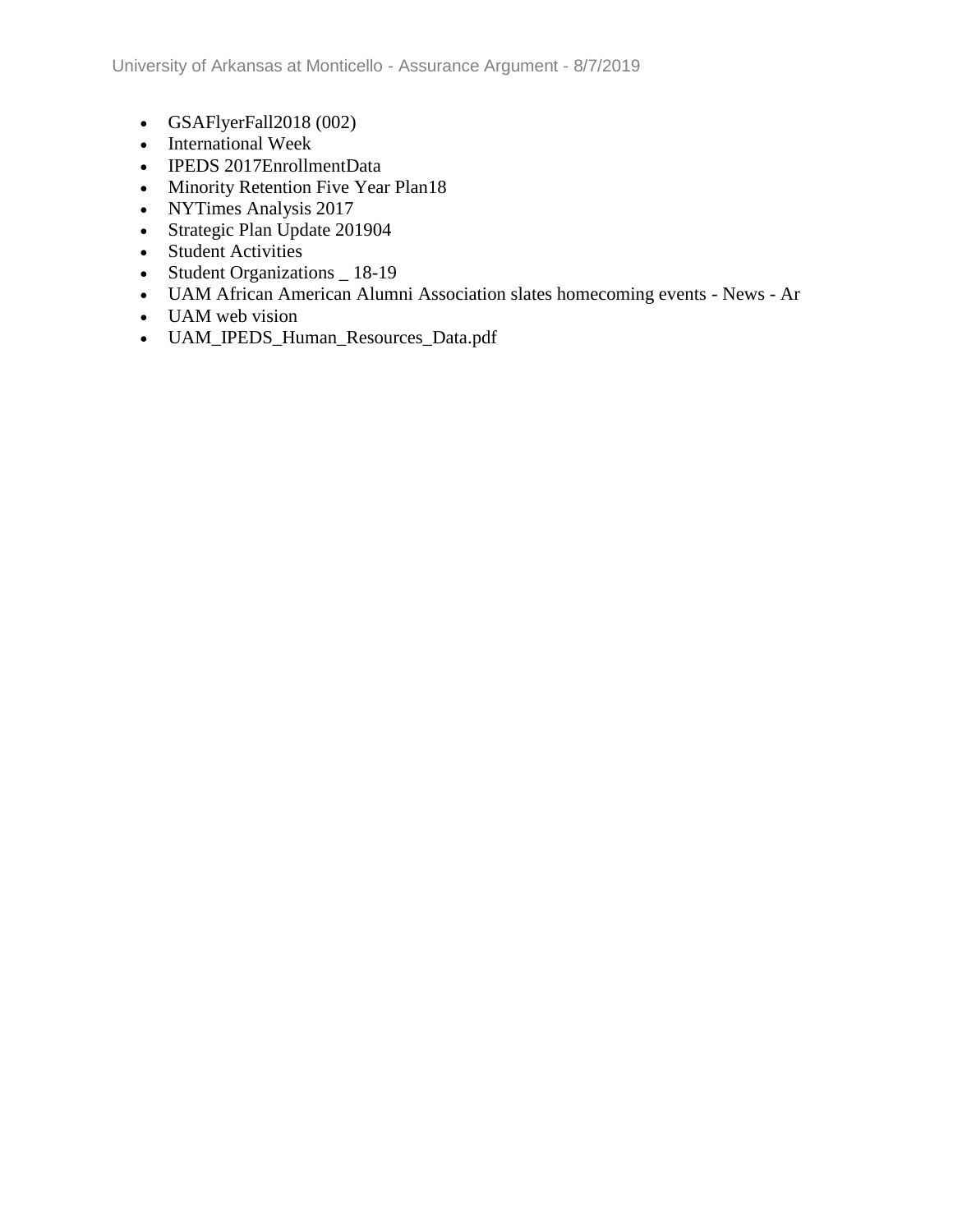# **1.D - Core Component 1.D**

The institution's mission demonstrates commitment to the public good.

- 1. Actions and decisions reflect an understanding that in its educational role the institution serves the public, not solely the institution, and thus entails a public obligation.
- 2. The institution's educational responsibilities take primacy over other purposes, such as generating financial returns for investors, contributing to a related or parent organization, or supporting external interests.
- 3. The institution engages with its identified external constituencies and communities of interest and responds to their needs as its mission and capacity allow.

# **Argument**

UAM's Mission and Vision Statements make clear that the school serves its communities in a variety of ways with students, faculty, and staff contributing "to the quality of life indicators in the community, region, state, and beyond." Within the Delta community and the wider community of higher education, UAM strives to serve by:

- Providing affordable, high quality undergraduate and graduate education appropriate for Southeastern Arkansas, the state, and the region.
- Fostering faculty, staff, and student outreach through service activities.
- Making instruction available through UAM's service area using all appropriate means of delivery.
- Promoting economic development through collaboration, research, and technical instruction.
- Furthering the intellectual and cultural life of the community and region.

UAM serves Monticello and Southeastern Arkansas in its assigned duty of offering college education to the residents of the area. Significantly, approximately half of the student body comprises first-generation students. The Nursing and Education schools help prepare personnel critical to the region's schools and health agencies, and they actively solicit input from those agencies. UAM's strong science programs help to train local students, including underrepresented minority students, in STEM majors and careers.

With the state's only Forestry program, UAM trains leaders for this critical part of the Arkansas economy. The Small Business and Technology Development Center provides training and consulting services for local entrepreneurs. The UAM Center for Economic Education is one of six university centers in Arkansas affiliated with Economics Arkansas. Since 1962, Economics Arkansas has been training Arkansas K-12 teachers how to integrate principles of economics and personal finance into the classroom curriculum. Economics Arkansas offers resources and professional development training for K-12 teachers and is affiliated with the national Council for Economic Education.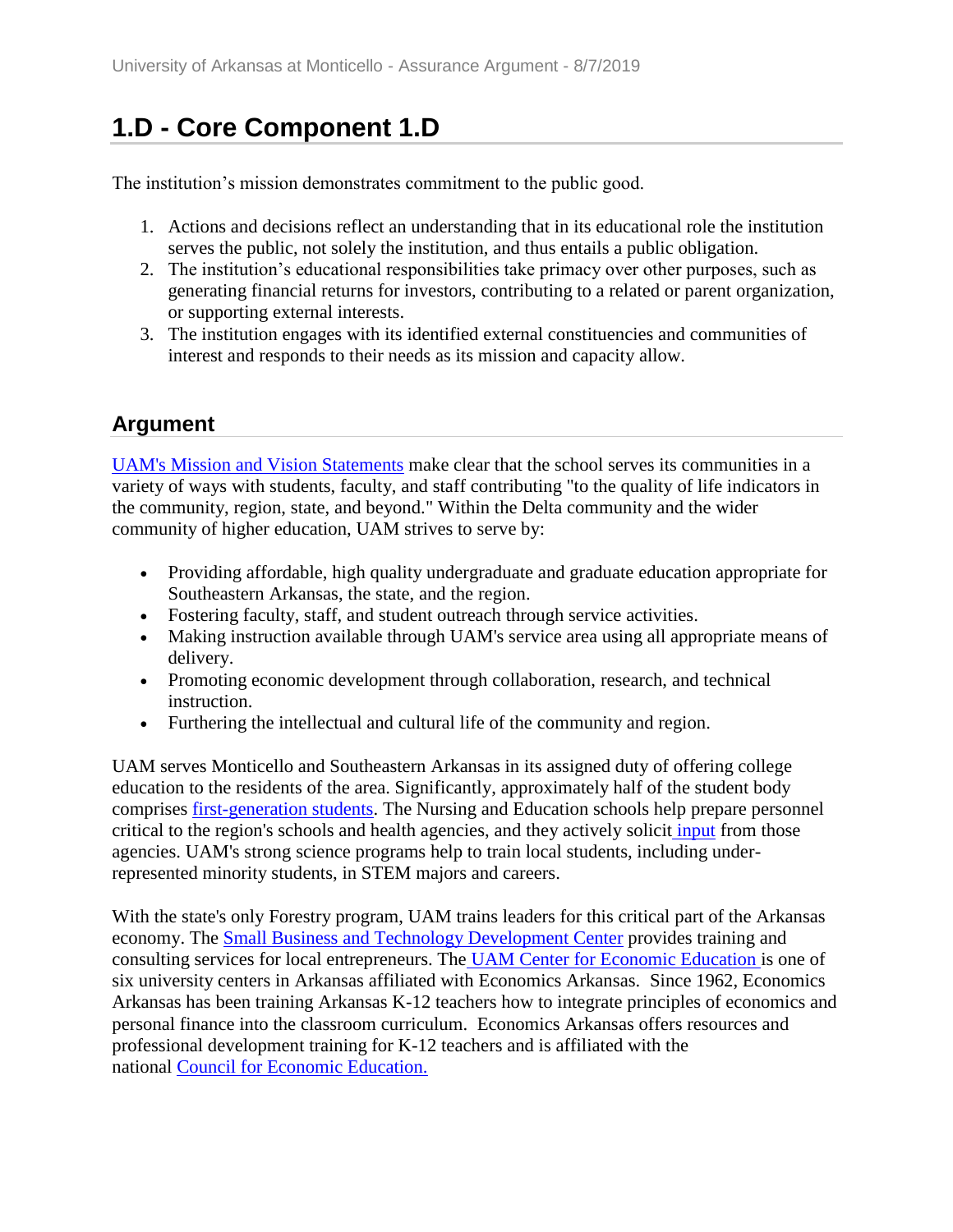Departments bring in and make available significant speakers and events that are available to the public. The Winthrop Rockefeller Distinguished Speaker Series biennially schedules presentations from individuals of national distinction. Literary scholars, historians, archaeologists, and other scholars offer important insights to area citizens on both local history and scholarship in their fields, such as insights on the area World War II Japanese-American and Italian POW Internment Camps.

UAM faculty and staff model a strong commitment to a culture of public service and community involvement as an example for the student body. Faculty and staff work with student organizations on service projects, act as advocates for various causes and organizations, and serve on numerous boards, commissions, and advisory councils at local and state levels.

UAM faculty members also work directly with local school districts, conducting workshops, speaking to classes, and assisting teachers and other staff. Service is a significant part of faculty's annual performance evaluation.

Staff and faculty members from all over campus are active in the local community with volunteer events such as:

- The Southeast Arkansas Regional Science & Engineering Fair attracts students from across the region, and faculty from virtually all UAM departments help judge papers and displays.
- The History Department has just reestablished History Day for area schools.
- UAM Debate coaches and team members co-host an annual high school debate tournament.
- Drew County's annual Log-A-Load project, led by UAM Business Office staff, has generated over one million dollars for the Arkansas Children's Hospital.
- Student organizations combine to organize food and supply drives for a local Domestic Violence Shelter as well as the Arkansas Food Bank Halloween Food Drive and local food pantries.
- Hospitality service students and faculty from UAM-CTC have hosted banquets for a local Chamber of Commerce, Hope Banquet, and the American Heart Association.

UAM sponsors numerous student organizations, and most encourage a strong culture of public service by participating in projects that represent service, outreach, and involvement with the local community. Students are also active in a number of their disciplines, notably Social Work and Nursing, in working with local service and health agencies in carefully structured and rigorously assessed projects.

Through its athletic programs, UAM offers area residents Division II basketball, baseball, and softball. Home football games of the Boll Weevils draw many alumni and friends to pregame tailgating by Weevil Pond.

The Athletic Department also conducts annual sports camps for children in football, basketball, and baseball with an average total yearly attendance of approximately 400 children.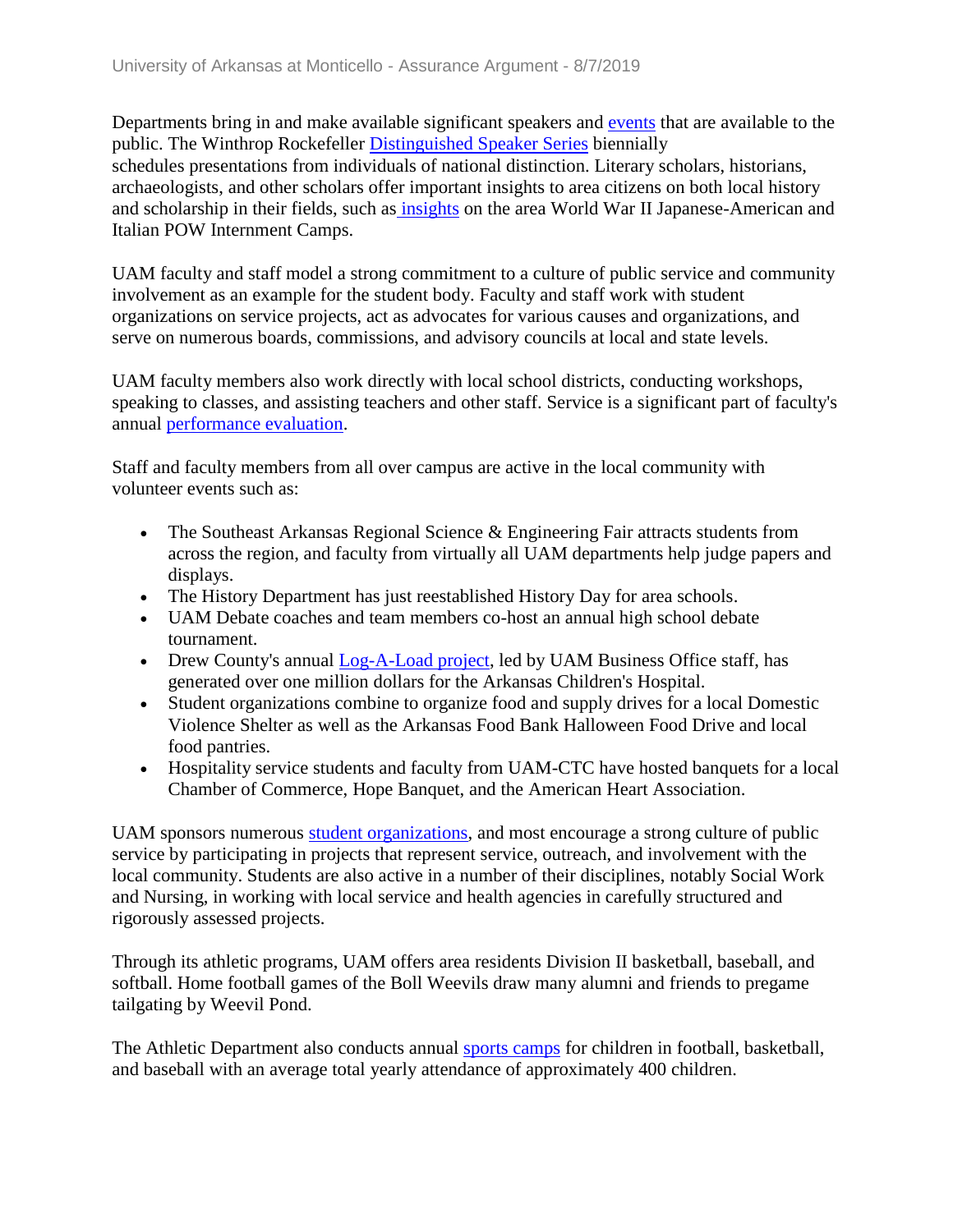#### **1.D.2 The institution's educational responsibilities take primacy over other purposes, such as generating financial returns for investors, contributing to a related or parent organization, or supporting external interests.**

UAM is a public university and does not generate financial revenues for investors, related, or parent organizations. From its establishment, UAM's primary identity and guiding purpose has been to respond to the educational needs of its students and the region. As a publicly funded institution, UAM has no financial obligations to any investors, parent organizations, or any supporting organizations. UAM does engage alumni and friends to help enhance educational experiences for students. The university endeavors to be a responsible steward of public resources while keeping costs low for its students. And UAM cooperates with other colleges and universities in order to improve the quality of life for "the community, region, state, and beyond."

#### **1.D.3. The institution engages with its identified external constituencies and communities of interest.**

In addition to the services noted in 1.D.1 above, UAM is inextricably engaged with Southeast Arkansas in a variety of ways. With campuses in Monticello, McGehee, Crossett, and Warren, the University has a presence in many of the local counties, providing educational opportunities, jobs, and local events. The university works closely with agencies and employers to meet needs specific to the area.

In service to regional school systems, faculty members from the UAM School of Education serve in the Southeast/UAM Education Renewal Zone (ERZ). This service partners wtih the Southeast Arkansas Education Service Cooperative and area schools to provide technical assistance, professional development opportunities, and explore opportunities for communication and collaboration. The ERZ provides a wide range of services to area schools and teachers, including workshops throughout the year which frequently involve UAM faculty. For example, since 2017, English and Library faculty have teamed up to offer area teachers summer workshops on resources for research and writing.

Because UAM's School of Nursing provides the region with most of the professional nurses, the School established an Advisory Board comprising representatives of area health care facilities. Input from this board helps assure that the School's training continues to meet the real needs of the region.

In 2015, UAM signed a Memorandum of Agreement with the UA System's online degree program, eVersity, which is striving especially to reach the thousands of Arkansans who began college but for any reason were unable to complete their degree. UAM provides registration, financial aid, and library services for eVersity.

The Arkansas Small Business and Technology Development Center (ASBTDC) is a universitybased economic development program that assists entrepreneurs with every aspect of business creation, management, and operation. The UAM office is one of seven offices around the state.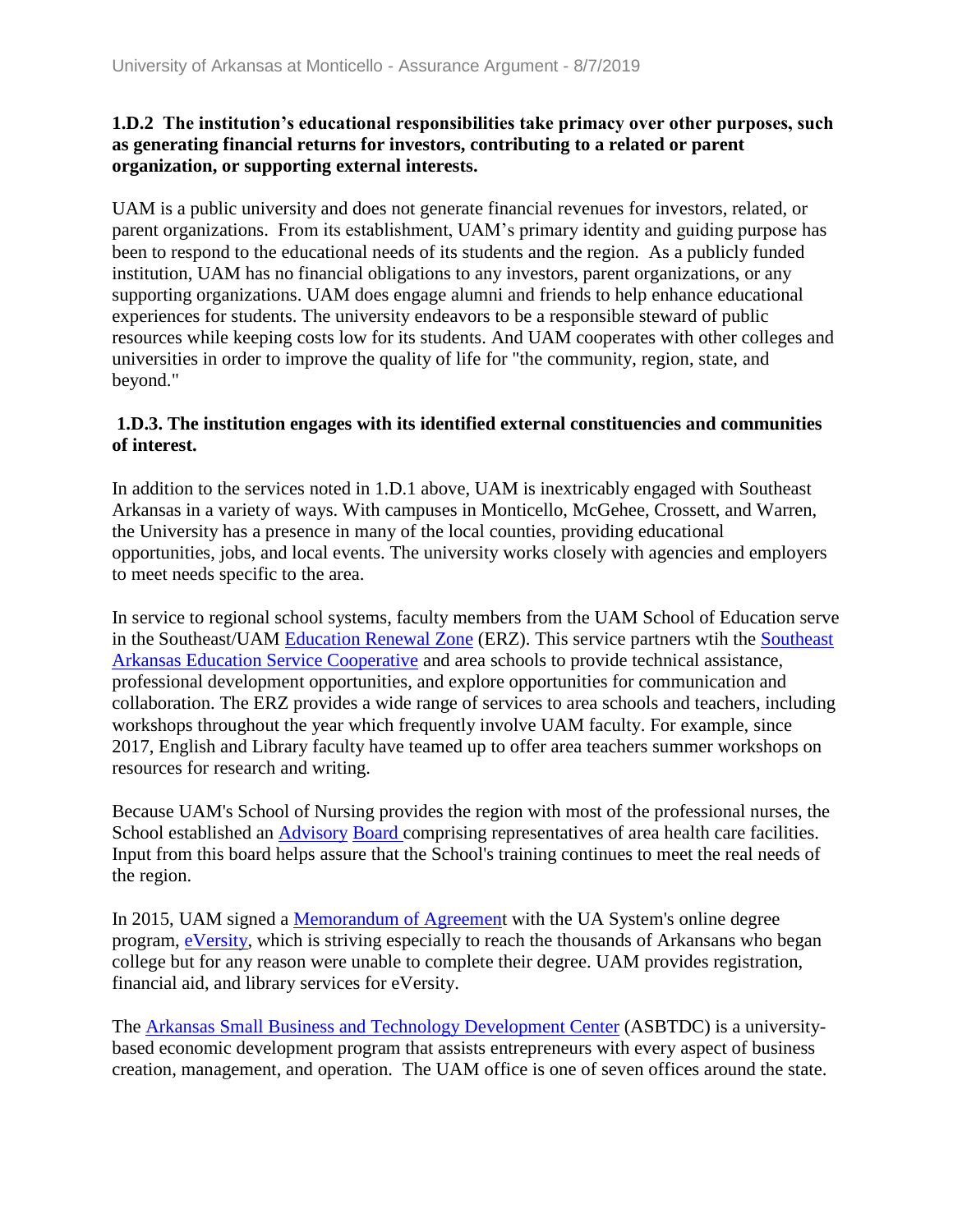The Colleges of Technology in McGehee and Crossett have been especially solicitous of discerning and acting on the needs of area employers. Just within the past three years, the McGehee campus, after meetings with regional leaders of trucking and logging companies, developed a certificate program in diesel mechanics , which included conversion of a facility in a new location south of Monticello, to meet a regional need. The Crossett campus in 2017 developed its Federation for Advanced Manufacturing Education (FAME), as the needs of lumber companies like Georgia Pacific have been rapidly evolving. This partnership with area industries ensures that UAM's course offerings evolve with those industry conditions.

As the area's cultural leader, UAM some forty years ago created the Southeast Arkansas Concert Association. This group serves the contiguous six-county area by providing a variety of concerts throughout the year, but its major focus is bringing musical and dramatic arts directly to area schools through its SMARTS (Schools Majoring in the Arts) program. During the 2018-19 season, the SMARTS program reached more than 20,000 schoolchildren. UAM provides the Fine Arts Center as the performance venue for the public offerings, which include an annual youth musical presentation such as 2019's *Mary Poppins, Jr*. The musical includes dozens of local children in the cast, and area schools bus in thousands of students for four or five matinee performances in March. From award-winning Young Artists to symphonies and choirs, from Nashville stars who grew up in Monticello to rising stars of opera, the SEARK Association provides important artistic experiences to the region as well as to UAM students and faculty.

Another important contribution to area musical culture, the University has very active choir, band, jazz band, and drama programs. Yearly, students perform on campus in senior recitals open to the public. The Marching Band performs at athletic events, drill competitions, and area parades. The nationally ranked UAM Jazz band performs at both local events and regional competitions, and thrills area students in performances for the SMARTS programs. Musicals such as the Music School's 2017 *Fiddler on the Roof* engage, entertain, and inspire students and neighbors alike. And the school offers several weeks of Band Camp every summer.

UAM is working with the Arkansas Natural and Cultural Resource Commission, among others, to establish a Southeast Arkansas Heritage Trail. The law office of former Arkansas Governor Tindall, the Taylor home on the circa-1846 Hollywood Plantation, and the World War II Italian POW camp site owned by the University will become part of the Heritage Trail with the goal of historic preservation and promoting tourism in Southeast Arkansas.

And finally, Agriculture faculty have worked with local farmers to develop breeds of heirloom tomatoes that fit local growing conditions and marketing opportunities. The annual "Tomatoes at the Trotter" dinner in June features a four-course dinner based on tomatoes harvested from the School's Heirloom Tomato research garden. Evening activities include taste-testing of new varieties of tomatoes by the guests, and the results have helped guide this unique collaborative research.

### **Sources**

• 1032 20120130 Change Visit - Team Report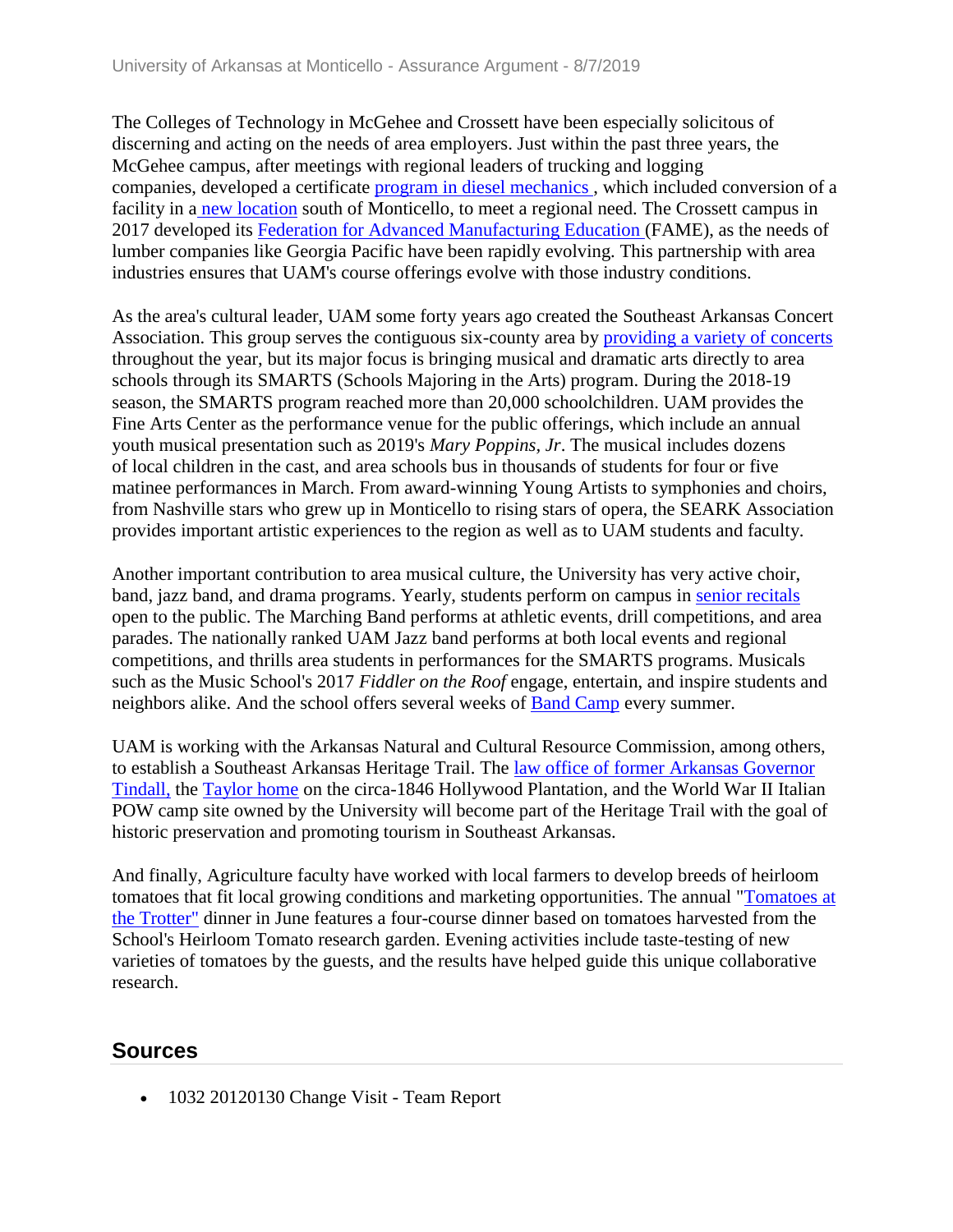- Acad Aff Archeology Taylor House
- Acad Aff Archeology Tindall Law Office
- Acad Aff Fac Self-Eval
- AHECB 3.15 Concurrent Enrollment
- Alumni Office
- Annual Fac Eval by Dean
- Annual Fac Eval Course of Action
- ASBDC
- Band Camp
- Chancellor Strategic Plan
- Council for Economic Education
- Diesel technology proposal 8 13 15
- ERZ
- eVersity \_ University of Arkansas System Online College
- eVersity MoU
- Fac Manual Student Evaluation
- First Gen Students
- GP FAME brochure
- Heirloom Tomato Dinner Program 2018
- Log A Load banquet set \_ The Advance-Monticellonian
- Mission and Vision of Economics Arkansas
- Music Calendar
- Music School Fall 2018 Calendar of Events
- Nursing Advisory Board Minutes 2018
- Nursing Advisory Board Minutes Feb. 2017
- NYTimes Analysis 2017
- Program Review Business
- ProgramReviewCommHistory2014
- Rockefeller Speech 2019
- SEARK 2018-19 schedule
- Softball Camp
- Southeast Arkansas Education Service Cooperative Home
- Student Activities
- UAM Center for Economic Education \_ Economics Arkansas \_ UA Monticello
- UAM Japanese American Presentation
- UAM web vision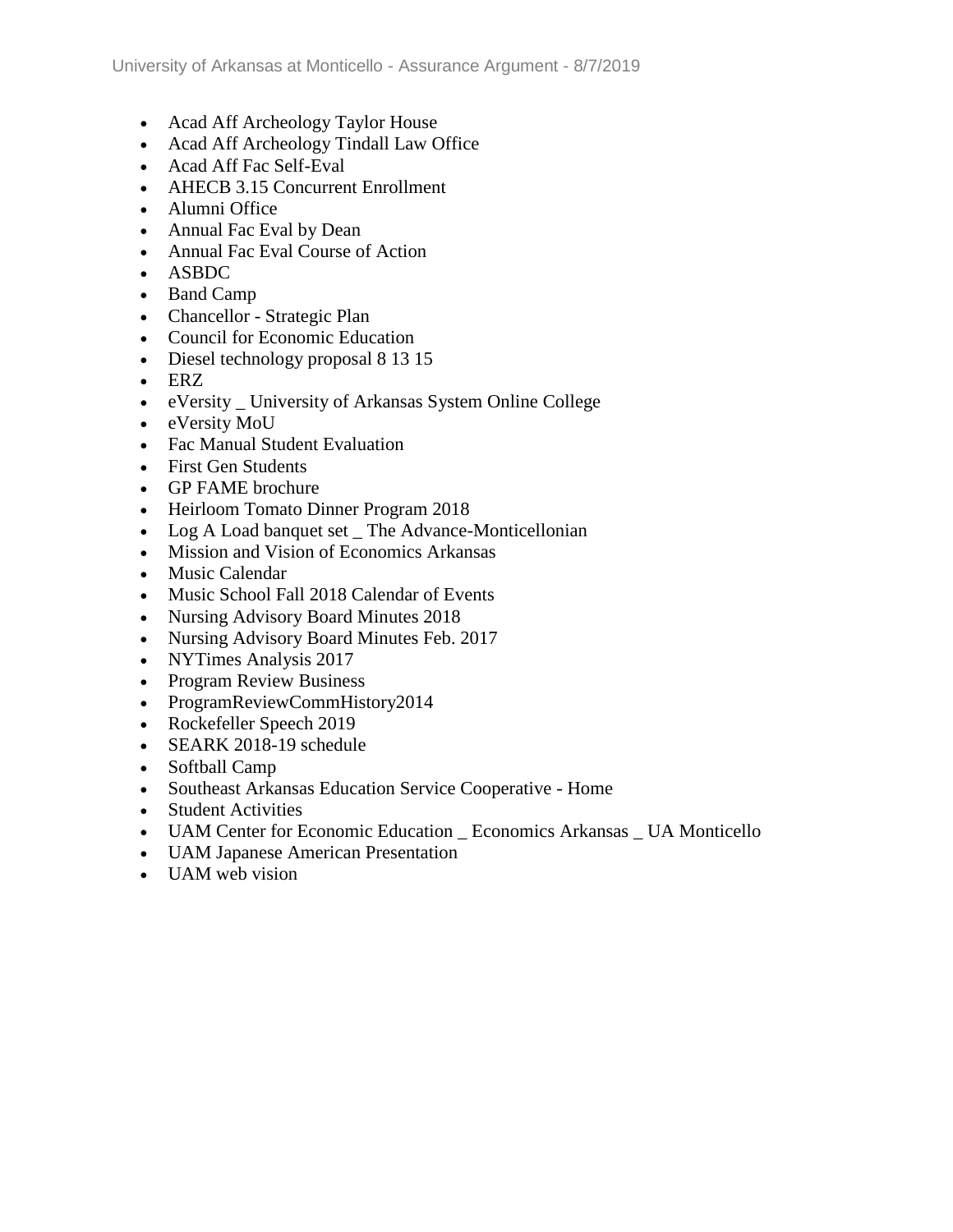# **1.S - Criterion 1 - Summary**

The institution's mission is clear and articulated publicly; it guides the institution's operations.

### **Summary**

For over a century, the University of Arkansas at Monticello has served the education needs of Southeast Arkansas. With its mission based on the legislative mandate to provide open access to the residents of its demographically challenged area, UAM has evolved to meet the changing needs of its students and the region. The primary source of teachers and health professionals for Southeast Arkansas, UAM works closely with area businesses as well to help meet their workforce requirements.

UAM's mission is widely understood and is tenaciously embraced by the faculty and staff, and all of UAM's activities -- teaching and learning, strategic planning, resource allocation -- flow out of and refer back to that mission. And within that focus, UAM strives to expose students to the rich diversity of the world, engaging them in coursework and service activities that enrich their education and prepare them for their own service.

The student body reflects the region's demographic characteristics, and in order to help students best meet their significant challenges, UAM continues to seek innovative ways to provide the education, broadly defined, that will lead students to succeed in their courses and their lives

UAM is an important, even vital part of the region's economy and cultural life, and seeks to return the community's support with opportunities and service to its neighbors. A lively, ongoing dialogue with the geographic and wider academic communities helps assure that UAM fulfills its mission to Southeast Arkansas, the state, and beyond.

### **Sources**

*There are no sources.*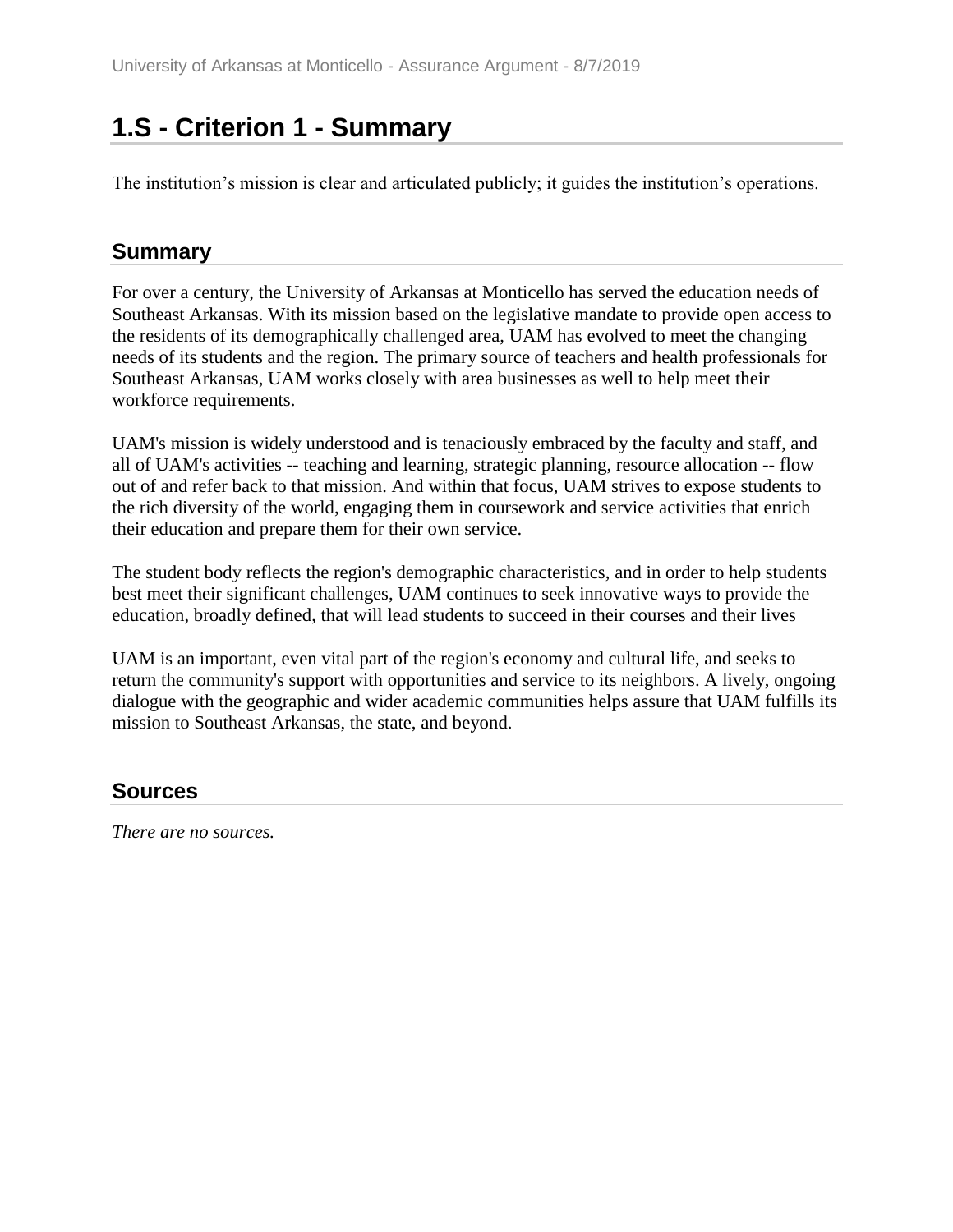# **2 - Integrity: Ethical and Responsible Conduct**

The institution acts with integrity; its conduct is ethical and responsible.

# **2.A - Core Component 2.A**

The institution operates with integrity in its financial, academic, personnel, and auxiliary functions; it establishes and follows policies and processes for fair and ethical behavior on the part of its governing board, administration, faculty, and staff.

# **Argument**

The University of Arkansas at Monticello operates with integrity and follows fair and ethical policies and procedures in all of its operations.

As part of the University of Arkansas System, UAM is guided by the System Board of Trustees and the UAM Board of Visitors, discussed in sections 2.C and 5.B.

The University also follows policies and procedures developed by the Arkansas Department of Higher Education (ADHE). The ADHE

serves as the administrative staff for the Arkansas Higher Education Coordinating Board. The Board consists of twelve members who are appointed by the governor. As part of its responsibilities, the staff develops and implements board policies and procedures. Additionally, the Department reviews academic programs; administers statewide financial aid programs and contracts with the Southern Regional Education Board for support of graduate and first professional study outside of Arkansas; recommends institutional operating, capital, and personal services budgets; and collects and reports on student and course data as part of a statewide data base and academic program inventory for policy studies.

Any addition of a program or certificate, such as the 2016 Certificate in Diesel Mechanics, must be approved by the ADHE, as demonstrated by the attached letter. Similarly, restructuring and redefining remedial programs is coordinated by the ADHE, whose policies help coordinate higher education statewide.

The UAM Operating Procedures set standards of conduct for faculty and staff. For example, all full-time faculty and staff must make an **annual disclosure of potential conflicts of interest**. Other annual disclosures required of University employees include declaration of concurrent employment for payments in excess of certain amounts from another state agency.

### **Ethical Fiscal and Business Practices**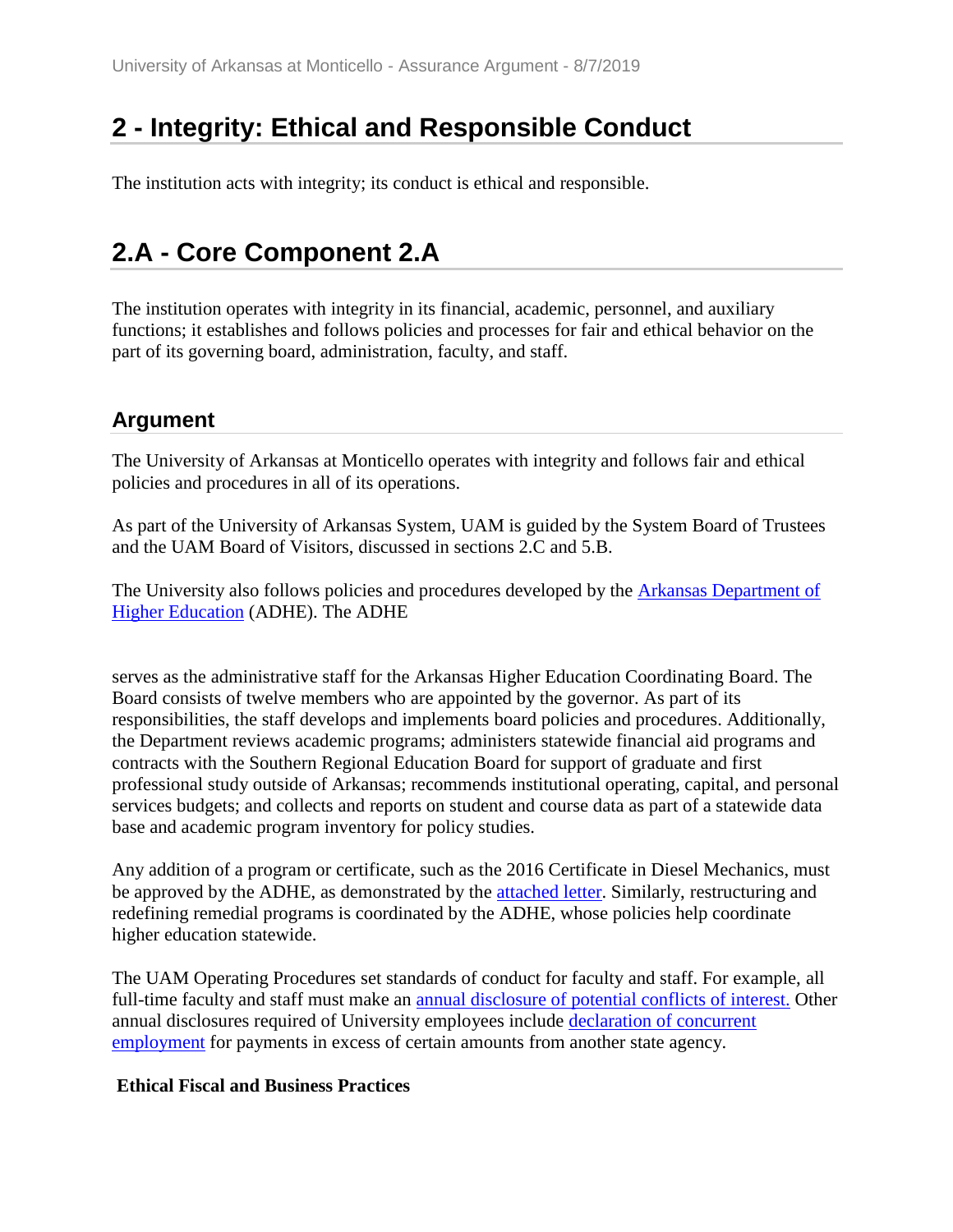The University of Arkansas System Administration provides information for Finance and Administration. The System Office is responsible for coordinating all financial policies and procedures in the UA System including annual budgeting, debt financing, investments, oversight of capital projects and required financial reporting. The Office works with the campuses in the System to manage the process for the issuance of capital construction bonds, which are general obligations of the Board of Trustees. The Office also works with the President and the Chancellors to review annual operating budgets for approval by the board.

Similarly of importance for the fiscal integrity of the system is the Internal Audit. This agency carries out approved audit plans including system-wide risk and control assessments; annual campus financial and operational analyses; ongoing assurance testing; and staff support to the audit committee. Reports from these analyses are used in the continuous improvement of business practices. Annual financial statements of the UA System and campuses are audited by an external auditing agency, the Arkansas Legislative Audit. In addition, the Internal Audit is responsible for support of the fraud hotline which all System employees can use to report suspicions of wrongful conduct. A direct link to the fraud hotline is available on the "Contact UAM" website.

In seeking maximum transparency, the System Office of Finance and Administration provides access to financial information on its website, including several years of the University's operating budget, unaudited quarterly reports, and schedules of tuition and fees.

In addition to this, UAM has a website in compliance with Arkansas Code 6-61-135 that presents a searchable database of unaudited expenditure data. The database is intended to provide transparency to the people of Arkansas and our constituents of UAM's stewardship of public resources. The data are derived from the general ledger accounting records and not intended to supplement or replace the annual audited financial report. The database is updated monthly and organized by fiscal year and provides "search and drill down" capability.

The Office of State Procurement (OSP) for the State and has primary responsibility and oversight for the state-wide procurement of commodities as well as technical and professional services for all colleges and universities. State procurement policies are available on the OSP website. UAM procurement staff have many years of experience with these policies and regularly attend conferences and seminars to discuss updates to policies in procuring goods and services according to these procedures. The University's compliance with these regulations is reviewed annually by the Legislative Audit (see above) and also on an ad hoc, periodic basis by the University of Arkansas System Internal Audit Department. It is UAM's practice to quickly address any findings that may indicate non-compliance with these policies.

The University of Arkansas at Monticello is attentive to all fiscal policies and procedures including those fiscal policies from external and internal sources. A list of UAM Operating Procedures pertaining to fiscal affairs is accessible from the UAM website.

### **Personnel Policies**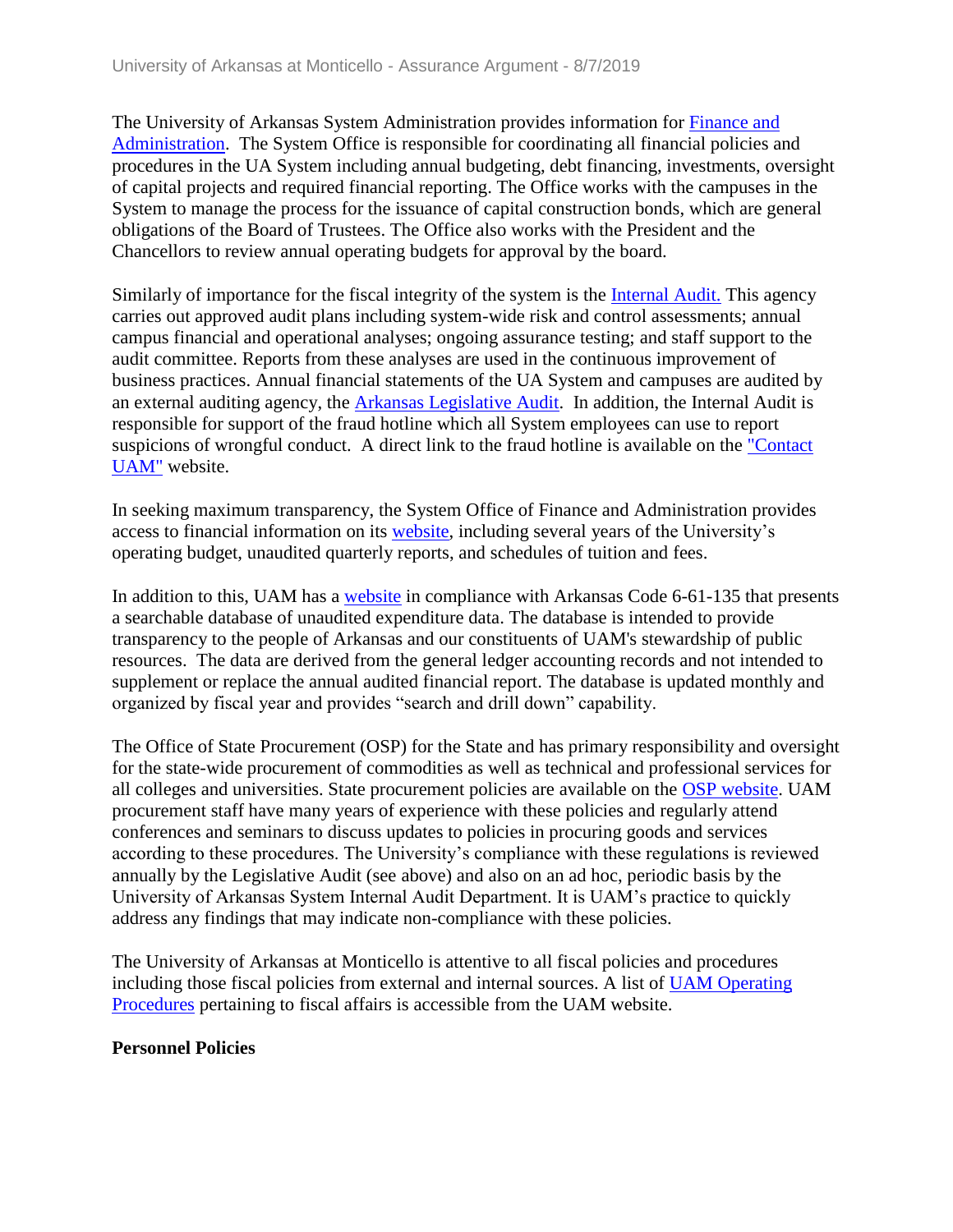All University employee positions are authorized by the Arkansas General Assembly in the campus biennial appropriations act and are designated as classified or non-classified positions.

The University of Arkansas at Monticello is committed to complying with all applicable federal, state and local laws and regulations relative to providing educational and employment opportunities to all persons regardless of their economic or social status. The University affirmative action plan was most recently revised in September of 2018. University affirmative action hiring procedures were last revised in July 2011.

Policies related to faculty employment issues such as appointment, promotion, tenure, and dismissal are regularly updated to reflect changes to federal and state law, and are published in the Faculty Handbook. Policies for other non-classified and classified staff are included in the Employee Staff Handbook.

Both the Faculty Handbook and the Operating Procedures (for Staff) include procedures for filing of formal grievances, which are handled promptly and in accordance with policy.

The Human Relations webpage is another important source of information on UAM personnel policies with information on affirmative action, hiring procedures, grievance procedures for academic and non-academic personnel, minority recruitment, Title IX, notice of nondiscrimination, and policies for adjudicating a complaint of harassment or unlawful discrimination.

Annual performance reviews are important for helping to ensure integrity of faculty, staff, and administration. Performance reviews are currently performed for all classified staff according to State Personnel Policy. Probation policies are in place for employees who receive an unsatisfactory rating.

All faculty members, administrators, and staff are evaluated annually. Faculty members are evaluated by their students, faculty peers, and their unit heads. The purpose of the evaluation is to improve teaching effectiveness and other aspects of job performance and to support decisions concerned with promotion, tenure, and merit pay. The Faculty Handbook provides a description and [a](../../evidence/viewfile?fileid=632607) timeline for evaluations as well as specific policies and forms for self-evaluation and evaluation by the dean. Part-time faculty are likewise evaluated by their students and by their unit heads. Administrators and professional staff are evaluated annually by their direct supervisors.

- Acad Aff Fac Self-Eval
- Academic Grievance Procedure
- Affirmative Action Plan 2018
- Affirmative Action Policy
- AHECB Approvals 4\_20\_18
- AHECB home page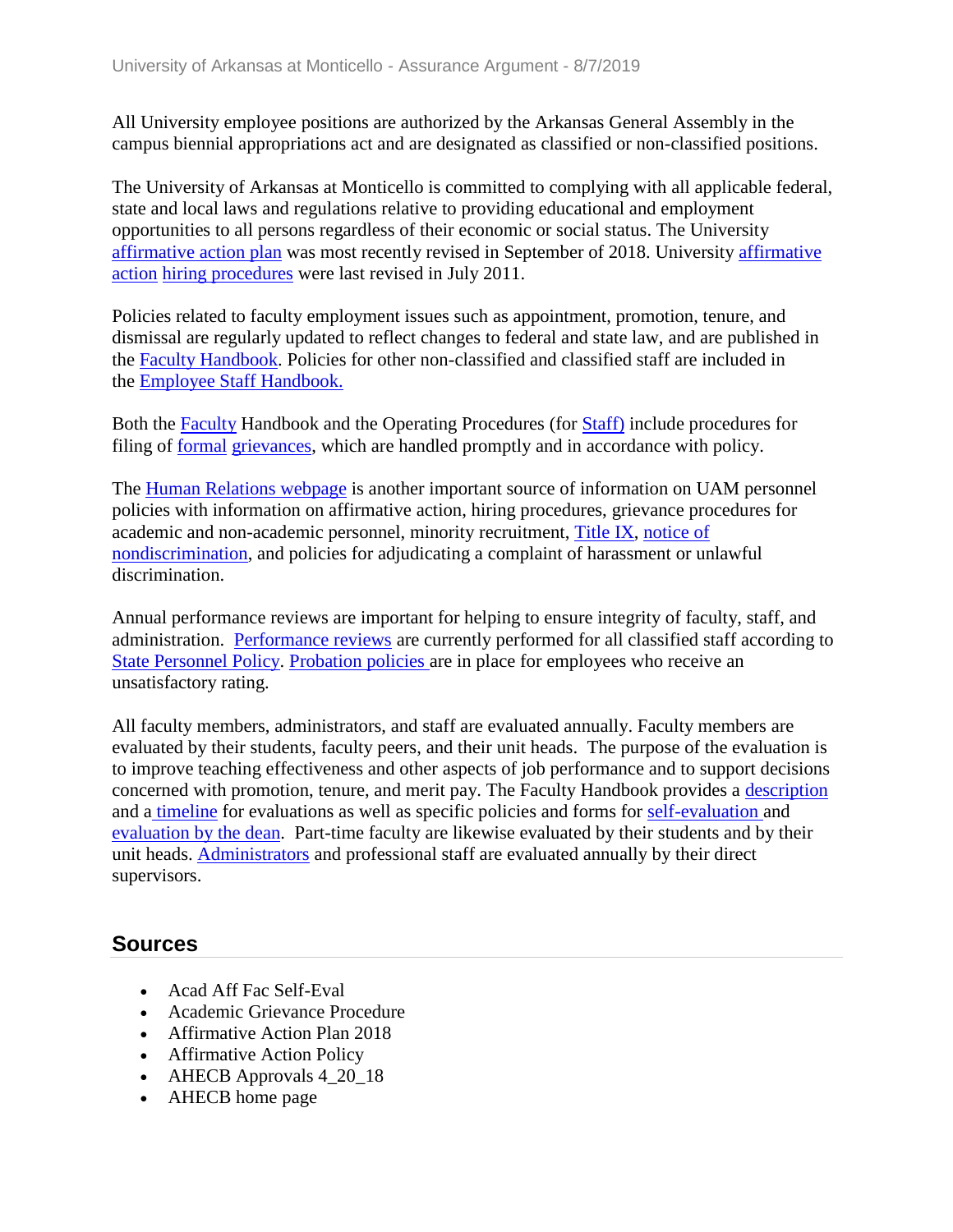- Annual Fac Eval by Dean
- Annual Fac Eval Course of Action
- Arkansas Department of Higher Education
- Arkansas DFA Policies Guidelines
- Arkansas Legislative Audit homepage
- Bank Account Authorization
- Chancellor Strategic Plan
- ConcurrentEmploymentRE
- Conflict of Interest
- Contact UAM University of Arkansas at Monticello
- Cost of Attending UAM \_ University of Arkansas at Monticello
- Diesel technology proposal 8 13 15
- Face to Face Course Syllabus
- Faculty Annual Eval Course of Action
- Faculty Annual Eval Procedures
- Faculty Annual Eval SelfEvaluation
- Faculty Annual Eval Timetable
- Faculty Annual Evaluation by Faculty Peer Chair Dean Director
- Faculty Handbook
- GrievanceProceduresStaff
- Hiring Procedures
- Human Relations University of Arkansas at Monticello
- Open Checkbook University of Arkansas at Monticello
- Operating Procedures \_ University of Arkansas at Monticello
- Performance Probation
- Professional Devpt Week 2018 Schedule
- State EmployeePerformanceEvaluation
- System Financial Documents University of Arkansas System.pdf
- title ix notice of nondiscrimination
- title ix-smdhr complaints
- UA System Finance and Administration
- UA System Internal Audit
- UAM Bond Ratings
- UAM Dean Self Evaluation SWOT Administration
- UAM Investment Policy
- University Behavior Intervention Team (U.B.I.T.) University of Arkansas at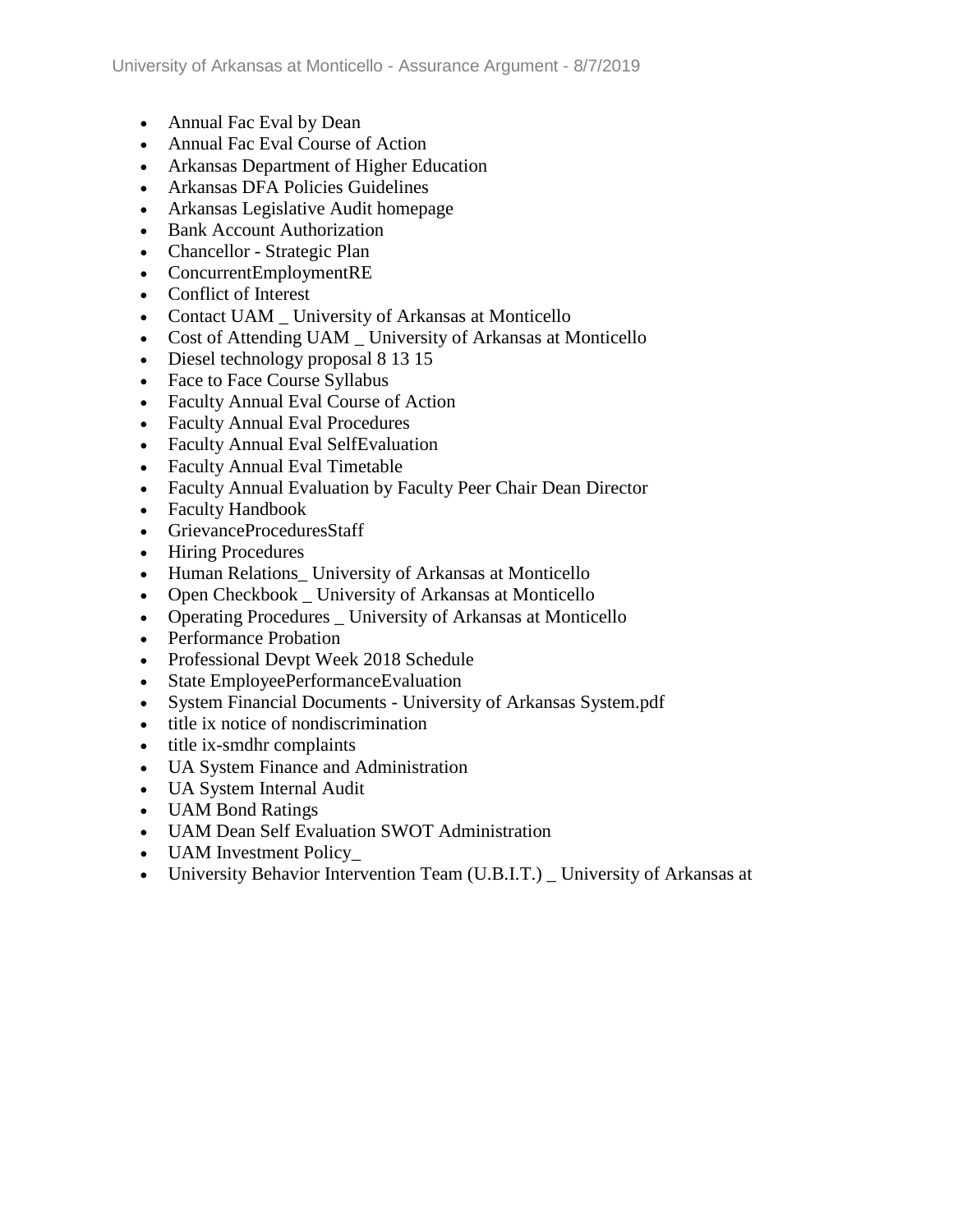# **2.B - Core Component 2.B**

The institution presents itself clearly and completely to its students and to the public with regard to its programs, requirements, faculty and staff, costs to students, control, and accreditation relationships.

### **Argument**

The University of Arkansas at Monticello meets its obligation for clear and complete disclosure to multiple audiences across a variety of media.

**Website:** [UAM's website](../../evidence/viewfile?fileId=649689) is the primary source of information for external and internal audiences. The homepage includes a series of dropdown menus for Academics, Admissions, Student Life, Chancellor, About UAM, and Other Resources. For items not explicitly listed in the dropdown menus there is a website search box, although this tool will refer only to general topics, and not to exact webpages. To improve UAM's website, a team began in the spring of 2018 to study new site structures and technical architectures for the university's web presence. UAM contracted with the consulting firm of Simpson & Scarborough to assist with rebranding the website and to help guide the university in the selection of a new web content management system. UAM plans to launch the new website in the summer of 2019.

**Consumer Protection:** UAM makes available consumer information including tuition and fees, retention statistics, campus security policies, crime statistics, financial data (described in 2A), and student financial resources. The Office of Institutional Research provides links to data on enrollment, retention, graduation rates, and other topics. The information in the Chancellor's webpage includes direct links to the UA System and from there to the Board of Trustees, as well as to the Board of Visitors, listing its members and linking to the minutes of meetings.

**Catalog:** The University Catalog provides all relevant academic information including the academic calendar, accreditation information, degree programs, fees and expenses for the year of publication, and degree progression plans. A quick study of the table of contents indicates the broad scope of detailed information in this official document.

**Programs**: The Academics Tab on the UAM homepage has a direct link to a listing of Degrees and Majors. Information on these is included in both the Catalog and in the pages for each program in the Academics section of the website. General requirements for graduation and specific requirements for each degree are in the Catalog. Programs can also provide information on job placement, retention, assessment, and strategic plans.

**Alumni:** The website for UAM Alumni is outdated, but recently hired staff are making plans for significant enhancements.

**Students:** The Student Handbook contains easily accessed information on student rights and responsibilities, student government, student services, and significant federal regulations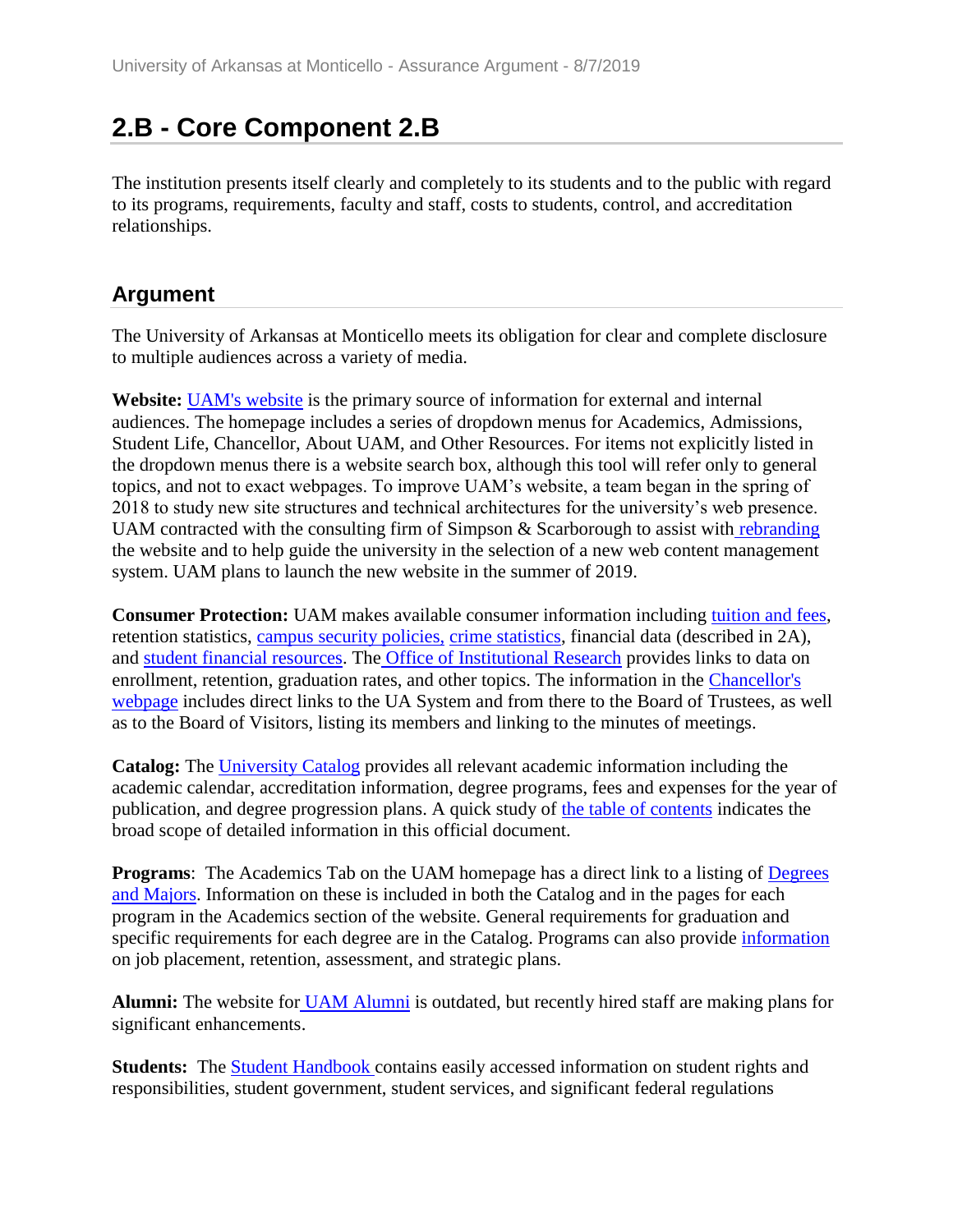including the Clery Act, Title IX, FERPA, affirmative action, and financial resources. Policies on residence life, academic appeals, and other topics are also listed. The Handbook, as well as the Handbook for Concurrent Students, is accessed under the Student Life link on the UAM homepage.

#### **Access to Costs to Students / Student Loan Access Information**

Most information/policies related to the cost of attendance and general student financials are found online through the Financial Aid webpage under Admissions on the UAM website. Specific information provided includes Cost of Attendance and a Net Cost Calculator.

Cost of Attendance information is also made available in the University Catalog and in the University's Application Packet, and is included in Student Right to Know information.

#### **Access to Faculty Credentials**

A full list of instructors and their academic credentials is provided in the Catalog. In addition, departments include a listing of faculty and staff on their webpages.

#### **Access to Accreditation Information**

Information related to accreditation by various agencies can be found under UAM Accreditation under the "About UAM" tab on the UAM webpage. The mark of affiliation with the Higher Learning Commission is displayed toward the bottom of most primary UAM webpages.

The availability of information described within this section demonstrates that the University is transparent in its operations. Information is clearly listed, is redundant, and can generally be found on several different web pages or through a variety of searches.

An additional source for information related to the different information/statistics of the University can be located on the Office of Institutional Research webpage. Information included on this page includes University Fast Facts, Institutional Data, and access to information related to the reports published by entities outside of the University.

- 18-19 academic calendar
- 2018-19AssemblyCommitteeMembers
- 2018-19OtherCommittees
- Administrative Committees
- Alumni \_ University of Arkansas at Monticello
- AnnualSecurityAndFireSafetyReport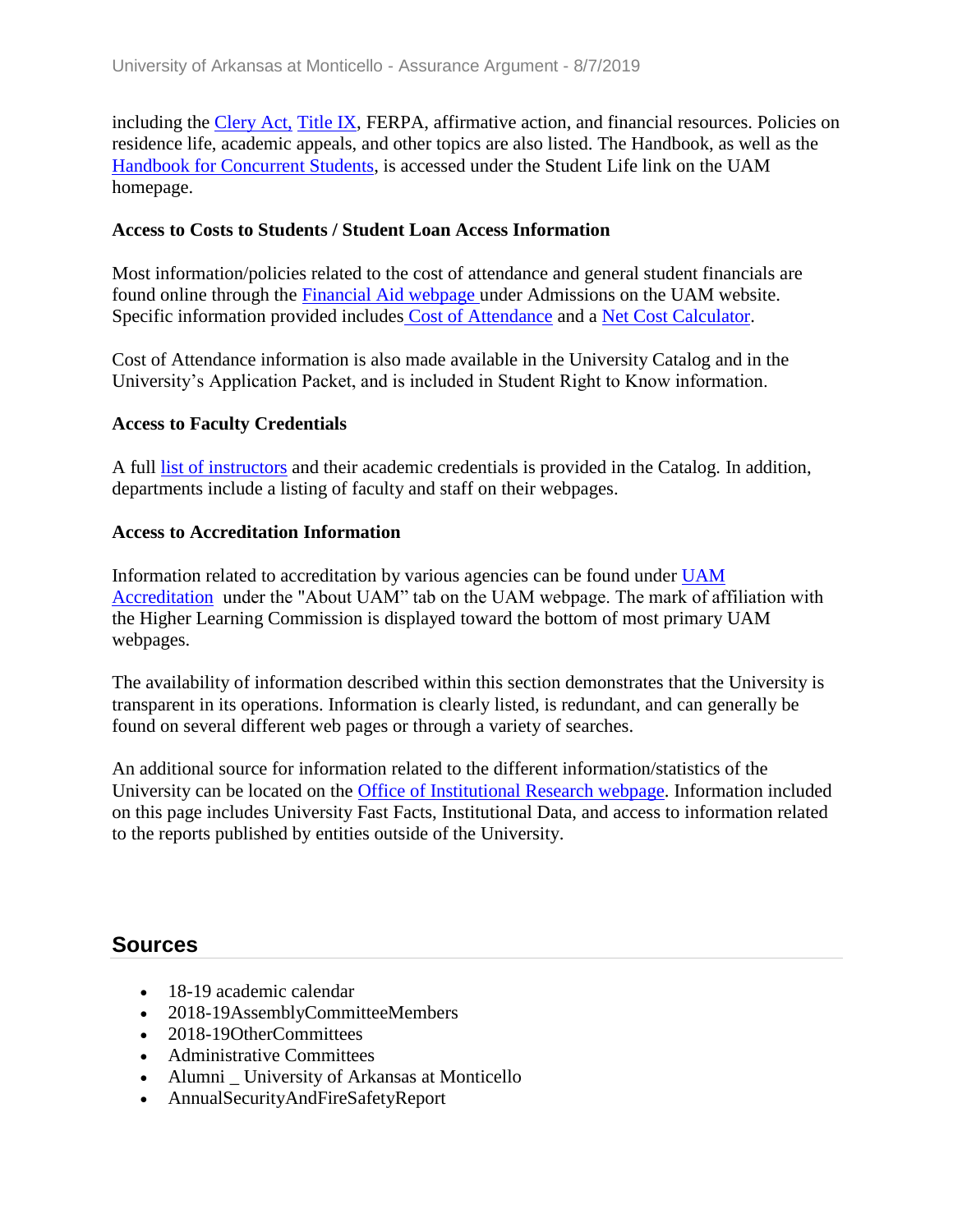- Catalog List of Faculty
- Catalog TOC
- Chancellor 2018 Branding Study summary
- Chancellor Webpage
- Concurrent student handbook
- Cost of Attending UAM \_ University of Arkansas at Monticello
- Course Schedule Fall 18
- Degree Programs \_ University of Arkansas at Monticello
- Fee Schedule 18-19
- Financial Aid \_ University of Arkansas at Monticello
- Net Price Calculator
- Office of Institutional Research \_ University of Arkansas at Monticello
- School of Nursing Resources \_ University of Arkansas at Monticello
- title ix notice of nondiscrimination
- UAM Accreditation \_ University of Arkansas at Monticello
- UAM Home Page
- University Police \_ University of Arkansas at Monticello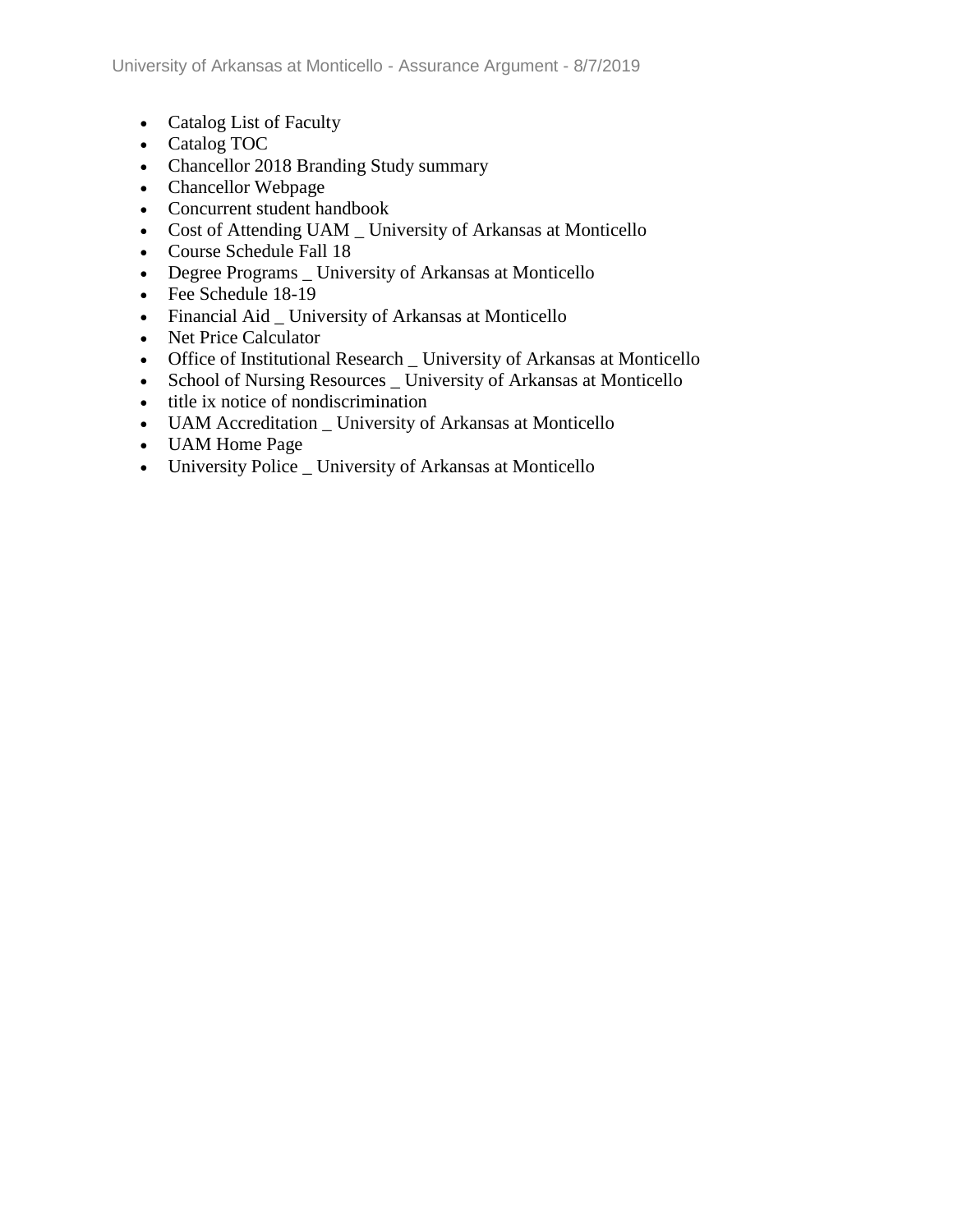# **2.C - Core Component 2.C**

The governing board of the institution is sufficiently autonomous to make decisions in the best interest of the institution and to assure its integrity.

- 1. The governing board's deliberations reflect priorities to preserve and enhance the institution.
- 2. The governing board reviews and considers the reasonable and relevant interests of the institution's internal and external constituencies during its decision-making deliberations.
- 3. The governing board preserves its independence from undue influence on the part of donors, elected officials, ownership interests or other external parties when such influence would not be in the best interest of the institution.
- 4. The governing board delegates day-to-day management of the institution to the administration and expects the faculty to oversee academic matters.

# **Argument**

UAM operates within the University of Arkansas System. The ten-member System Board of Trustees, representing all areas of the state, is sufficiently autonomous to make decisions in the best interest of the institutions and to assure its integrity.

The structure, composition, and autonomy of the Board are guaranteed by the Arkansas Constitution. Members are appointed by the governor in staggered ten-year terms. Additionally, the Department of Higher Education is itself a bridge and a buffer among the university and the Governor, General Assembly, and public pressure.

A Board of Visitors also serves UAM. Its twelve members are appointed by the Governor and come from the counties that UAM primarily serves. The stated purposes of the Visitors are to serve in a liaison role between UAM and the System President and Trustees, to encourage UAM's support, and to furnish counsel and guidance, by advice and recommendations.

### **2.C.1. The governing board's deliberations reflect priorities to preserve and enhance the institution.**

The **System Board of Trustees** meets at least five times per year, the location of the meetings being rotated through the various campuses of the system. Agendas are set and made publicly available in advance of the meetings, and include items submitted to the System President by the campuses. Agendas and minutes are available on the System website.

### **2.C.2. The governing board reviews and considers the reasonable and relevant interests of the institution's internal and external constituencies during its decision-making deliberations.**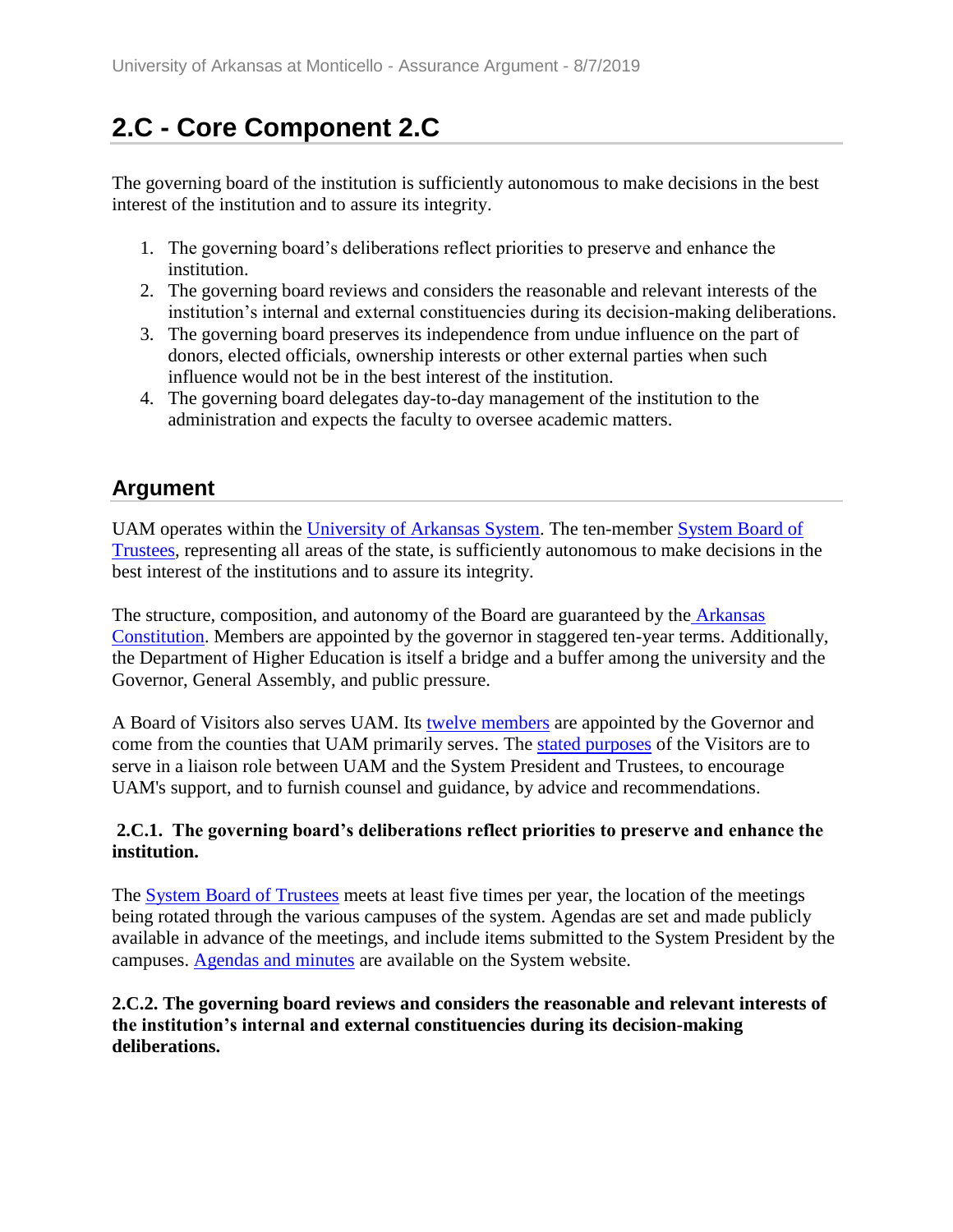Board meetings are open to the public. UAM administrators, occasionally accompanied by external constituents, attend these meetings. Significant actions in furthering the mission of UAM include the Board approvals in 2003 of the incorporation of the technical institutes at Crossett and McGehee. More recently, the Board approved the 2017 renovations of the Library and Horsfall Hall and the construction of the Student Success Center. Other recent actions have included approval of the new Mission and Vision statements, the Strategic Plan, and the regular annual evaluation of tuition and fee schedules.

### **2.C.3. The governing board preserves its independence from undue influence on the part of donors, elected officials, ownership interests, or other parties when such influence would not be in the best interest of the institution.**

Board policy lays out the standards of conduct required of Board members and defines actions which would constitute a conflict of interest. Policy 335.1 sets out standards of ethical conduct for all University of Arkansas employees and outlines procedures to be followed if these standards are violated. Policy 330.1 prohibits nepotism, contains provisions to ensure independence from elected officials, and governs conflicts of interest between employees and contractors.

### **2.C.4. The governing board delegates day-to-day management of the institution to the administration and expects the faculty to oversee academic matters.**

The Board of Trustees delegates management of the operations of the university to the Chancellor, who in turn delegates responsibilities to the Executive Council, composed of the Vice Chancellors for Academic Affairs, Finance and Administration, Operations, Student Engagement, Advancement, and the two Colleges of Technology. Minutes from January and February illustrate the Council's discussions.

Oversight of academic matters is given to the UAM Assembly by Board of Trustees Policies 100.4 and 1410.1, which designate the Assembly as the ruling legislative body for the development and revision of educational policies and programs of UAM. Composition, leadership, and work of the Assembly are described in more detail in 5.B.2.

Through the leadership of the Chancellor and Vice Chancellors, the UAM administration oversees the day-to-day management of the institution. The UAM Assembly, and in particular the Curriculum and Standards Committee, the Technical Programs' Curriculum and Standards Committee, and the Graduate Council, manage academic matters for the campuses.

- Arkansas Constitituion Amendment 33
- Assembly minutes Fall 2018
- Board Meetings University of Arkansas System
- Board of Trustees University of Arkansas System members
- Board of Visitors University of Arkansas at Monticello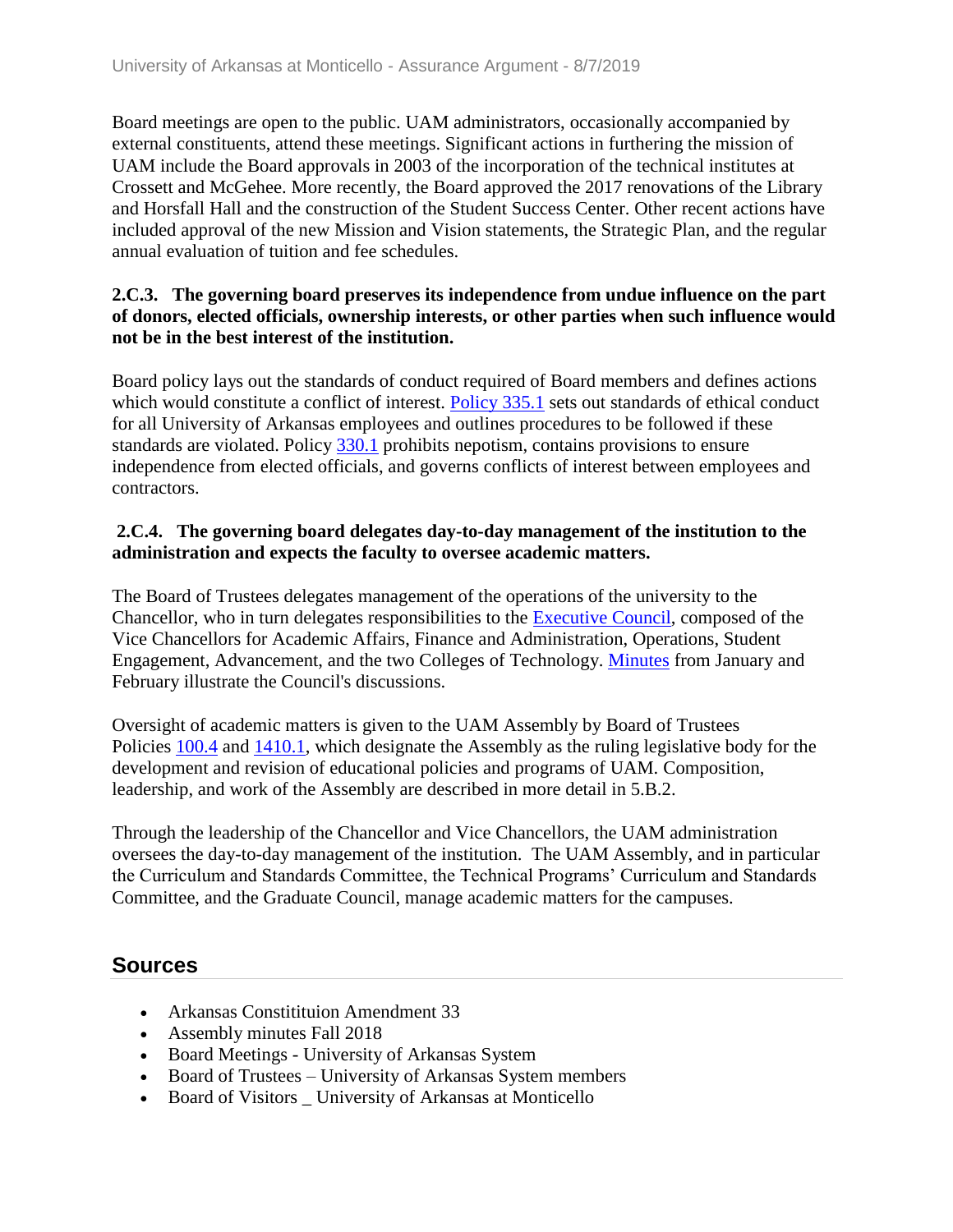- Board of Visitors Bylaws
- Board Policy 1410.1 UAM Constitution
- boardpolicy620-1
- BOT Policy 100.4 Rules and Regulations of the Board of Trustees of the University of Arkansas for the Governance and Administration
- BOT Policy 330.1 Employee and Contractor Conflict of Interest
- BOT Policy 335.1 University Code of Ethical Conduct
- Executive Council.pdf
- UAM Executive Council Minutes Sept 2018 April 2019.pdf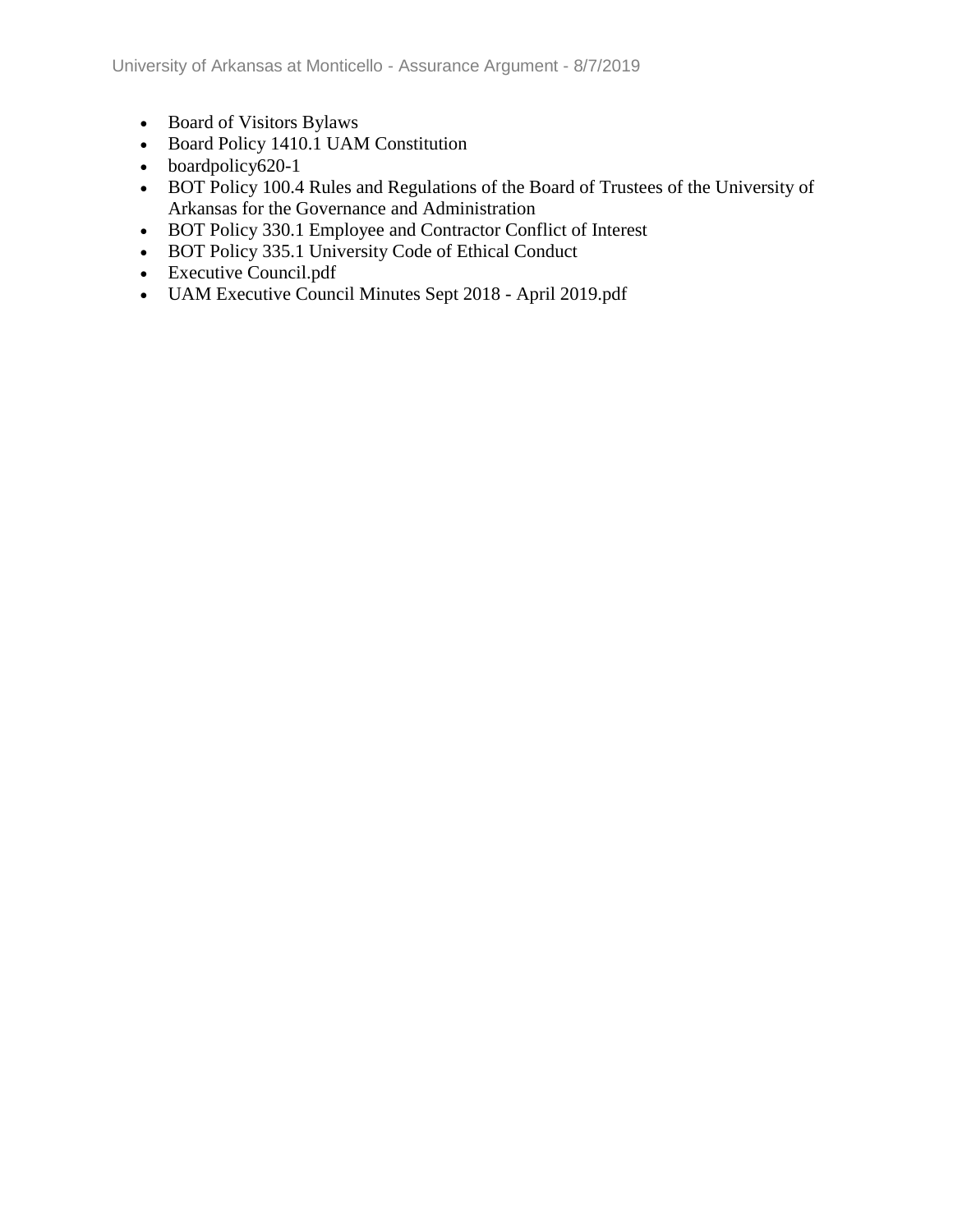# **2.D - Core Component 2.D**

The institution is committed to freedom of expression and the pursuit of truth in teaching and learning.

### **Argument**

The University of Arkansas at Monticello demonstrates in statement and practice its commitment to freedom of expression and the pursuit of truth in teaching and learning.

The UAM Constitution begins with this affirmation: "We, of the University of Arkansas at Monticello, share with all universities the commitment to search for truth and understanding through scholastic endeavor."

Faculty freedom in research, expression, and teaching is codified in the chapter on tenure in the Faculty Handbook. This chapter assigns to the faculty freedom in the design of their courses, provided their policies and actions produce the desired student learning outcomes (SLOs) expected by the University. The Handbook goes on to say that "the faculty member is entitled to full freedom in research and in the publication of results," and "in the policies governing faculty service, the University clearly states that faculty members are protected in their expression of academic freedom." The Handbook also notes responsibilities of the faculty, especially in their dealings outside the university, including the expectation that "faculty should at all times make an effort to be accurate, exercise good judgment and appropriate restraint, show respect for the opinions of others, and indicate that they are not spokesmen for the institution."

UAM is committed to its students having freedom of expression with regard to their academic program. The UAM Student Handbook lays out the right of assembly and provides a number of ways for students to have a voice in the activities and even governance of the University, including through student government and student representation on many committees. Students must adhere to ethical standards regarding academic honesty and integrity in order to maintain a UAM community of teachers and learners that reflects honesty, integrity, and fairness, and assures the integrity of the curriculum through high expectations for student learning and performance. The Student Handbook provides clear directions on pursuing grievances for a variety of complaints.

UAM provides a variety of forums in which students can conduct research and enjoy freedom of expression including the award-winning Debate Team; and two literary journals, *The Foliate Oak* and Gravel*,* feature works of fiction, creative nonfiction, and poetry by UAM students, faculty, and others. Grant funding is available from sources that include the Arkansas Department of Higher Learning Student Undergraduate Research Fund (SURF) grant. And guest lectures, notably the Winthrop Rockefeller Lecture Series, and the Library's annual celebration of faculty scholarship help model for students the importance of research.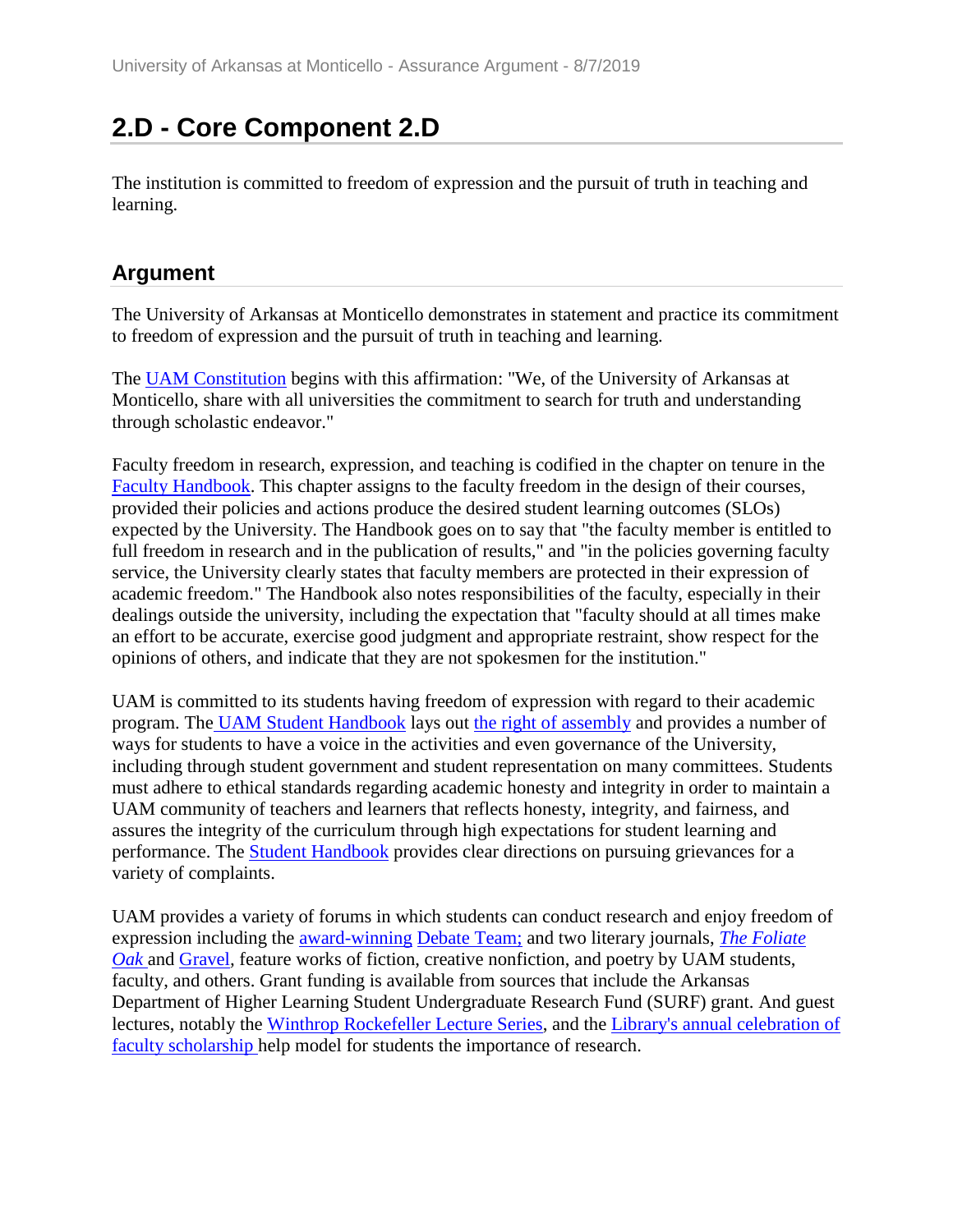In addition to holding to the Library Bill of Rights, The Taylor Library vigorously promotes the American Library Association Code of Ethics, which recognizes that "In a political system grounded in an informed citizenry, we are members of a profession explicitly committed to intellectual freedom and the freedom of access to information. We have a special obligation to ensure the free flow of information and ideas to present and future generations." A celebration of Banned Book Week makes for lively exhibits and discussions. The Library strives to make all of its resources, especially its online resources, available to all members of the UAM community, and in 2018 purchased laptops for loaning to UAM students without access to their own computers.

- Academic Freedom
- ALA Code of Ethics
- Board Policy 1410.1 UAM Constitution
- Chancellor Mission Vision Core Values
- FACULTY RESEARCH COMMITTEE CONSTITUTIONAL DESCRIPTION
- Faculty Scholarship Celebration
- Foliate Oak February 2018
- Foliate Oak May 2018
- Gravel Summer 2018
- Library Banned Books
- Library Bill of Rights
- Rockefeller Speech 2019
- sga constitution
- Student Handbook Grievances
- Student Handbook p 103 Organizations
- Student Handbook p 59 Right of Assembly
- UAM Debate Wins 2017 Varsity Division Debate Title In National Season-Long Awards
- UAM Debate Wins Varsity Division Debate Title In National Season-Long Awards
- UAM Mission Statement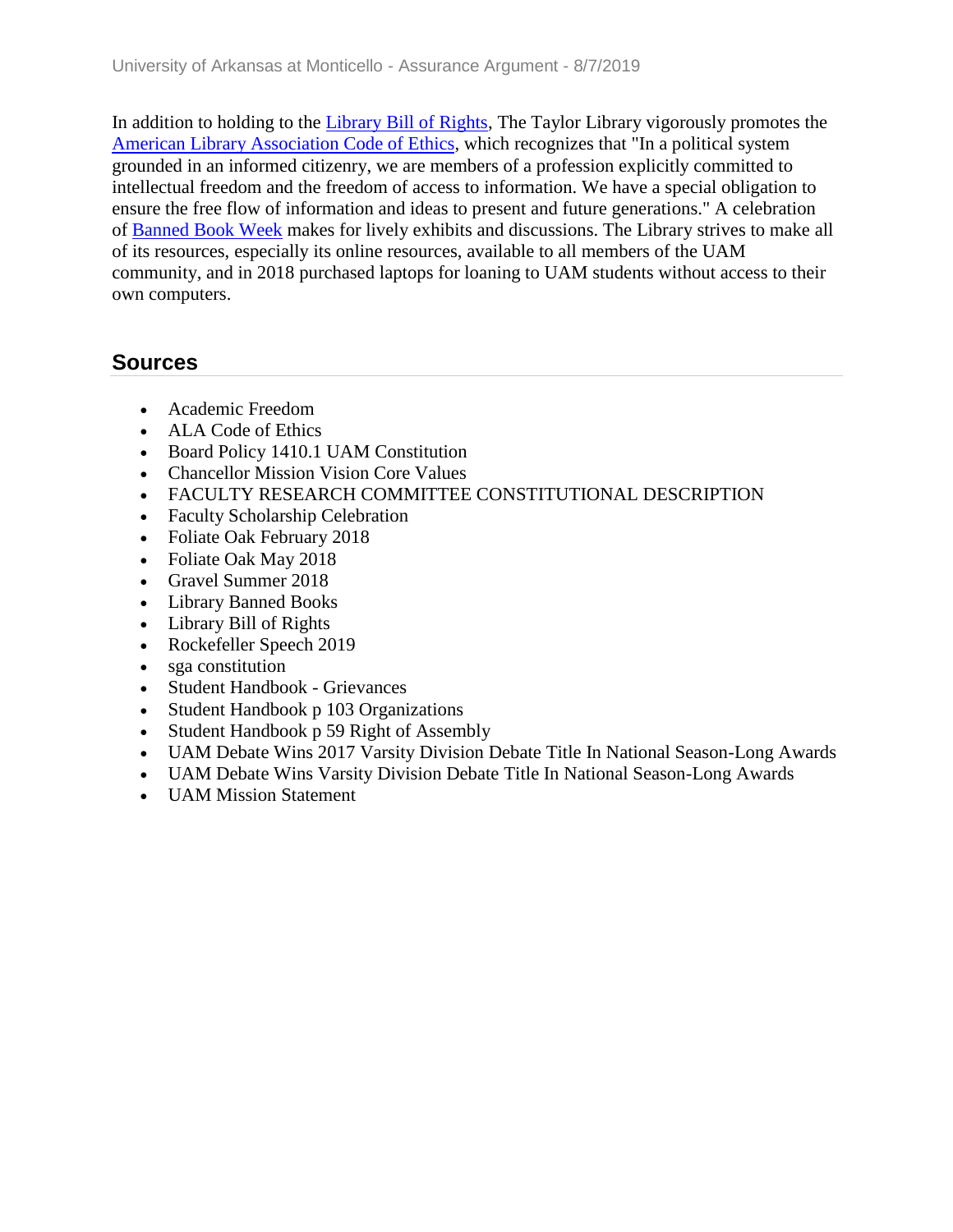# **2.E - Core Component 2.E**

The institution's policies and procedures call for responsible acquisition, discovery and application of knowledge by its faculty, students and staff.

- 1. The institution provides effective oversight and support services to ensure the integrity of research and scholarly practice conducted by its faculty, staff, and students.
- 2. Students are offered guidance in the ethical use of information resources.
- 3. The institution has and enforces policies on academic honesty and integrity.

### **Argument**

The University of Arkansas at Monticello encourages faculty and staff to continue their professional development through research and other scholarly activities and has policies in place that ensure integrity in the acquisition, discovery, and application of knowledge.

### **2.E.1. The institution provides effective oversight and support services to ensure the integrity of research and scholarly practice conducted by its faculty, staff, and students.**

Faculty are encouraged to apply for external support for their research programs. The Faculty Research Committee is charged with recommending the distribution of available University research funds and with promoting research across campus.

The office of the Academic Affairs oversees responsible research through the Institutional Review Board (IRB), appointed by the VCAA. The IRB has established policies on the use of human subjects for research or in-class experimentation and monitors their implementation. All protocols for human experimentation must be approved by the Human Subjects Committee subject to IRB policies. The University through the Institutional Animal Care and Use Committee supports the responsible use of animals in research and teaching by complying with all applicable laws and government regulations.

The Fred J. Taylor Library supports students, faculty, and staff in their scholarly endeavors through the variety of services it provides. The Library makes its resources available on campus and online, and the Library website includes guides to research and concerns such as proper citation and avoiding plagiarism. Classroom instruction by librarians will include discussion of the ethical use of information, one of the tenets of Information Literacy.

The Information Technology Department, in addition to providing support for the academic activities of students, faculty, and staff, strives to teach the ethical and responsible use of computers, and has established a Computer Usage Policy applicable to students, faculty, staff, and guests. The policy lays out proper and improper use of computers and the University's network. All faculty, staff, and students who use a University computer network connection are required to sign a form stating that they have read, understand, and agree to abide by this policy.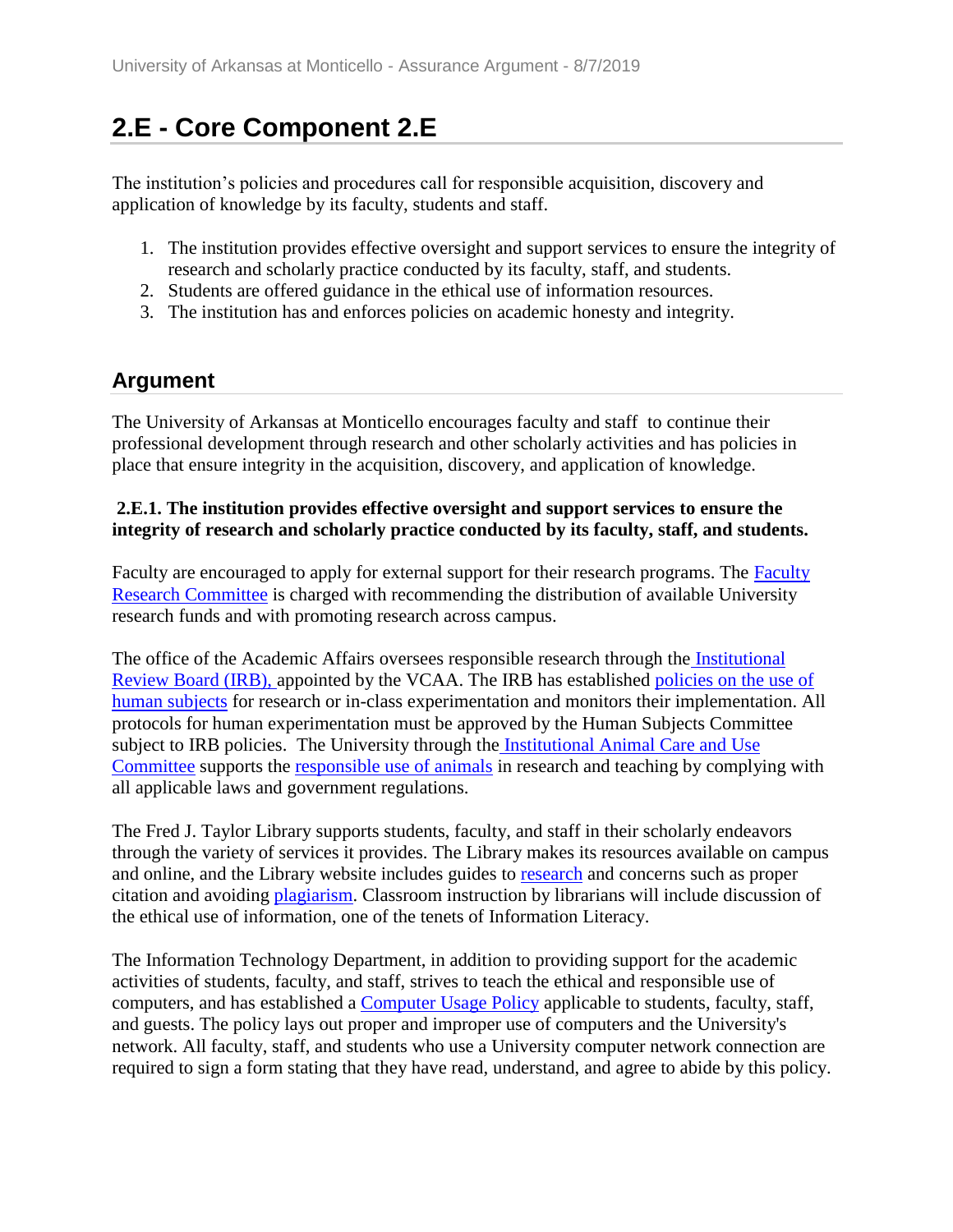#### **2.E.2 Students are offered guidance in the ethical use of information resources.**

Students receive guidance in ethical and responsible use of information resources from a variety of sources. In addition to the policies of the Library and the guidance it offers as noted above, the Student Handbook contains information about the University's academic policies including the academic code of conduct.

#### **2.E.3. The institution has and enforces policies on academic honesty and integrity.**

The academic conduct code is spelled out in the Student Handbook along with the procedures for handling violations of the code. In addition, faculty are required to include a statement of policy on academic code violations in their syllabi.

The Office of Academic Affairs, in conjunction with the faculty, enforces the academic conduct code. In the past four school years through May, 2018, there were 52 occurrences of academic dishonesty reported to the Office of Academic Affairs. Of these academic code violations, 23 were incidents of cheating, and 27 were incidents of plagiarism, of which five were both cheating and plagiarism. Four of the plagiarists were required to retake the test or rewrite the paper with a 25% penalty. Two instances were of falsifying documents, which resulted in a failing grade for the course. In two instances, the students were given warnings, and in one case no credit was given for the paper or test.

#### **Sources**

- Acad Aff FTF syllabus
- Academic Code Violations
- Animal Care Committee 18-19
- Animal Use Care Policy090606
- computer usage policy
- FACULTY RESEARCH COMMITTEE CONSTITUTIONAL DESCRIPTION
- IRB Policy on Human Research
- Library guide plagiarism
- Library guide research
- Exercise Research Forms, Policies & Procedures University of Arkansas at Monticello
- Writing Center University of Arkansas at Monticello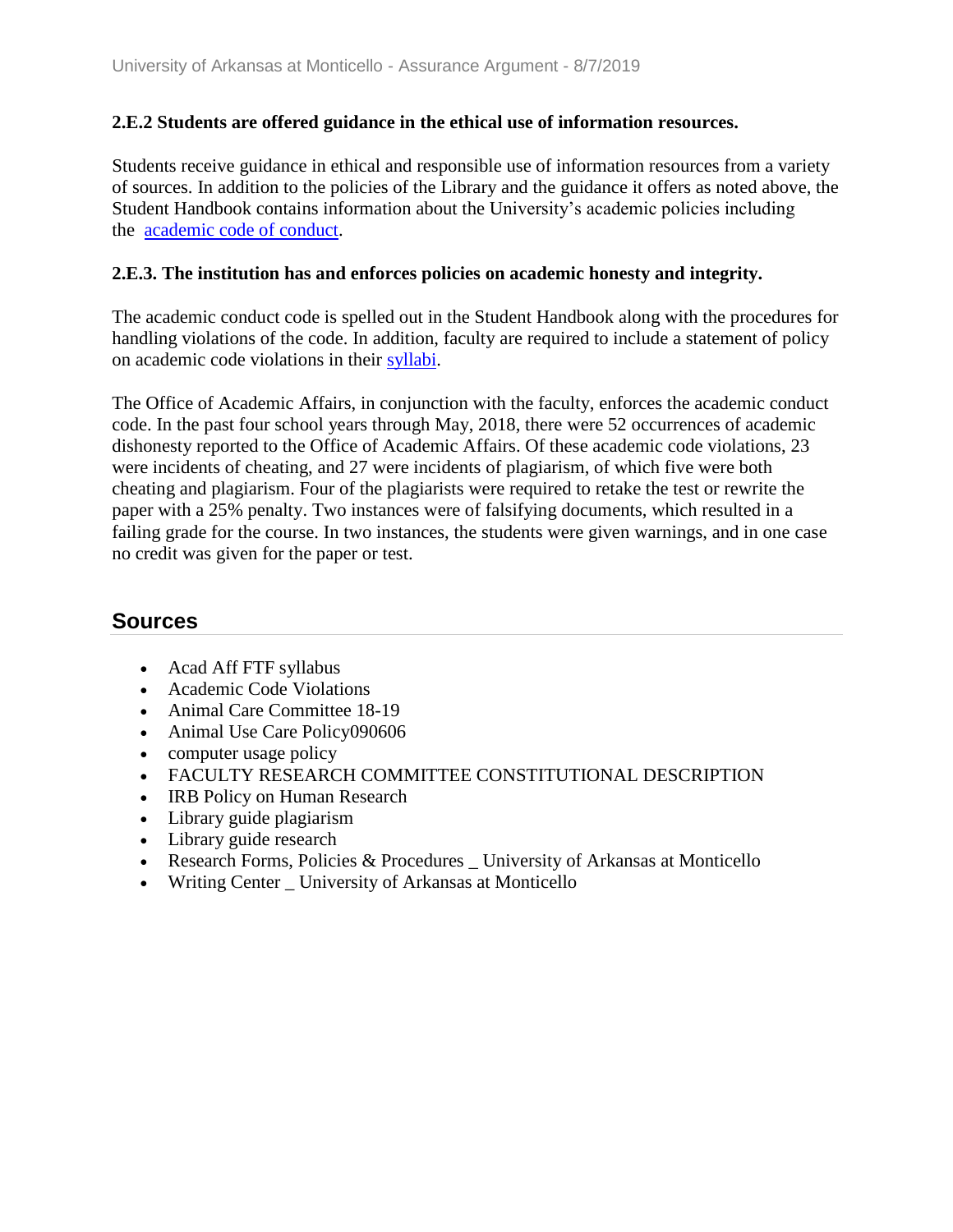# **2.S - Criterion 2 - Summary**

The institution acts with integrity; its conduct is ethical and responsible.

<u> 1980 - John Stein, mars and de Branch</u>

## **Summary**

#### **Sources**

*There are no sources.*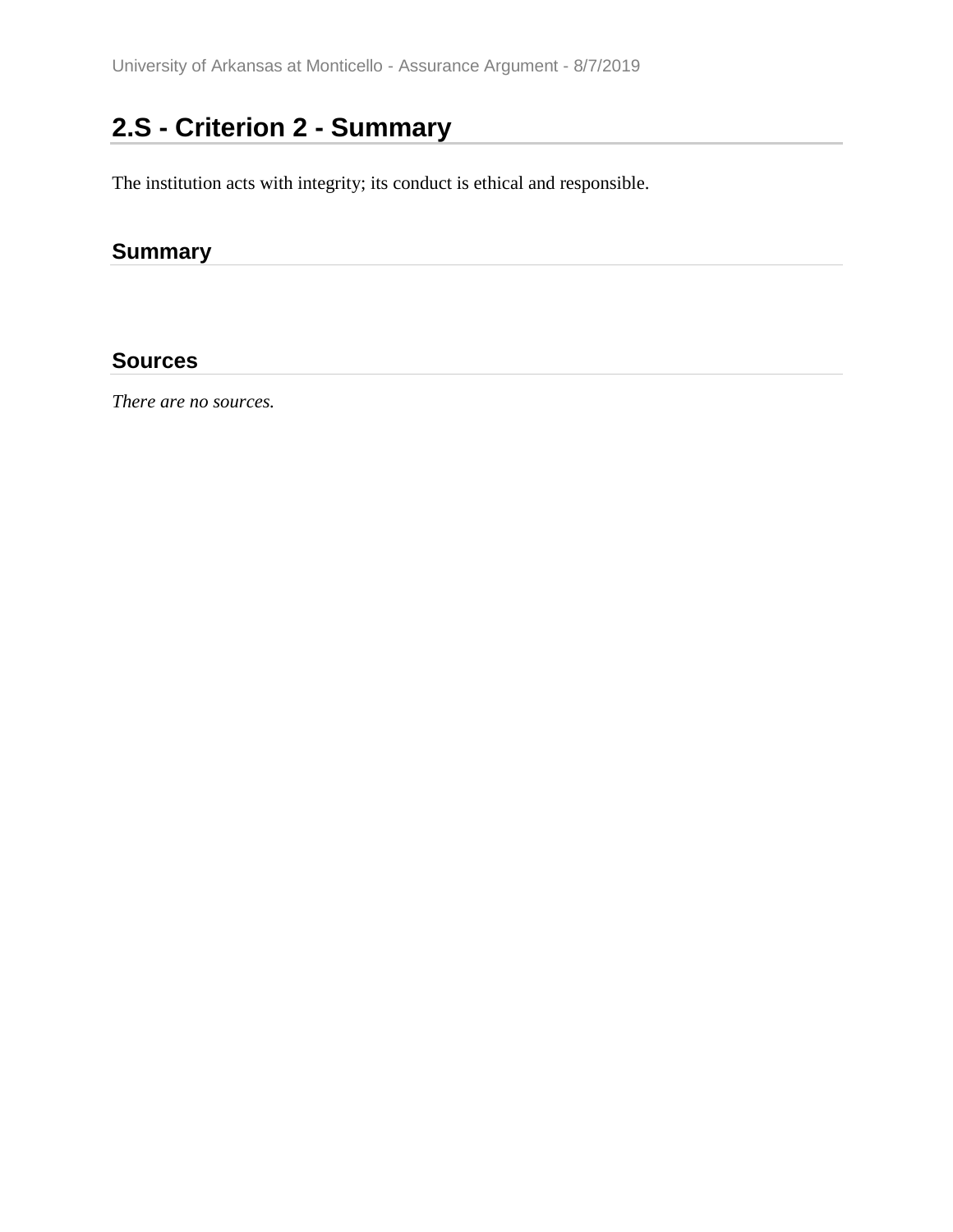## **3 - Teaching and Learning: Quality, Resources, and Support**

The institution provides high quality education, wherever and however its offerings are delivered.

# **3.A - Core Component 3.A**

The institution's degree programs are appropriate to higher education.

- 1. Courses and programs are current and require levels of performance by students appropriate to the degree or certificate awarded.
- 2. The institution articulates and differentiates learning goals for undergraduate, graduate, post-baccalaureate, post-graduate, and certificate programs.
- 3. The institution's program quality and learning goals are consistent across all modes of delivery and all locations (on the main campus, at additional locations, by distance delivery, as dual credit, through contractual or consortial arrangements, or any other modality).

## **Argument**

#### **3.A. The institution's degree programs are appropriate to higher education.**

#### **3.A.1. Courses and programs are current and require levels of performance by students appropriate to the degree and certificate awarded.**

As detailed in Section 4, each program not accredited by a professional organization undergoes a rigorous program review every ten years, including a self-study and a visiting scholar's analysis of the program, such as these recent reviews of the School of Busines and the History Program These reviews, along with regular annual reporting, help assure that degrees and certificates are still viable and offered appropriately.

Academic programs seek input from local business leaders to assure that course requirements meet the evolving needs of the real world, such as the Nursing School's Advisory Board. The Colleges of Technology have Advisory Committee meetings where local business leaders review the schools' updates and curriculum changes. A typical result was the development in 2017 of a certificate program in Diesel Technology. Similarly, local lumber company training leaders have helped refine existing programs in the operation of lumber equipment and the development of the first FAME Program in Arkansas.

On each campus, the Curriculum and Standards Committee, an Assembly standing committee with representatives from each academic unit and the Deans Council, as well as student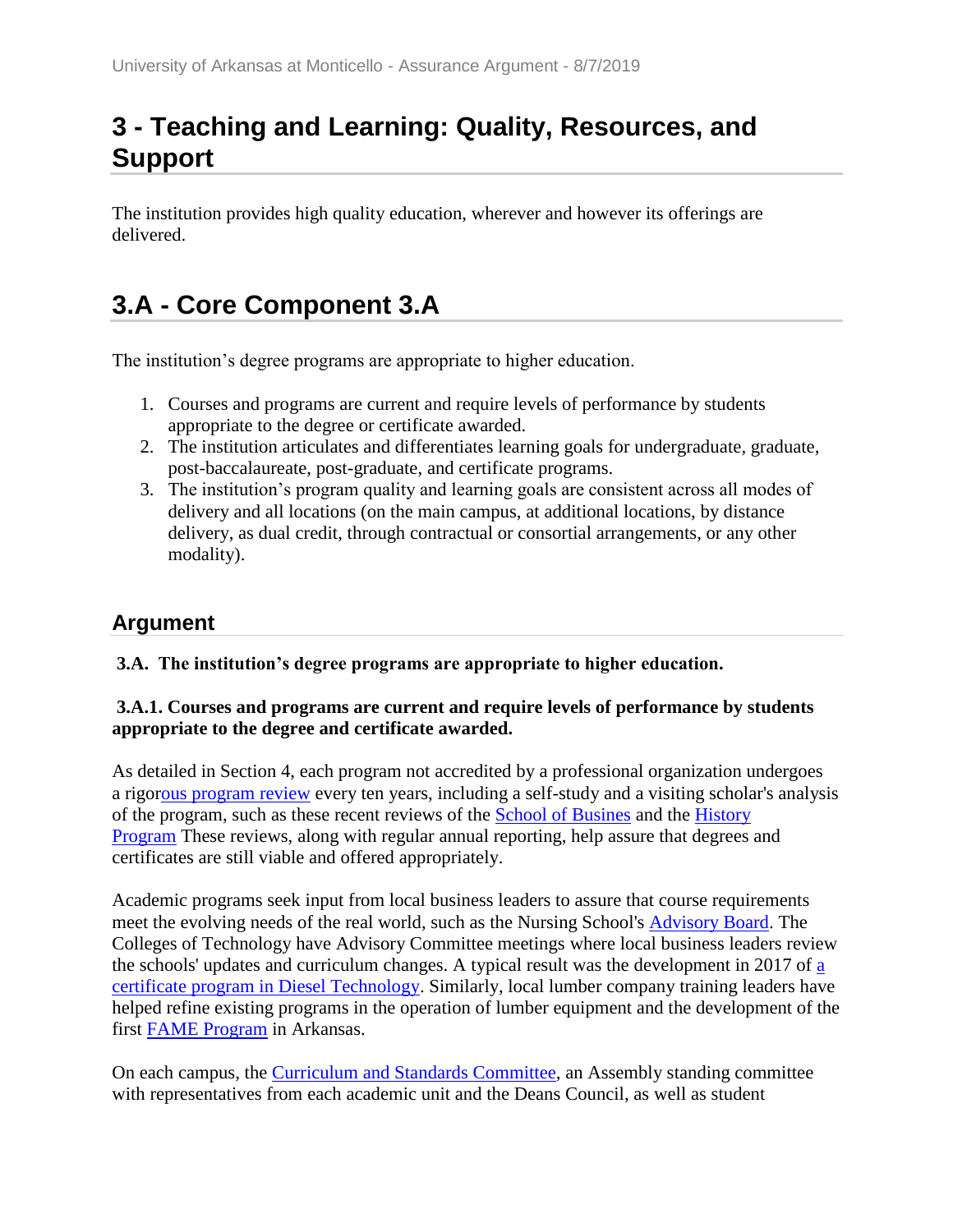representatives, has primary oversight over programs and courses. Committee minutes, such as these from the Fall 2018 semester, show the Committee's efforts to insure the educational quality while being sensitive to the needs of all of the academic units.

One key to good performance by students is assigning them to appropriate levels of coursework. UAM, as detailed in Section 3.D.2, uses the results of standardized testing and GPAs in helping students choose classes wisely. The Degree [Pa](../../evidence/viewfile?fileid=699520)thways system as described in 3.D.2, approved in 2018 and implemented in 2019, is meant to help students attain academic success at the level that is right for them and, as possible, avoid the often lethal trap of remedial courses. Such courses remain necessary, if on a much reduced scale, and UAM's Developmental courses in Math and English are detailed in Section 3.D.2. Gateway courses, such as Introductions to Psychology or Criminal Justice, broad History courses, and the like are carefully monitored by the use of EAB data to identify courses that may need attention. Deans will examine both course content and the work of individual faculty to try to locate areas that can be strengthened.

Capstone courses in many programs help assure the soundness of major programs of study. Courses including ART 4693 Senior Thesis, COMM 4633 Senior Capstone, ENGL 4763 Advanced Composition, or ENGL 479V Senior Project are examples of these. Graduate classes are offered at the 5000-level of courses and are distinguished by appropriate rigor, and are available only to individuals admitted for graduate study by the UAM Admissions Office. The Master of Fine Arts in Creative Writing has its own student learning outcomes and program assessment separate from those of the undergraduate English and writing programs. Similarly, the Master of Music in Jazz Studies has its own SLOs and assessment tools in place. Some units must update courses regularly, such as Federal Tax Accounting and Auditing because of frequent changes to tax law. Units modify their curricula to reflect needs of the students with consideration to job markets. The School of Agriculture, for example, recently added an option in Site Specific Management, which includes three new classes pertaining to precision agriculture, in direct response to trends in production agriculture technology.

UAM faculty use a variety of data to gauge the rigor and success of classes. The School of Mathematical and Natural Sciences uses assessment data that are based on student performance on national examinations for graduate schools, professional schools, and end-of-course exams provided by professional organizations. These exams include the Graduate Record Exam (GRE), the Praxis II exam, the Medical College Admissions Test (MCAT), the Dental Admissions Test (DAT), the Optometry Admissions Test (OAT), the Pharmacy College Admissions Test (PCAT), and the standardized final exams from the American Chemical Society (ACS). Section 4.A.6 describes some successes in the school's preparation of its students.

In the School of Computer Information Systems, students must complete CIS4634, Application Development Project, the capstone course which requires students to integrate various aspects of the curriculum from a variety of courses they've taken leading up to this point. Students are expected to develop an idea for a computer system, move the idea through the Systems Development lifecycle, create the code itself, then successfully demonstrate, test, and document their system.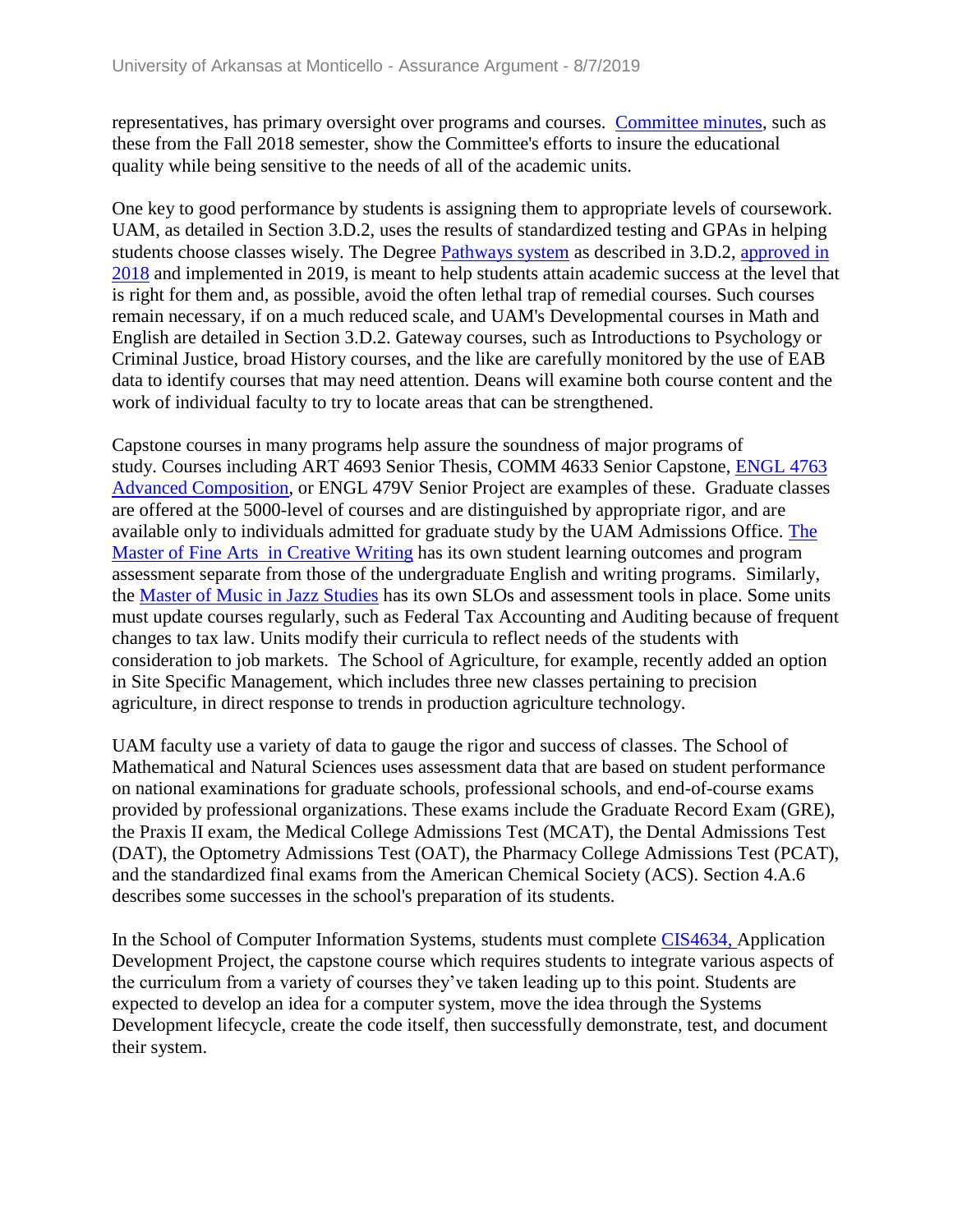In July of 2018, the School of Forestry and Natural Resources (SFNR) and the School of Agriculture were merged to form the College of Forestry, Agriculture and Natural Resources (CFANR), becoming the first *college* at the University of Arkansas at Monticello. With this change there are realignments of administrative, teaching, and program support responsibilities. Opportunities for improving efficiencies and effectiveness in all of these areas are being explored, and the University's goal of improved student success will inform all changes made in these areas. Lessons learned here will be applied to upcoming reorganizations.

During the 2017-2018 academic year, a new Associate of Science in Agriculture degree was developed to provide students with the opportunity to earn a credential after completing the foundational coursework of the Bachelor of Science in Agriculture degree. Similarly, a key initiative in Forestry was the development of an Associate of Applied Science in Forest Technology degree in 2017. The program developed this degree in response to the needs of industry in the state, determined during meetings with lumber company leaders. Through an assessment of previous SFNR degree offerings, the school determined that we could deliver an AAS degree that would provide the education and training needed while requiring that only three new courses be added to current course offerings.

One example of new technologies being brought to bear for the benefit of UAM students is through the use of drone technology. Four high quality drones (fixed-wing and rotary) have been purchased, and two faculty are undergoing the licensing process through the FAA. The use of drones in natural resources management is evolving rapidly, and these drones will be used in content delivery for multiple CFANR courses.

In both Colleges of Technology the timeframe for completion of certificates ranges from as short as eight weeks for certificates of proficiency to a maximum of two years for the advanced technical certificate. Faculty and administration in these two colleges must utilize each program's Advisory Committees to insure that curriculum, equipment, and levels of performance are current and adequate for training in each career field. Both colleges demonstrate high pass rates for licensure in practical nursing, evidence that courses and programs are delivering coursework that is current and relevant to the vocation. Other programs' certification tests for successful completers such as Welding Technology (American Welding Certifications), Nursing Assistant (Certified Nursing Assistant), Early Childhood Education (Child Development Associate), Heavy Equipment (National Craft Assessment and Certification), EMT and Paramedic National Registry and Hospitality Services (SafeServ™) are all measures that reflect programs and courses are current and are equipping students with the levels of performance required in those fields.

#### **3.A.2. The institution articulates and differentiates learning goals for its undergraduate, graduate, post-baccalaureate, post-graduate, and certificate programs.**

UAM is transparent in publicizing the requirements for all of its programs. This information is readily available in the online catalog and is detailed in clearly titled sections which include academic regulations, graduation requirements, eight-semester plans for each major, and course descriptions. Readers also find specific information about requirements for majors and other regulations in the sections under each academic unit. The catalog contains separate sections for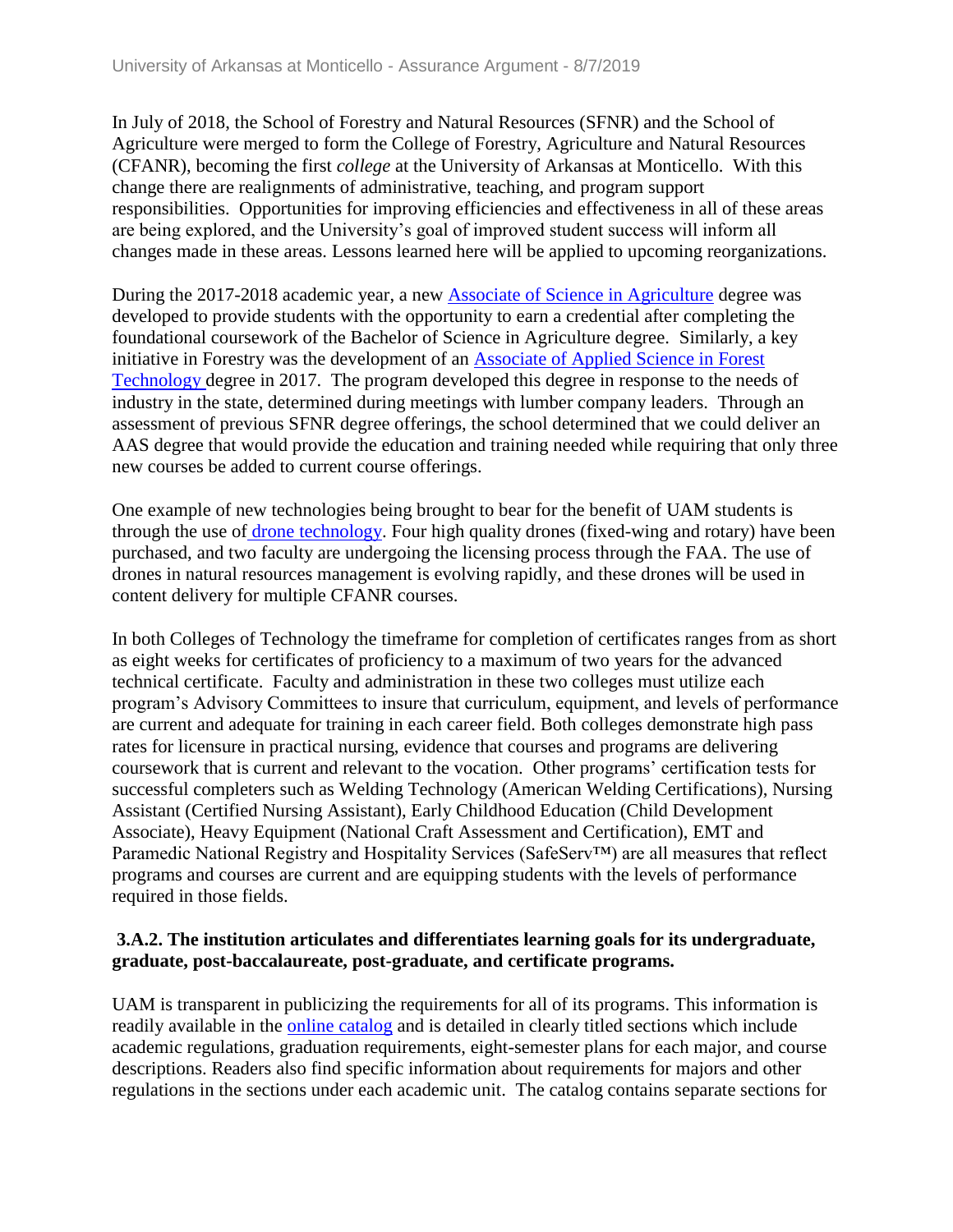the graduate programs and the colleges of technology. Academic units include their courses of study on their web pages. The University also has templates for syllabi for both face-to-face and on-line courses. The syllabi articulate the learning outcomes for each course.

Sections of the catalog relating to undergraduate, graduate, and technical programs include detailed information on admissions requirements, reflecting best practices nationally. Both the undergraduate and technology courses of study require students to sit for nationally recognized admissions tests, while the graduate programs are not consistent in requiring the Graduate Record Exam (GRE). The School of Education will accept either the Praxis or GRE, while in the CFANR only international students must take the GRE. The School of Arts and Humanities does not require standardized admissions tests for its program in creative writing. The MFA program does, however, require a portfolio demonstrating a potential for success in being published. For the Master of Music in Jazz Studies, the application includes recordings demonstrating that an individual has achieved a level of musicianship that justifies admission to rigorous graduate studies. Graduate programs, as noted above, have learning outcomes distinct from those of the undergraduate programs as can be seen in catalog descriptions of the programs in Forestry, Education, and Music.

#### **3.A.3. The institution's program quality and learning goals are consistent across all modes of delivery and all locations (on the main campus, at additional locations, by distance delivery, as dual credit, through contractual or consortial arrangements, or any other modality.**

The University has in place regulations designed to achieve consistency in the quality of instruction, uniformity in course objectives, and appropriate means of assessment for courses, regardless of mode of delivery. As mentioned above, the uniform syllabus format helps guide consistency in learning outcomes. Faculty on all campuses understand that content and SLOs are to be consistent for online and face-to-face courses. All syllabi are approved by deans, helping to ensure consistency of content for all modes of delivery. Compilations of syllabi from face-to-face, online, and hybrid courses demonstrate that, in all schools and on all campuses, course content remains the same while the delivery and schedule may vary.

Some schools take special care in assuring consistency of content. For Mathematics courses where multiple sections of a course are offered such as MATH 143 Introduction to Algebra, MATH 183 Intermediate Algebra, MATH 1003 Survey of Mathematics or MATH 1043 College Algebra, exams for each of these courses are typically written by a committee of mathematics teachers. These exams are distributed to all sections of the course. Instructors of concurrent credit courses offered in mathematics can also use these committee-written exams. Each year, mathematics courses are evaluated by the mathematics faculty members for quality of content and teaching.

The faculty and coursework of the two Colleges of Technology, including the courses taught at the Diesel Training Academy south of Monticello and the campus in Warren, are closely supervised by the Assistant Vice Chancellors for both colleges.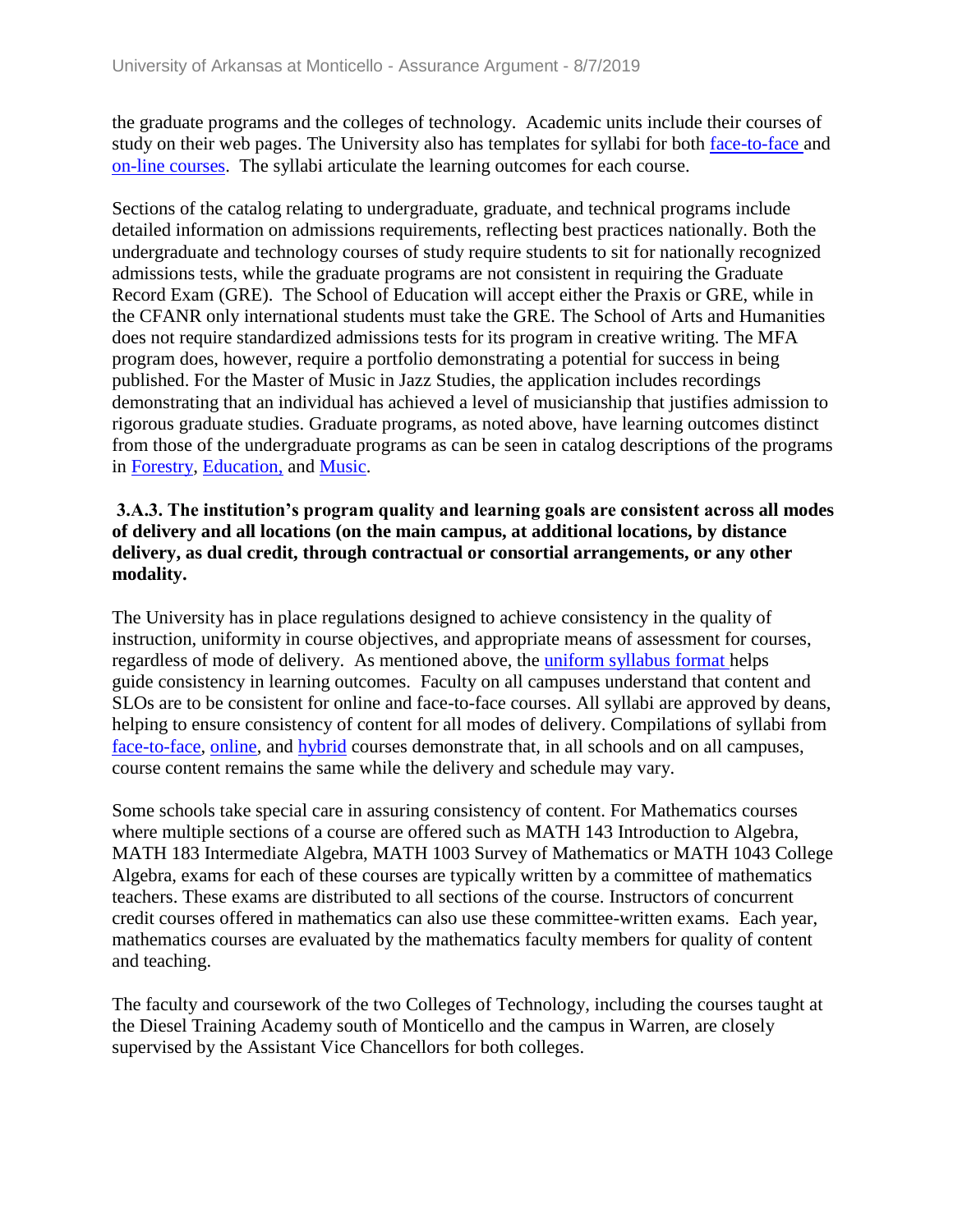Concern for quality extends beyond campus: concurrent faculty hold the same minimum academic qualifications as regular faculty and must submit syllabi for approval to the Dean, fulfilling the same requirements as an on-campus course. The concurrent course uses the same textbook as the on-campus course, or an alternate textbook approved by the Dean for concurrent use. A student who is enrolled in a concurrent credit course must meet the same requirements as a student who takes a course on the campus.

### **Sources**

- AA in Forestry Tech
- Acad Aff FTF syllabus
- Acad Aff Jazz Grad
- Acad Aff Online Syllabus
- Acad Aff SFNR Grad Programs
- Academic Freedom
- Act98of1989
- ArkStateEvalForm
- Arts MFA
- Arts SLOs
- Assembly Minutes 201804
- Assembly\_Minutes\_Feburary 2018 (002)
- AssemblyMeetingMinutes 09-25-2017 final version
- AssemblyMinutes 13 Nov 2017
- Business Communications ONLINE syllabus-Fall 2018
- Business Communicatons Syllabus Fall 2018
- Business International Bus Online Syllabus Fall 2018
- C S Fall 2018 Minutes
- Catalog Education
- Catalog Forestry
- Catalog Music
- CIS Capstone Syllabus
- Curriculum and Standards Comm Description
- Degree Programs \_ University of Arkansas at Monticello
- Developmental Courses
- Diesel technology proposal 8 13 15
- Drone press release
- EDUC 2263 FTF Learning and Development Brannon Fall 2018
- EDUC 2263 ONLINE Learning and Development Brannon Fall 2018
- Education Program Requirements
- English Adv Comp Syllabus
- Fac Manual Promotion
- Forestry AA in Ag
- FourDegreePathwaysTech
- GB 3353 INTERNATIONAL BUSINESS SPRING 2018 FTF
- GP FAME brochure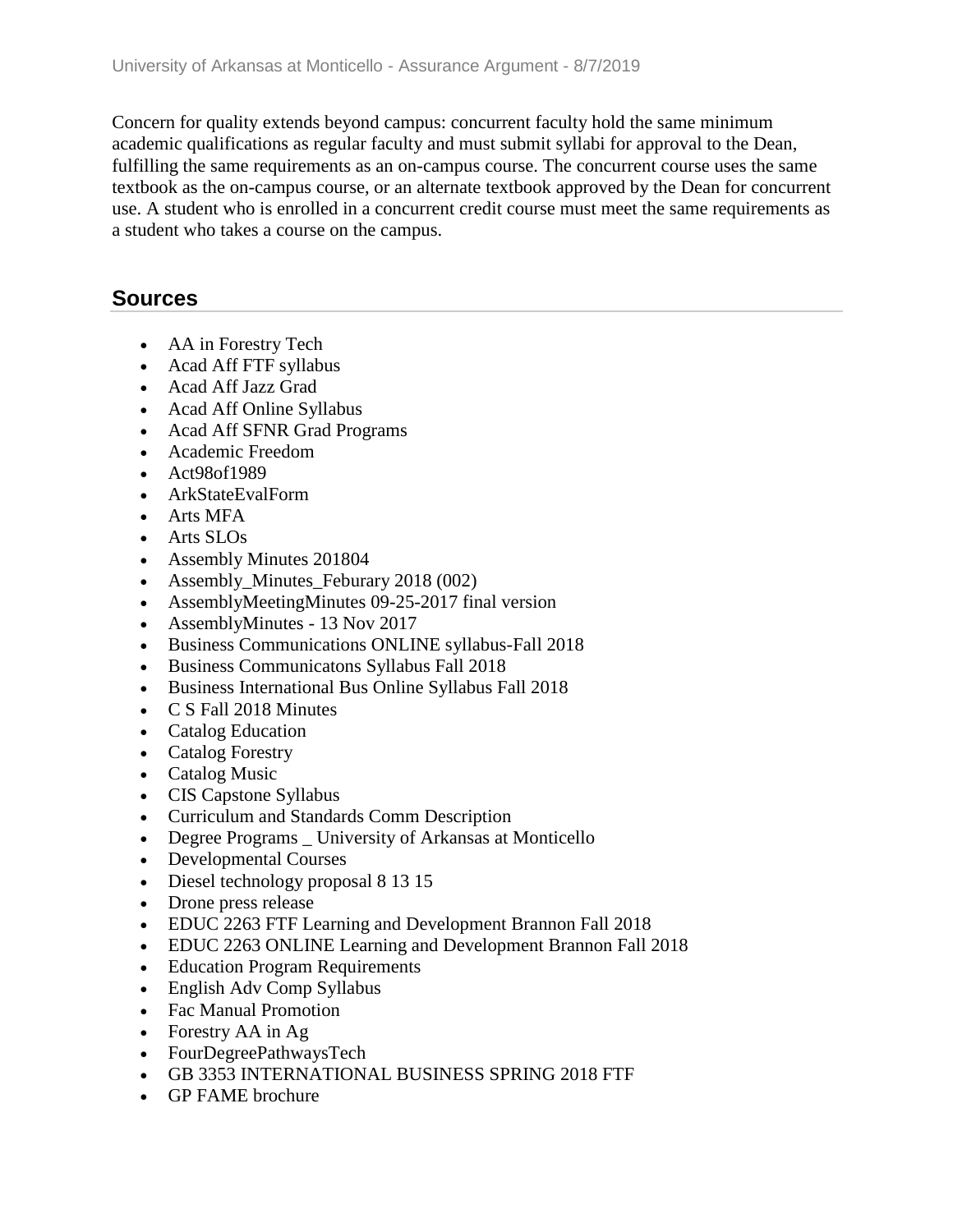- Hybrid Course Syllabi
- Nursing Advisory Board Minutes 2018
- Program Review Business
- Program Review Self Study Guidelines
- ProgramReviewCommHistory2014
- Registrar  $2+2$  Agreements
- SFNR UG Programs
- Staff Evaluation Procedures
- Syllabi FTF Cources
- Syllabi Online Courses
- ThreeDegreePathwaysMonticello (003)
- UAM Placement Plan Final 6 18
- UAM web vision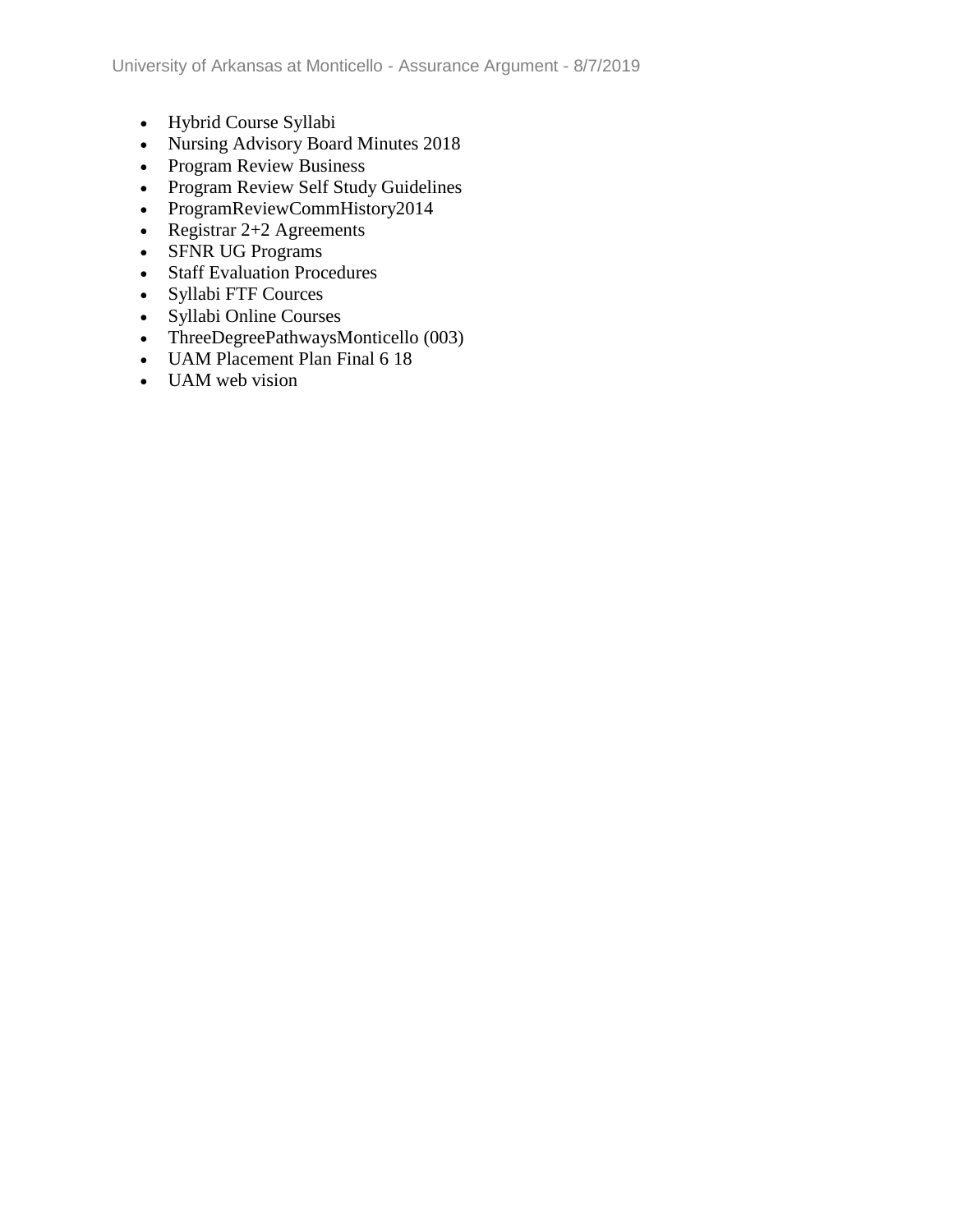# **3.B - Core Component 3.B**

The institution demonstrates that the exercise of intellectual inquiry and the acquisition, application, and integration of broad learning and skills are integral to its educational programs.

- 1. The general education program is appropriate to the mission, educational offerings, and degree levels of the institution.
- 2. The institution articulates the purposes, content, and intended learning outcomes of its undergraduate general education requirements. The program of general education is grounded in a philosophy or framework developed by the institution or adopted from an established framework. It imparts broad knowledge and intellectual concepts to students and develops skills and attitudes that the institution believes every college-educated person should possess.
- 3. Every degree program offered by the institution engages students in collecting, analyzing, and communicating information; in mastering modes of inquiry or creative work; and in developing skills adaptable to changing environments.
- 4. The education offered by the institution recognizes the human and cultural diversity of the world in which students live and work.
- 5. The faculty and students contribute to scholarship, creative work, and the discovery of knowledge to the extent appropriate to their programs and the institution's mission.

### **Argument**

#### **3.B.1. The general education program is appropriate to the mission, educational offerings, and degree levels of the institution.**

UAM's General Education Program is designed to build a foundation for all students, including those moving into upper-division courses. Required coursework is responsive to the needs of UAM's racially, culturally, and economically diverse student population.

The state legislature's Act 98 of 1989 established parameters for General Education Core within Arkansas to help guarantee transfer credit equivalences. Act 747 of 2011 requires that all baccalaureate degrees be 120 credit hours and all associate degrees be 60 credit hours, with any exception to be approved by the Arkansas Department of Higher Education.

UAM has a 35-credit hour General Education core requirement which both meets state requirements and allows students freedom for electives, within the limits of Act 747. This 35 hour core is used by all associate (non-technical) and baccalaureate degree programs. A standing committee regularly reviews the General Education program, and in 2016 the Chancellor appointed a special task force to consider ways to revitalize the program. The recommendations from the task force were reviewed by the **General Education Committee** and a proposal to broaden the course offerings under communication, humanities, and social sciences is before the Trustees, having received the necessary campus approvals.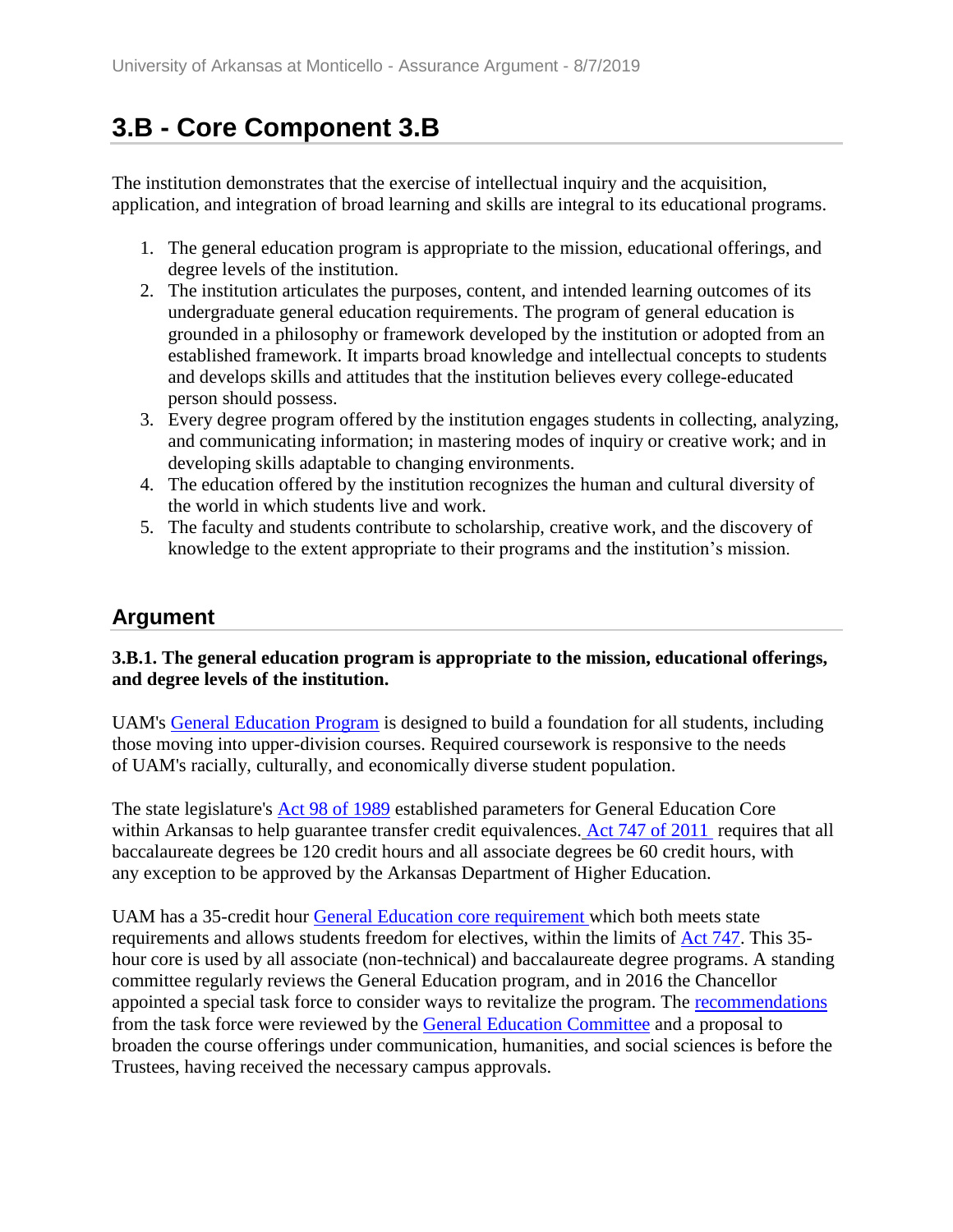**3.B.2. The institution articulates the purposes, content, and intended learning outcomes of its undergraduate general education requirements. The program of general education is grounded in a philosophy or framework developed by the institution or adopted from an established framework. It imparts broad knowledge and intellectual concepts to students and develops skills and attitudes that the institution believes every college-educated person should possess.**

Within the parameters of the state's requirements for General Education, UAM has structured its program to meet the specific learning needs of our students. As mentioned earlier, the General Education curriculum is in the tradition of the historic liberal arts design. Within the framework of the General Education core, students have the opportunity to encounter the primary academic disciplines. Because UAM is an open admission institution, having a core of courses that impart "broad knowledge and intellectual concepts" is especially important.

At UAM, all General Education courses have always been housed in the academic unit under which they reside and not in a separate division or program. For example, the two Composition classes are in the School of Arts and Humanities; the World History surveys are located in the School of Social and Behavioral Sciences. This serves the University well because the subject area experts are in control of the courses and can best develop the curriculum. General Education courses have long been considered "broad and general," and hence having the courses in their respective academic units keeps the courses true to this discourse.

In spring 2019, the General Education Committee voted to adopt more specific student learning outcomes which also received campus approval. The revised student learning outcomes will be published in the 2019-2020 UAM Catalog. The General Education student learning outcomes focus on communication, critical thinking, global learning, and teamwork. When General Education is successfully completed, a student should be prepared to:

- Communicate effectively in social, academic, and professional contexts using a variety of means, including written, oral, quantitative, and/or visual modes as appropriate to topic, audience, and discipline.
- Demonstrate critical thinking in evaluating all forms of persuasion and/or ideas, in formulating innovative strategies, and in solving problems.
- Demonstrate sensitivity to and understanding of diversity issues pertaining to race, ethnicity, and gender and how their actions affect campus, local, and global communities.
- Work collaboratively to reach a common goal and will demonstrate the characteristics of productive citizens.

**3.B.3. Every degree program offered by the institution engages students in collecting, analyzing, and communicating information; in mastering modes of inquiry or creative work; and in developing skills adaptable to changing environments.**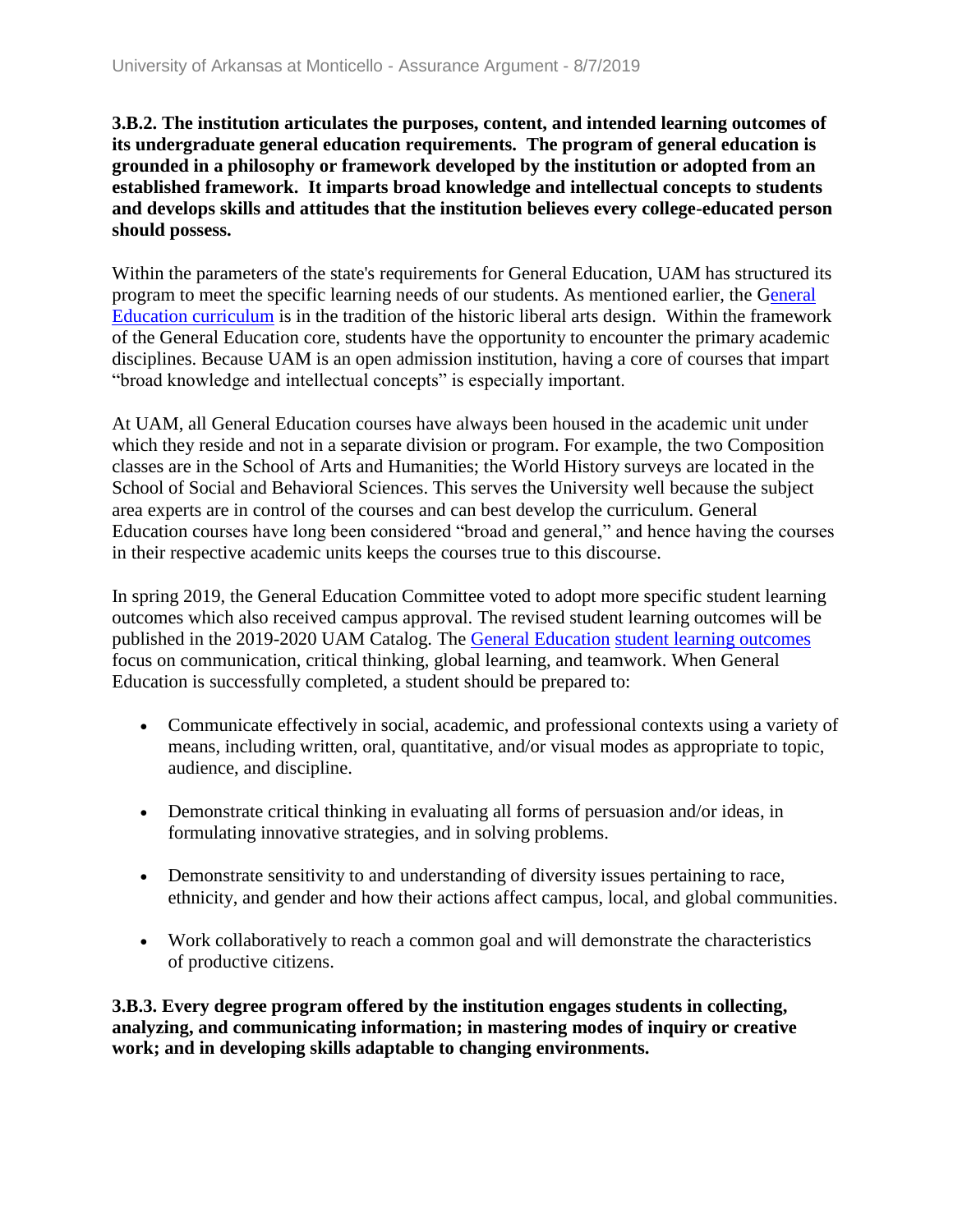Whether through practical application, exhibitions or recitals, or research projects, all programs engage students in acquiring knowledge or a skill and demonstrating a mastery of that skill or knowledge. Information literacy, taught through exercises and writing, is part of freshman- and sophomore-level coursework, such as English Composition II. Library faculty work with many instructors in helping students structure effective research on topics, coaching them to identify their question, locate and evaluate information, and use the information in ethical ways. The majority of courses in the Sciences, Forestry, and Agriculture, such as Genetics and Ecology, have laboratories with experiments and/or field exercises that require the use of the scientific method, experimental design, and statistical analysis of data. Upper-level courses include seminars that require more sophisticated research techniques, and many programs, such as Computer and Information Science, Criminal Justice, and History, have capstone courses that culminate with independent research and an oral presentation which incorporates previous coursework. Many disciplines also incorporate group projects which help students prepare for professions that involve teamwork.

The work of students is recognized in a variety of ways: senior Art students have exhibitions (and sometimes make money selling their work), while Music students give public recitals. English senior students present their work to audiences of students and faculty from around the campus. Faculty in the Sciences and in Forestry have frequently included their students, both graduate and undergraduate, as their co-authors in papers and presentations. The two literary journals, described in 3.B.5, are both produced by and include work by graduate and undergraduate students. The School of Social Work hosts an annual poster session for research projects by students in all majors.

Students in several of the Sciences and in Social Work courses are encouraged to work on projects involving the community, sometimes with surprising results: the now-thriving Monticello Farmers Market resulted from an Agriculture major's Independent Study.

#### **3.B.4. The education offered by the institution recognizes the human and cultural diversity of the world in which students live and work.**

UAM's student body includes a large number of African American students, a growing number of Hispanic students, and a small but animated group of international students. These all enrich the culture and life of the school. Faculty and administrators understand that integrating diversity into courses, programs, and activities enhances the education of all students. Some programs, like Social Work, have courses focused on educating students in the application of appropriate social values, theories, and methods pertaining to the limitless variety of human behaviors and interactions. Nursing and Education students, as part of professional training, are required to selfreport on their awareness of and preparation for working with people from different cultures. The Business and Computer Information Systems Schools incorporate attention to diversity in courses dealing with legal or ethical training. Yet other programs, such as Forestry, Agriculture, and Natural Resources, include discussions of diversity as it relates to the management of agricultural production or natural resource policy.

Technical programs because of their brevity do not require survey courses in social and behavioral sciences; however, cultural awareness is ingrained in programs such as Practical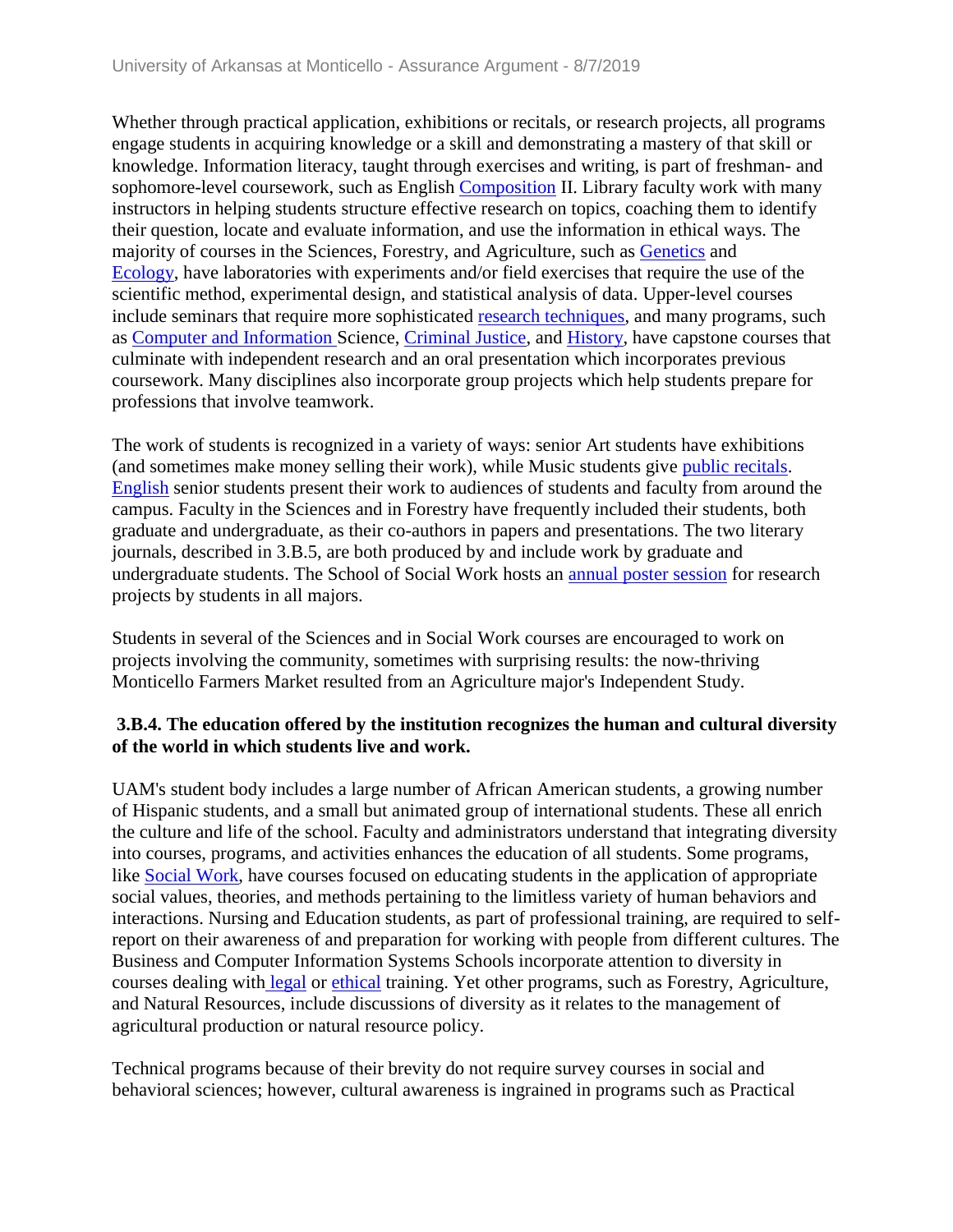Nursing, Early Childhood Education, Health Information Technology, Administrative Office Technology, and Hospitality Services. Even in the more industrial programs such as Electromechanical Technology, Welding, Heavy Equipment and Automotive Services Technology, a growing need exists to equip students with aptitudes necessary for the increasingly global economy. Technical and business communication courses address the need for understanding life and valuing diversity beyond one's own circle.

In the Hospitality Services programs, instructors invite individuals from other countries and/or cultures to visit, share information about themselves and about food and its preparation in their country. Typically, the students observe and then sample dishes that these guests prepare.

The Office of Student Engagement has sought to increase appreciation for cultural diversity through International Week, which includes a Library display and a week of "international meals." Foreign language clubs help students learn more about specific cultures.

UAM recognizes also the importance of having a diverse faculty. According to IPEDs data from November, 2018, full-time faculty comprised 86 men and 77 women, of whom 4.9% were African American and 3.6% were Asian. The institution strives to recruit and retain minority faculty members, but UAM's geographic location and salary constraints often present significant challenges. This is explored more fully in chapter 3.C.

#### **3.B.5. The faculty and students contribute to scholarship, creative work, and the discovery of knowledge to the extent appropriate to their programs and the institution's mission.**

Although UAM is primarily a teaching institution, both faculty and students are involved with scholarship and creative works in ways that reflect the UAM Mission.

Scholarship, along with professional growth and development, is a part of the annual evaluation of all full-time faculty, with different schools weighting scholarship differently. Faculty across the university meet requirements in varying ways. For example, English faculty consistently write, publish, and present in many forums. Current faculty members have particularly excelled in the area of creative writing, having published 27 books of fiction, creative nonfiction, and poetry, and over 500 short works in these genres in national and in international journals, and have won seven national awards for their individual work. English faculty also do scholarly work with students, notably through two literary magazines: *[The Foliate Oak](../../evidence/viewfile?fileId=602600)*, which is [edited by UAM](../../evidence/viewfile?fileId=602602) undergraduate students, and *[Gravel](../../evidence/viewfile?fileId=602601)*, which is edited by UAM graduate students.

Faculty in the College of Forestry, Agriculture, and Natural Resources publish extensively, as do faculty in the School of Mathematics and Sciences. In addition to their own work, faculty members in these schools have research assignments and mentor undergraduate and graduate students in research projects. Students give presentations and show research posters at a variety of symposia and conferences, such as the [Mathematical Association of America,](../../evidence/viewfile?fileId=684632) Society of American Foresters Annual Convention, The Wildlife Society Annual Conference, the Southeast Association of Fish and Wildlife Agencies, and the North American Duck Symposium. Faculty in these schools also include students in the teams that apply for grants, acquainting them with more facets of scholarship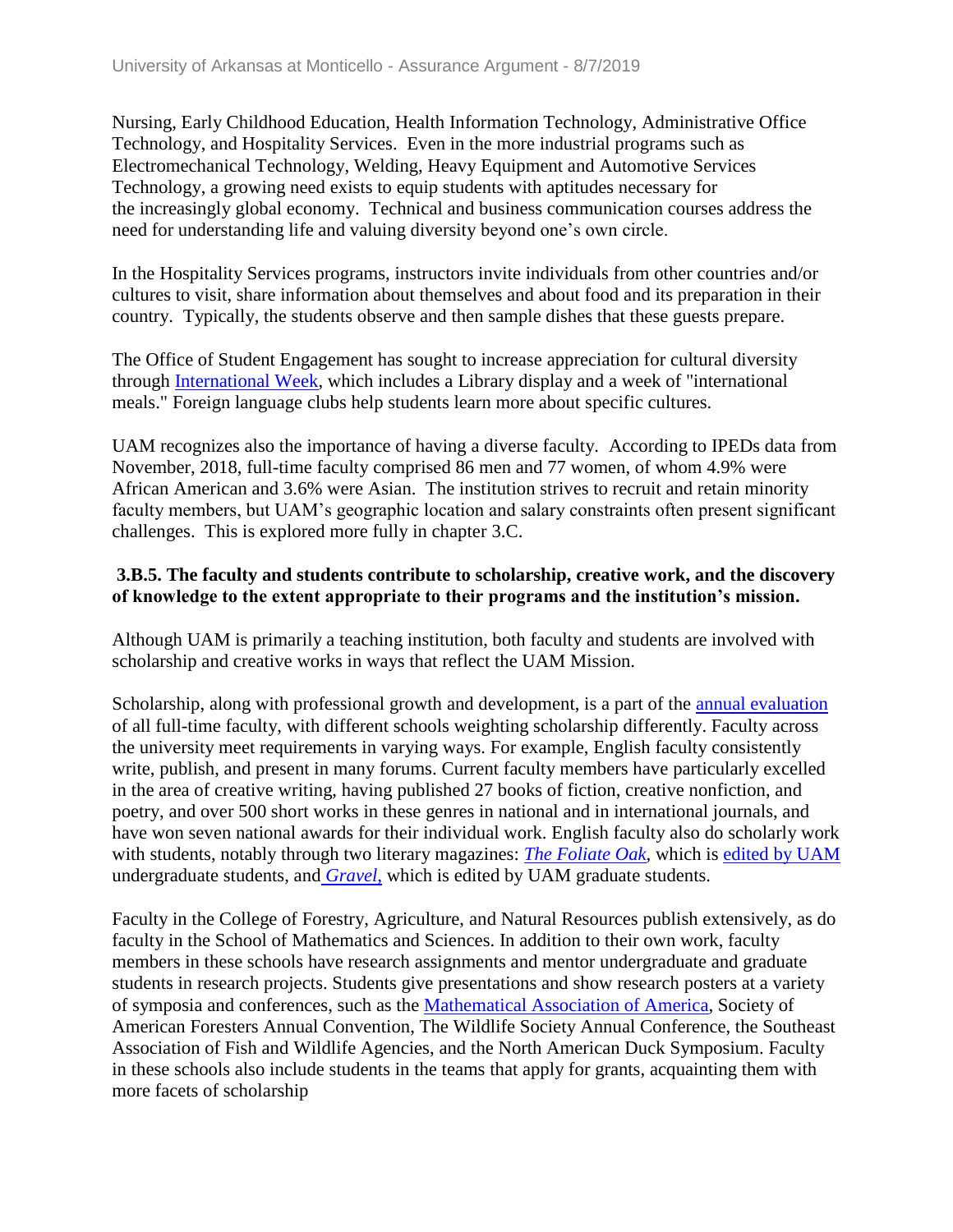Almost all Science faculty members (other than lab instructors) are involved in undergraduate research and regularly win UAM teaching awards. Faculty and students have received research grants from the National Science Foundation (NSF), National Aeronautical and Space Administration (NASA) and Network for Biomedical Research Excellence (INBRE) to fund undergraduate research projects in biology, chemistry, and physics. Oral and poster presentation are made at the Arkansas Academic of Science, INBRE conferences, the Arkansas Space Grant Consortium (NASA) symposiums, the ARK-SLAMP minority research, the Arkansas Curriculum Conference, and the National Council of Teachers of Mathematics meeting.

UAM students are widely involved with national honor societies in which faculty play active roles encouraging and guiding students. The local chapter of Alpha Chi typically has three students give papers at -- and take home awards from -- the national conference, as can be seen on pages 10,12, 20, and 23 from the 2018 Conference Program. In the Social and Behavioral Sciences, students in the History society (Phi Alpha Theta) and the Psychology society (Chi Psi) regularly attend and present papers at state and occasionally national conferences. In the 2015-16 and 2016-17 academic years, English students presented at the Sigma Tau Delta International Convention. Political Science students frequently give papers at international symposia. Art and Music students attend shows where they display or perform to larger audiences than generally occur in Monticello. Art students attend the Arkansas Art Educators Conference, and in 2018 they judged the annual Southeast Arkansas K-12 Art Exhibition and participated in regional exhibitions. This February, the UAM Jazz Band won several awards at the prestigious Elmhurst National Jazz Festival, including Outstanding Band. Nursing students, in addition to regular attendance at state and national conferences, have been recognized nationally for their skilled outreach to marginalized populations in the local community, as noted in more detail in 3.E. And some schools, especially Forestry, and sometimes Nursing and Computer Information Systems, take their students to contests of knowledge or skills.

The Library has an annual celebration of faculty scholarship and creativity, showcasing books, journal articles, artworks, and other materials. The lure of free food helps draw students to see what their teachers do professionally.

In several programs at the technical colleges, faculty have developed projects that require applying skills from the classroom to real-world projects. Some examples include: welding technology students regularly craft projects that are donated to community organizations, including barbeque grills and picnic tables; hospitality services offers catering and community service; practical nursing students assist with mass flu clinics for three counties; and the heavy equipment training academy prepares community work sites for building projects.

### **Sources**

- Acad Aff Annual Fac Eval Proced
- Acad Aff Gen Ed AACU Value Rubrics
- Acad Aff Gen Ed Requirements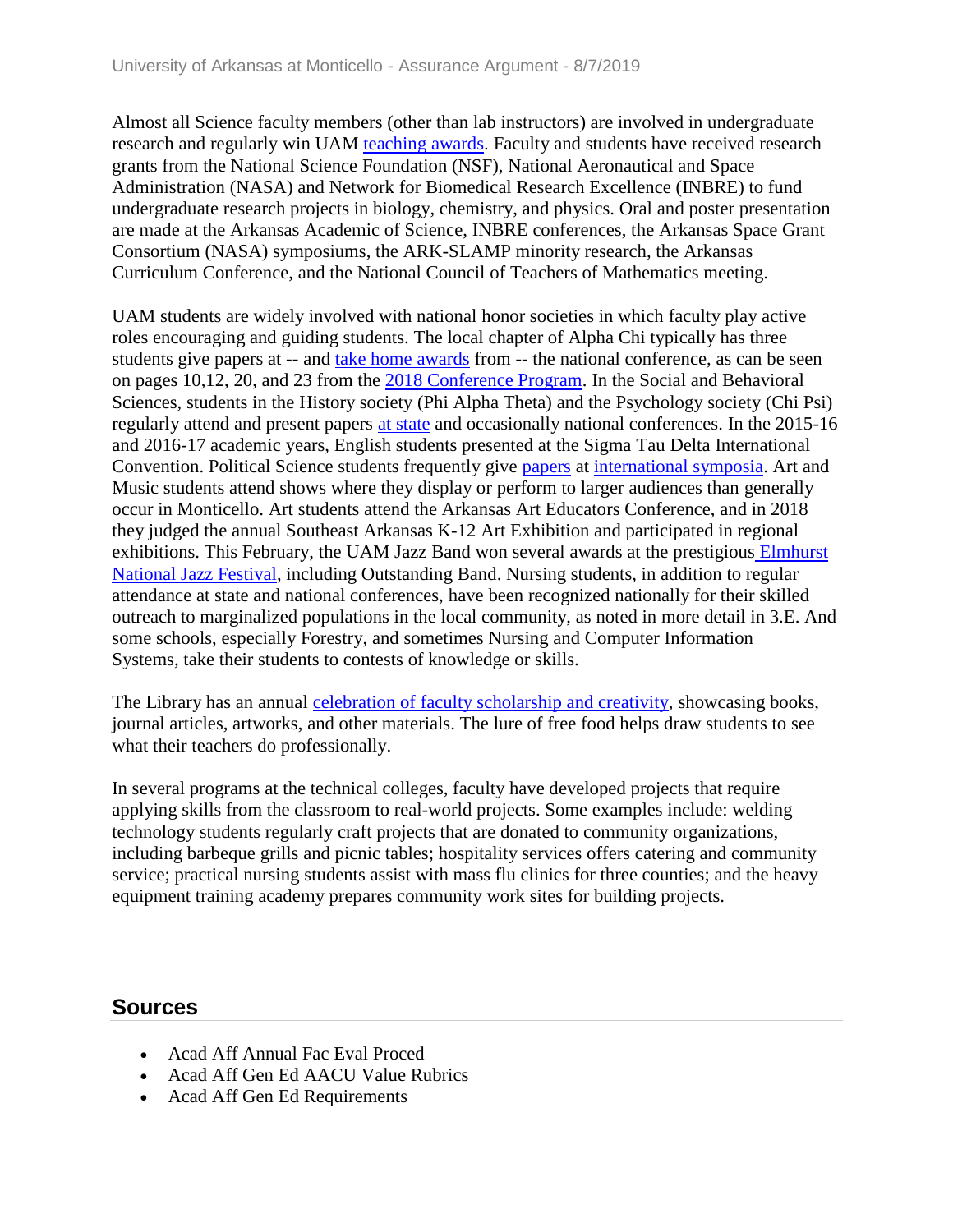- Acad Aff Gen Ed Requirements Checklist
- $\bullet$  Act747.1
- Act98of1989
- ADHE Course Transfer System
- ADHE GenEd Requirements
- Administrative Committees
- Agreements MOUs MOAs 2018 (002).pdf
- AHECB 3.10 New Programs
- AHECB 3.15 Concurrent Enrollment
- Alpha-Chi-Program-2018-WEB
- Arts and Humanities Academic Unit Annual Report 2017-2018 for merge
- Assembly Committees
- Assessment Cycle
- Assessment Plan CoCurr Mapping
- Assessment Plan Comm Description
- Assessment Plan Gen Ed
- Assessment Plan Mapping
- Assessment Plan Value Rubrics
- Assessment Procedures
- BSN Notification letter BOC grant initi..\_
- Business Communications ONLINE syllabus-Fall 2018
- Business Ethics Syllabus Fall 2018
- Business International Bus Online Syllabus Fall 2018
- **Business Legal Environment Fall 2018**
- Chancellor Strategic Plan
- CIS Capstone Syllabus
- $\bullet$  Code 6-61-218
- Dr. Karen Fawley Is 2016 Hornaday Outstanding Faculty Award Winner Univers
- Ecology 2018 syllabus
- ENGL1023 Syllabus Englert
- English Adv Comp Syllabus
- Faculty Scholarship Celebration
- Foliate Oak February 2018
- Foliate Oak May 2018
- Gen Ed Work Group Recommendations.pdf
- General Education Committee
- Gravel Summer 2018
- International Week
- Jazz Band Elmhurst 2019 NEWS RELEASE
- MAA 2017 Meeting Program
- Math Science Annual Report 2017-2018
- Music Accreditation letter
- Music School Fall 2018 Calendar of Events
- NCATE Letter
- Science Syllabus--Fall 2018 Genetics
- Social Work Accreditation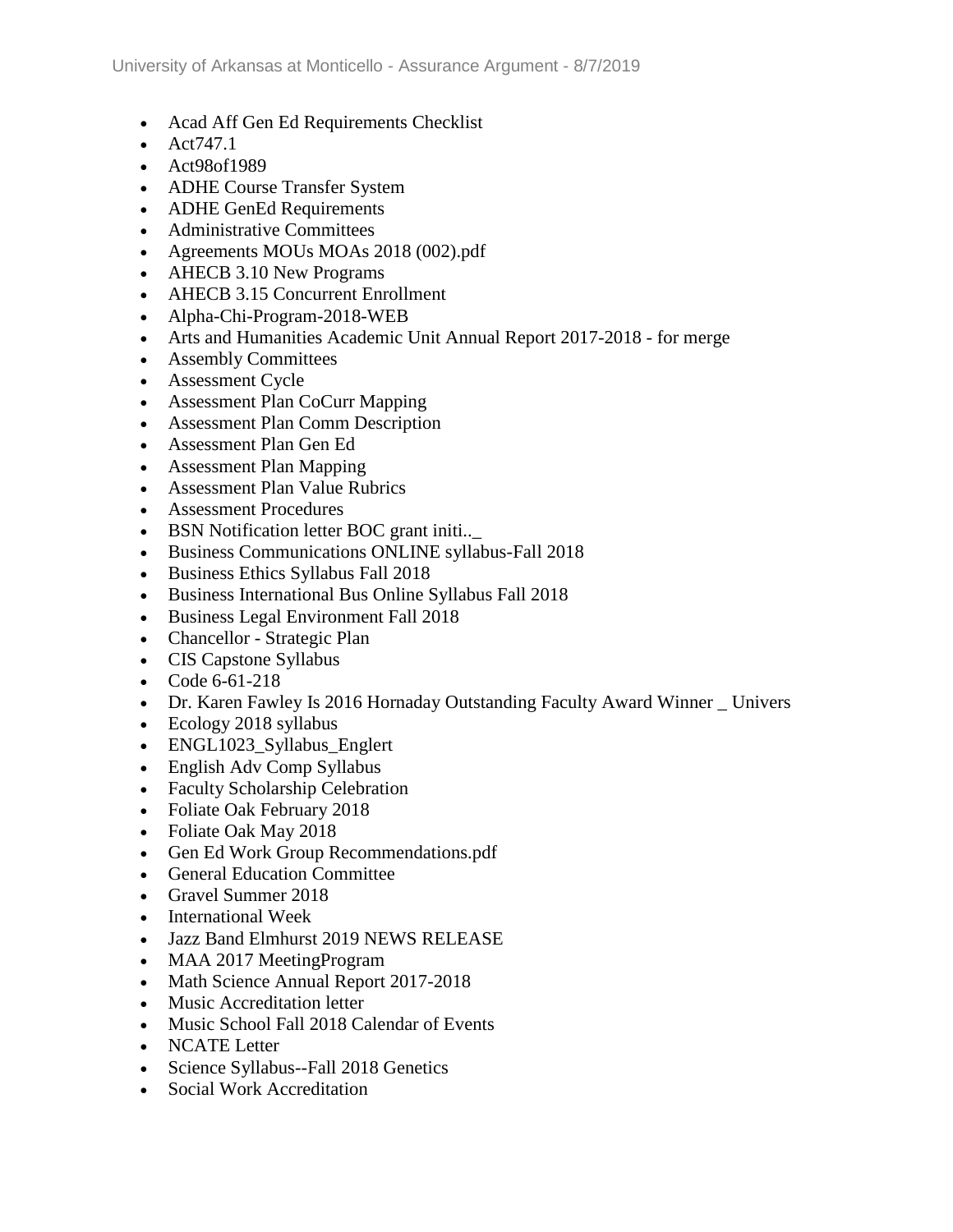- SPSA-2018-eprogram-4
- SSBS Crim Just Capstone Syllabus
- SSBS Historiography Syllabus
- SSBS PoliSci Research Methods
- Student 2018 09 04 Research Symposium Flyer\_FInal Draft
- Student Organizations \_ University of Arkansas at Monticello
- Student Res 2018 Berlin
- Student Res 2018 Psych
- Student Res 2018 Qatar
- Student Res Alpha Chi Stewart
- SWK3123Cultural Diversity
- UAM Placement Plan Final 6 18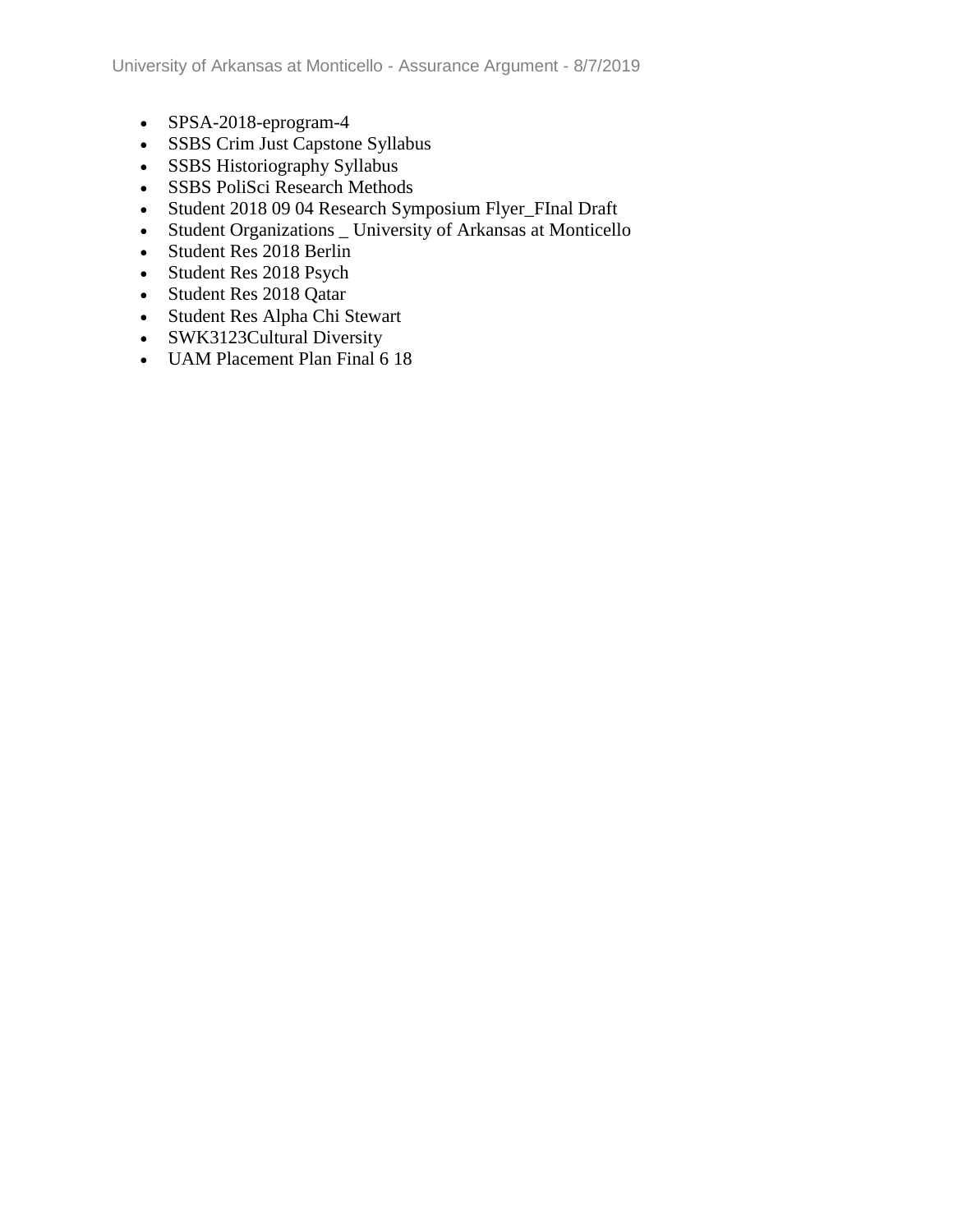# **3.C - Core Component 3.C**

The institution has the faculty and staff needed for effective, high-quality programs and student services.

- 1. The institution has sufficient numbers and continuity of faculty members to carry out both the classroom and the non-classroom roles of faculty, including oversight of the curriculum and expectations for student performance; establishment of academic credentials for instructional staff; involvement in assessment of student learning.
- 2. All instructors are appropriately qualified, including those in dual credit, contractual, and consortial programs.
- 3. Instructors are evaluated regularly in accordance with established institutional policies and procedures.
- 4. The institution has processes and resources for assuring that instructors are current in their disciplines and adept in their teaching roles; it supports their professional development.
- 5. Instructors are accessible for student inquiry.
- 6. Staff members providing student support services, such as tutoring, financial aid advising, academic advising, and co-curricular activities, are appropriately qualified, trained, and supported in their professional development.

### **Argument**

**3.C.1. The institution has sufficient numbers of continuity of faculty members to carry out both the classroom and the non-classroom roles of faculty, including oversight of the curriculum and expectations for student performance; establishment of academic credentials for instructional staff; involvement in assessment of student learning.**

Quality programming and student services are essential for UAM to fulfill its mission and vision, and adequate numbers of personnel are required for effective operations. As of 2018, UAM had 163 full-time faculty, 51 adjunct faculty, and 49 full-time administration and staff. The studentto-teacher ratio is 14:1, supporting the assertion that UAM engages sufficient faculty to staff course offerings.

Mere numbers are not sufficient; knowledgeable and committed faculty and staff are critical for effective operations. Faculty are hired following the guidelines in the Faculty Handbook. This includes adjunct as well as full-time faculty, those who teach hybrid, online, or duel-credit courses, as well as those teaching face-to-face courses. The Handbook provides qualifications for rank, hiring, promotion and tenure, in keeping with HLC Assumed Practices. Currently, 56% of full-time faculty are tenured or tenure-track and so provide continuity and institutional memory.

Faculty salaries have long been a challenge, especially in recruiting new teachers. UAM salaries at all ranks lag behind those of state universities and colleges. Across-the-board 1% raises for 2016-17 and 2017-18, with no raises for 2018-19, have also not kept pace with regional schools.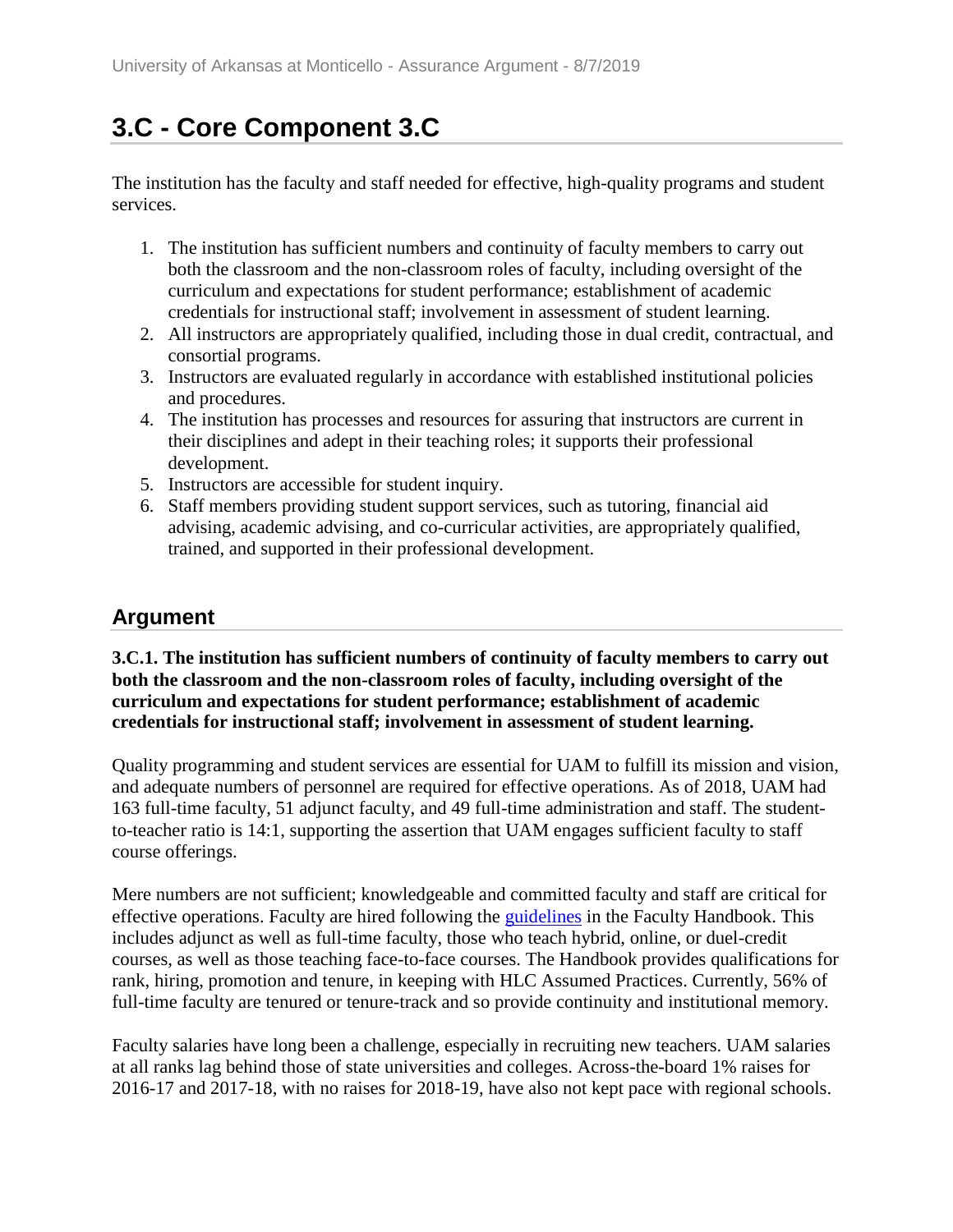The chancellor has identified both peer institutions and "aspirational peer" institutions and is hoping to help bring salaries into more proximity to those of other Arkansas schools.

UAM faculty own and oversee the curriculum. The Constitution of UAM, approved by the UA System Trustees, notes that "The UAM Assembly is, under the Board of Trustees, the ruling legislative body for the development and revision of educational policies and programs of UAM. The UAM Assembly shall have legislative powers on local educational policies including: 1. Admission requirements; 2. Curriculum and courses; 3. Degrees and requirements for degrees; 4. Calendar and schedule; 5. Awards of honors and honorary degrees."

Specific oversight processes and responsibilities are detailed in the Handbook. Program-level student expectations and outcomes are created and monitored by the program faculty and monitored by the university's Assessment Committee. More information on assessment of programs is found in Criterion 4.

#### **3.C.2. All instructors are appropriately credentialed, including those in dual credit, contractual, and consortial programs.**

The table in 5.A.4 on the Structure of Faculty at UAM in 2018 shows the number of faculty with terminal degrees. Further information on faculty credentials and qualifications is available in the University Catalog and in the Academic Affairs file of Faculty Vitas.

Instructors engaged in teaching concurrent credit courses must comply with the regulations set forth by Arkansas Department of Higher Education (ADHE)**.** The minimal standards include holding the master's degree and having eighteen hours of graduate coursework in the discipline. All concurrent faculty possess these qualifications. ADHE does not, however, require that those teaching developmental classes possess the same credentials as those teaching collegelevel classes. Some adjuncts may not, therefore, hold the master's degree and/or have eighteen hours of graduate hours in the discipline. Minimum qualifications are consistently the same for all three campuses seeking faculty for non-technical college credit courses.

While UAM does use adjunct faculty to teach courses regularly, these faculty are held to the same standards as the regular faculty. At least a master's degree is required for college-level courses and the baccalaureate for developmental courses.

#### **3.C.3. Instructors are evaluated regularly in accordance with established institutional policies and procedures.**

Both state law and UAM policy dictate faculty evaluation policy processes, which are detailed in the Faculty Handbook and are rigorous. Deans match faculty self-evaluations against student evaluations and peer evaluations, including classroom observations by at least three peers, as well as documentation of scholarly work and service. Evaluation and suggestions for improvement focus primarily on instruction, but scholarship and service figure significantly as well, so that UAM faculty continue to grow in their professions. These evaluations figure in decisions on renewals of contracts, pay increases, promotion, and tenure. There is also a system of post-tenure review with full evaluations every four years. UAM reports these processes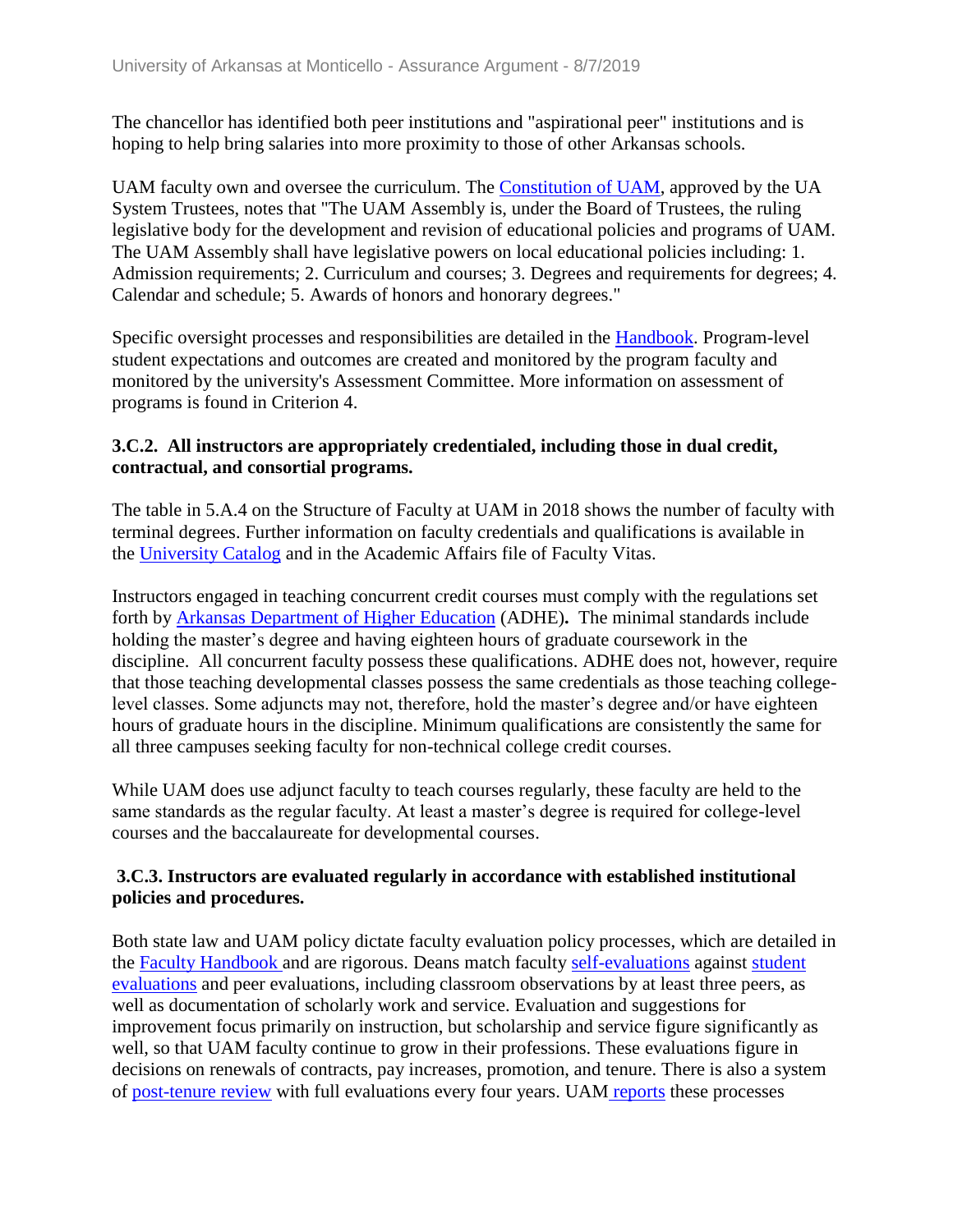#### annually to the ADHE, as required by law.

UAM Faculty scholarship is discussed in more detail in 3.B.5.

#### **3.C.4. The institution has processes and resources for assuring that instructors are current in their disciplines and adept in their teaching roles; it supports their professional development.**

The annual evaluations of performance for tenure-track faculty and the post-tenure reviews help assure that UAM faculty stay professionally active and aware, and that their teaching remains solid. To provide resources for this, UAM offers a number of initiatives.

Each school is allotted funds for professional development, but deans routinely dip into their Maintenance and Expenditures funds as well.

Every school year begins with several days of professional development. Besides being brought up to date by the chancellor on university concerns, there are presentations and frequently breakout sessions on topics of special concern. Recent workshops have included sessions on new uses for Blackboard, state-mandated performance funding, and high-impact practices for student success. All faculty can get training in or updates on advising at this time.

UAM annually makes available \$14,700 for faculty research. The Faculty Research Committee of the Assembly receives and analyzes grant requests and apportions these funds as it is able, and awarded grants to eleven faculty members for 2018-19. The record of awards is maintained for the past three years in the Academic Affairs Office.

A new Faculty Innovation Center on the second floor of the Library is purposed to allow teachers to share ideas for classroom management and instruction techniques, as well as how they use Blackboard and EAB to enhance teaching. New technology can be considered for purchase or demonstrated.

Finally, a standard procedure for sabbaticals is in place for teaching faculty.

#### **3.C.5. Instructors are accessible for student inquiry.**

The Faculty Handbook makes clear that faculty members should schedule "a reasonable number of office hours to facilitate counseling and advising," noting that instructors should maintain at least one hour every morning and one hour in the afternoon. The Handbook requires that faculty members should post office hours, include them on their syllabi, and file them with their supervisor and Academic Affairs. Faculty syllabi also include e-mail addresses and office telephone numbers

Online faculty are expected to maintain virtual office hours specifically for each class during which the online students may readily contact the instructors.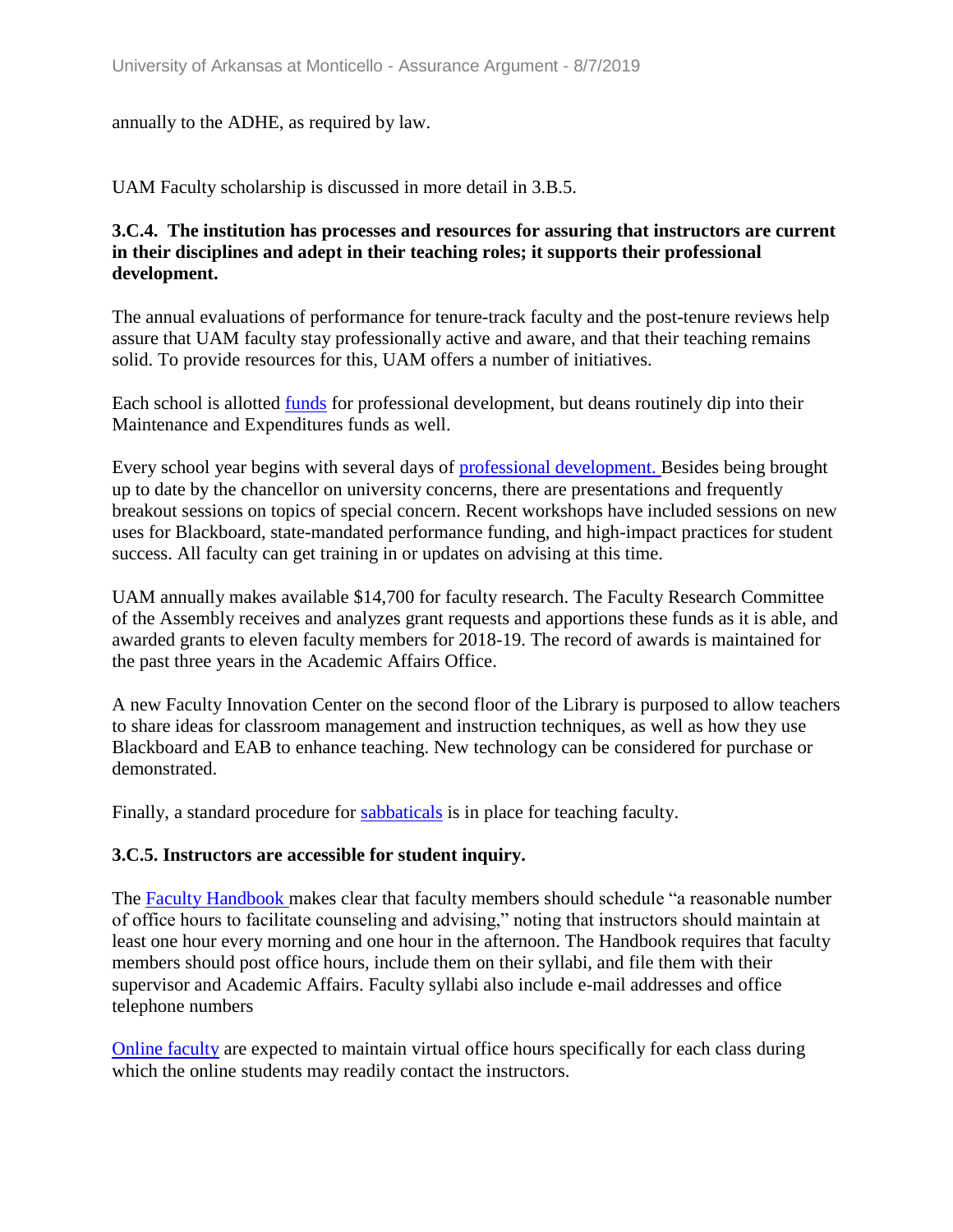Almost all faculty are assigned students for academic advising based upon the faculty discipline. Faculty can post their availability on their doors or via the EAB system. The Director of Academic Advising keeps faculty apprised of training opportunities.

#### **3.C.6.Staff members providing student services, such as tutoring, financial aid advising, academic advising, and co-curricular activities, are appropriately qualified, trained, and supported in their professional development.**

UAM has increasingly understood that student success is a holistic enterprise, and that companions or mentors from many offices can help students thrive. Offices around campus combine staff and efforts to provide services where and when they are needed.

The new Student Success Center centralizes offices of particular importance to UAM students. Staff in these offices all possess the credentials required by state guidelines and laid out in UAM documents.

Academic Advising especially has been recently strengthened. Teaching faculty remain the primary advisors, and receive training annually -- or more frequently, if sought. In 2016 the Academic Affairs Office hired three full-time advisors. These advisors have focused their training and efforts on designated groups, including athletes, at-risk students, and undecided students. Advisors meet frequently to update each other on challenges and what they have learned. In addition to training for basic advising, professional academic advisors have received extensive training on all programs of study, financial aid rules, disability services, and interpersonal skills in dealing with diverse populations. Opportunities to attend advising-related conferences are available to both the director of academic advising and the professional academic advisors.

Other personnel in Student Affairs and Enrollment Services possess requisite skills or credentials when they are hired. They obtain additional training as needs and opportunities arise.

The Financial Aid staff is qualified and trained to help students negotiate the complicated web of financial aid.  The staff counsels students regarding the variety of available aid, as well as loans and planning for loan repayment. The Office informs students and faculty of important dates and regulations, such as refund deadlines and the sixty-percent class attendance requirement.   The staff of the Financial Aid Office attends professional development meetings to stay abreast of federal funding updates.

Recent years have been challenging for Financial Aid, affecting both staff and students. In early 2017, the Office was transferred from the Finance and Administration division to Student Affairs and placed under the Executive Director of Enrollment Management, effective July 1. At the same time, FAFSA changed its filing cycle to begin in October instead of the traditional January. The Financial Aid staff, already processing the current year's work using 2015 Federal Income Tax Return data, had to make the sudden transition to the new cycle during the busy time of summer awards and notifications. This, plus the use by families of the Income Tax Return data from the wrong year, led to conflicting data in student files. This triggered an examination by the U.S. Department of Education, and the USDE making the Financial Aid staff responsible for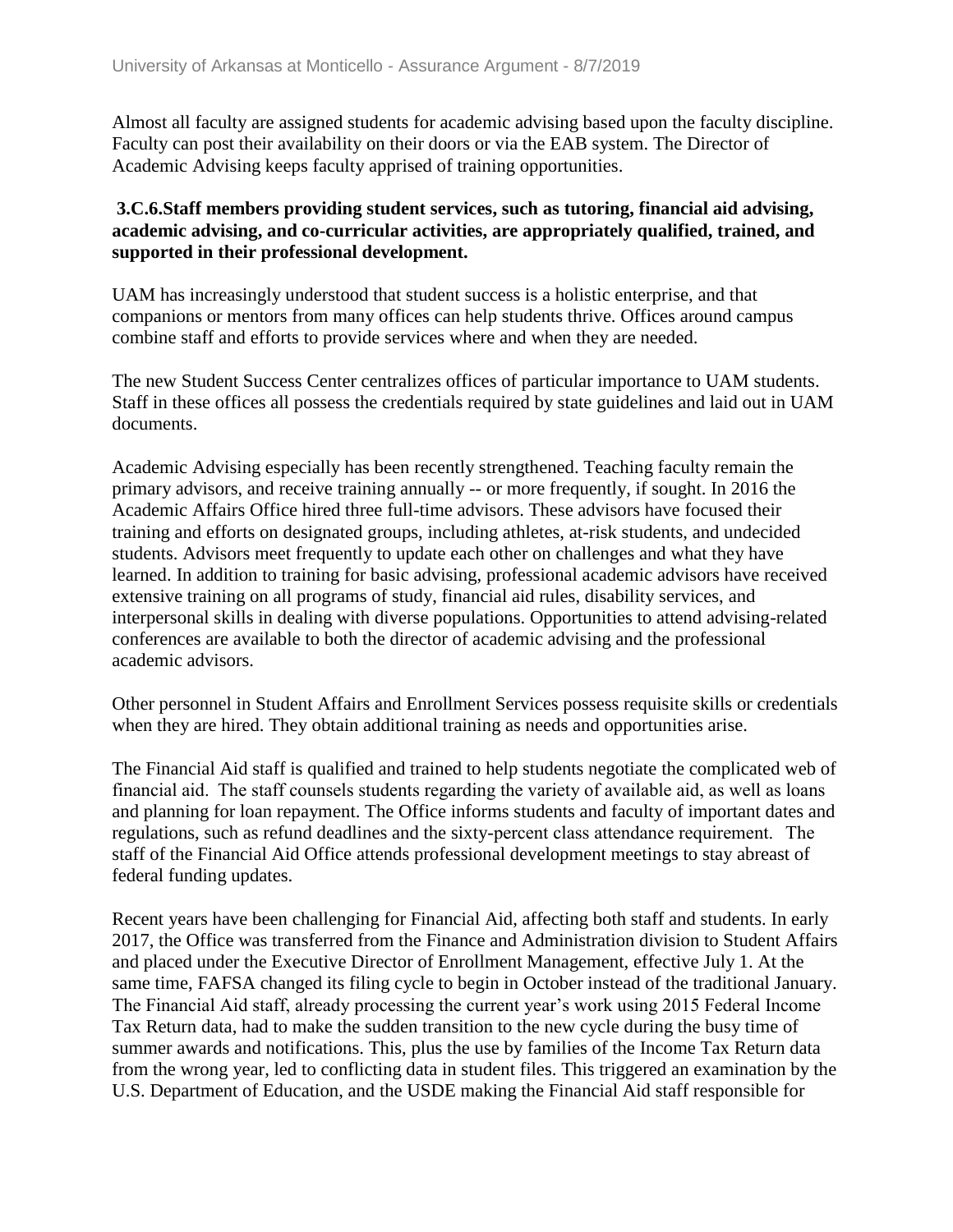ensuring that the data were corrected before awarding aid. The staff then had to explain the revised process to the families of the students. That summer, UAM's long-time Director of Financial Aid retired while the University was undergoing Program Participation Agreement Recertification, a process largely handled by the Director of Financial Aid. Additionally, the Financial Aid Analyst primarily responsible for processing FAFSAs and seeking to untangle the conflicting data, also resigned.

This was the time that the Internal Revenue Service took down its Data Retrieval Tool (DRT), a vital piece used to ensure accurate Federal Income Tax Return data reporting by students and families applying for Federal Student Aid. Although the DRT was reinstated for the 2018-2019 FAFSA, the entire 2017-18 academic year was affected by the ensuing confusion, and student accounts were often processed very slowly. Finally, a variety of staff medical absences added to the problems at the worst possible time in the annual financial aid cycle, a cycle complicated by the academic calendar of eVersity, noted in 1.D.3, for which UAM provides Financial Aid services.

Altogether, it was a difficult time as many students found their aid packages held up, which made their payments at the Bookstore problematic, and many had to start the semester without necessary textbooks.

Response to this crisis was on a number of levels and involved several offices.

The Financial Aid Office staff was increased from seven to nine. The UAM Scholarship office was relocated from the Office of Admissions to the Office of Financial Aid in 2017. This change brought with it one of the two new positions with the addition of a Scholarship Coordinator, and the process has evolved from one based on paper to a more efficient online system of application and selection. Another new position is that of Financial Aid Analyst, dedicated to processing financial aid for eVersity students. In addition to the restructuring within the Office of Financial Aid, there has been significantly increased professional training for staff at state, regional, and national levels. A structured program of cross-training has helped the staff deal with absences, both planned or unexpected, and other changes.

While unexpected changes and challenges are inherent to Financial Aid, the Director feels that having survived the perfect storm in 2017, the additional staff, reorganization, revised procedures, structured training and cross-training have helped restore the level of service to where it should be.

Community outreach is another way the Office of Financial Aid serves UAM students and other constituencies. Financial Aid Nights are offered in area high schools, offering guidance as students and families complete the FAFSA online with the assistance of trained financial aid professionals. Financial Aid staff annually provide a counselors training workshop, primarily for high school counselors, but also reaching out to the UAM Colleges of Technology Student Services staff, to share state, federal and institution-level core financial aid program guidance and support. Another area that helps fulfill the University's mission is through Office of Financial Aid staff participation in providing guest lectures and financial literacy training to students enrolled in Developmental courses. The Office also provides a training ground for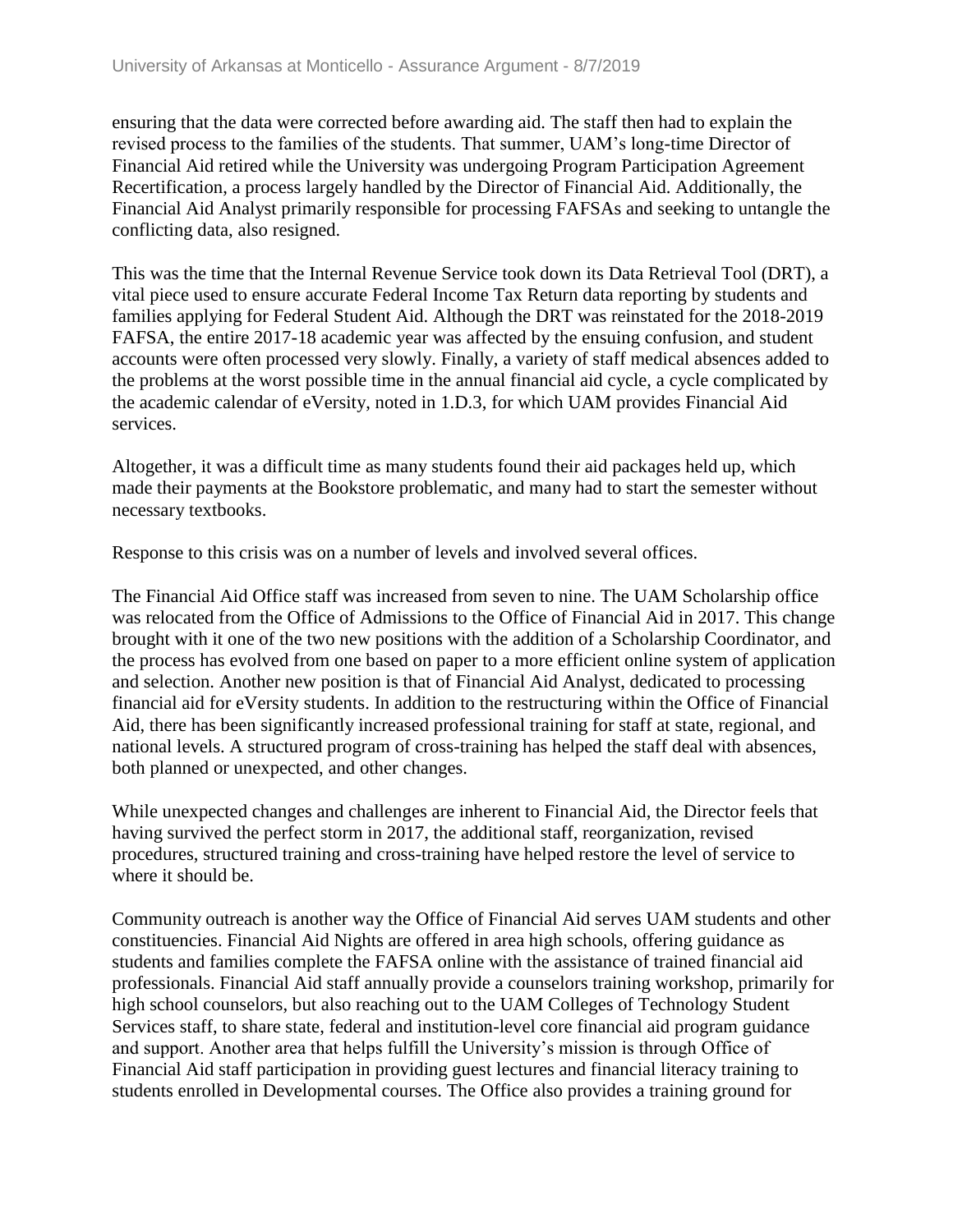multiple student workers each semester. The current Assistant Director of Financial Aid was originally hired after high school as a Work Study student, and he has progressed through other positions within the office to his current role.

**Tutoring** has traditionally been decentralized across campus. Each of the Colleges of Technology has their own tutors. The School of Science and Mathematics has its own tutors, as does the Foreign Language staff, which annually includes two Fullbright Scholars. The Career Services/Testing staff has a regular schedule of available tutors in Harris Hall, whose schedule is published weekly in the Student Affairs newsletter.

The UAM Writing Center, or Center for Writing and Communications (CWC), serves as a part of the co-curricular programs. At the beginning of the fall 2017 semester, the CWC was moved from the Memorial Classroom Building to the Taylor Library to be in a more central campus location. The move was implemented in order to better serve the student population and to show the students that the Center was something beyond a service for English students. The CWC student consultants receive regular training in strategies for good writing and pedagogy. The consultants for the 2018-19 academic year are a combination of English (writing and literature), Communications, and Science students, and have a wide range of expertise and knowledge for different writing projects.

### **Sources**

- Acad Aff Fac office hours
- Acad Aff Fac Self-Eval
- Acad Aff FTF syllabus
- Acad Aff Online Syllabus
- ADHE Concurrent Enrollment page 10 Faculty Qualifications
- ADHE Rpt on Annual Faculty Performance Review 2019
- AHECB 3.15 Concurrent Enrollment
- Board Policy 1410.1 UAM Constitution
- Catalog List of Faculty
- Distance Ed Faculty Expectations
- Fac Handbook Assembly Bylaws
- Fac Manual Annual Review
- Fac Manual p 69 Office Hours
- Fac Manual Student Evaluation
- Faculty Development Fund 2018-19
- Faculty Handbook
- Faculty Qualifications
- Fall 2018 tutoring schedule
- Post Tenure Review
- Professional Devpt Week 2018 Schedule
- Sabbatical Policy
- Tutoring Services \_ University of Arkansas at Monticello
- UAM\_IPEDS\_Human\_Resources\_Data.pdf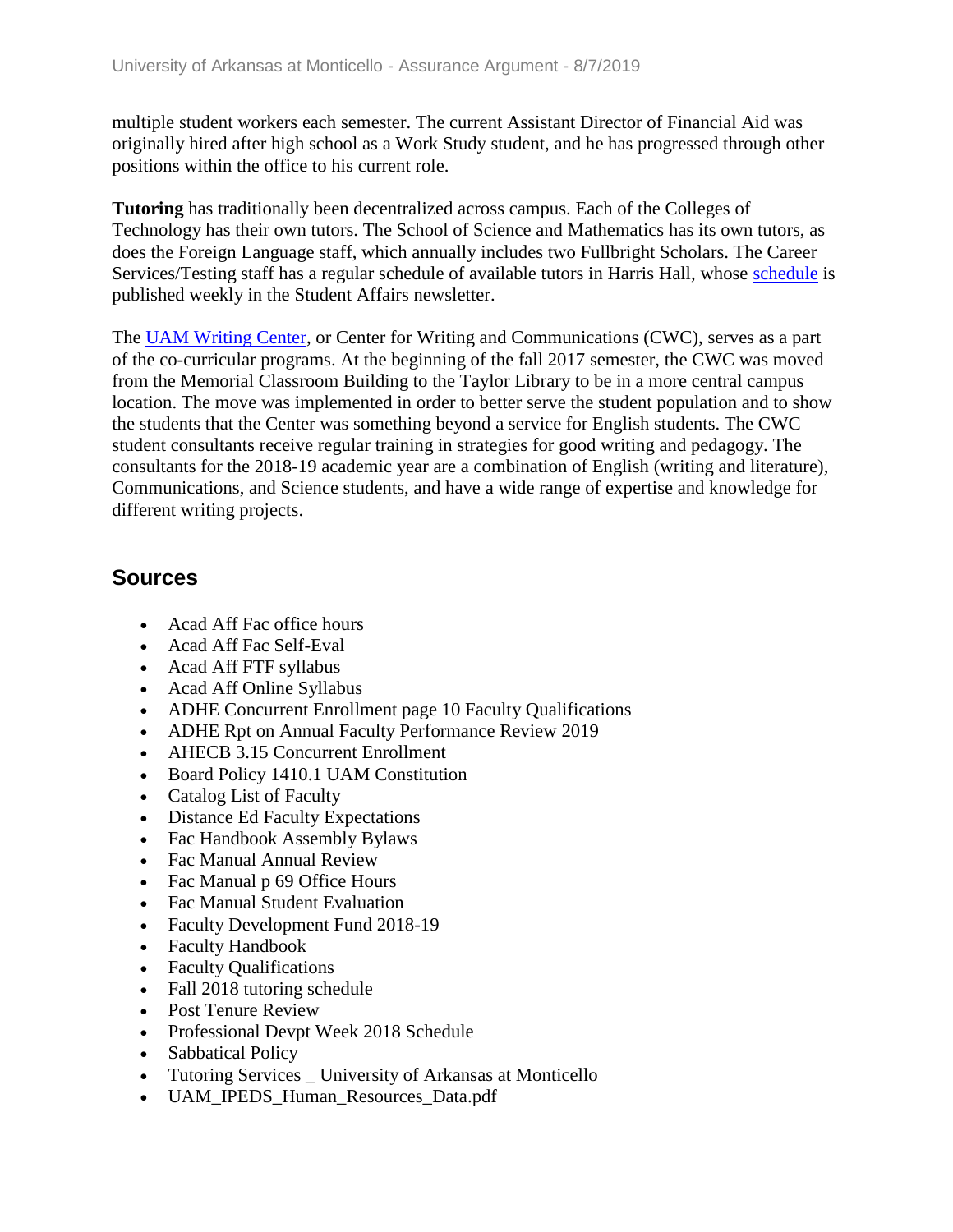University of Arkansas at Monticello - Assurance Argument - 8/7/2019

Writing Center \_ University of Arkansas at Monticello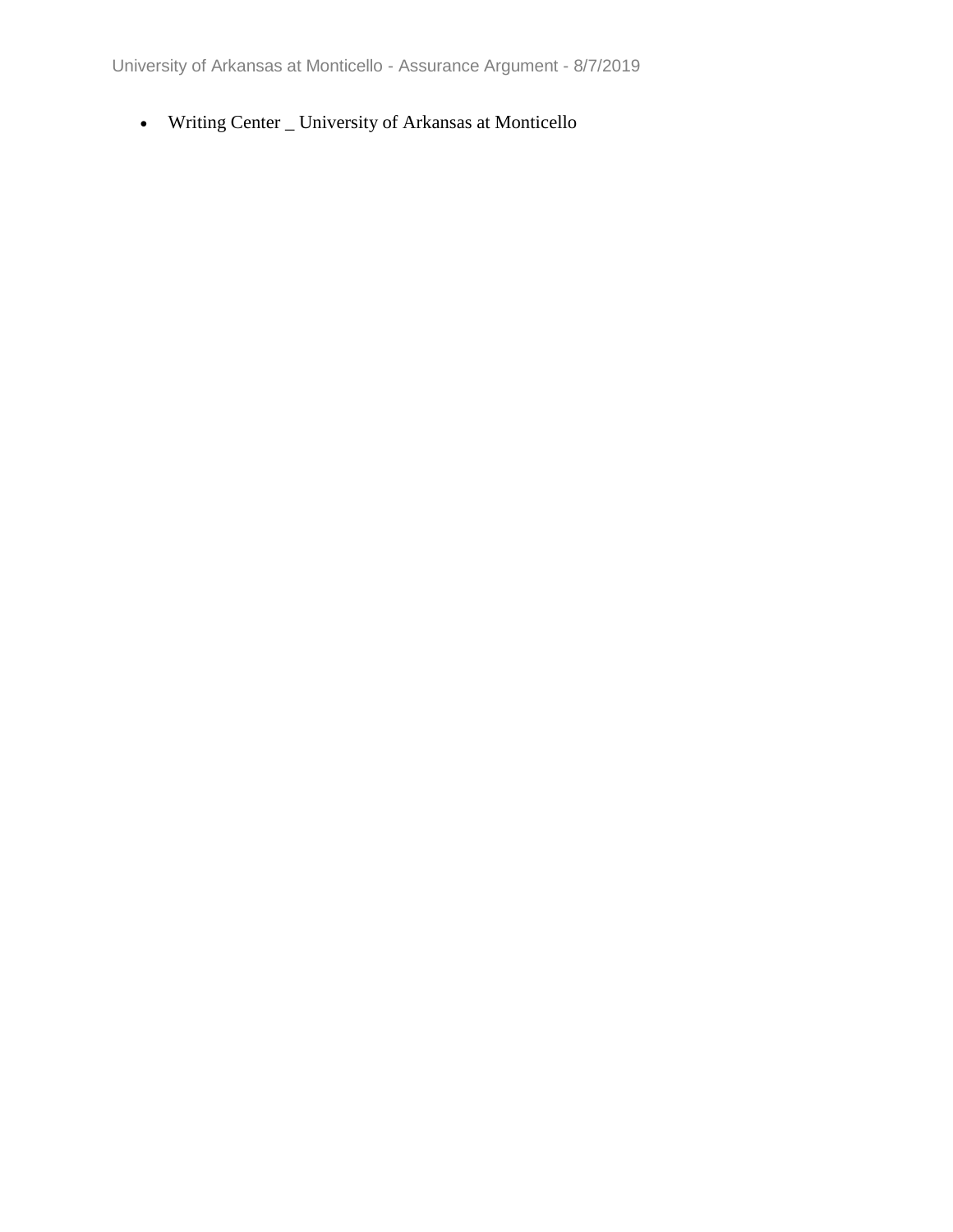# **3.D - Core Component 3.D**

The institution provides support for student learning and effective teaching.

- 1. The institution provides student support services suited to the needs of its student populations.
- 2. The institution provides for learning support and preparatory instruction to address the academic needs of its students. It has a process for directing entering students to courses and programs for which the students are adequately prepared.
- 3. The institution provides academic advising suited to its programs and the needs of its students.
- 4. The institution provides to students and instructors the infrastructure and resources necessary to support effective teaching and learning (technological infrastructure, scientific laboratories, libraries, performance spaces, clinical practice sites, museum collections, as appropriate to the institution's offerings).
- 5. The institution provides to students guidance in the effective use of research and information resources.

## **Argument**

#### **3.D.1.The institution provides student support services suited to the needs of its student populations.**

As the state's open enrollment university, UAM sees students come from a variety of backgrounds and with a wide variety of skills and challenges. First-generation students make up 46.4% of the student population. UAM draws heavily from the surrounding Delta region and most students are Pell Grant eligible. As noted below, the average ACT Composite Score for an entering UAM freshman is 19.1, a figure that has held steady for the recent past. In 2009, 31% of the student population was African American, and that figure is now 28.1%, while a growing percentage is Hispanic.

The Student Handbook details the variety of developmental programs, services, and opportunities that UAM offers, including Academic Advising, Intramural and Varsity Athletics, Career Services, Counseling, Testing Services, an Exercise Center and Wellness Center, Financial Aid, Housing, the Taylor Library, and Tutoring. In 2018, the University opened a new Student Success Center which helped to consolidate many of these services in one centrally located building.

The Office of Academic Affairs provides **academic advising** and is described in detail in 3.C.6 and 3.D.3.

The University's Office of Student Special Services on each campus works to ensure that disabled students are provided equal access and reasonable accommodations in compliance with federal statutes. The offices serve around 250 students each year.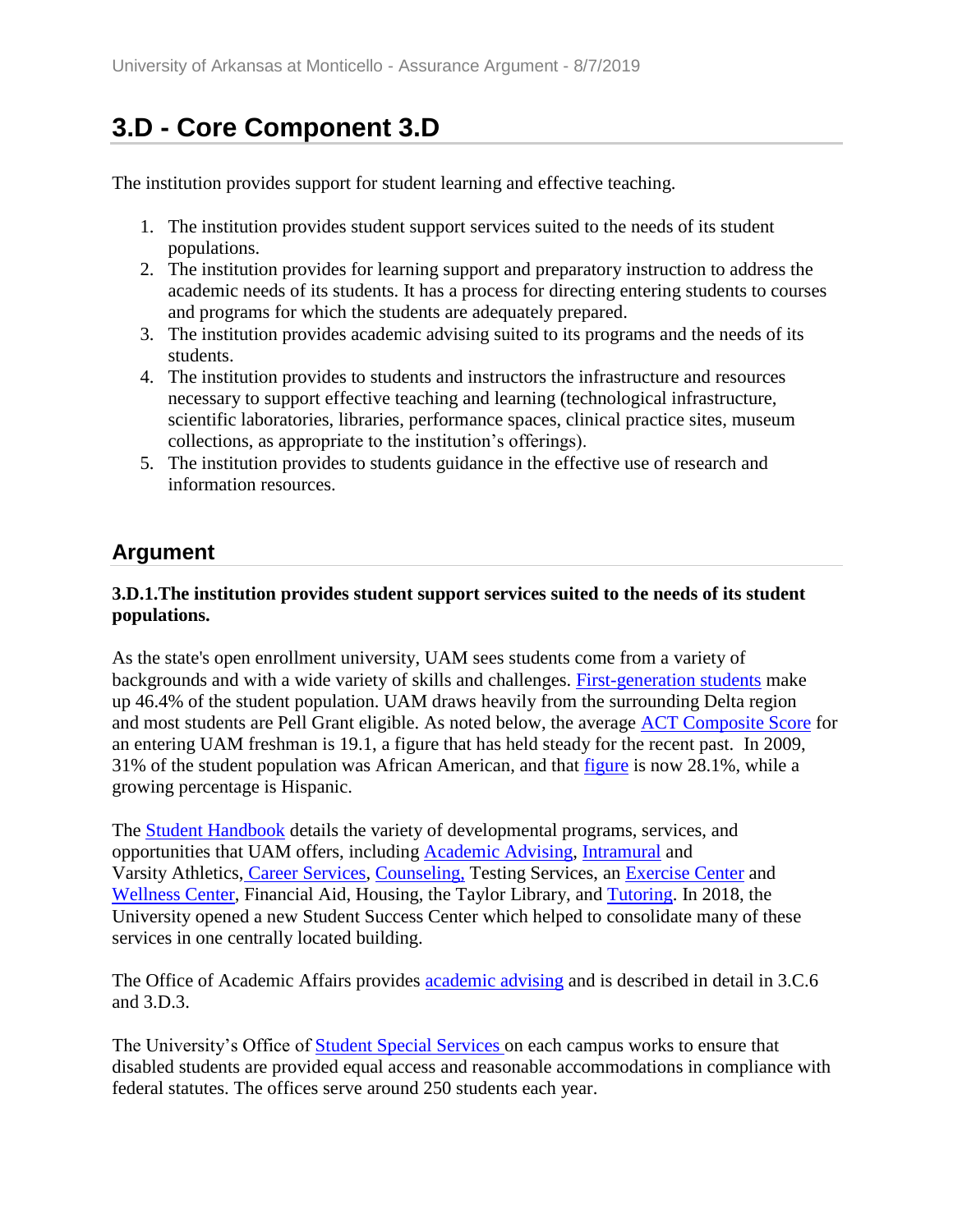The Information Technology Department provides assistance to students with email, wireless access, the WeevilNet self-service portal, the Blackboard learning management system, and staffs a help desk in the lobby of the Library.

For UAM students, attending school can be a significant financial challenge. Nearly all undergraduates and a large majority of graduate students apply for some form of financial aid. The Office of Financial Aid works closely with students to provide access to available funding. In the fall semester of 2017 approximatly 96% of UAM undergraduates received some form of financial assistance. Over the last two fall semesters, around 66% of undergraduates received Pell Grants. About 66% of UAM undergraduates receive loans through the Federal Direct Loan Program. Federal Loans are the primary source of financial aid for graduate students. State grants and scholarships were awarded to about 47% of UAM undergraduate students during the past several years.

Since December 2017, the Financial Aid office has been using the Scholarship Management System AcademicWorks to match students to scholarships. AcademicWorks uses data from each student's WeevilNet profile (such as hometown, age, ethnicity, etc.) to match the student with all possible scholarship funding. This program is now used for both Foundation and institutional financial aid applications.

UAM students also participate in Work Study Programs, both Federal and Institutional, and receive scholarships for academics, sports, and various activities, and a growing number of UAM Foundation-funded private scholarships.

#### **3.D.2. The institution provides for learning support and preparatory instruction to address the academic needs of its students. It has a process for directing entering students to courses and programs for which the students are adequately prepared.**

Students arrive on UAM's campus with a wide range of educational preparation. UAM's open admission policy and the resulting need for support services for students requiring remediation is clear from mean ACT scores: the Fall 2018 average ACT composite score was 19.1. Approximately 43% of the entering first-time, full-time freshmen in fall 2018 required some form of remediation. Accordingly, UAM has a carefully constructed program for providing assistance to students who enter the University needing extra preparation.

Applicants to the University must submit placement test scores with their application or have placement test scores on file. UAM currently accepts ACT, SAT, COMPASS, ASSET, and ACCUPLACER scores. The Arkansas Department of Higher Education (ADHE) allows use of the Aspire test for concurrent credit. ADHE also sets minimum test scores for concurrent acceptance into UAM. UAM's placement policy is published in the University catalog and is noted below. Generally, an ACT score of 19 or greater in mathematics is required to take a 1000 level or greater mathematics course with no remedial component; and an ACT score of 18 or greater in English is required to take a 1000-level or greater English course; an ACT score of 18 or greater in reading is required to be exempt from remedial reading placement.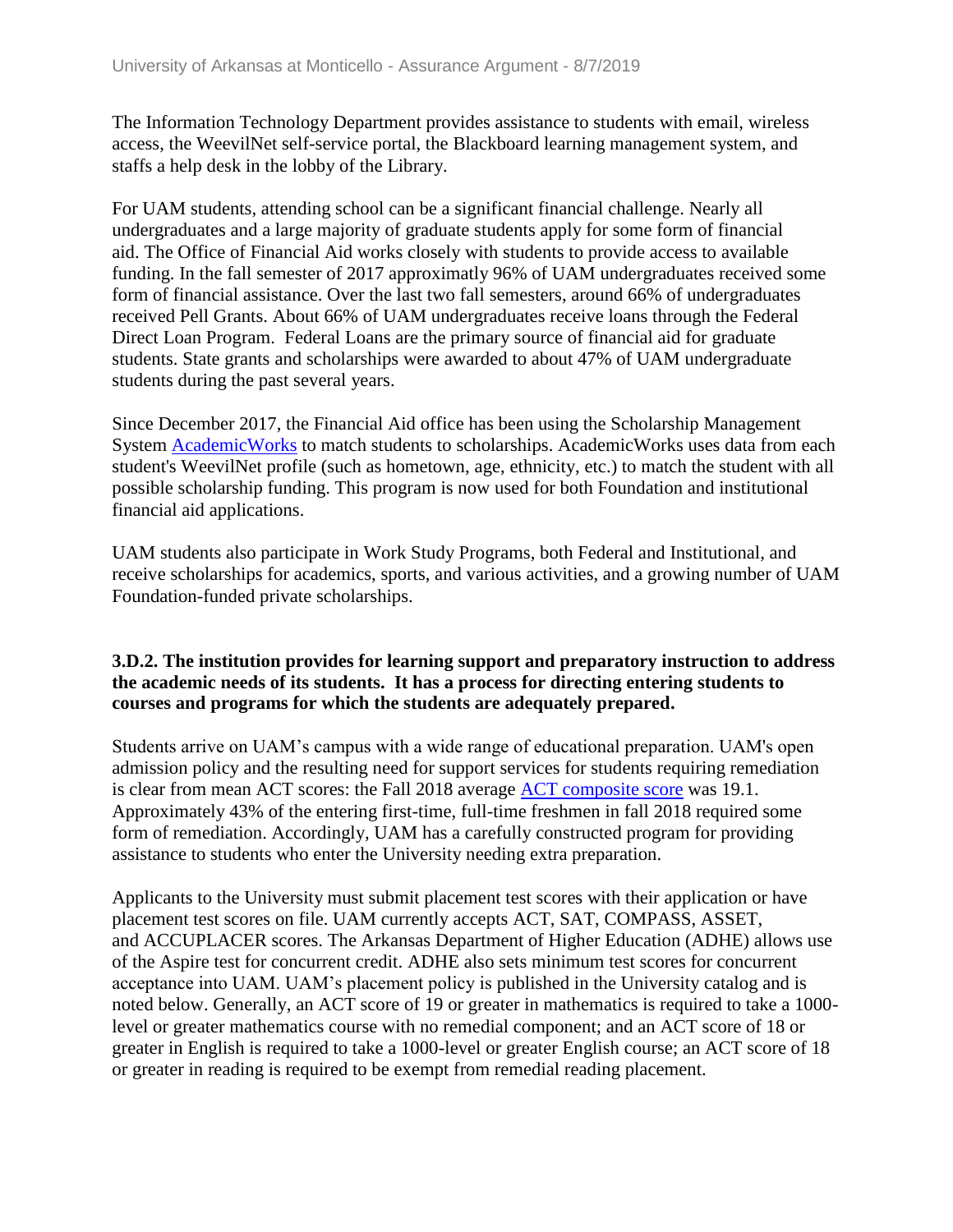Transfer students who have not completed general education mathematics and/or English requirements with a grade of "C" or higher may be required to provide college entrance exam scores. Or, a continuing student may be placed in the appropriate level of mathematics and/or English to continue studies until general education requirements are met.

According to UAM's Placement Plan, students whose placement scores fall beneath the minimum may also be placed into math and English using a combination of their placement test score and high school GPA. This Placement Plan was developed in 2017 in response to an ADHE directive but was quickly recognized as a model for other state institutions. The Placement Plan is updated annually, and in 2018, saw the addition of UAM's Math Pathways program. Math Pathways designates which mathematics course students should take according to their plan of study.

Further, the Arkansas Higher Education Coordinating Board indicated that beginning January, 2013, a first-time associate or baccalaureate degree seeking student with a high school diploma or GED and/or a score of 14 or below on the ACT, 690 or below on the SAT, 62 or below on the COMPASS Reading Skills test, 35 or below on the ASSET Reading Skills test, or 68 or below on the ACCUPLACER Reading exam will be admitted to the institution under the Conditional Prep Status.

At UAM, students who are admitted under the Conditional Prep Status must:

- 1. Select the Associate of Arts degree or a technical certificate program as their primary plan of study;
- 2. Sign an Enrollment Agreement that outlines the requirements of satisfactory academic progress and continued enrollment. This Enrollment Agreement must also include an individualized degree plan that must be signed by the student and the student's academic advisor;
- 3. Enroll in a freshman seminar/orientation course. This orientation course must be repeated each semester until it has been successfully completed;
- 4. Participate in a comprehensive advising/hold on registration process; and
- 5. Complete any necessary developmental courses during the first thirty semester credit hours.

At the end of each semester, the records of students actively admitted under Conditional Prep Status are reviewed by the Office of Academic Affairs or the counselor or designated advisor on the appropriate technical campus.

In 2018, UAM broadened the Conditional Prep Status to include students with an ACT Composite score of 15 or lower and also developed the Degree Pathways Program. This program uses ACT scores (or equivalent) to place first-time freshmen in academic program entry points that best ensure persistence during their first-year postsecondary experience. Students who successfully complete their initial placement may pursue additional levels of certificates and degrees, if so desired. Students may appeal one certificate/degree program level above their initial placement. With the implementation of Degree Pathways, the expectation is that the Monticello campus will experience a reduction in need for remedial coursework and has planned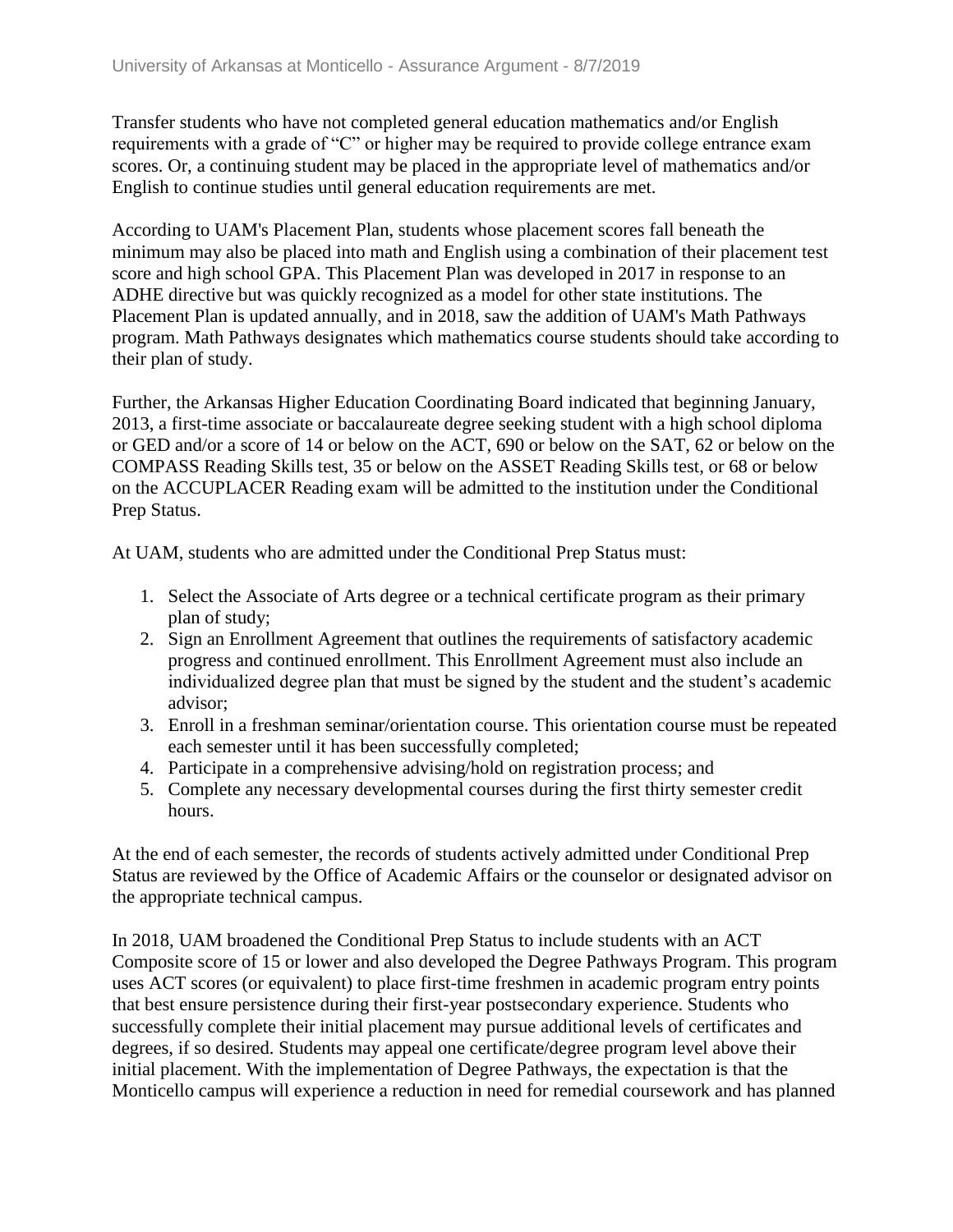to reduce future remedial course offerings by 50% in mathematics and by 85% in English and reading.

In addition to two specifically designed courses in mathematics, faculty members utilize campus tutoring, departmental tutoring, and WebAssign software to enhance both developmental courses. The software provides student practice and makes recommendations for practicing the skills that are lacking in order to be successful. It also serves as an online homework platform with built-in help modules. Faculty members also host review sessions outside of class time, spend time in the computer labs assisting with WebAssign, utilize in-house written workbooks with pre-written lecture notes to help students follow the lecture in class, and perform early assessment in each course to determine if a student needs to be placed in a lower level class. Owing to the rising cost of the software, the faculty are developing course materials using opensource software. In the future, students will be able to access the programs at no cost. Faculty members schedule review sessions at varying times and some spend office hours in the tutoring lab. The math workbooks are written by UAM faculty with input from all faculty members who are teaching the courses. The workbooks are sold in the campus bookstore at minimal cost and contain the basic structure of the notes given in a course along with additional details from the instructor.

Mathematics tutoring, along with other topics, is also available in the Tutoring Center housed in the Student Success Center. For assistance with English, students can visit the UAM Writing Center housed on the second floor of the Taylor Library. These services are discussed further in 3.D.1. and 3.D.3.

Both of UAM's Colleges of Technology offer other options for students who need special assistance or do not meet the standard admission requirements for entry directly into a collegelevel or technical program. The Adult Education Program is designed to strengthen an individual's academic skills in reading, language, math, and other subjects. The program serves non-high school graduates desiring to earn a GED as well as high school graduates who need academic refresher courses to prepare for employment tests, college and military entrance tests, etc. All new students are evaluated and placed in classes to upgrade deficiencies through a selfpaced, individualized plan. Small group and individual instruction are available during the day and evening hours at no cost to participants, both on campus and at satellite locations.

The statewide Career Pathways Initiative is another program of assistance offered by both the Crossett and McGehee campuses for parents who want to increase their education and employability. Career Pathways participants have access to:

- Advising for career and educational decisions
- Job placement assistance
- Extra instruction for building successful academic and employment skills
- Tutoring

In addition, some parents in the Career Pathways program may qualify for financial aid to assist with childcare, transportation, tuition, books, and other direct educational expenses.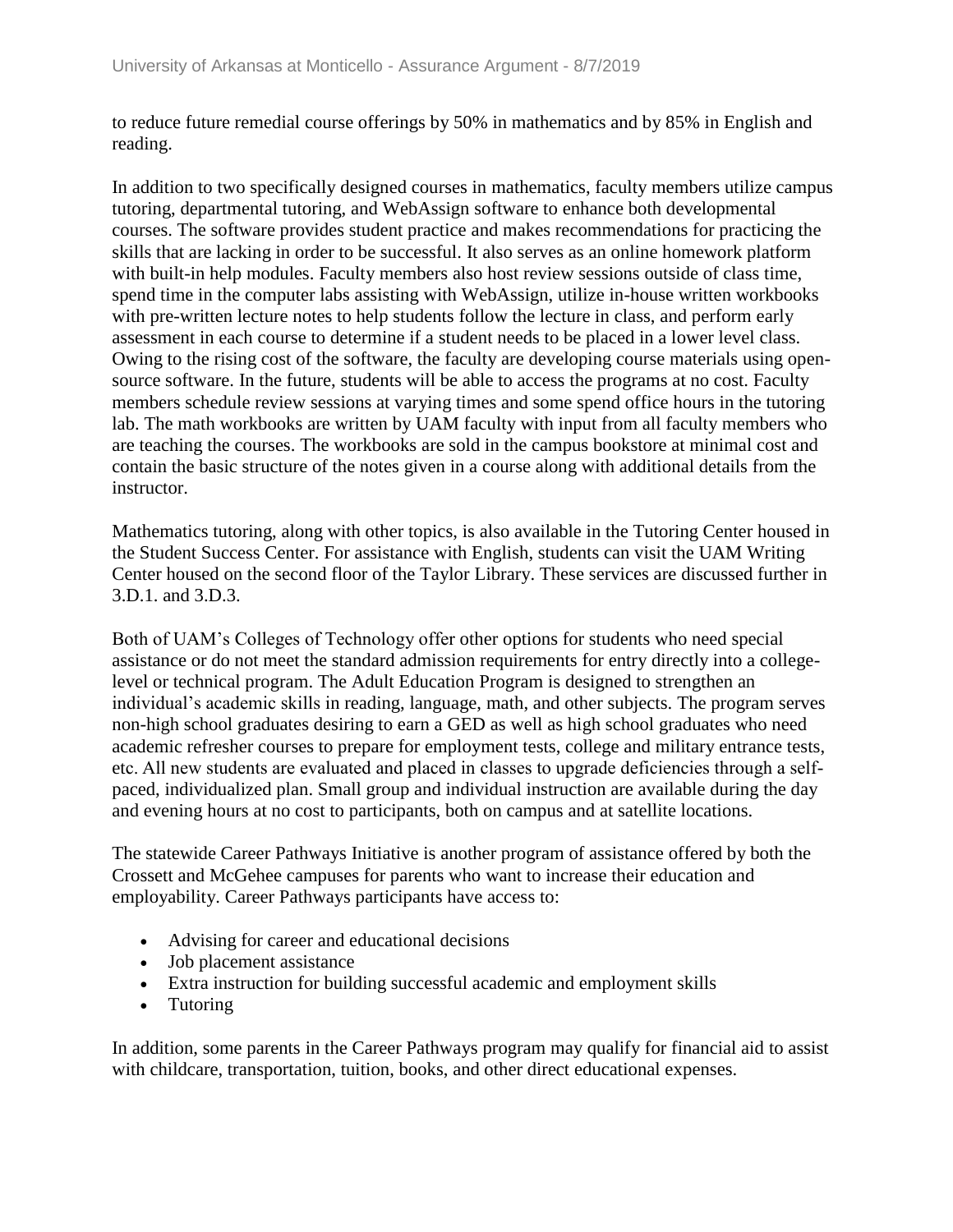Both Colleges of Technology utilize Perkins funds to employ part-time advisors who provide intensive advising for at-risk students. These advisors also monitor each student's academic progress and provide guidance and referrals as necessary.

Since 2004, students accepted as UAM-CT-Crossett practical nursing students have been required to attend a workshop series on study and test-taking skills, learning styles, time management, and stress management.

Both Colleges of Technology provide tutors for all levels of mathematics courses.

#### **3.D.3.The institution provides academic advising suited to its programs and the needs of its students.**

Academic advising plays a crucial role in the success of UAM students. Upon admission, each student is assigned an academic advisor familiar with the student's chosen field of study. Students are required to speak to an academic advisor before enrolling in classes. Until August 2016, the institution primarily used faculty as advisors. In 2016, UAM developed three new positions for professional academic advisors to strengthen the service. The Director of Academic Advising still ensures that every student is quickly assigned an advisor, advises certain categories of students, provides training for all faculty advisors, and oversees any specialized projects associated with academic advising. The professional advisors advise General Studies students, Degree Pathways students, and provide pre-advising services for new student-athletes as well as all students with low ACT Composite scores. Advising at the Colleges of Technology is handled by faculty members who participate in annual training sessions led by the Director of Academic Advising.

Over the past ten years, the Advising Office has launched a number of initiatives, seeking and assessing ways to best serve UAM students. Currently, the Academic Advising office uses multiple methods to deliver the information students need to complete their programs of study. Each academic year, the publication titled *Weevil Wisdom,* designed to aid first-time freshmen and other new students, is revised and published on the Academic Advising webpage. A parent version of *Weevil Wisdom* is also revised annually for publication on the Academic Advising webpage and distribution to parents at new student events in June and July.

Over the past few years, the Academic Advising office has launched two new programs. The Academic Alert System was introduced Spring 2014 to identify academically at-risk students and put those students in contact with appropriate campus resources as quickly as possible. Faculty and staff members contribute directly to the Academic Alert System's success by issuing alerts on students who are doing poorly in their academic work, are chronically absent from class, or are having difficulty adjusting to campus life. Faculty and staff members may also issue alerts on students who are having personal or financial issues that are making it difficult for them to be successful. The **Academic Recovery Program** was introduced in Spring 2017 to assist students that have experienced academic difficulty. Any student placed on academic suspension, academic probation, residential denial or financial aid denial, is encouraged to work one-on-one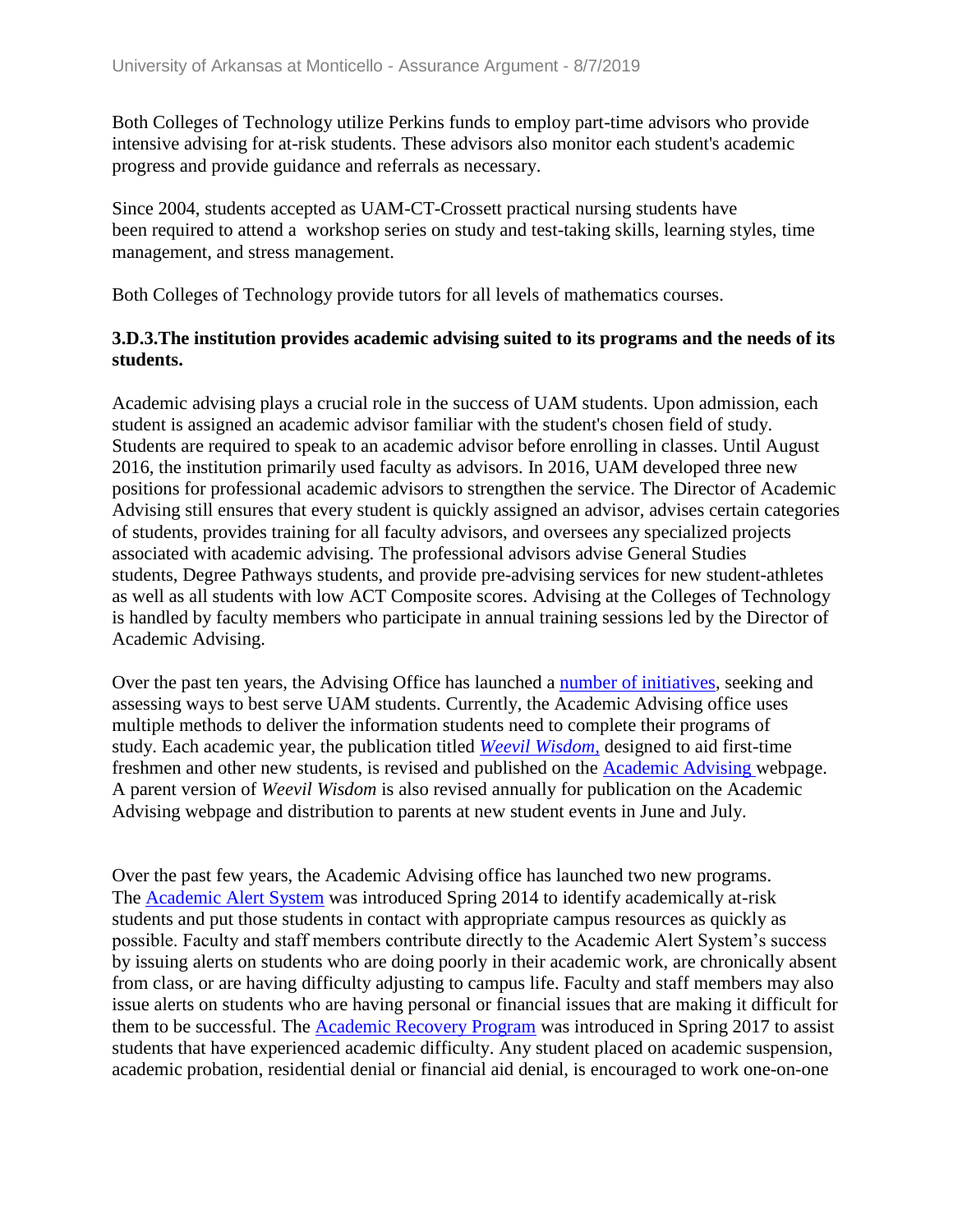with a professional advisor to develop an academic recovery plan to return to good academic standing and/or meet UAM's Satisfactory Academic Progress policy.

Also in Spring 2017, Academic Advising started utilizing the Education Advisory Board (EAB) software to facilitate academic advising meetings as well as other student outreach. The aforementioned academic alert system was integrated into EAB in Fall 2018.

#### **3.D.4 The institution provides to students and instructors the infrastructure and resources necessary to support effective teaching and learning (technological infrastructure, scientific laboratories, libraries, performance spaces, clinical practice sites, museum collections, as appropriate to the institution's offerings.)**

In addition to current infrastructure, the university's developing Campus Master Plan and the Deferred Maintenance Plan evince UAM's dedication to providing the resources necessary for its students to succeed.

The recently completed **Student Success Center** brings under one roof most of the offices that students will need for the logistical facets of their education at UAM: Academic Advising, Admissions, Testing/Career Services, Tutoring Services, Counseling, Special Student Services, as well as Student Engagement and the Dean of Students. Satellite offices, open during the first weeks of the semester, include representatives of Financial Aid, Residence Life, and the Registrar. Offices for the Chancellor and a Chick-fil-A complete the list of resources here.

The completion of the Student Success Center followed up upon the 2017 renovation of the **Taylor Library** which, in addition to a new Learning Commons, relocated the Writing Center, an Academic Advisor's office, and a public desk for I.T., to this centrally located building. The Learning Commons includes a variety of study environments, including individual study rooms and rooms equipped with large monitors that are suitable for group projects (or gaming!). The Taylor Library houses a print collection of over 500,000 items including books, bound periodicals, microforms, government documents, and archival materials, as well as print journal and electronic journal subscriptions. Many of the journals are available thanks to the Library's participation in the UA System's contractual arrangements with publishers. The Library provides access to electronic research subject databases, most of which are full-text, and many of which are purchased consortially with the other Arkansas academic libraries. The 2017 renovation included the purchase of 25 new PCs which are available to the public and are in steady use each day from 7:30 a.m. until closing. In addition to these, later in 2017 the Library obtained a grant from the UAM Centennial Foundation to purchase twenty laptop computers for lending to students. These have been especially useful to UAM athletes on road trips and needing to complete online assignments. Finally, the Library makes publicly available a scanner, a color printer, and a photocopier.

The Risher Health Center offers students and staff access to fitness equipment, and is staffed by a nurse who coordinates health care on campus.

The Center for Writing and Communication, also referred to as the Writing Center, is a free service to UAM students. The center provides trained consultants who assist writers at all stages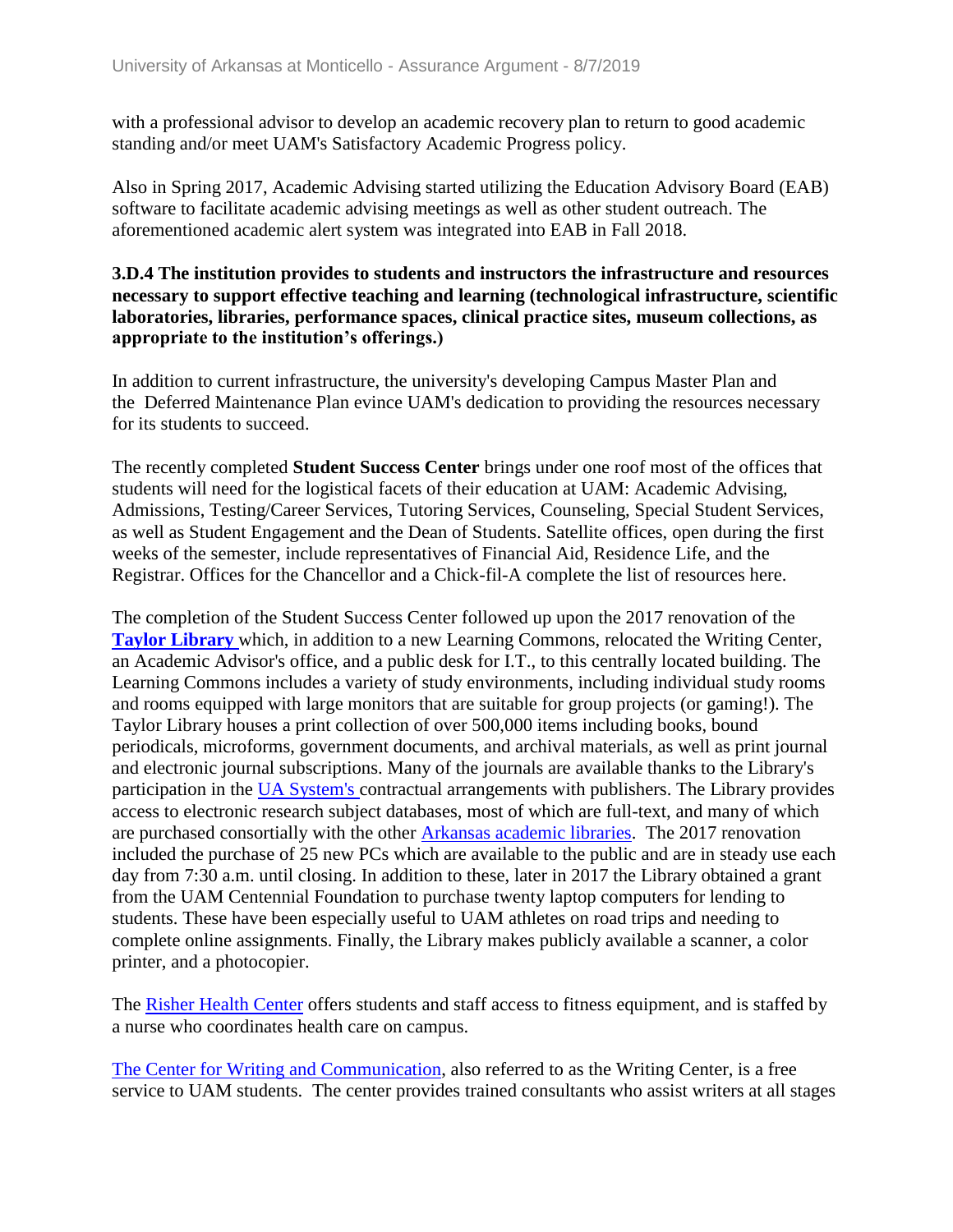of the writing process: brainstorming, pre-writing, drafting, and revising. Appointments are typically done as walk-ins, though students may schedule a time if they desire. A typical session with a consultant lasts thirty minutes to an hour. The CWC is developing strategies for student outreach across campus, including tutors giving tours of the space to classes, tutors visiting classes to give presentations, and tutors consulting with instructors to gain enhanced understanding of course assignments, student learning outcomes, and grading standards. Since the move from the Memorial Classroom Building to Taylor Library in the fall of 2017, the CWC has seen a significant growth in traffic from all over campus to the point where there have been as many consultations halfway through the semester as there were at the end of the previous spring.

Classrooms around the university have varying levels of technology. Until recently, deans purchased classroom technology from their own budgets. Reorganization in 2016 led to a more unified purchasing system, and the VPAA's budgeting now directs funds to classroom technology from a more centralized fund.

Specialized laboratories around campus include the following:

The School of Nursing has a state-of-the-art simulation laboratory which has ten beds (including two radiant warmers, a bassinet, and an incubator), two hospital rooms, a pediatric/neonatal area, and a medical-surgical ward with appropriate equipment for each area. Clinical sites for the School of Nursing include eight hospitals, two dialysis units, Kids First (which treats infants and children under five years old who have developmental delays), two out-patient women's health clinics, and several community sites.

The Turner Neal Museum of Natural History houses a planetarium, and specimen collections. Excellent museum collections and models are available for teaching zoology, anatomy, ichthyology, herpetology, and ornithology. The collection of freshwater and marine invertebrates is one of the best in the region for teaching zoology and marine biology-related courses. Recent acquisitions of equipment and technology for teaching cell biology, genetics, and DNA technology have greatly improved instruction in these areas.

A new Herbarium and Plant Research Center was opened in 2017 and houses herbarium collections, a plant research laboratory, a conference room, and a library, as well as faculty offices.

The School of Education has been diligent in maintaining up-to-date technology in classrooms, a computer lab, and a STEM Center with specialized pedagogical technology which annually hosts a STEM Leadership for Girls Conference.

The Forestry building of the College of Forestry, Agriculture, and Natural Resources (CFANR) has approximately 45,000 square feet of new and renovated teaching and laboratory facilities. This includes two computer laboratories as well as twelve computers for graduate student use. The building also has a quantitative laboratory that is central to the unit's research in the areas of Geographic Information Systems (GIS), Global Positioning Systems (GPS), Remote Sensing, and Expert Systems. Numerous high-quality output devices (color laser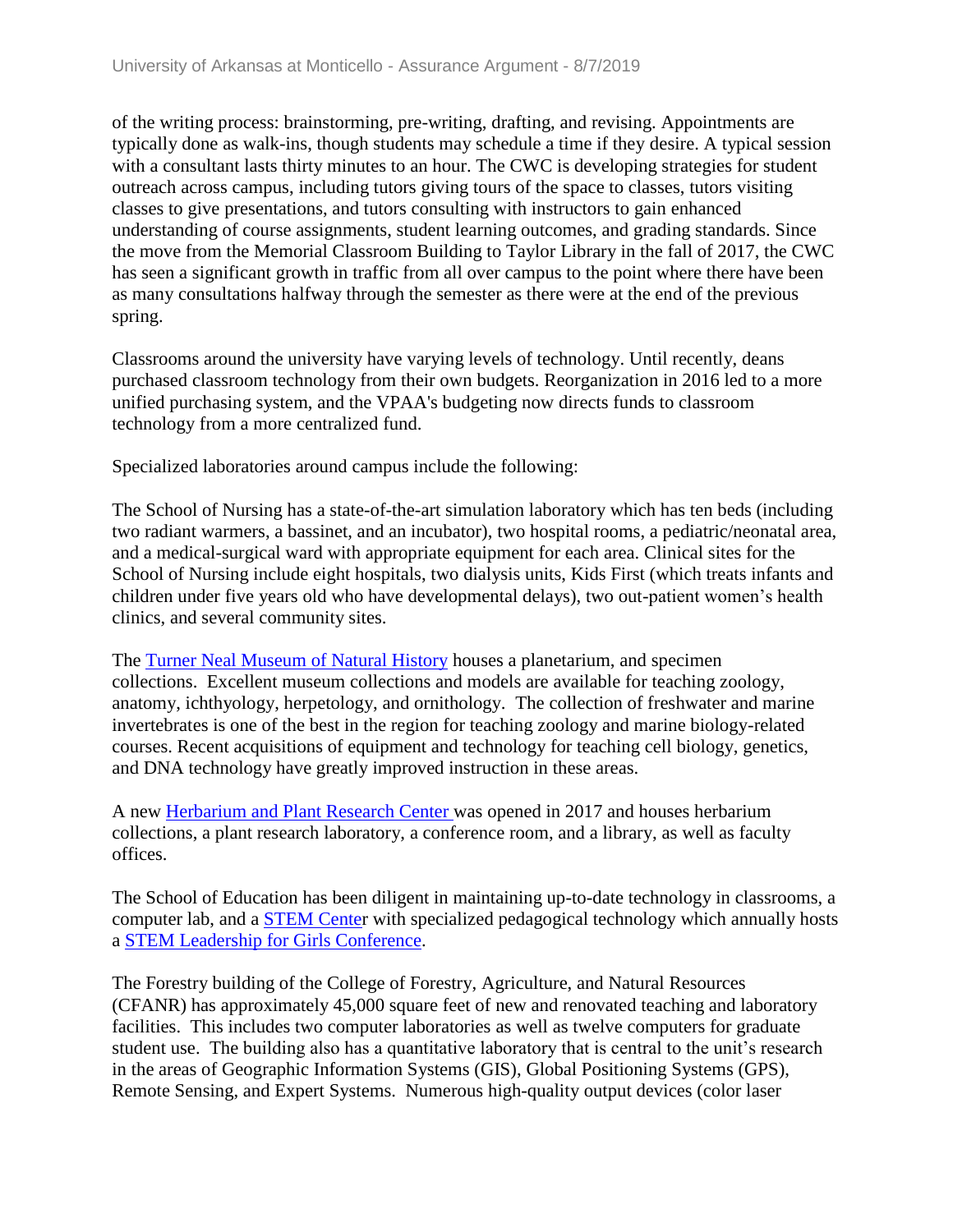printers, 48"and 42" Inkjet plotters, etc. that permit the visualization of spatial and tabular information are also used in the laboratory. The SFNR also houses other technologies, such field GPS units, dual frequency surveying grade GPS systems, Topcon total stations, digital levels, two GPS Base Stations (Mapping and CORS), GER 1500 and GER 2600 Spectroradiometers, and two thermal Imaging systems.

The CFANR has modern wet-dry laboratories that are used for both teaching and research. A soil laboratory is used mainly for teaching the undergraduate soils course, but it is also used for initial processing and determination of soil physical characteristics. The Water Lab is used for most analytical services. A Wildlife lab is used mainly for teaching, and has a large number of preserved specimens and also functions as the location for specimen preparation and investigation. The Forest Health Lab has a large collection of forest pests that are used for instruction.

In addition to classroom and laboratory space, the Agriculture program has greenhouse space, pastures, horticulture field plots, and beef cattle on the campus. The School's partnership with the University of Arkansas Division of Agriculture provides additional faculty and resources for teaching and learning. Faculty from the Division of Agriculture are housed at the Southeast Research and Extension Center on the UAM campus and teach courses. Many of the cattle and much of the farm equipment are owned and maintained by the Division of Agriculture and are made available for teaching purposes. The Agriculture Building includes computer equipment for faculty and students as well as laboratory equipment and supplies. Two of the three classrooms were recently equipped with 70" and 65" televisions and laptop computers. The third classroom is an auditorium and is equipped with a ceiling-mounted projector and classroom computer. 

Several technical certificate programs of study require clinical, internship, or practicum placement. Instructors work diligently with partnering businesses, agencies, and other providers to provide effective and appropriate sites for students to practice their skills. Instructors perform on-site visits and receive evaluations on students' performances from supervising professionals. The recently approved certificate in Diesel Technology is based at a new site a few miles south of the Monticello campus which provides specialized spaces and heavy machinery for the program.

The Music Department uses a number of venues around campus: the Performing and Visual Arts Center has large ensemble rehearsal areas and practice rooms. Additionally, the Music Building houses classrooms with Smart Room technology, several practice rooms, a piano lab, a listening lab, a computer lab, a Skype lab, and Harris Recital Hall which is a venue for recitals, presentations, and readings. The Fine Arts Center hosts events ranging from solo musical performances to large-scale musicals, and is a major resource for area music.

UAM hosts one of the UA system archeological stations, and the archeologist, along with History faculty, has coordinated work in restoring a nineteenth-century plantation house, while the History faculty have helped in the restoration of the Tindall Law Office in Arkansas City.

#### **3.D.5. The institution provided to students guidance in the effective use of research and information resources.**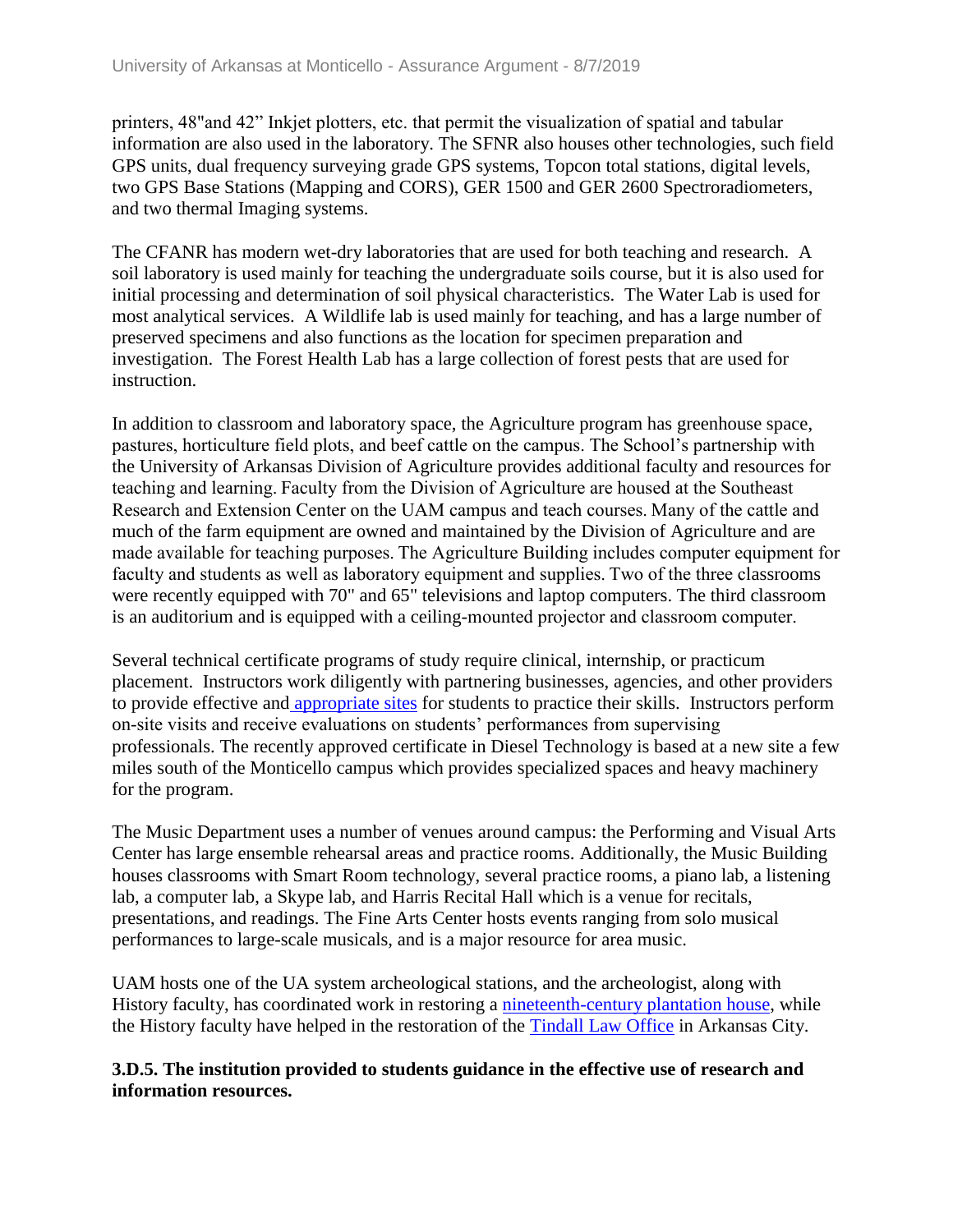Students receive research guidance in a variety of settings. Section 3.D.4 describes the work of the Writing Center in assisting students at all stages of the research and writing process, and Section 3.B.3 narrates how research is built into academic programs.

In 2016, the Taylor Library's standing commitment to offering literacy instruction to UAM students was boosted by a grant from the Centennial Foundation to refurbish a former music listening lab as a classroom with appropriate technology. The room was further enhanced as part of the Learning Commons project in 2017, and has mobile furniture, numerous whiteboards, computer and projection equipment, and is used for talking to classes that teachers may bring to the Library, as well as for Development 101 classes. Library faculty regularly offer instruction to all levels of classes, from introductory sessions for Composition I students to advanced research skills for upper-class students. Having the Writing Center across the hall is a helpful resource.

### **Sources**

- 2018Enrollment by Ethnicity
- Acad Aff Advising Acad Alert
- Acad Aff Advising Acad Recovery
- Acad Aff Advising home
- Acad Aff Archeology Taylor House
- Acad Aff Archeology Tindall Law Office
- Acad Aff Online Syllabus
- Acad Aff Weevil Wisdom
- ACT COMP AVG
- Admission Requirements \_ University of Arkansas at Monticello
- Advising Initiaives Information
- Agreements MOUs MOAs 2018 (002).pdf
- ARKLink Homepage
- Bookstore
- Botanical Research Building \_ Herbarium
- Career Services University of Arkansas at Monticello
- Counseling Services University of Arkansas at Monticello
- CUACRL Home Page
- Developmental Courses
- Fac Manual p 69 Office Hours
- First Gen Students
- Honor Societies list
- Intramurals & Recreation \_ University of Arkansas at Monticello
- Library Services
- Scholarship Management System \_ AcademicWorks
- STEM Center \_ University of Arkansas at Monticello
- STEM Center To Host Leadership for Girls Conference March 29 \_ Universit
- Student Affairs University of Arkansas at Monticello
- Student Health Services \_ University of Arkansas at Monticello
- Student Organizations \_ University of Arkansas at Monticello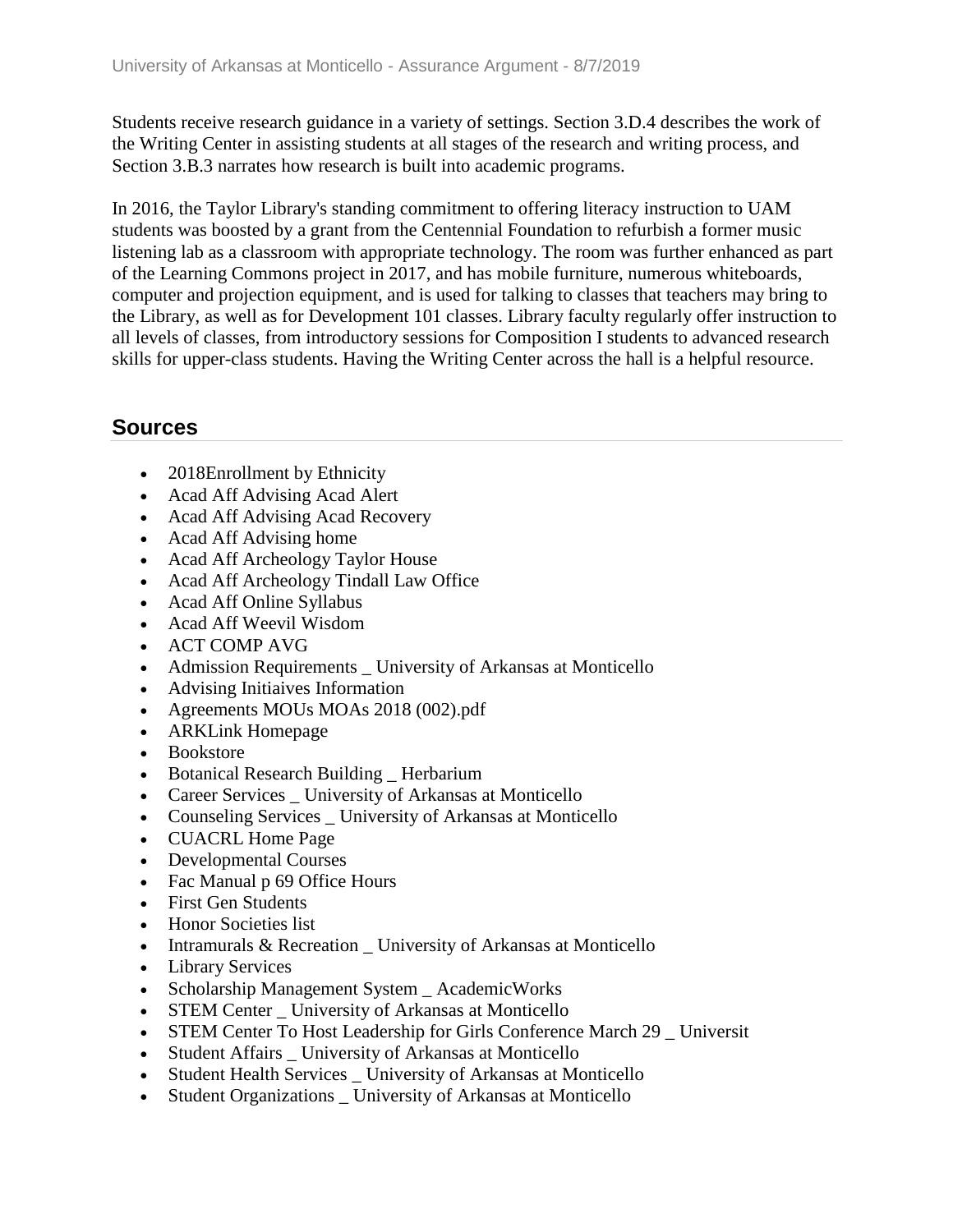- Student Services Risher Health Center
- Student Special Services \_ University of Arkansas at Monticello
- Turner Neal Museum of Natural History and Pomeroy Planetarium \_ University o
- Tutoring Services \_ University of Arkansas at Monticello
- UAM Accreditation \_ University of Arkansas at Monticello
- UAM Placement Plan Final 6 18
- Writing Center \_ University of Arkansas at Monticello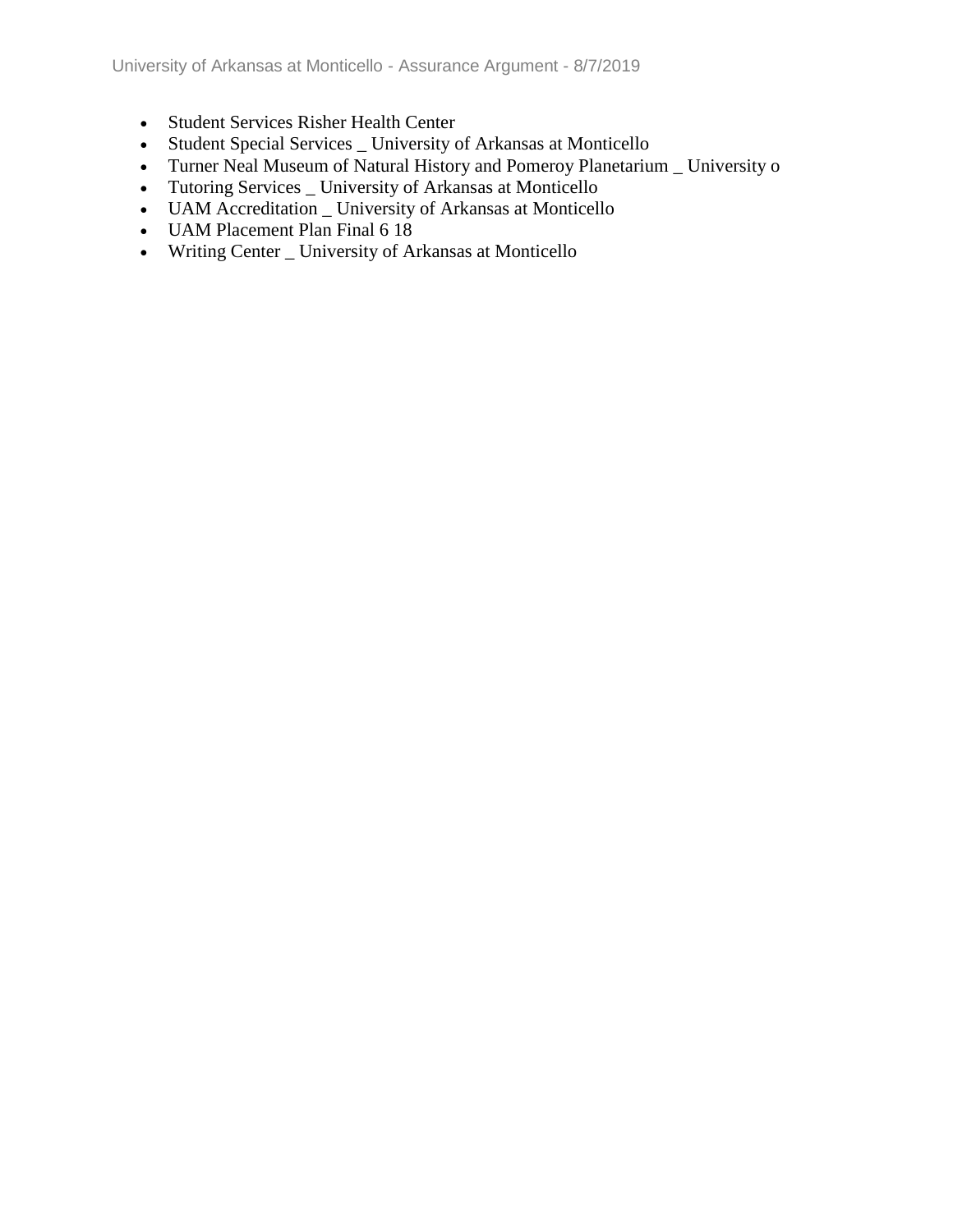## **3.E - Core Component 3.E**

The institution fulfills the claims it makes for an enriched educational environment.

- 1. Co-curricular programs are suited to the institution's mission and contribute to the educational experience of its students.
- 2. The institution demonstrates any claims it makes about contributions to its students' educational experience by virtue of aspects of its mission, such as research, community engagement, service learning, religious or spiritual purpose, and economic development.

### **Argument**

#### **3.E.1. Co-curricular programs are suited to the institution's mission and contribute to the educational experiences of its students.**

UAM recognizes that, although co-curricular involvement may not be one of the measures in the state's formula for performance funding, active involvement in campus life is essential for student success, both during the time in school and also for lifetime service and involvement. And while assessment of co-curricular activities is often difficult and usually indirect, the recently appointed Vice Chancellor for Student Engagement has begun a number of initiatives to better gauge how useful co-curricular activities have truly been by developing learning outcomes and beginning to incorporate regular assessment into evaluations.

The UAM Mission declares that the school seeks opportunities for service learning, and the second strategy for the goal of Student Success lists ways the school can facilitate a "wellrounded experience" for students. Opportunities for social involvement begins with Residence Life, and includes a wide variety of organizations on campus, ranging from Greek organizations to several religious campus ministries.

A lively NCAA Division-II athletic program provides students many ways to participate in sports. The Spring 2019 3.22 overall GPA for our student athletes, led by the softball team's 3.67 and the volleyball team's 3.4, indicate that athletic participation does not preclude the students' education.

Some programs find ways to involve students in competitive activities that make use of their academic work. Natural Resources Management students who are members of the Society of American Foresters (SAF) compete in a national quiz bowl each year. This academic competition began more than fifteen years ago and is a component of the national SAF convention. UAM students have finished in first place twice, and they have finished in the top three in other years. Competing in the quiz bowl provides more than just an opportunity for students to test their academic preparation: student participation in the annual convention fosters networking with other developing professionals with whom UAM students will work in the future.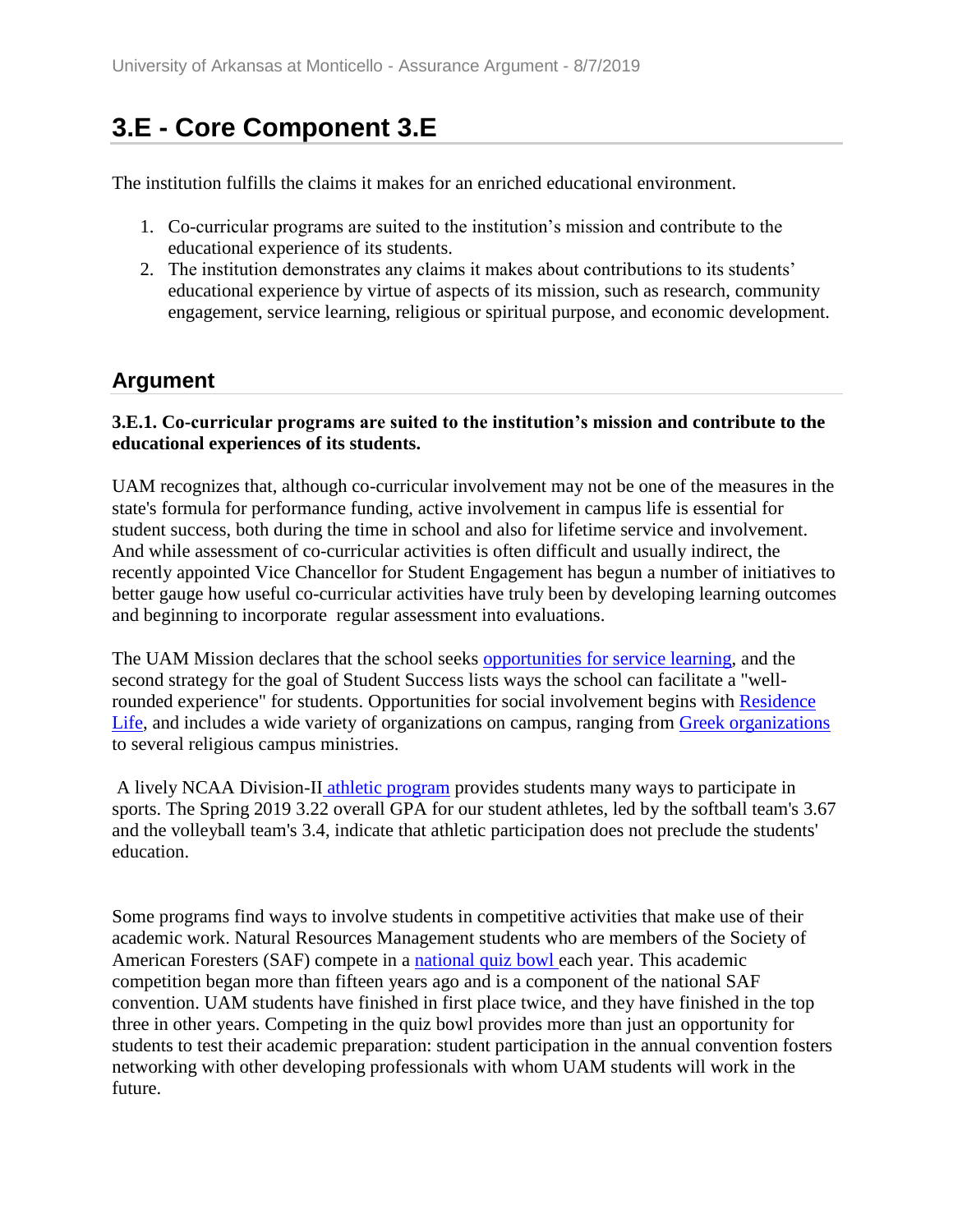Agriculture students have a similar academic competition experience through their participation in the Southern Agricultural Economics Association quiz bowl. Attending this meeting and competing in the quiz bowl provides the same range of benefits that the SAF quiz bowl provides to natural resources students. To help prepare for the competition, students who compete in the quiz bowl are required to take AGEC 4601 (Ag Econ Quiz Bowl) as a one hour free elective course. This course helps to hone academic skills and build team confidence for competition with students from other agriculture schools from across the southeastern United States.

#### **3.E.2. The institution demonstrates any claims it makes about contributions to its students' educational experience by virtue of aspects of its mission such as research, community engagement, service learning, religious and spiritual purposes, and economic development.**

As noted in 1.D.3, UAM formed the SEARK Concert Association in the 1970s as a way to involve the community in the Performing Arts activities of the school. The Association regularly schedules five or six programs for UAM and the wider community. Together with the Music Division, SEARK has co-produced musicals that allow UAM students to use their talents for community activities. The involvement of local children in many productions helps UAM students to serve as examples and teachers. SEARK also provides concerts and other performances to schools in the seven surrounding counties. The UAM Jazz Bands are regular performers on these excursions, helping introduce children to outstanding music.

In August, 2018, in celebration of National Black Owned Business Month, the Taylor Library's Facebook page featured seven area businesses owned by African Americans. Interviews and photographs reached more than 40,000 people, generating hundreds of 'likes' and more than 300 shares.

Students at both Colleges of Technology have organized and participated in food drives, and provided assistance to victims left homeless and/or in need from fires, floods, and tornadoes. Blood drives are sponsored on campus and students participate in flu clinics and health fairs each year.

Schools and majors have student honor societies. In addition to the social aspects, these groups provide leadership opportunities as the societies identify and hold events, ranging from bakedgoods sales to service projects. Phi Alpha Theta (History) has helped do spring cleaning of the county historical museum and a 19th-century African American cemetery. Some societies encourage and enable students to participate in state or even national conferences, as noted in 3.B.5.

Nursing students, in particular, are active in community outreach. The Student Nurses Association (SNA) raises money to buy Christmas gifts for residents of the Annswood senior (low income) housing, and senior Nursing students provide weekly classes at the Hope Place pregnancy care facility on topics ranging from infant CPR to breast feeding to car seat safety. On campus, the students staff booths at the annual Wellness Fair. Their efforts have been recognized with the 2016 award from the National SNA as Stellar School Chapter.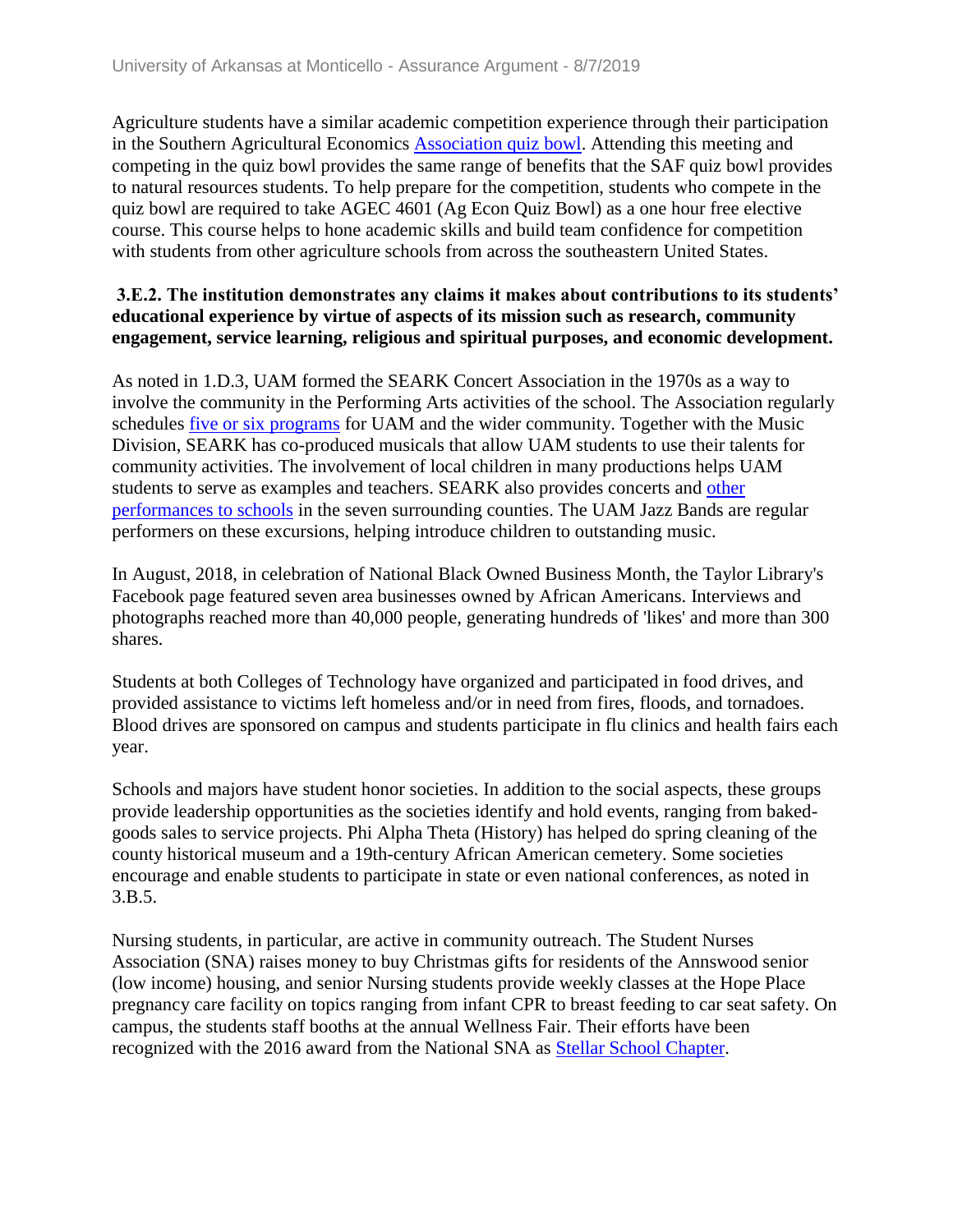The faculty, staff, and administration of the Colleges of Technology are necessarily committed to community engagement by the very nature of existing to offer relatively short-term programs that graduate capable workers for regional businesses and industries. UAM-CTC instructors include in their technical course syllabi an attendance policy to mirror the work value of "showing up on time and working when they get there" demand that is echoed by employers. The skills of the trades can be learned in a training facility and can be honed in the actual workplace, but the ethics and values employers demand are a matter of self-discipline and habit. The faculty and administration feel strongly that the one place to teach and model those work ethics is in the post-secondary technical/occupational training environment.

UAM students also find community in the campus ministries provided by the Baptist Campus Ministry, the Wesleyan Ministry, the Missionary Baptist Student Fellowship, and the Church of Christ through its Weevils for Christ program.

### **Sources**

- Chancellor Strategic Plan
- Chancellor Mission Vision Core Values
- Forestry Quiz Bowl Team Reaches Final Four At N
- Greek Life
- Honor Societies list
- Music School Fall 2018 Calendar of Events
- Residence Life
- SEARK 2018-19 schedule
- SEARK SMARTS Program
- Student Activities
- Student Nursing Assn Stellar School Chapter Certificate 2016
- UAM Students Participate in 2016 SAEA Quiz Bowl University of Arkansas at
- Varsity Sports listing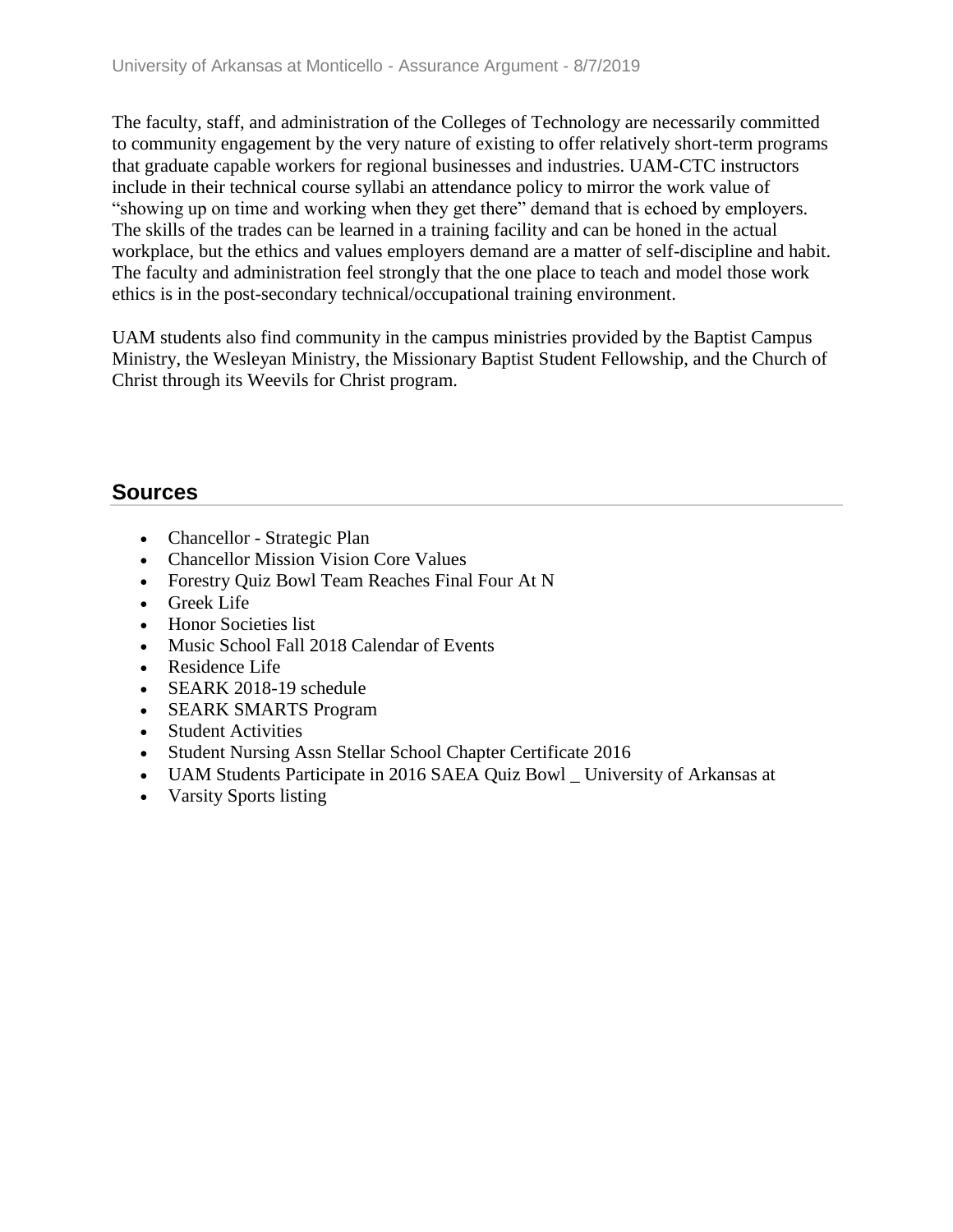# **3.S - Criterion 3 - Summary**

The institution provides high quality education, wherever and however its offerings are delivered.

## **Summary**

#### **Sources**

*There are no sources.*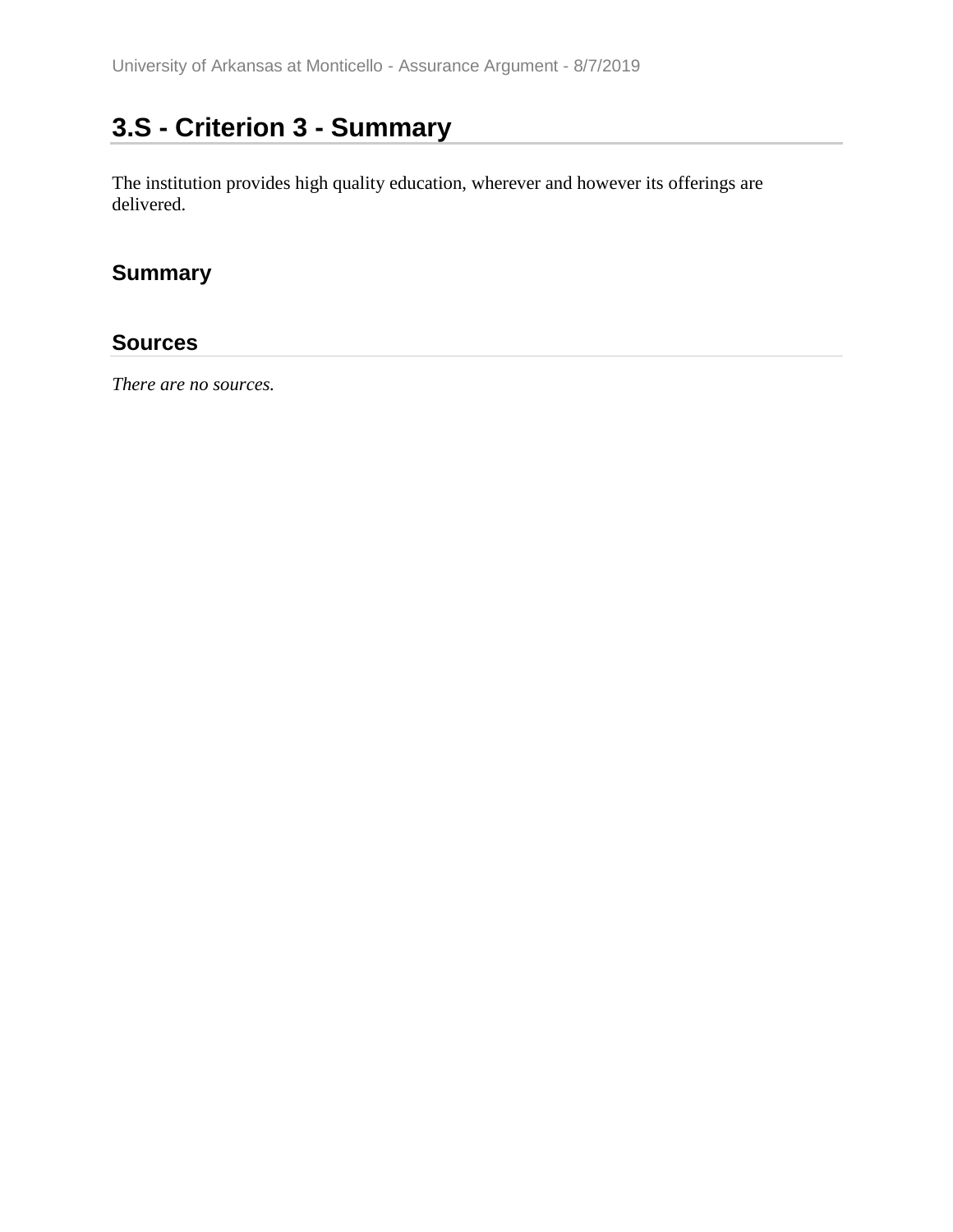# **4 - Teaching and Learning: Evaluation and Improvement**

The institution demonstrates responsibility for the quality of its educational programs, learning environments, and support services, and it evaluates their effectiveness for student learning through processes designed to promote continuous improvement.

# **4.A - Core Component 4.A**

The institution demonstrates responsibility for the quality of its educational programs.

- 1. The institution maintains a practice of regular program reviews.
- 2. The institution evaluates all the credit that it transcripts, including what it awards for experiential learning or other forms of prior learning, or relies on the evaluation of responsible third parties.
- 3. The institution has policies that assure the quality of the credit it accepts in transfer.
- 4. The institution maintains and exercises authority over the prerequisites for courses, rigor of courses, expectations for student learning, access to learning resources, and faculty qualifications for all its programs, including dual credit programs. It assures that its dual credit courses or programs for high school students are equivalent in learning outcomes and levels of achievement to its higher education curriculum.
- 5. The institution maintains specialized accreditation for its programs as appropriate to its educational purposes.
- 6. The institution evaluates the success of its graduates. The institution assures that the degree or certificate programs it represents as preparation for advanced study or employment accomplish these purposes. For all programs, the institution looks to indicators it deems appropriate to its mission, such as employment rates, admission rates to advanced degree programs, and participation rates in fellowships, internships, and special programs (e.g., Peace Corps and Americorps).

# **Argument**

#### **Core Component 4.A: The institution demonstrates responsibility for the quality of its educational programs.**

#### **4.A.1.The institution maintains a practice of regular program reviews**.

UAM has long evaluated the quality of its educational services using annual reports and ten-year program reviews in which faculty and administrators reflect candidly on their work.

The Existing Program Review Policy of the Arkansas Higher Education Coordinating Board (AHECB) requires that accredited academic programs follow the cycle of their accrediting body and that all other programs be reviewed every 7-10 years, with examples such as these reviews from the School of Business and the History program. The UAM Program Review Committee,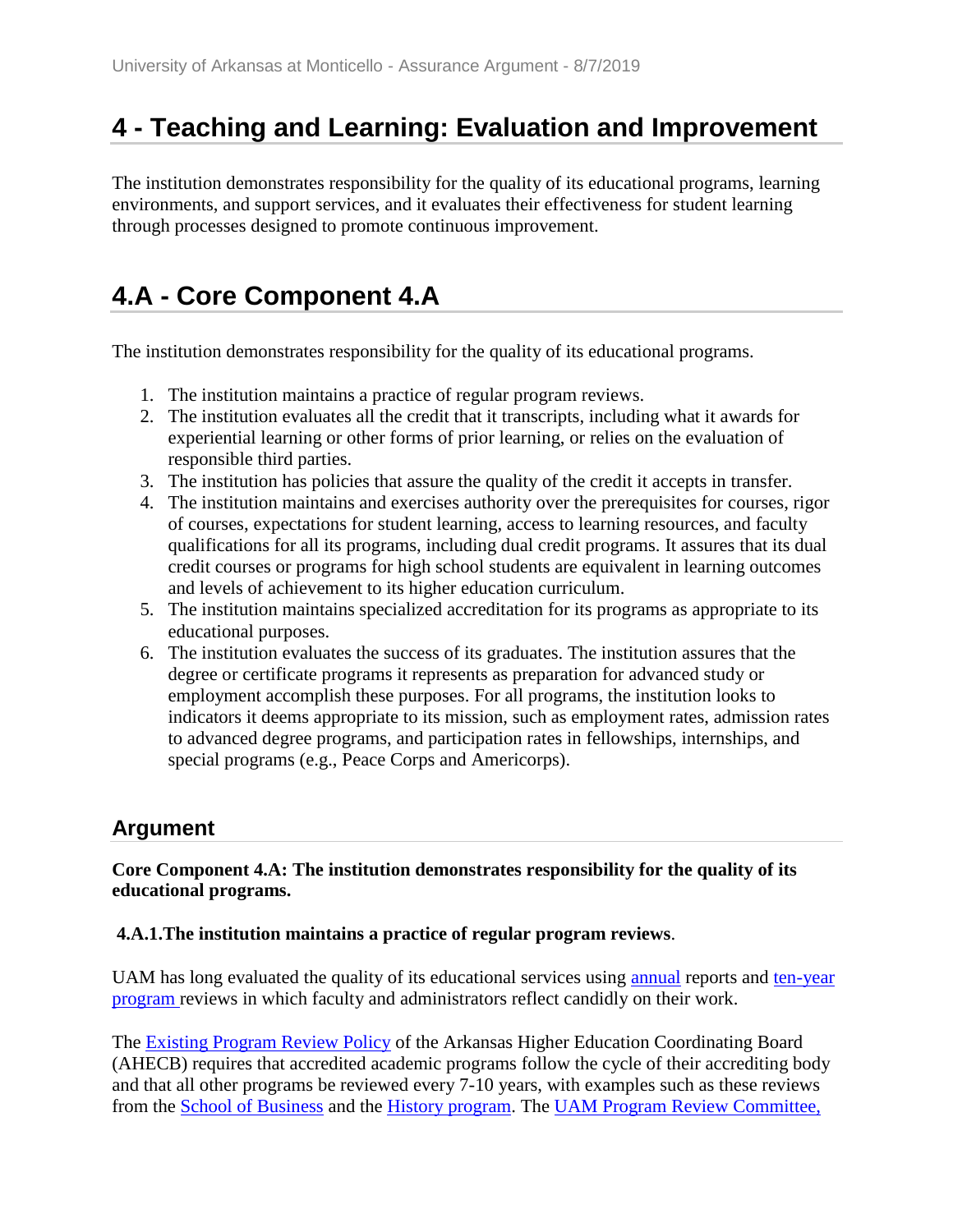comprising ten faculty members from all three campuses, oversees this process. For each review, the academic program completes a rigorous self-study, analyzing its strengths and weaknesses, enrollment history and projections, plans for the future, and progress toward stated goals. This self-study is reviewed by the Program Review Committee, which submits its opinion to the VCAA and to external reviewers, some of whom visit campus. The reviewers' written evaluation and the institutional response are submitted to the ADHE.

In lieu of the ten-year review, some programs maintain external accreditation through periodic self-studies and evaluations by visiting teams from their discipline-specific accrediting agencies as detailed in 4.A.5. All other academic programs, including General Education, have been reviewed according to the AHECB policy since 1988.

In 2017, the VCAA's Office revised the format of the [Annual Re](../../evidence/viewfile?fileId=553016)[port t](../../evidence/viewfile?fileid=553016)o reflect the expectations and assessments of program effectiveness, as seen in this example from the McGehee campus. These reports now include student learning outcomes (SLOs), assessment data and changes resulting from those data, the program's strategic plan, as well as other measures of program efficiency and student success, and are reviewed by the VCAA and the newly established Assessment Committee, which is described in more detail in 4B.

#### **4.A.2.The institution evaluates all the credit that it transcripts, including what it accepts in transfer or awards for experiential learning or other forms of prior learning, or relies on the evaluation of responsible third parties.**

UAM follows established policies in evaluating credit that it transcripts. To assure reasonable accommodations and opportunity to students, University officials carefully consider transfer hours from other institutions and the quality and value of life experiences for experiential credit, as well credit via the College Level Examination Program (CLEP), Advanced Placement (AP), and International Baccalaureate scores. Arkansas College Transfer System (ACTS) course equivalency numbers are present on all printed and electronic materials and websites pertaining to course offerings. The Faculty Curriculum and Standards Committee maintains and assures academic rigor justifying the awarding of credit hours.

For transfer students, the Office of the Registrar is responsible for review of each transcript, including determining which credits will transfer as well as how credits will apply toward UAM's General Education requirements. Application of courses toward the major is determined by the individual school or academic unit. Students can find the current policy for transfer of credits in the UAM Catalog.

The ACTS sets policy, noted in the catalog, on the transferability of courses among Arkansas public colleges and universities. Students are guaranteed the transfer of applicable credits and the equitable treatment in the application of credits for the admissions and degree requirements.

In 2018, UAM increased the number of technical credits a student can transfer/count toward a baccalaureate degree from six hours to twelve hours. This allows students more freedom to explore technical fields without worrying about transferability of credits, to allow academic units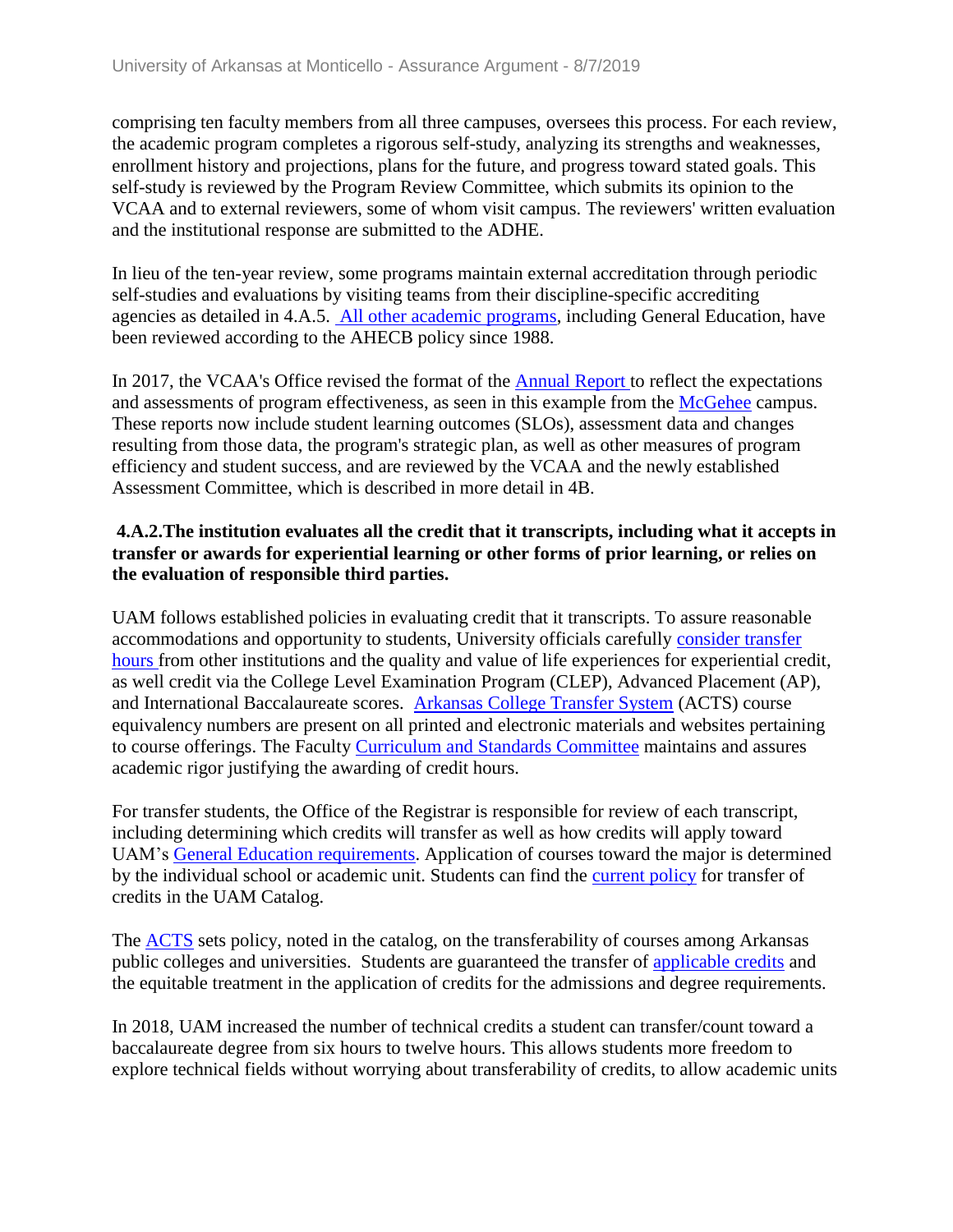to determine the appropriate use of technical credits within the disciplines, and to aid UAM in its Degree Pathways implementation.

Recognizing the fact that individuals are often able to learn concepts, skills, and information essentially equivalent to college-level learning, yet acquired outside the traditional college classroom setting, the University offers students the opportunity to earn college credit through special examination, evaluation, and other procedures. A maximum of thirty college credit hours may be awarded for non-classroom credit based on experiences such as military or police training, College Level Examination Program (CLEP), employment or self-study. The policy for this is in the catalog.

#### **4.A.3.The institution has polices that assure the quality of the credit it accepts in transfer.**

UAM's policy on accepting transfer credits is laid out in the catalog and is implemented by the Registrar's Office. The Arkansas Course Transfer System (ACTS) stipulates that all freshman and sophomore General Education courses must be accepted for full credit by Arkansas institutions of higher education. Credits are also accepted from other accredited institutions for courses completed with at least a grade of C. There are limits on credits for specific coursework, such as Religion, as well as on the number of credits accepted for specific programs. Requests for exceptions to any of UAM's policies are handled by the VCAA's office.

#### **4.A.4. The institution maintains and exercises authority over the prerequisites for courses, rigor of courses, expectations for student learning, access to learning resources, and faculty qualifications for all its programs, including dual credit programs. It assures that its dual credit courses or programs for high school students are equivalent in learning outcomes and levels of achievement to its higher education curriculum.**

The oversight of academic programs and the authority over course and programmatic rigor is inherent in the multi-level process of course and program development, review, and approval. Curricular matters that require oversight include the following:

- Course addition [form]
- Course change and/or deletion (including prerequisites)
- Major or degree program (addition, change, or deletion)
- Certificate (addition, change, or deletion)

These curricular matters must move through several levels of review:

- 1. Department, at which level all course and program changes are initiated
- 2. Relevant school
- 3. Deans Council
- 4. Curriculum and Standards Committee of the University or the Technical Campus
- 5. University Assembly
- 6. Chancellor

The addition or deletion of programs, or substantial modifications of existing programs require approval from the System Board of Trustees and the ADHE.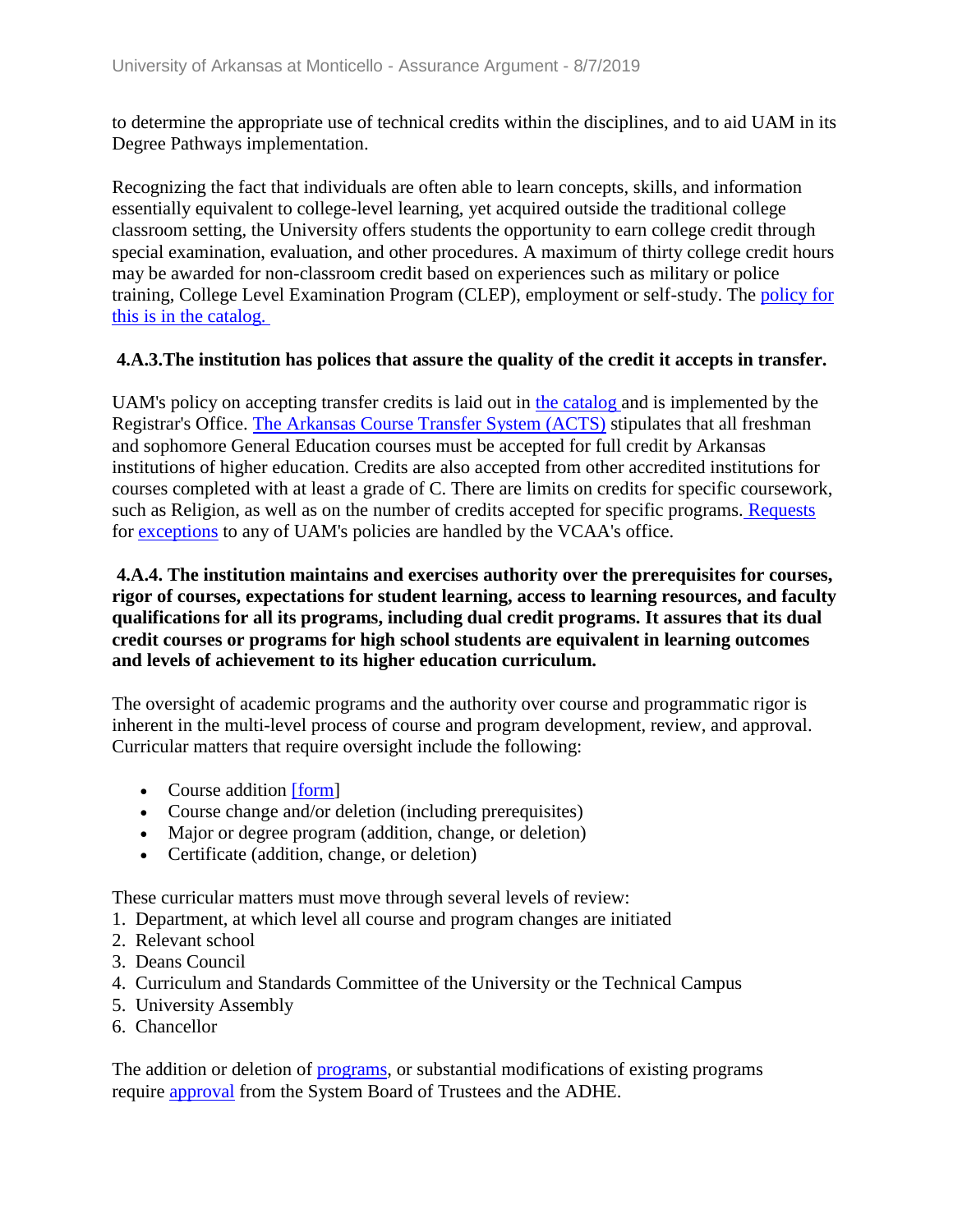The instructions for curricular change and the review process are detailed in the Assembly's Operating Procedures for the Curriculum and Standards Committee.

Meeting minutes from the Curriculum and Standards Committees show the range of Committee membership and actions. Minutes from the Assembly demonstrate adherence to policy and oversight roles.

Ensuring the rigor of individual courses is inherent in the above curricular review and approval process, which also requires that all new course requests be accompanied by a fully developed course syllabus, for both online and face-to-face delivery, including SLOs and assessments. Academic Affairs has developed, and continues to refine, a syllabus template to ensure adherence to policy and that SLOs are identified and assessed. Syllabi must be approved by the appropriate Dean and disseminated to students on the first day of class. Copies are retained by the unit as well as forwarded to Academic Affairs.

No student may enroll in a course until successfully completing all prerequisites or concurrently enrolling in the co-requisite. The instructor may withdraw any student who does not comply with this regulation. The head of an academic unit may approve exceptions to this policy when there is a strong justification for doing so.

All students are provided access to a number of learning resources. For instance, students can seek assistance with writing assignments in the Writing Center, open five days a week, with print resources and one-on-one tutoring from trained undergraduate consultants. For students taking foreign language classes, there is a Foreign Language Lab, which provides software and tutoring services. All students also have access to the Student Success Center Tutoring Services. The Fred J. Taylor Library with its professional librarians is usually open six days per week during school, and its online resources are accessible 24-7. All students are given a UAM email account and have access to the learning platform Blackboard.

Deans/Unit Heads are appointed by the Chancellor upon recommendation of the Vice Chancellor for Academic Affairs.  The Dean (Vice Chancellor or Assistant Vice Chancellor on technical campuses) is responsible for recruiting and supervision of faculty, class scheduling, academic advising, maintaining the quality of major and minor programs and individual course offerings, and for faculty evaluation and development (as well as other duties as assigned by the Vice Chancellor for Academic Affairs).  Deans of the academic units on the main campus are now responsible for those faculty at the technical campuses that are teaching courses within their disciplines.

It is the Dean's (Vice Chancellor or Assistant Vice Chancellor on technical campuses) responsibility to write a position description for open faculty positions that includes faculty qualifications and expectations. The description is sent to the VCAA via an Initiate the Hiring Process Request Form, which requires signatures from the VCAA and the Chancellor before an open position can be advertised.

Concurrent credit courses must follow ADHE Concurrent Enrollment Policy. The UAM Dean of the academic unit under which a concurrent course falls must approve the concurrent faculty, the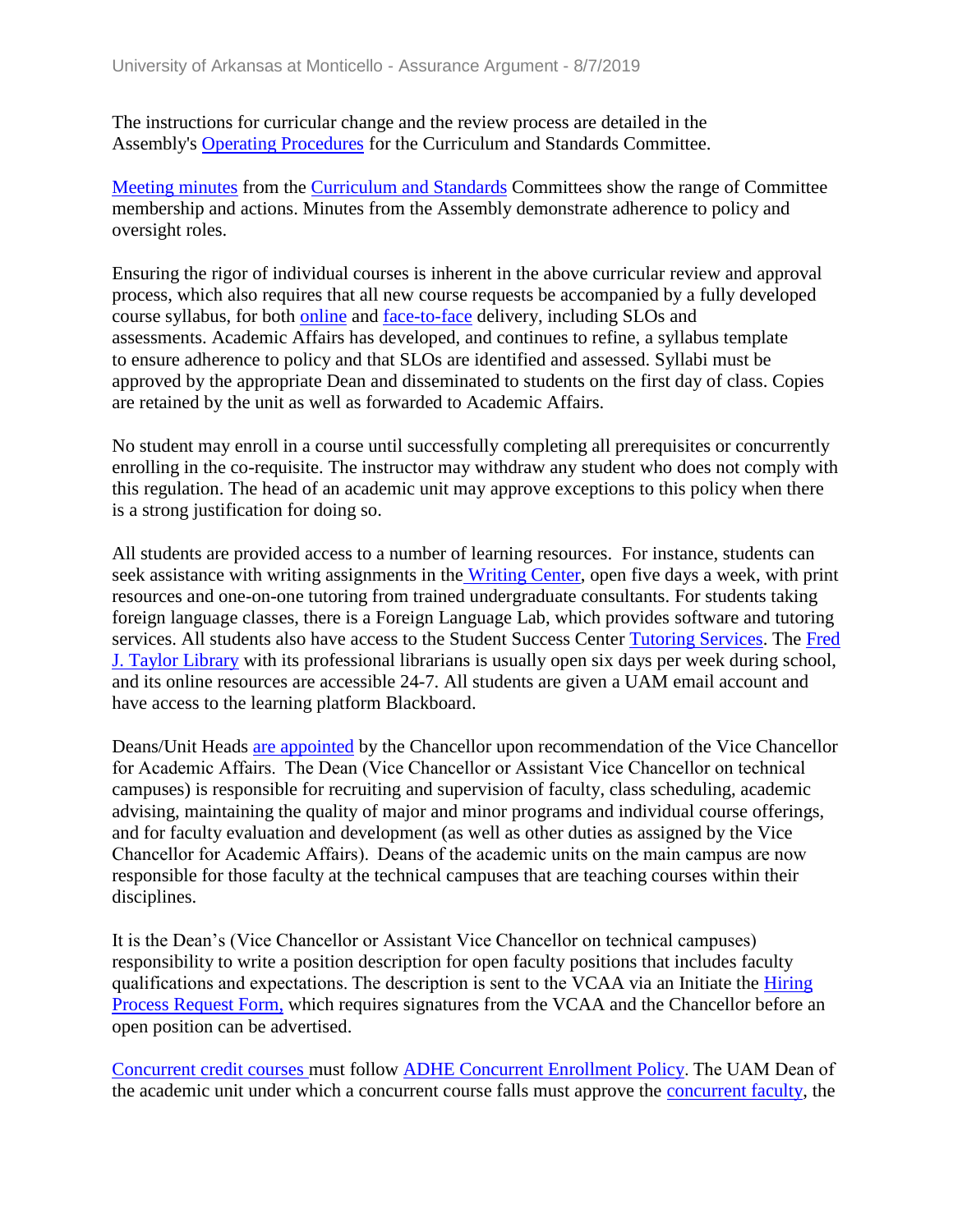textbook, and the syllabus. If the concurrent course is a technical course, the Vice Chancellor and Assistant Vice Chancellor on the technical campuses provide the same oversight. The Instructor Approval Form is forwarded to the Vice Chancellor for Academic Affairs for approval. Concurrent faculty are evaluated yearly using the same standards as for University faculty. The evaluation process can be found in the Faculty Handbook and is described in more detail in 3.C.3.

#### **4.A.5, The institution maintains specialized accreditation for its programs as appropriate to its educational purposes.**

UAM has six academic units with specialized accreditation:

The **Division of Music** is accredited by the National Association of Schools of Music (NASM). Records of the 2012 re-accreditation of the BA program and the Master of Music in Jazz Studies 2015 approval are on file. The Division of Music is hosting site visitors from NASM in April of 2020 in preparation for its re-accreditation application due in Spring 2021.

The **School of Education** has been accredited by NCATE, now CAEP, since 1968, most recently in 2016.

The **School of Forestry & Natural Resources** is accredited through 2021 by the Society of American Foresters

The **School of Nursing's** BSN programs (pre-licensure, RN-BSN, and LPN-BSN) are accredited by the Accreditation Commission for Education in Nursing. The AASN (as recommended by the 2014 HLC Team) and the BSN programs are accredited by the Commission for Nursing Accreditation (2017 full report) and approved by the Arkansas State Board of Nursing. Both Colleges of Technology have their Nursing Assistant Programs approved by the Arkansas Department of Human Services - Division of Provider Services and Quality Assurance, and their Practical Nursing Programs approved by the Arkansas State Board of Nursing. The NCLEX pass rates for graduates from both Crossett and McGehee have met or exceeded statewide averages.

The **Social Work Program** was granted initial accreditation by the Council on Social Work Education in 2014.

The concurrent enrollment program is approved by the Arkansas Department of Higher Education.

The UAM Emergency Medical Technician-Paramedic program received continuing accreditation from the Commission on Accreditation of Allied Health Education Programs in 2011.

Both the UAM College of Technology-Crossett and the College of Technology at McGehee are recognized as an Eligible Training Providers by the Workforce Development Board of Southeast Arkansas and all programs are approved by the Arkansas Department of Career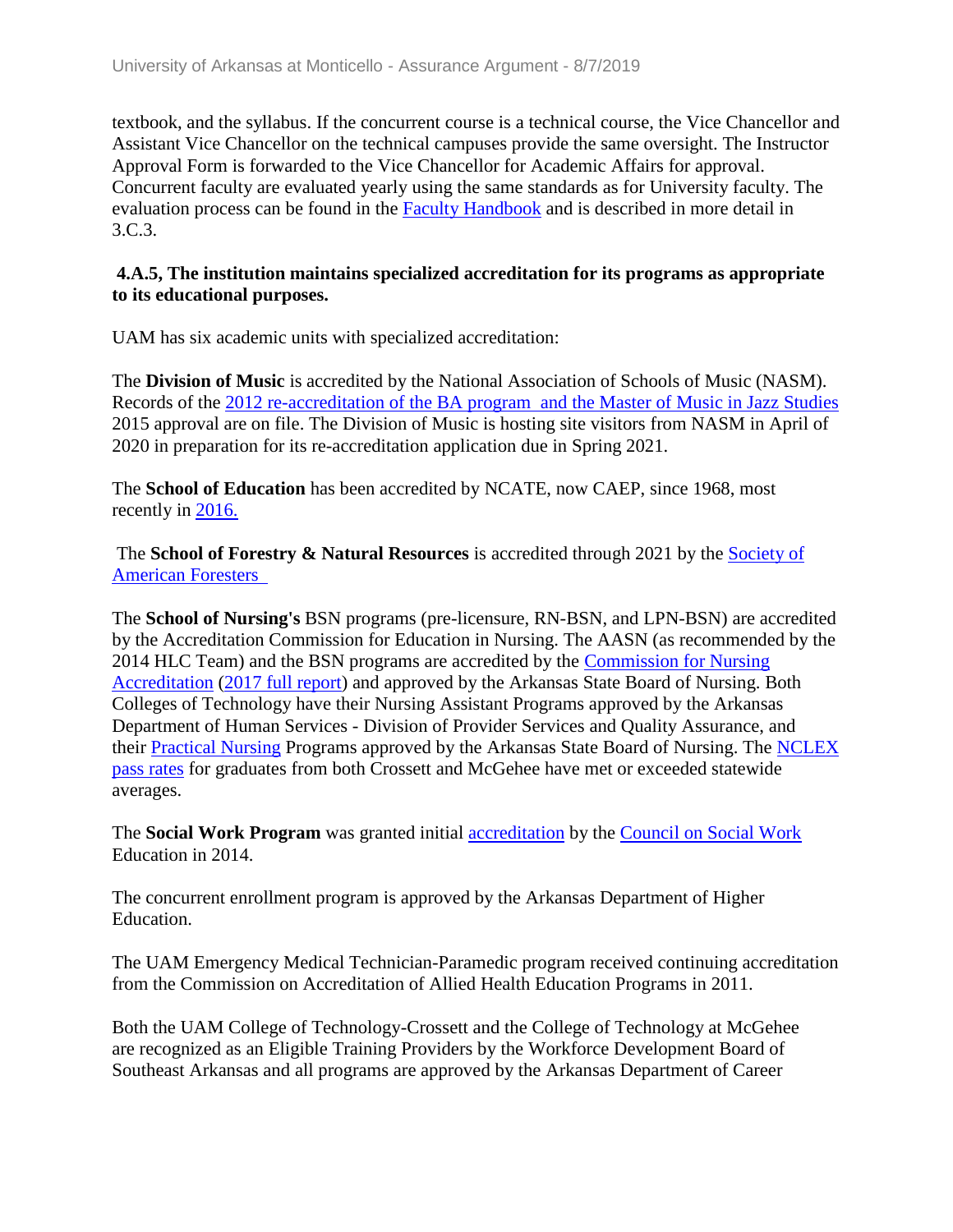Education and the State Approving Agency for Veterans' Training, with many of the training and apprenticeship programs approved by pertinent agencies.

#### **4.A.6. The institution evaluates the success of its graduates. The institution assures that the degree or certificate programs it represents as preparation for advanced study or employment accomplish these purposes. For all programs, the institution looks to indicators it deems appropriate to its mission, such as employment rates, admission rates to advanced degree programs, and participation rates in fellowships, internships, and special programs (e.g., Peace Corps and AmeriCorps).**

UAM recognizes, as the 2014 HLC Team report noted, that tracking the success of graduates is an important measure for gauging the school's work in preparing them for life after UAM, but a university-wide systematic tracking of all graduates has thus far not been implemented. A survey sent to graduating seniors and others has had limited success. Some individual units, especially those that report to specialized accrediting agencies, have processes in place to track graduates and to publicly report data on graduates' success in obtaining employment in the field for which they trained or studied.

The School of Education works with the Arkansas Department of Education (ADE) to track all graduates of licensure programs. Graduates must complete a survey through the Arkansas Educator Licensure System before the state will issue their standard teaching license. The ADE also submits a survey to hiring principals designed to determine employer satisfaction. Through the assistance of the state the School of Education has a 100% return rate on graduate surveys and a 60% return rate on employer surveys.

The College of Forestry, Agriculture, and Natural Resources tracks first-job placement of graduates. Since the 2014-2015 academic year, students receiving undergraduate degrees in Natural Resources Management and in Land Surveying **all** obtained a job in their field, or were accepted to graduate school, within six months of graduation. Master of Science in Forest Resources graduates also achieved 100% placement or continued with graduate education. For the 2016-2017 academic year, the most recent data available, 81.5% of students graduating with a degree in Agriculture were either employed or accepted to graduate school within six months of graduation.

The School of Mathematical and Natural Sciences has also had remarkable success in placing graduates in professions or in graduate schools. Faculty members have established contacts with admissions personnel at professional institutions such as medical and dental schools and clearly understand entrance requirements and application deadlines. Students are advised individually by faculty who assist students in preparing for pre-professional examinations and interviews.

The efficacy of Math and Sciences programs is evinced by the number of students who have been accepted for advanced training. The Dean and faculty members of the School of Mathematical and Natural Sciences track graduates through continued personal contact with students by e-mail and social media. In 2016-17, 21 students were accepted into professional programs such as medicine, pharmacy, physical therapy, medical technology and radiology,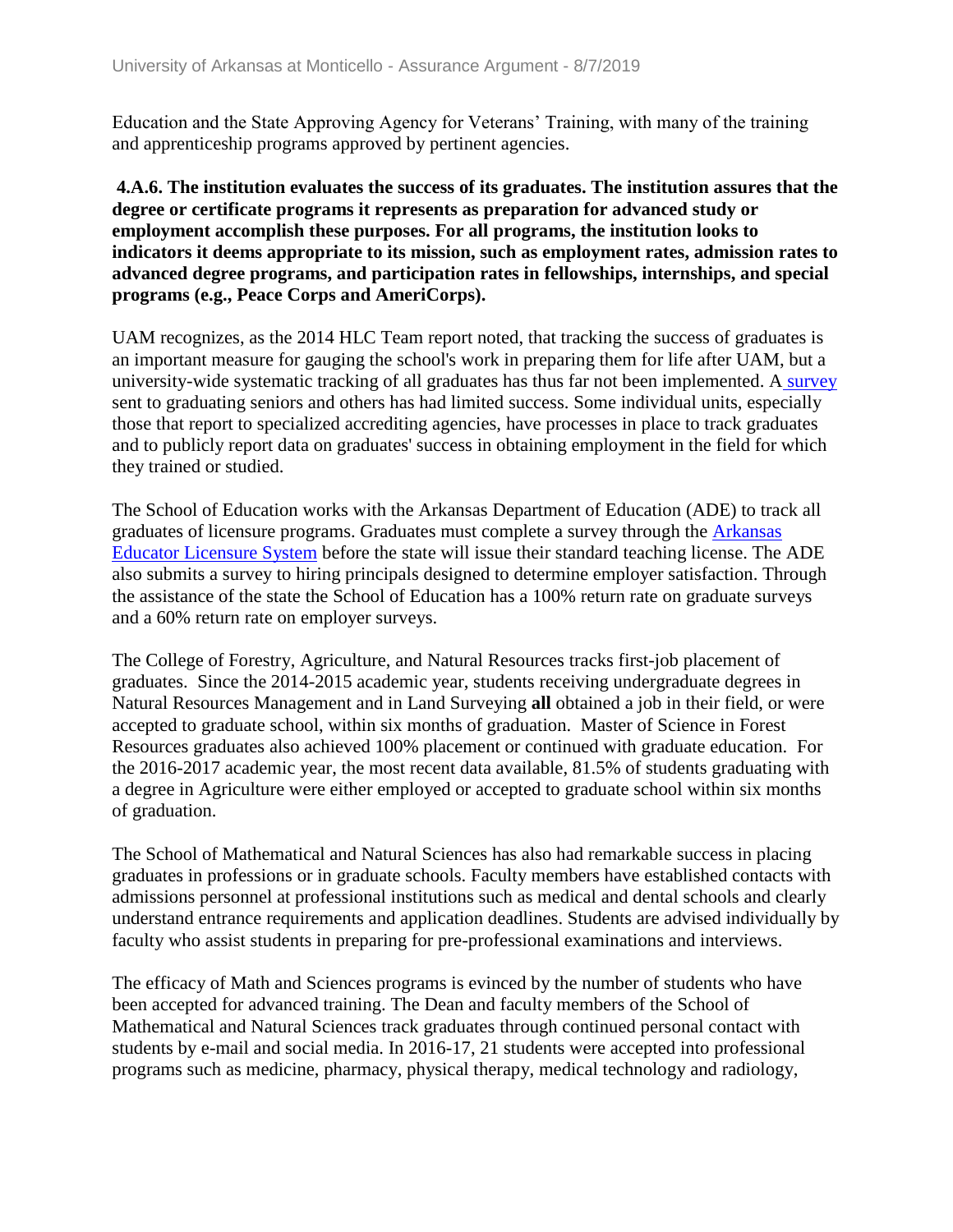graduate programs or research jobs in industry, and 22 students were accepted into programs in 2017-18.

In 2018, the School of Mathematics and Natural Sciences:

- Had 7 out of 7 applicants accepted to pharmacy school (all attended).
- Had 4 out of 5 applicants accepted to medical school (3 graduated prior to 2017-18).
- Had 1 of 2 applicants accepted into dental school.
- Had 11 students accepted into graduate or health professional programs
- Had one student receive an externally funded year-long research fellowship at the NIH.

In the last five years, all of the 34 applicants to colleges of pharmacy have been accepted; twelve of sixteen applicants to a college of medicine, and all three applicants to colleges of optometry.

Job placement rates in the UAM School of Nursing are based on National Council Licensure Examination for Registered Nurses (NCLEX-RN) pass rates and exit surveys (2016-17 UAM School of Nursing Annual Report). The survey includes the percentage of graduates that have secured nursing positions, graduates that are seeking nursing positions, and graduates who are not seeking employment. The May 2017 Senior Survey indicated that 100% (25/25) of the 2017 graduates had secured a full-time nursing position. Job placement location data is displayed on the School of Nursing's webpage.

The UAM College of Technology-Crossett (UAM-CTC) "educates individuals by providing opportunities for academic growth, skill development, and specialized training to meet the needs of the workplace." The technical, certification and licensure programs provide graduates with "entry-level/advanced marketable skills" to compete in the job market or training toward an associate or baccalaureate degree. UAM-CTC also works with local business and industry to provide workforce training, retraining, and upgrading. Employers determine their training needs and courses are specifically designed for each company and taught at UAM-CTC or at the worksite.

That 94% of the 2016 CTC graduates obtained employment is good, but the placement of 87% in a field related to their degree is most gratifying. This is up from the 75% of 2015 graduates, an indication that efforts to improve placement in fields related to a student's training have been effective.

The UAM College of Technology-McGehee (UAM-CTM) works closely with business and industry to provide workforce training, re-training, and upgrading, with an Advisory Committee helping to guide planning. Employers may access a local and/or state workplace team through the Department of Workforce Education to assist in job task analysis and to determine training needs. Courses are sometimes designed for a specific company and are taught at UAM-CTM or at a worksite.

UAM-CTM annually tracks the job placement of graduates by conducting a follow-up survey. The UAM-CTC program completion, placement, and licensure report includes graduates from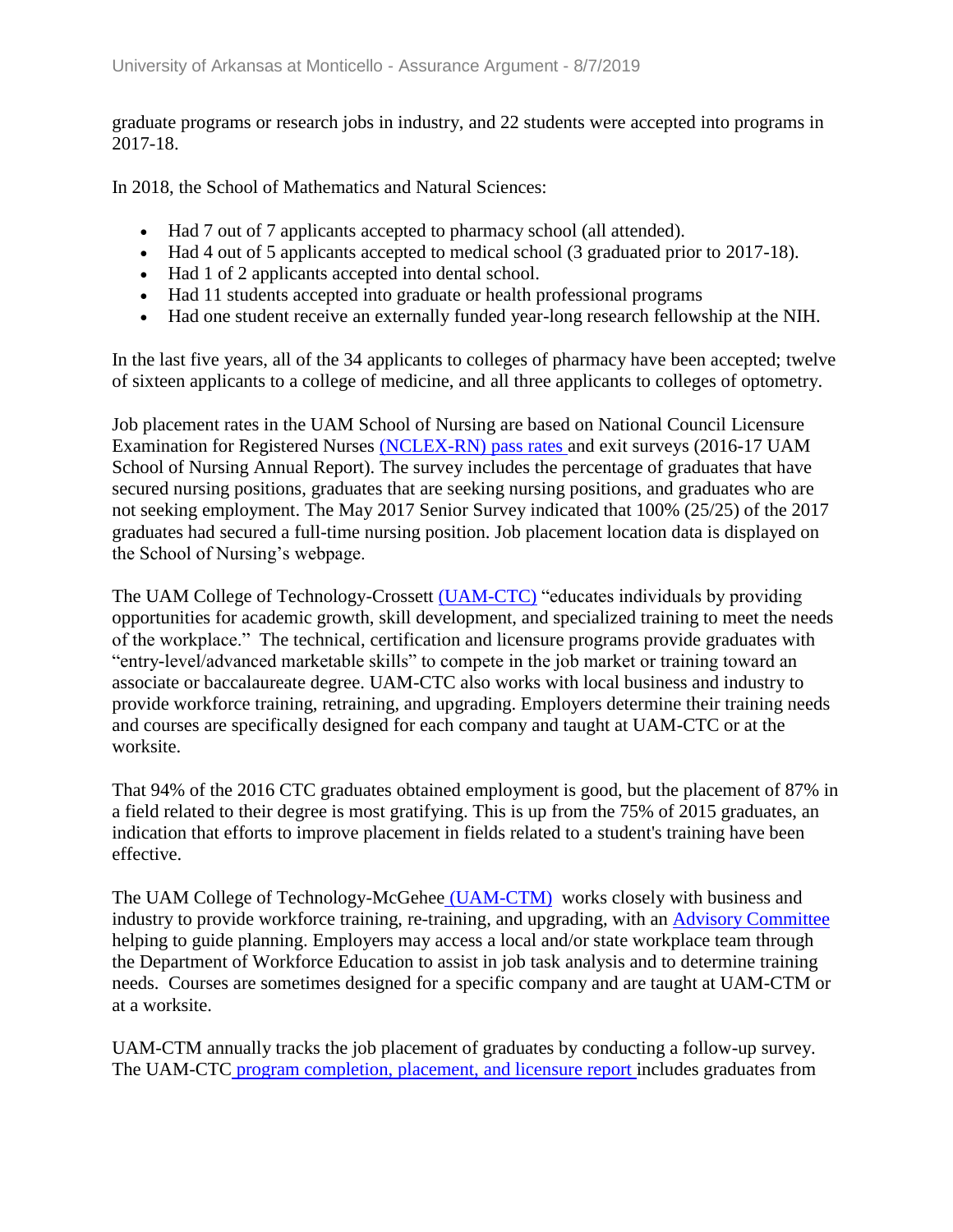the last six years and indicates the number of employed graduates in jobs inside and outside their field of study.

Both Colleges of Technology participate in the Career Pathways Initiative which "provides support services and direct financial assistance to parents who want to increase their education and employability." This program is supported by the Good Faith Fund, Arkansas Association of Two-Year Colleges, the ADHE, and a grant from the Arkansas Transitional Employment Board. Over the past two years, the McGehee campus served 327 clients, of whom 217 completed their certificates. At Crossett, 169 clients were served, of whom 136 earned certificates.

Both Colleges of Technology also work in an Apprenticeship Consortium which is approved by and registered with the U. S. Department of Labor, Bureau of Apprenticeship Training and funded by a state grant administered by the Arkansas Apprenticeship Steering Coordination Committee and administered by the Arkansas Department of Career Education. A significant number of students have completed apprenticeships in electrician training.

Finally, it is worth noting that the 2017 New York Times analysis that showed UAM's students to be among the most economically challenged in the nation also showed that UAM graduates have a better-than-average chance of moving up two or more income quartiles, ranking 96th nationally out of 369 colleges.

## **Sources**

- 10 Year Program Review 18-19.pdf
- Acad Aff 10 Year Program Review
- Acad Aff Annual Review Guidelines
- Acad Aff Experiential Credit
- Acad Aff FTF syllabus
- Acad Aff Gen Ed Requirements
- Acad Aff Online Syllabus
- Accreditation letter for McGehee Practical Nursing 2014-2019
- ADE ArkEdLicSys
- ADHE Course Transfer System
- ADHE Cuncurrent Enrollment Policy
- ADHE -
	- POLICY\_FOR\_THE\_REVIEW\_OF\_EXISTING\_ACADEMIC\_PROGRAMS.pdf
- AHECB 3.10 New Programs
- AHECB 3.11 Program Review
- AHECB Workforce Analysis Requested Form
- Appointment of Deans or Directors \_ Operating Procedure
- ARCareerEd Home
- Arkansas Career Pathways
- Arkansas NCLEX Pass Rates 2014-2018
- boardpolicy 620-1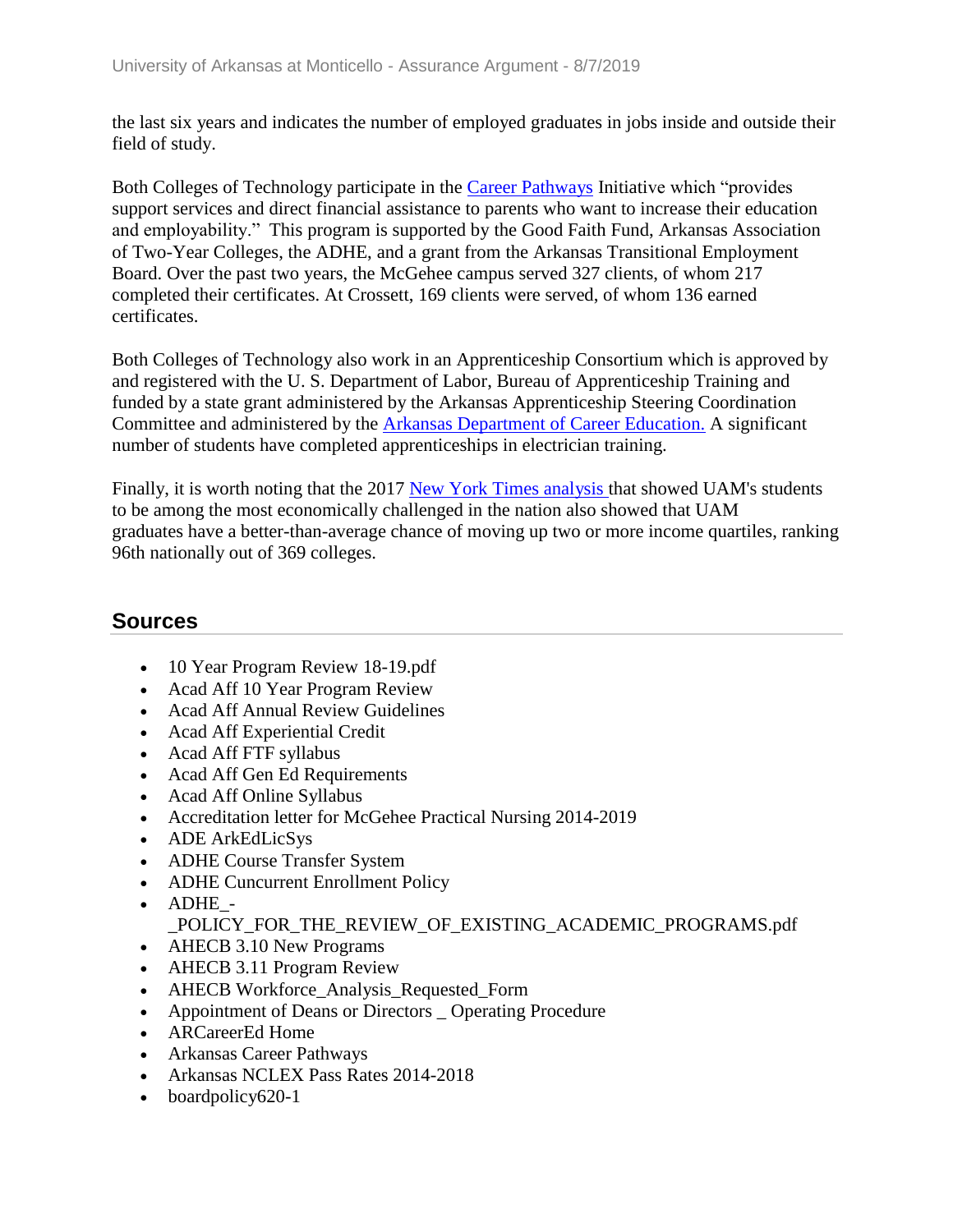- BSN Notification letter BOC grant initi...
- C S Fall 2018 Minutes
- Catalog Experiential Learning
- Concurrent faculty handbook
- Concurrent student handbook
- Crossett 2017-2018 Annual Report
- Crossett Mission
- CS Approval Form
- Curriculum and Standards Comm Description
- D Transfer Form
- Developmental Courses
- Fac Manual Promotion
- Fac Promotion and Tenure Policy
- Faculty Annual Eval Procedures
- Forestry Accreditation
- Information Security Strategic Plan
- Information Technology University of Arkansas at Monticello
- Library Services
- Math Science Annual Report 2017-2018
- McGehee 2017-2018 Unit Annual Report
- McGehee Advisory Board Report Second
- McGehee CAAHEP Award Letter 01-18-2018
- McGehee Mission
- McGehee Placement Rate by year
- McGehee Welding Students Receive Certifications 2018-1
- MM in Jazz letter
- Music Accreditation letter
- NCATE Letter
- nclex-rn pass rates
- Nursing CNEA 2017 Report
- NYTimes Analysis 2017
- Program Review Business
- Program Review Committee
- Program Review Self Study Guidelines
- ProgramReviewCommHistory2014
- Registrar  $2+2$  Agreements
- ReqToInitiateHire
- SAF Final report  $5-16-11(002)$
- Social Work Accreditation
- SocWk Reaffirmation Response May2014 b
- Student Affairs \_ University of Arkansas at Monticello
- Student Special Services University of Arkansas at Monticello
- System ACTS home
- System ACTS\_Course\_Listing
- Transfer Exception Requests
- Transfer Regulations Catalog p 60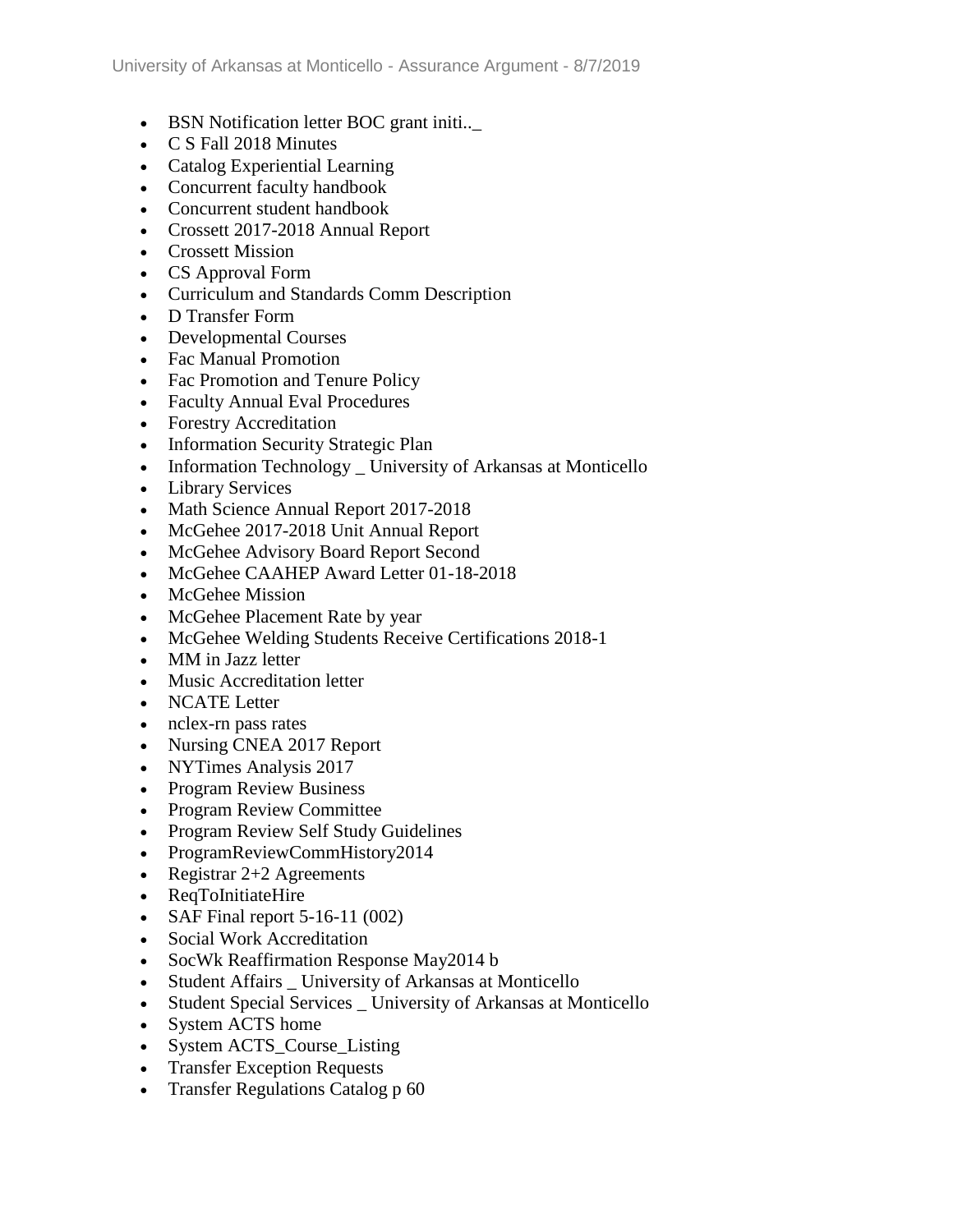University of Arkansas at Monticello - Assurance Argument - 8/7/2019

- Tutoring Services \_ University of Arkansas at Monticello
- UAM Accreditation \_ University of Arkansas at Monticello
- UAM Graduate Survey
- Writing Center \_ University of Arkansas at Monticello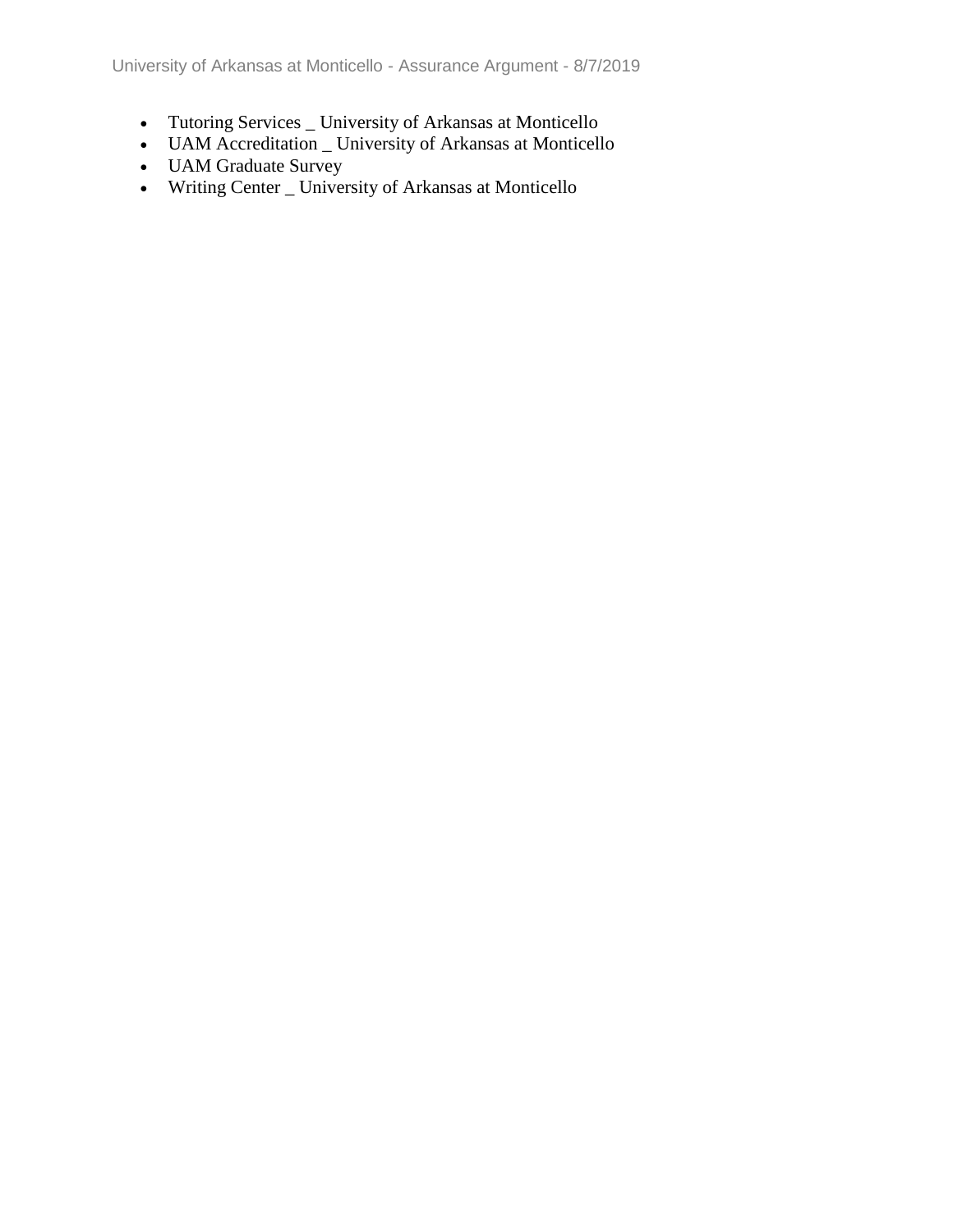# **4.B - Core Component 4.B**

The institution demonstrates a commitment to educational achievement and improvement through ongoing assessment of student learning.

- 1. The institution has clearly stated goals for student learning and effective processes for assessment of student learning and achievement of learning goals.
- 2. The institution assesses achievement of the learning outcomes that it claims for its curricular and co-curricular programs.
- 3. The institution uses the information gained from assessment to improve student learning.
- 4. The institution's processes and methodologies to assess student learning reflect good practice, including the substantial participation of faculty and other instructional staff members.

# **Argument**

#### **4.B.1. The institution has clearly stated goals for student learning and effective processes for assessment of student learning and achievement of learning goals.**

Assessment at UAM has taken root and matured over the past fifteen years. A rigorous system of Program Reviews (described in 4.A) and the regular work of a Council on Assessment of Student Academic Achievement (CASAA) led to a widely understood and broadly shared system of assessment at the program and course level. The university had been less successful in establishing institutional Student Learning Outcomes until recently.

The General Education Committee has been in operation for many years, but struggled ineffectually to establish broader SLOs. In 2017, the Chancellor named a Task Force to rejuvenate the Gen Ed program, which produced a number of recommendations. In 2018, in recognition of the need to strengthen all assessment at UAM, the CASAA was reconstituted into a University Assessment Committee with its membership drawn from across campus and an initial charge to lay out SLOs for the university. The Committee settled on four SLOs and has promoted them across campus. These have been approved for Gen Ed and as university SLOs.

#### **4.B.2. The institution assesses achievement of the learning outcomes that it claims for its curricular and co-curricular programs.**

### *Curricular Programs*

Assessment at UAM has been especially strong at the program and course level. Until 2018, regular review by the CASAA allowed units to critique and to learn from each other. Schools developed some common assessment practices, as well as practices uniquely suited to their needs. The Assessment Committee, with the kind of broad representation recommended by the 2014 Team, is now guiding this work.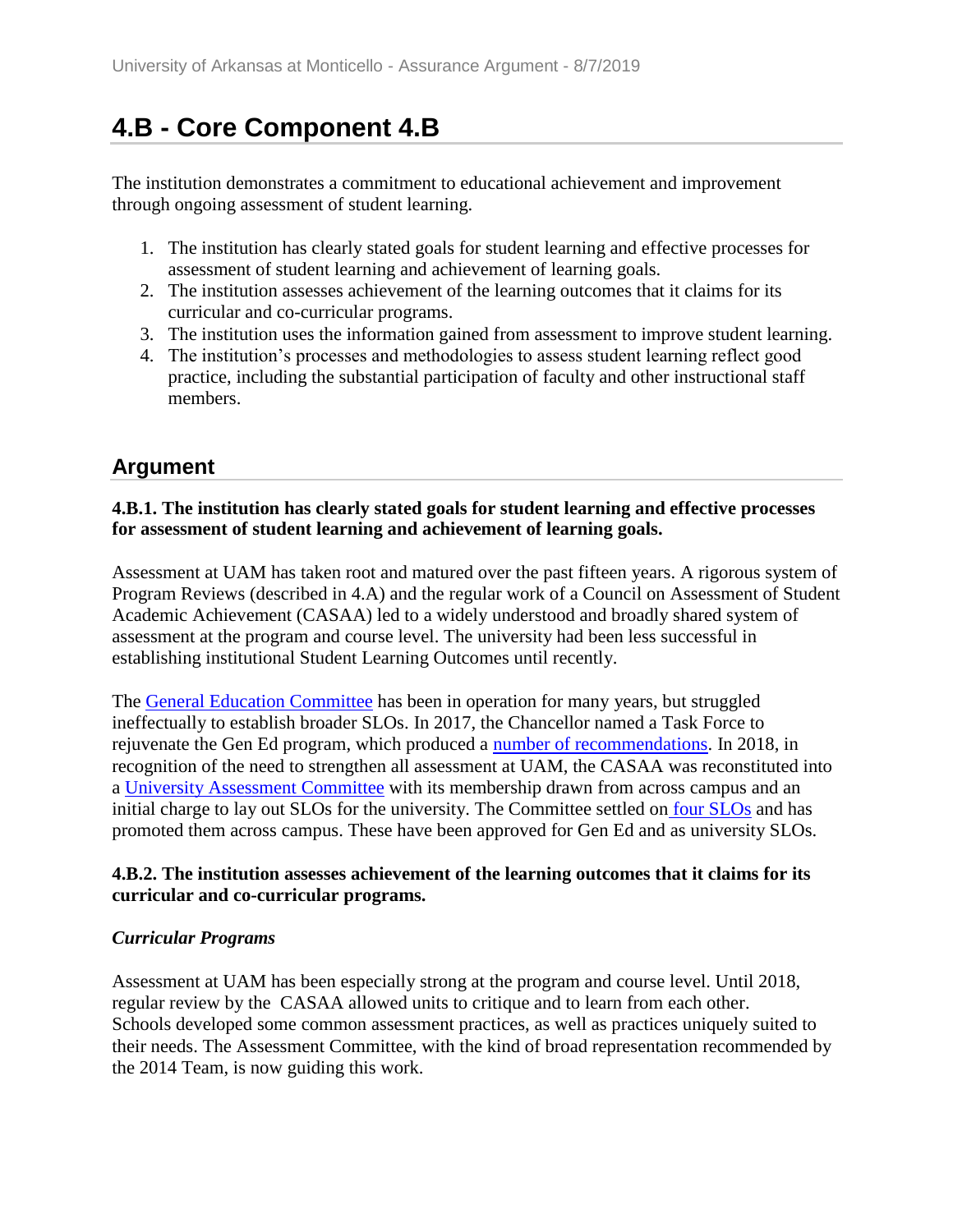In the summer of 2017, the Vice Chancellor for Academic Affairs together with a task force reevaluated and streamlined the **annual reporting** process of academic units. Until this time, deans annually completed multiple reports on topics such as annual assessment, viability, retention, faculty development funds, outside employment, strategic plans and reviews of strategic plans from the previous year, as well as a summative Annual Report. Now academic units submit a single annual report that includes all of these components and all reportable data, including data from Blackboard and EAB. Based on each year's work, Academic Affairs continues to refine the structure of the report.

Examples of assessment practices include the following:

#### *School of Arts and Humanities*

Like all schools, Arts and Humanities lays out SLOs for its students and how these are measured, as seen on pages 3-5 of the most recent annual report. In recent years, data have been gathered in gateway courses, primarily using pre-tests, to determine student abilities in relation to learning outcomes as students begin studies in their chosen major.  Portfolio evaluations, rubric evaluations of presentations of scholarly or artistic work, and post-tests are all used by faculty to determine the extent to which students demonstrate expected SLOs as they progress through a program.  In capstone courses, data are gathered, including through post-tests, to compare with the data acquired in gateway courses. 

In addition to program assessment, faculty also collect data for assessment of General Education courses.  Assessment tools and procedures are also in place for the MFA in Creative Writing and the Master of Music in Jazz Studies. In the MFA, students' application essays and creative manuscripts are used to evaluate their skills at the time they enter the program. A final critical essay and final creative work produced in the Thesis course are used to determine the extent to which students demonstrate the program's SLOs at the time of graduation. In the Master of Music, students take pre-tests and post-tests in the subjects of jazz history and jazz theory. Their Capstone Residency recital is used to determine demonstration of student learning outcomes related to performance.

#### *School of Business*

The School of Business conducts a comprehensive outcomes assessment of student achievement that is designed to meet the standards of the Accreditation Council for Business Schools and Programs (ACBSP). Pre- and post-tests are used in conjunction with a survey administered to all seniors that gauges student satisfaction with, and attitudes towards the program. Employers provide assessment input via a biennial employer survey.

#### *School of Education*

The School of Education continues to refine its comprehensive assessment system, established in 2006, which addresses national, state and professional standards, and is regularly and rigorously analyzed by NCATE/CAEP, as the 2016 review attests. This system was developed through joint efforts of teacher education faculty, public school educators and student input, and is monitored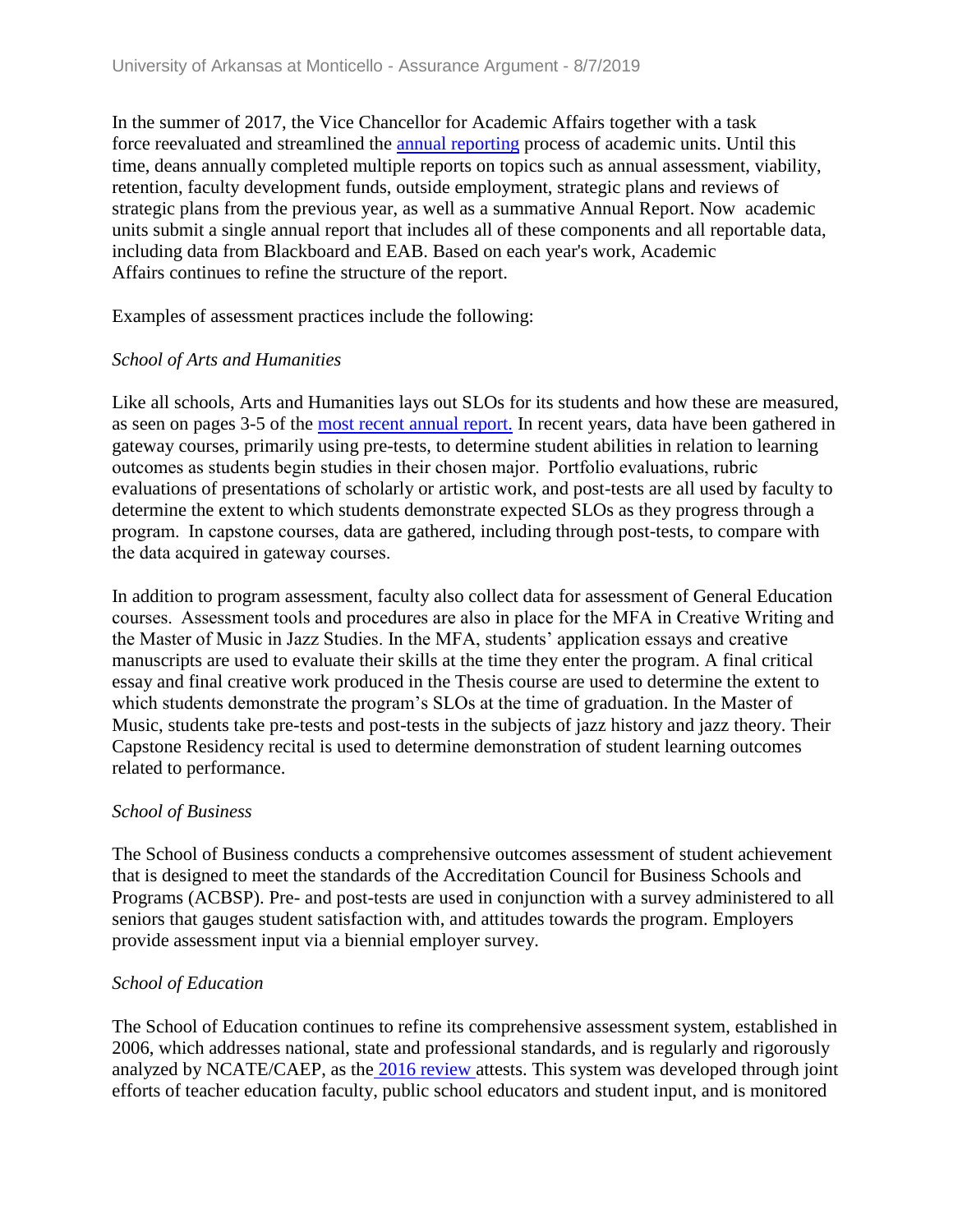by the school's Assessment Committee. The system is aligned with the conceptual framework and uses assessments that are consistent with the demands for greater accountability and focus on teacher candidates' ability to affect student learning. In response to changes in NCATE/CAEP accreditation standards, the assessment system of the professional education program is focused on teacher candidate outcomes, which has resulted in the development of and a greater emphasis on performance assessments to evaluate teacher candidates as they matriculate through the program. Data on candidate performance from both internal and external assessment measures are continually used to evaluate and improve the Unit's effectiveness as well as the program's graduates.

#### *College of Forestry, Agriculture, and Natural Resources*

The SFANR maintains accreditation by the Society of American Foresters (SAF), which mandates, among other standards, "Forestry Program Organization and Administration." This includes program planning and outcomes assessment, and the School meets this standard through a system of assessment with feedback loops built into every level. The SAF's most recent accreditation team report noted the comprehensive tracking of competencies across the curriculum. Students and courses are continually assessed using direct and indirect measures. For students, this includes traditional methods of grading performance as well as judging schooldefined core competencies. And courses, in addition to student feedback, are assessed by student success with the core competencies. Additionally, the School incorporates capstone courses, exit interviews, and surveys of employers and alumni to continually monitor course and school success. To further aid in assessment, plans are to implement requirements for Forestry students to take the Arkansas Registered Foresters Exam, and for Land Surveying students to take the Arkansas Fundamentals of Surveying Exam. Results from these licensing exams aid in evaluating courses and programs.

#### *School of Nursing*

The School of Nursing (SON) received continuing accreditation in 2017 from the Accrediting Commission for Education in Nursing (ACEN). The School's assessment is rigorous and continually being checked and refined by a faculty committee, which guides evaluation of all nursing programs. School assessment focuses on SLOs, and especially student progression and outcomes, following the revision of ACEN standards. Data on student performance from both unit assessments and other measures have been compiled and are used to evaluate and improve the School's effectiveness, as well as the program's final outcomes, such as success on the National Council Licensure Examination-RN. Section I of the ACEN 2017 report affirmed the SON's assessment of SLOs.

Communities of interest include students, clinical facilities, alumni, employers, the SON Advisory Board, the University, and the public. Students participate in end-of-course and program completion surveys, including evaluation of faculty, clinical facilities, courses, their self-reported levels of competency and their experiences in the program. Student representatives represent students' interests on the SON curriculum committees (AASN and BSN), admissions committee, and teaching resources committee and on the University assembly committee. Faculty members provide surveys to clinical facility staff during fall and spring semesters.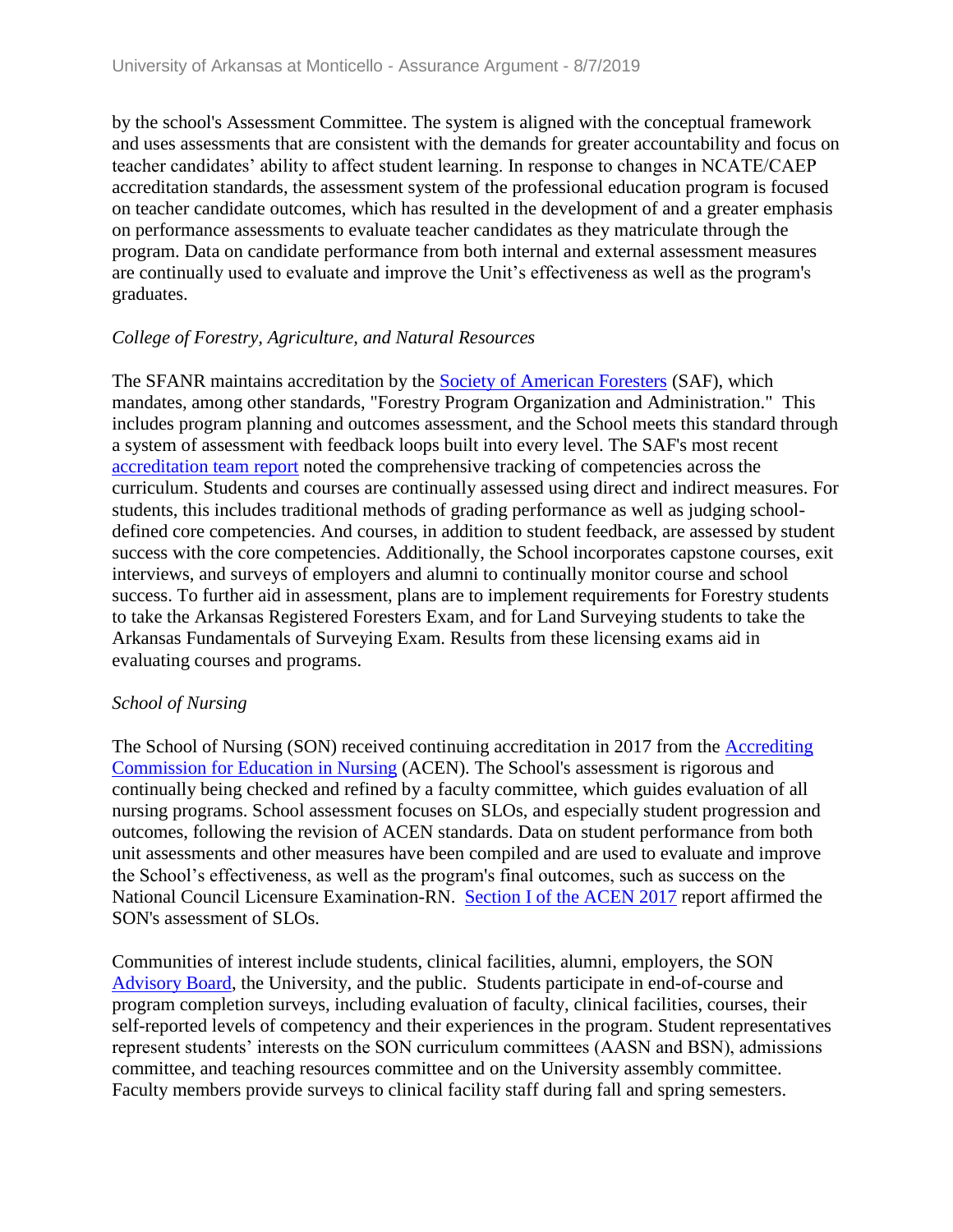Alumni and employers receive surveys between six and twelve months after graduation. All surveys provide opportunities for quantitative and qualitative feedback. Alumni and employer survey response rates continue to be low. The SON makes every effort to contact alumni and employers and encourage their participation. The faculty and staff will continue to work on this challenge.

In fall 2016, the SON faculty and staff reviewed and revised the expected levels of achievement for all course and program outcomes on the systematic Program Evaluation Plans (PEPs) for both the AASN and BSN in order to define more realistic goals. Faculty and staff review specific criteria within the systematic PEPs each month, and outcomes at the end of fall and spring semesters and upon program completion in May. In August and January, the faculty review and discuss survey data and course and program outcomes and make changes as indicated to improve program quality.

The faculty review employer surveys and strive to improve program quality based on findings.The SON received thirty-one completed employer surveys for 2014 (19), 2015 (6), and 2016 (6) graduates. Of these, 70% (22/31) of employers reported that graduates' performance was outstanding or above average. This percentage is down from 82% for the last three-year average (2013-2015) and the faculty will review possible causes for the decline in satisfaction in the upcoming academic year.

#### *School of Mathematical and Natural Sciences*

The School of Mathematical and Natural Sciences uses performance in the classroom and laboratory experiences to measure student comprehension. Course objectives are based on common syllabi adopted by the state, comparison with courses at other universities, the specific course content required by professional and graduate programs, and for the case of chemistry, the American Chemical Society. Placement of graduates is an important facet in the assessment of our programs. Alumni surveys provide indirect measures of how successfully the school has prepared graduates.

All students taking math have taken either the ACT or another placement examination, which serves as a pre-test. A small number of students elect to take a departmentally-written challenge test in order to take a higher-level course other than what is indicated by their ACT Math score. In Introduction to Algebra, Intermediate Algebra, Survey of Math, College Algebra and Trigonometry, all sections begin with a common exam. Instructors can make minor changes to the exam so that it more closely resembles examples done in class. All sections of each course (with the exception of pre-freshmen early college high school courses) take a team-written comprehensive final exam which covers the main objectives of the course.

The School has many students that are planning to attend graduate school or a professional program in medicine, dentistry, pharmacy, optometry, or other allied health field. Performance on the GRE or other tests that are scored nationally is used extensively as a measure of program quality. These exams include the Praxis II, Medical College Admission Test (MCAT), Pharmacy College Admission Test (PCAT), Dental Admission Test (DAT), and Optometry Admission Test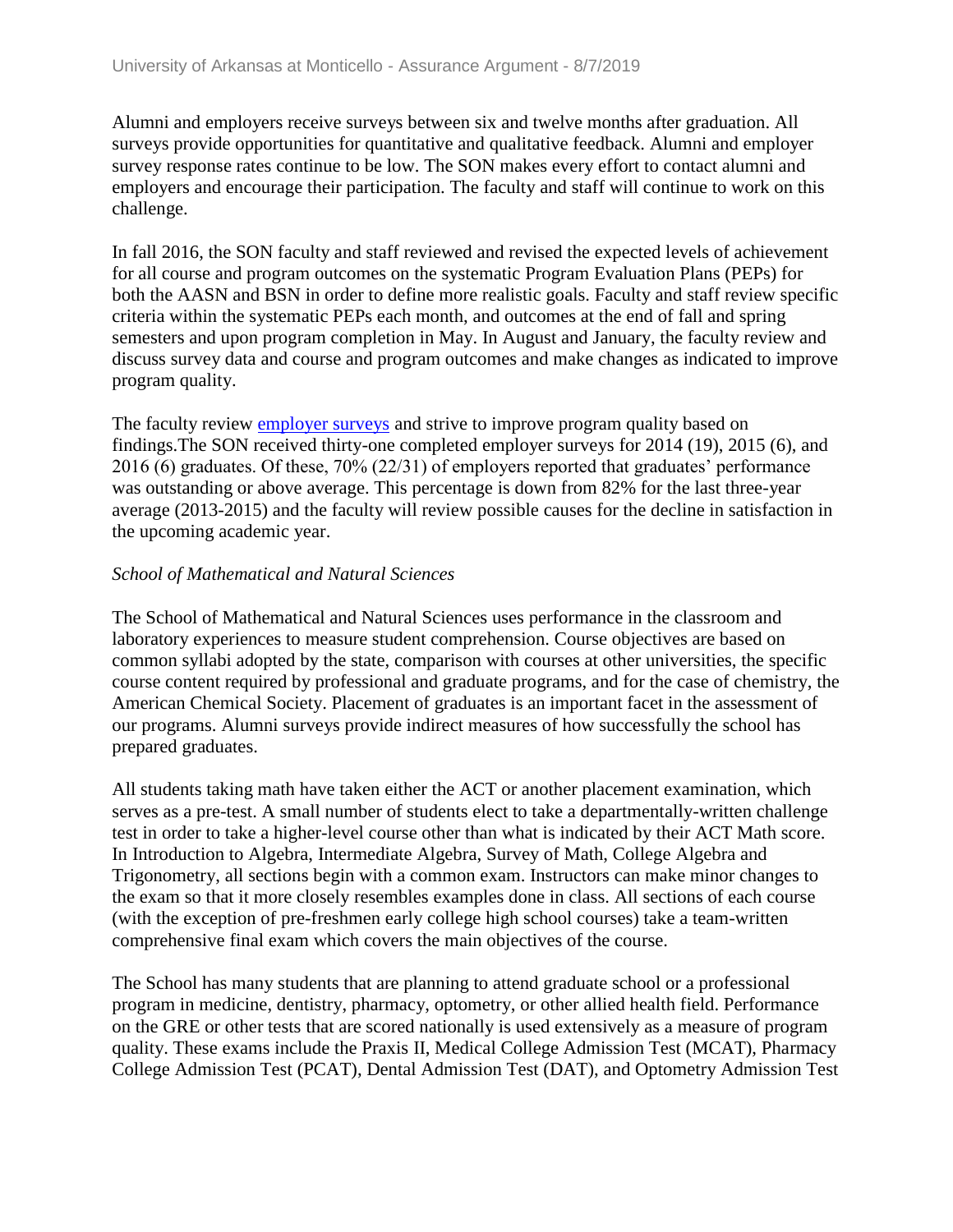(OAT) exams. In Chemistry, American Chemical Society standardized final exams are used and scores are compared nationally.

#### *School of Social and Behavioral Sciences*

A school-wide project begun in the Fall of 2016 to use pre- and post-testing to assess SLOs among all majors was quickly discovered to be ineffective, so the school has returned to capstone coursework as its primary gauge. Faculty have used EAB data to determine which gateway courses have been especially predictive of later success, and have revised use of prerequisites and co-requisites based on their predictive value.

#### *Department of Social Work*

The Bachelor of Social Work (BSW) program was reaccredited in October 2014 by the Council on Social Work Education (CSWE). The CSWE mandates that upon completion of the BSW program, graduates should have attained ten core competencies that are operationalized by 41 practice behaviors.  Assignments to those practice behaviors are addressed each week in the syllabus.  The department is encouraged by the CSWE to provide two other measures for the competencies in addition to exams. These internal measures are developed by Social Work faculty. 

The use of an external measure, the Social Work Education Assessment Program, was developed by and is scored by an outside organization. This measure consists of entrance and exit surveys to assess social work knowledge, skills, and values. The Department uses other assessment measures (human service agency surveys, for example) not directly related to student outcomes, but which are useful for other programmatic reasons. 

#### *Co-curricular Programs*

Assessments occur in a variety of co-curricular units. Co-curricular units of the Academic Affairs Division include the Academic Advising, Center for Writing and Communication, and the Taylor Library. The Student Engagement Division includes Career Services, Disability Services, Student Organizations, and Athletic programs report to the Chancellor.

From 2012 until 2015, many of these units used outcomes and evaluative tools developed by the Council of Standards in Higher Education. Annual reports included results of these assessment efforts. When these tools failed to provide usable data, and in response to the 2104 HLC Team recommendations, units began to work with the newly formed Assessment Committee to develop a better process and initial mapping of SLOs in order to gauge student learning within their bailiwicks.

The Student Health Center, which schedules educational programs throughout the school year, gets immediate feedback from participants and modifies the programs using that information.

The Library has traditionally measured standard input data, including volumes received and expenditures, as well as output data such as books checked out, instruction sessions, and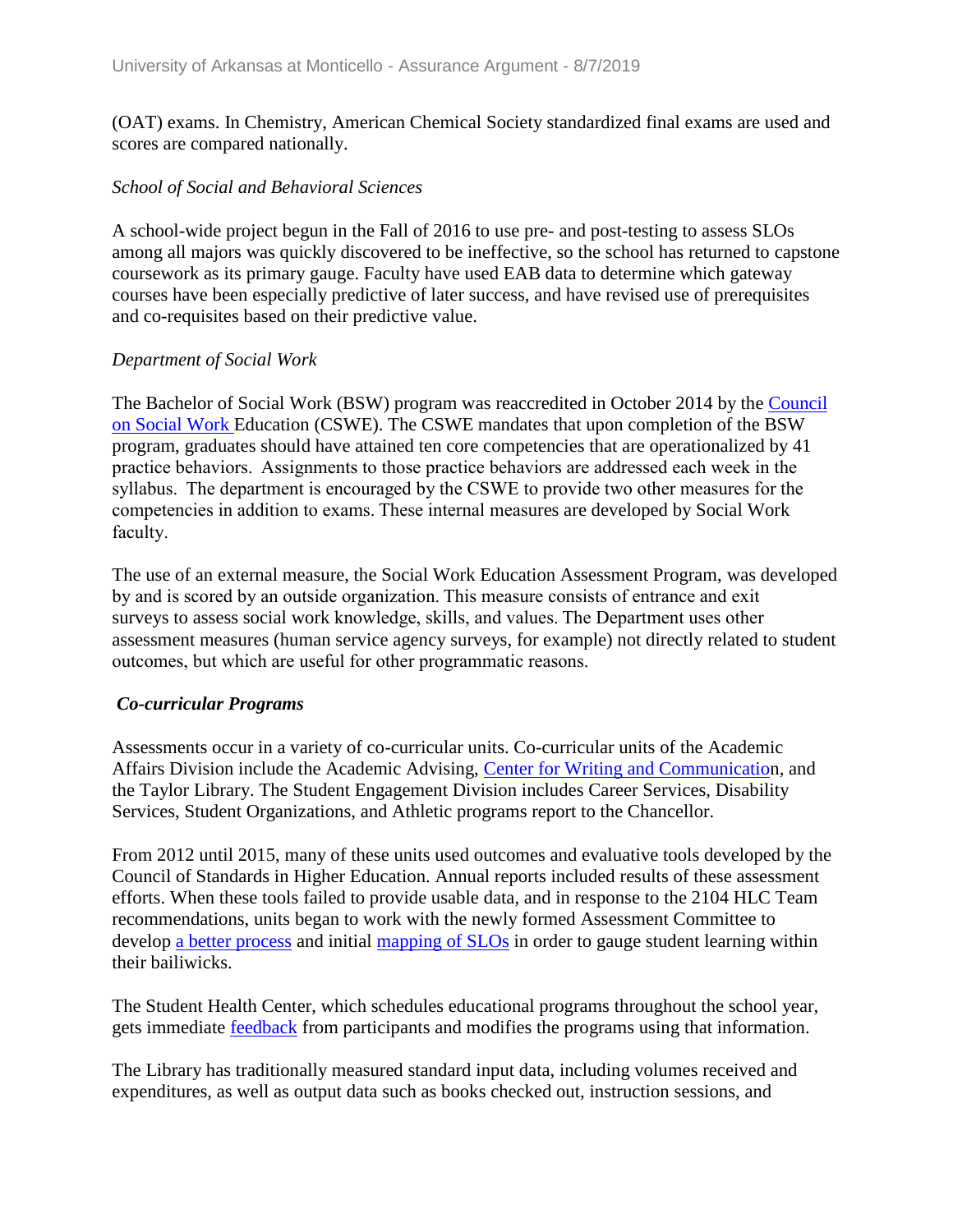reference transactions. The staff has modified library hours over the past four years using gate counts, and usage data drive subscription decisions for journals and databases as the Library seeks to meet changing curricular needs. The Library is is now adopting to rubrics from the Association of College and Research Libraries to more accurately gauge its effectiveness, and looking to incorporate data from EAB and the Spring 2019 NSSE in its activities.

#### **4.B.3. The institution uses the information gained from assessment to improve student learning**.

Each academic unit is aware that the mere collection of data is not the purpose of assessment. Although analysis of data needs to be refined in some units, each unit understands that assessment must lead to the enhancement of student learning. The CASAA annually reviewed each unit's assessment activities and resulting changes, and the reformatted Assessment Committee will help guide both assessment and resultant changes. Since 2017, the Annual Report format has asked for changes made on the basis of assessment, and the Assessment Committee has begun tracking and noting strategies to share what works (and what doesn't) among units. Following are some recent improvements to student learning that have followed the analysis of assessment data:

#### *School of Arts and Humanities*

In 2016-17, the School of Arts and Humanities faculty expanded majors in Art, Communication, English, and Modern Languages from 36 hours to 48 or 54 hours to give greater breadth and depth to those programs. Assessment data in English, for example, had given rise to concerns about students' knowledge of literary history and their ability to do literary analysis at levels that would make them well prepared for graduate or professional school or for careers in public schools or in any occupation requiring critical-thinking skills.

In the area of General Education Assessment, data indicated a high rate of effectiveness in intensive eight-week remedial English classes. These classes meet five days a week; students are enrolled in fewer classes at a time, taking some classes the first eight weeks of a semester and some the second eight weeks; students are more focused and better at staying on task. Success rates (grade of C or higher) generally range from 80 to 100 percent in eight-week sections, whereas success rates in 16-week classes tend to be in the 60- to 70-percent range. SAH faculty were leaders on campus in assessing the success of eight-week courses and have largely restructured several introductory courses in response to the remarkable success of students compared to those in standard-length courses.

Faculty noted that Online Spanish students were reluctant to continue their coursework or to participate in extracurricular activities. In response, Foreign Language teachers developed a hybrid Spanish Intermediate year, which has helped students transition to upper-level courses.

#### *College of Agriculture, Forestry, and Natural Resources*

In Fire Management (NRM 3022), based on discussions with faculty and students, the fire effects component of the course was bolstered to appeal to the range of student interests in the class, and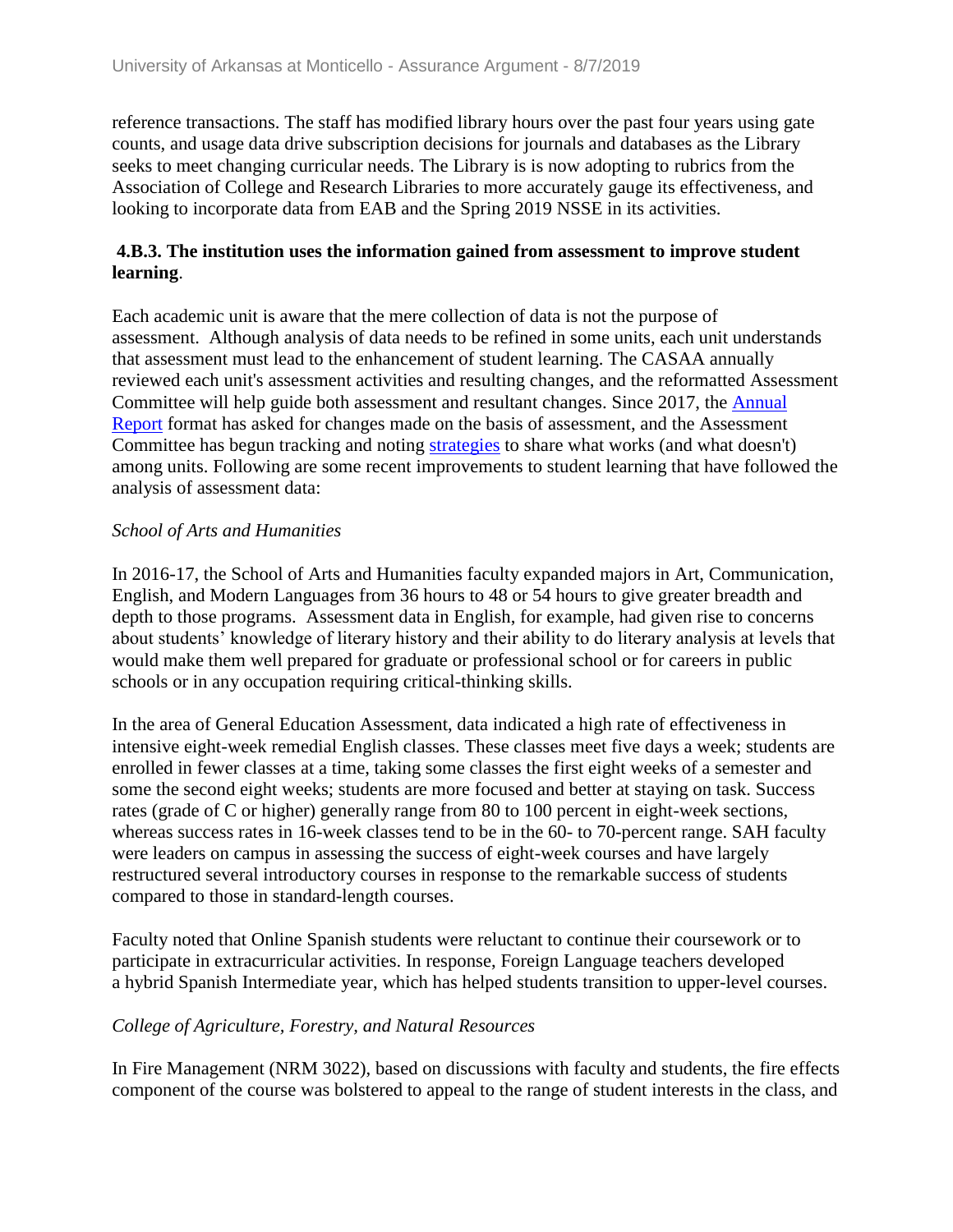a new fire behavior section was introduced that integrates fuel, weather, and topography effects on fire behavior. Plans are currently in place to split SURV 2023 – Geographic Coordinate Systems and Cartography into two separate courses based on student performance and needs for more focused instruction.

#### *School of Mathematical and Natural Sciences*

Faculty use the numerous direct and indirect assessment methods to make changes at the program and course level. Some recent examples include the following:

In Intro to Chemistry, the post-test indicated that students were not doing well in the naming of compounds. When reviewing this material, faculty determined that the large amount of information was simply overwhelming the students. Faculty decided that instead of that material all being on one exam, the material would be broken into two portions, and split between two exams. There appears to be improvement on the nomenclature portions of test 1 and test 2; however, this is still somewhat of a weakness on the end of semester post-test.

Based on results from the nationally normed American Chemical Society (ACS) Examinations some faculty have begun including additional coverage of nuclear chemistry in CHEM 1103 General Chemistry I instead of waiting until the end of CHEM 1113 General Chemistry II, and moving the organic chemistry chapter to the end of Chemistry II. Additional Organic Chemistry coverage is done in the laboratory by developing a nomenclature lab which is done at the end of General Chemistry II.

Faculty teaching Organic Chemistry continue to make modifications based on assessment, even though the ACS final exam results have consistently been very near the national average, with several students scoring above the 80th percentile. Several years ago, a textbook change allowed for online homework. After the first year of using the new text, the faculty determined that the comprehension of the material was less than in previous years; moreover, scores on the ACS exam declined. Faculty decided to return to the original textbook and to not allow online homework. Comprehension has improved.

MCAT scores showed weakness with experimental design and interpretation of results, so the school has added a Biological Statistics course. The course is being offered in the Spring 2019 as a special topics course while the course is in the process of Curriculum and Standards approval. Analysis of test results will guide further modifications. An additional change made in the biology area is the streamlining of the lab offerings at the freshmen level.

UAM offers a one-semester General Education biology with lab, and a two-semester Majors biology with lab. It was recognized that there was a decent amount of overlap between the first Majors lab and the Gen Ed lab. Faculty decided to alter the content slightly and have both biology majors and non-majors take the first lab together. The combined Intro to Biological Sciences/Principles of Biology I lab will be taught for the first time next year, pending approval by the Curriculum and Standards Committee. The second biology Majors course will continue to have a stand-alone lab.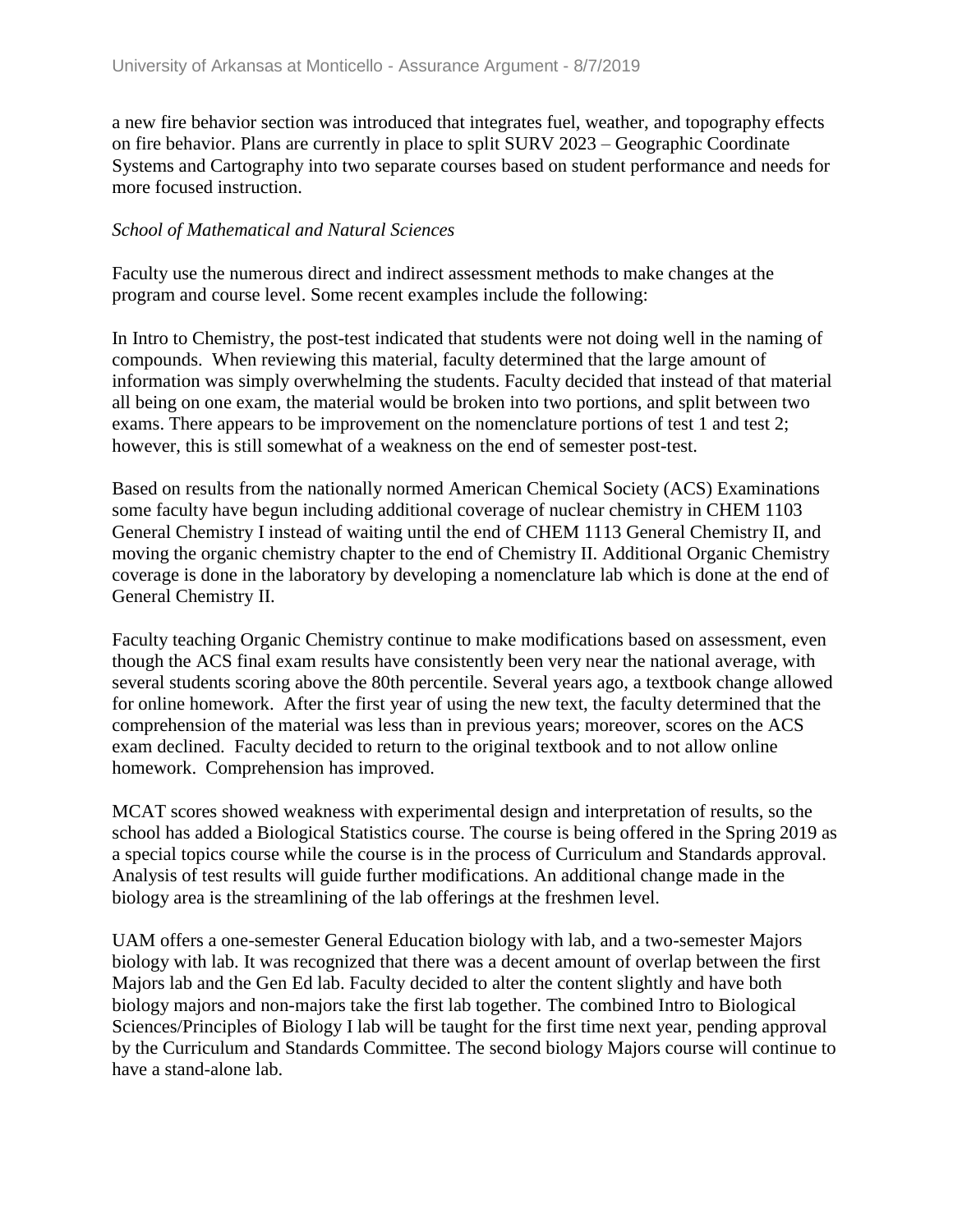The Arkansas Department of Higher Education recommended that students in non-STEM degrees take an alternative course to College Algebra. This course at UAM is Survey of Math. The School of Education majors often took both Survey of Math and College Algebra in addition to two Math Education courses, which required College Algebra as a pre-requisite. As a pilot, we allowed a group of students to take the Math Ed courses after taking only Survey of Math. Faculty saw that students who completed Survey of Math did as well in the Math Ed courses as those that had completed both Survey of Math and College Algebra. The faculty agreed that there was little or no direct relation between materials taught in College Algebra and the Math Ed courses. Removal of this pre-requisite course allows students into the upper-level courses sooner, and should improve on-time graduation rates.

The ADHE has asked colleges and universities to consider co-requisite remediation which will allow students to earn credit in college level mathematics earlier in their career. Faculty at UAM considered several options. Three new courses were attempted as pilot studies, and two of the three have been added as options in the math sequence. The three trial courses were College Algebra with Review, Survey of Math with Review, and Intermediate Algebra with Review. All three courses meet five days per week for three hours credit. The additional time was used to bring in relevant remediation and to give the students more guided hands-on practice time. The Intermediate Algebra with Review was designed to allow students to avoid Intro Algebra completely. Lower ACT students in this course did not do well despite the extra time, so the course was not continued. College Algebra with Review is designed for students with MATH ACT of 19-21, or students that have passed Survey of Math with Review. The results from this course initially were outstanding with 22 out of 27 in the course finishing with a C or better. While all sections have not had the same success as the first class, we are quite pleased with the results. It is very common for the students in College Algebra with Review to have a higher success rate than those in the traditional College Algebra course, which requires an ACT of 22 or higher. The Survey of Math with Review is designed for students in the MATH ACT 16-19 range, and not majoring in a STEM field. The five-days-per-week format allows for remediation to be brought in as needed, and allows more hands-on practice in the presence of an instructor. The slower paced course coverage is also a plus. The students are being successful in this course; however, the success rate is somewhat less than College Algebra with Review. This is expected since the students have a lower MATH ACT than those in College Algebra with Review. These are fairly new courses and small changes are still being made in hopes of improving the success rates.

The Math faculty have made several other changes to all of the Gen Ed math courses. Some of the changes made over the past few years are:

1. Writing an in-house published workbook that serves as a how-to guide rather than containing math theory.

2. We have transitioned from the ALEKS mathematics software to WebAssign, and are now in the process of moving toward open source software that will serve as homework, practice, and tutorial supplemental materials. Reducing student cost is largely the reason for the move to open source software because it was found that many students wouldn't, or couldn't, purchase the supplemental software package even though it would be required for portions of the course. Several open source packages are currently under review and faculty are making workbook modifications to better fit the chosen package.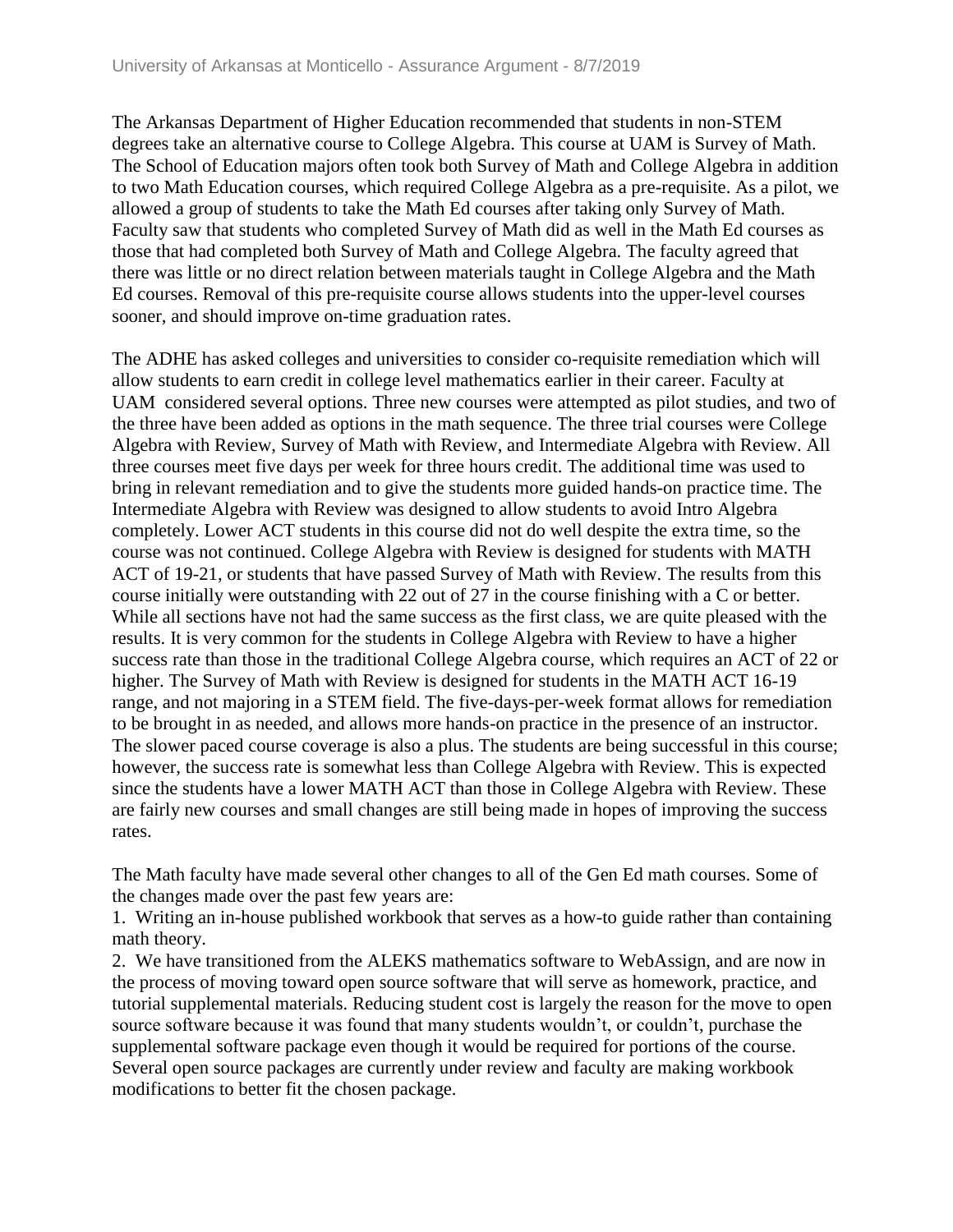The Math major is in the process of being updated with the addition of two new courses. One is Introduction to Statistics, and the other is Introduction to Mathematical Reasoning. The statistics course is being added because the faculty felt that the students weren't getting enough statistics in the major curriculum. The Introduction to Mathematical Reasoning course was developed to help the students transition from the first level mathematics courses to the upper level proof based courses. Both courses will be taught for the first time next year.

#### *School of Nursing (SON)*

The SON faculty and staff have systematic Program Evaluation Plans for the AASN and BSN programs. The AASN program evaluation plan is based on course and program outcomes. The BSN program evaluation plan is based on the ACEN standards as mandated by Commission staff. Faculty and staff review course and program outcomes following fall and spring semesters. An example of change made as a result of data analysis occurred in the spring of 2014. The staff and faculty monitored HESI E2 and National Council Licensure Examination-Registered Nurse (NCLEX-RN) pass rates from 2008 through 2014. The HESI E2 examination (score of  $\geq 900$ ) predicted NCLEX-RN outcomes, overall, 54% of the time (120/222). As a result, the faculty voted to discontinue the HESI E2 examination.

The three-year average completion rate for the AASN program is 78% (14/18) and for the BSN program 86% (67/78). The program completion rate for the 2017 AASN cohort was much lower than previous years. While realizing that occasionally retention may be lower than usual, the faculty has increased retention efforts in response to this decline. The faculty voted to initiate a student success plan including a mandatory test-taking workshop for all students enrolled in major courses. Course faculty will continue to refer at-risk students to the Remediation Committee and campus resources as indicated. The BSN program completion rates increased for the 2015 (25/41 [61%]), 2016 (28/41 [68%]), and 2017 (22/36 [61%]) cohorts compared with the 2013 (14/34 [41%]) and 2014 (13/31 [42%]) cohorts. And, significantly, the job placement for BSN graduates for the past three years has been 100%.

To help them prepare for the NCLEX-RN test, beginning in fall 2017, all students have been given a test-taking workshop early in the semester. In addition, the faculty and staff have made increased efforts to refer students to University resources as needed.

The Nursing faculty researched available NCLEX-RN review options as did a group of 2014 BSN seniors. After receiving feedback from students and reviewing faculty research, the faculty and students began using Kaplan NCLEX-RN resources in 2014, continuously assessing the results. After careful analysis and discussion, the faculty voted in spring 2017 to discontinue Kaplan, and after reviewing options, voted to initiate Assessment Technologies Institute resources beginning with the new student cohorts, AASN and BSN in May. The 2018-19 BSN students are using Kaplan for their final two semesters, as they already paid three of five installments.

For the years 2015, 2016, and 2017, ninety-five students who were in the final two weeks of their final semester of the AASN or BSN program completed end-of-program surveys. Of these,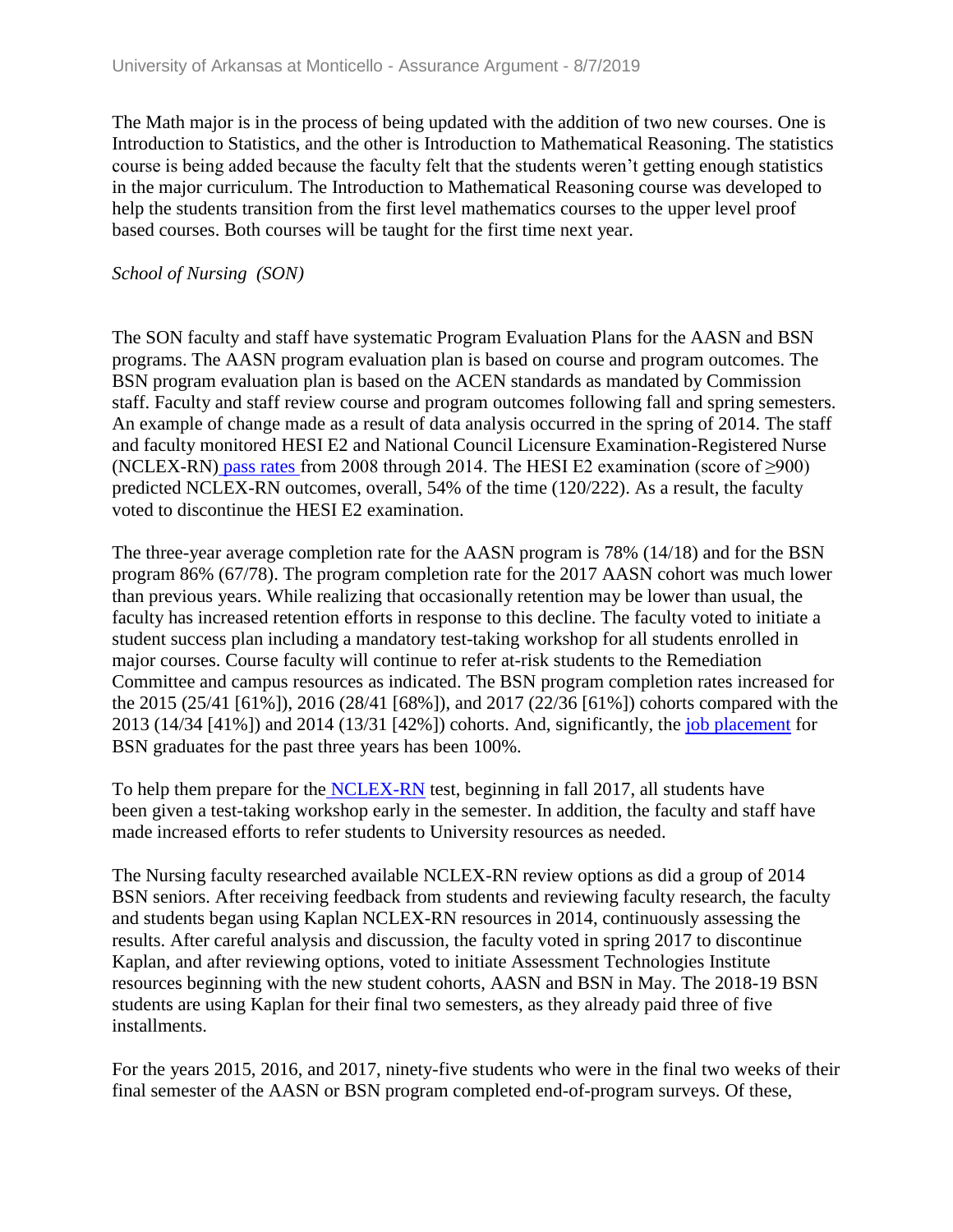92.6% (88/95) reported they agreed or strongly agreed that, overall, they were satisfied with the nursing education they received at UAM SON. Alumni surveys from 2014 and 2015 graduates revealed similar findings. The Nursing faculty received twenty-one completed surveys from 2014 (11) and 2015 (6), and 2016 (4) graduates. The overall three-year average rating for program satisfaction was 4.3 out of a possible 5.

#### *School of Social Work:*

In its 2014 affirmation of accreditation, the CSWE team praised the thoughtful program modifications in response to assessment data, but noted a lack of documentation as to how the faculty discussed and decided on those modifications. Since then, minutes of faculty meetings have documented those discussions and the resulting changes.

#### 4.**B.4. The institution's processes and methodologies to assess student learning reflect good practice, including the substantial participation of faculty and other instructional staff members.**

UAM's efforts to effectively assess student learning are continuing to evolve. With a significant history of program reviews and other tools, academic units have become familiar with assessment and a data-driven approach to modification of courses and programs. Instructors have used data from grades, Blackboard tools, and now the EAB database to study success at each step of a student's career. Deans annually report on results of assessment and changes made. Progress with co-curricular assessment has been uneven but is gaining traction. The change from an academically weighted Council on Assessment of Student Academic Achievement (CASAA) to a more broadly representative Assessment Committe with an evolving annual process shows that UAM is working to balance and broaden assessment efforts.

## **Sources**

- Acad Aff FTF syllabus
- Act 747 of 2011
- Act1014 -- 8-semester graduation
- Annual Report Guidelines
- Arts and Humanities Academic Unit Annual Report 2017-2018 for merge
- Assembly minutes 2017-18
- Assessment Committee Recovery Strategies
- Assessment Cycle
- Assessment Plan 4 30 19 (final)
- Assessment Plan CoCurr Mapping
- Assessment Plan Comm Description
- Assessment Plan Gen Ed
- Assessment Plan Mapping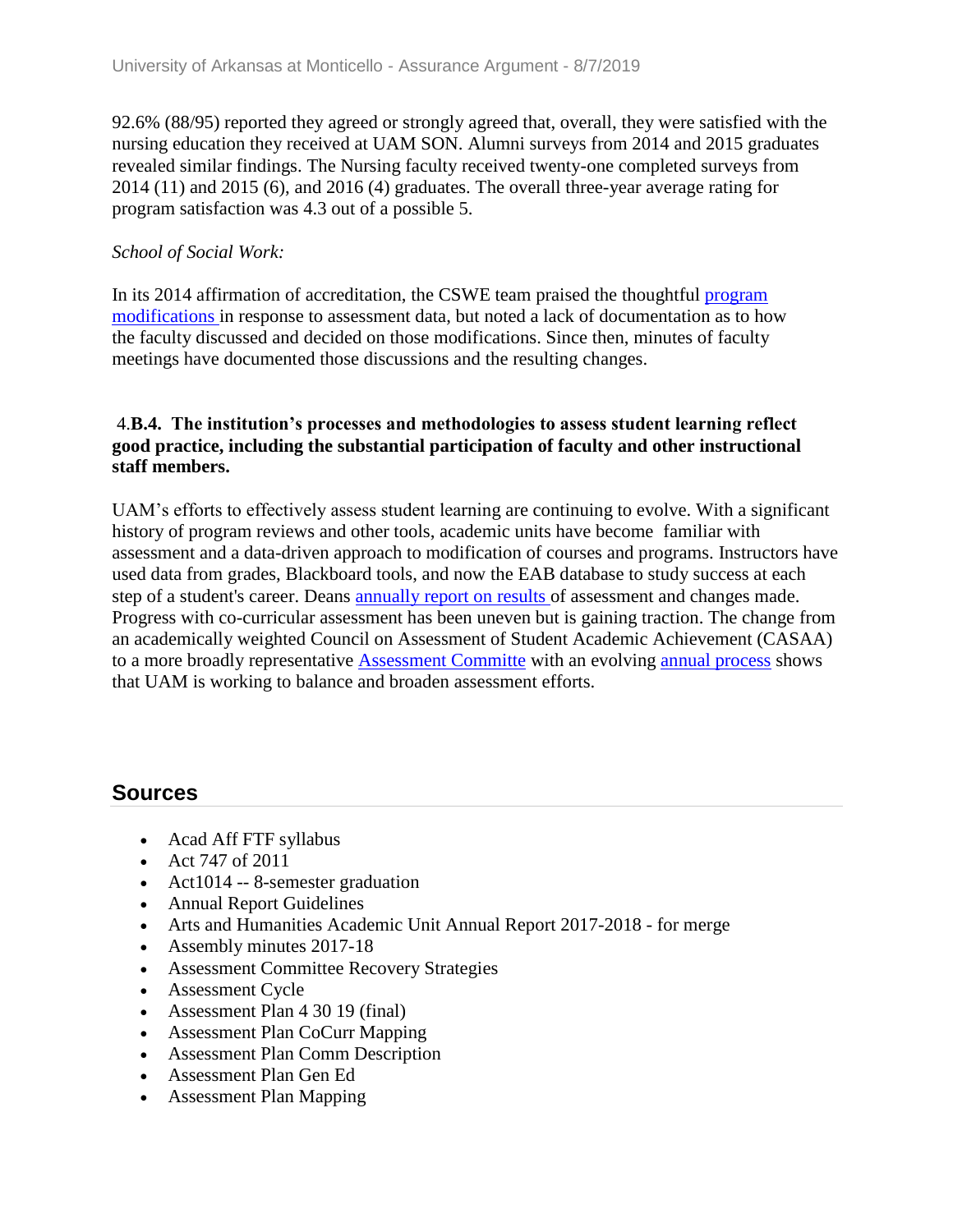- Assessment Plan Value Rubrics
- Assessment Procedures
- Assessment Report 2019
- Assessment Response to Retention
- BOT policy 620-1 Program Rules
- BSN Notification letter BOC grant initi..\_
- Bylaws
- Co-curricular Annual Report Template 4 24 2019
- Forestry Accreditation
- Gen Ed Work Group Recommendations.pdf
- General Education Committee
- Math Science Annual Report 2017-2018
- NCATE 2015 Assessment Report
- Nursing 2018 Empl Survey
- Nursing Advisory Board Minutes 2018
- Nursing CNEA Assessment Report
- Nursing Job Placement 2012-18
- Nursing NCLX pass rates
- Nursing School 2017-18 Annual Report
- SAF Accreditation Assessment
- Social Work Accreditation
- SocWk CFWE Assessmt Accred
- Student Health Assessment Sheet.pdf
- UAM Accreditation \_ University of Arkansas at Monticello
- University Assessment Committee
- Writing Center Fall 18 data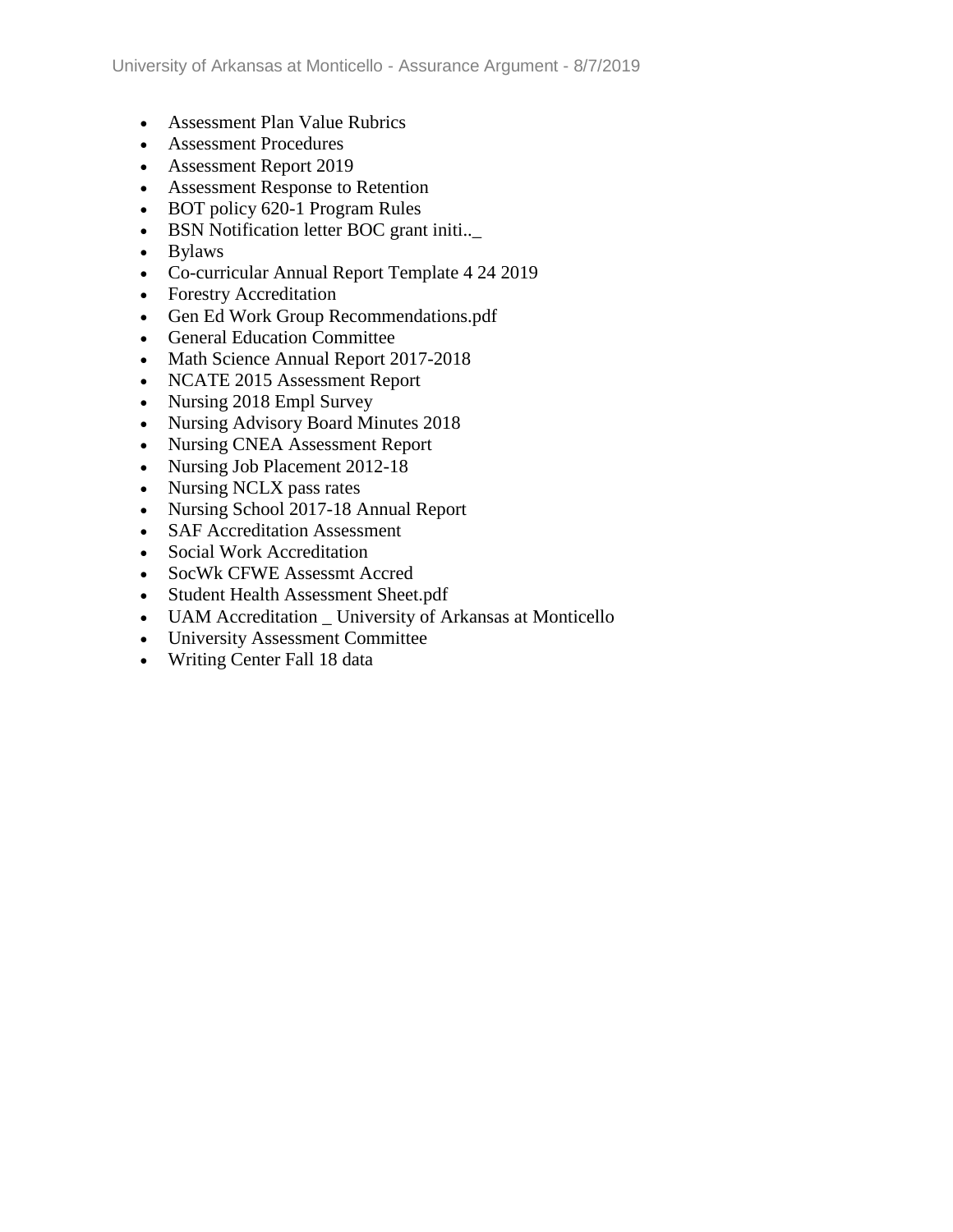# **4.C - Core Component 4.C**

The institution demonstrates a commitment to educational improvement through ongoing attention to retention, persistence, and completion rates in its degree and certificate programs.

- 1. The institution has defined goals for student retention, persistence, and completion that are ambitious but attainable and appropriate to its mission, student populations, and educational offerings.
- 2. The institution collects and analyzes information on student retention, persistence, and completion of its programs.
- 3. The institution uses information on student retention, persistence, and completion of programs to make improvements as warranted by the data.
- 4. The institution's processes and methodologies for collecting and analyzing information on student retention, persistence, and completion of programs reflect good practice. (Institutions are not required to use IPEDS definitions in their determination of persistence or completion rates. Institutions are encouraged to choose measures that are suitable to their student populations, but institutions are accountable for the validity of their measures.)

# **Argument**

**4.C.1. The institution has defined goals for student retention, persistence, and completion that are ambitious but attainable and appropriate to its mission, student populations, and educational offerings.**

Improving student retention at UAM has been an institutional priority for the past six years. This goal has taken on new significance with the 2014 HLC Team's recommendations and the state's introduction of performance-based funding in 2017.

As the only true open admission university in the state, UAM faces unique challenges with respect to retention, persistence, and completion.

In the Vision Statement of 2016, the university sets a very ambitious goal of recognition for having "retention and graduation rates that meet or exceed its peer institutions." The second of the three focuses of the university's Strategic Plan is "Enrollment and Retention Gains," which sets forth a number of ambitious, concrete, and attainable steps for doing more to help our students meet the challenges that they confront. Some of these steps laid out by the Plan include the following KPIs:

1. Development and implementation of a Guided Pathways plan (detailed in 3.D.2; approved in 2018 and implemented in Spring 2019), learning community opportunities, mentoring and tutoring programs, and learning/advising strategies.

2. Implementation of a Fifteen-to-Finish Campaign (begun in 2017) with annual review.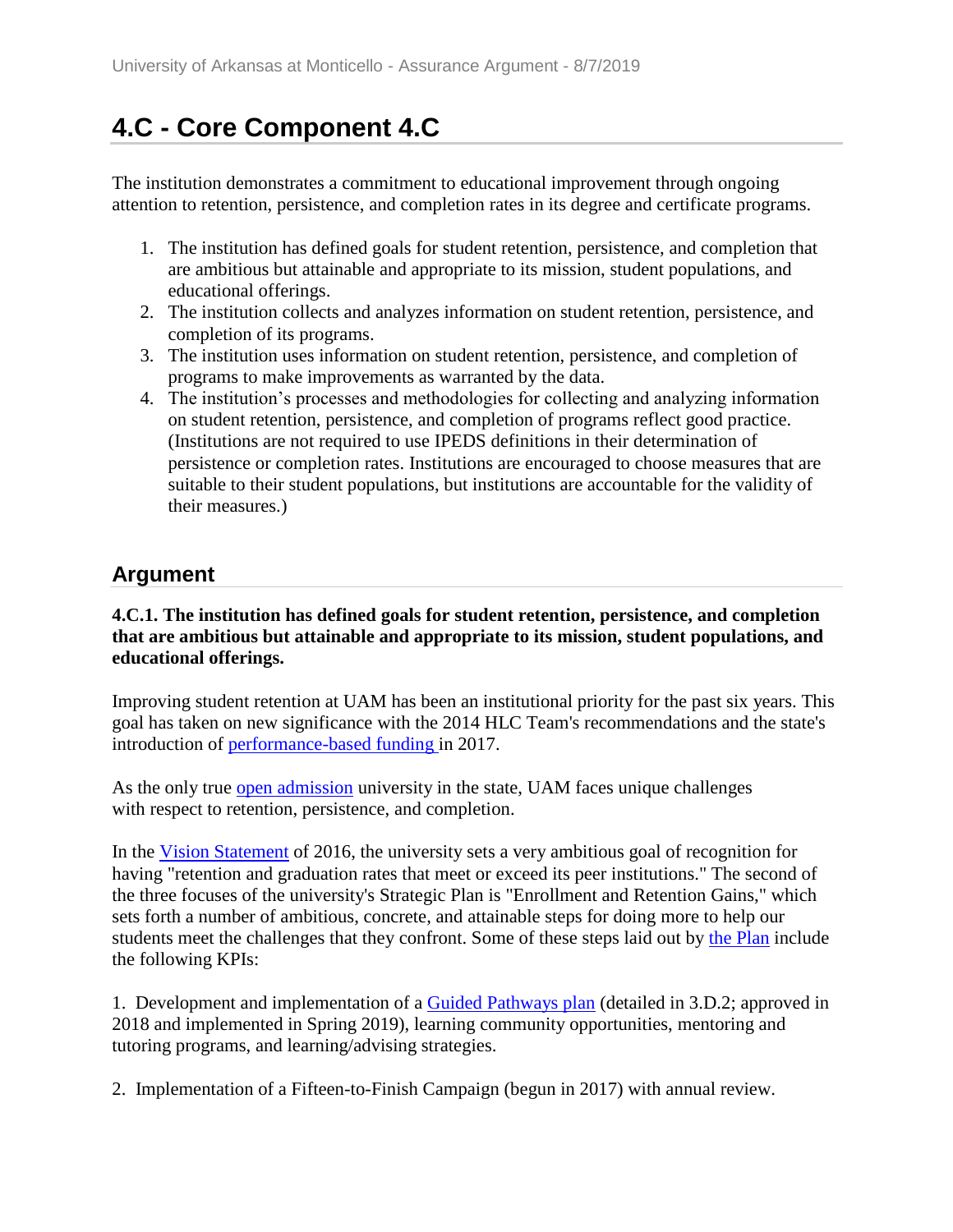3. Development and implementation of a model First Year Program with an academic and orientation component.

7. A more robust review of trend data with respect to headcount, student semester credit hours, minority students, transfers, average ACT scores, and retention rates, all of which will be compared to benchmarked peer institutions.

UAM's Enrollment Management Division is a relatively recently formed unit, and under the new VC for Student Engagement it is in the early stages of setting specific goals and redefining UAM's approaches to enrollment and retention. A Framework for Strategic Enrollment Management lays out initial goals and strategies, and is intended to be the basis for a plan that includes all parts of the UAM community involved with recruitment, enrollment, retention, and completion.

#### **4.C.2. The institution collects and analyzes information on student retention, persistence, and completion of its programs.**

The Director of Institutional Research collects data on retention, etc., using a variety of tools. Given the requirements of Performance Funding, there is special incentive now to be especially focused in gathering and analyzing these data and, as the 2014 Team recommended, using the data to inform strategies. As students enroll, they are tracked within the WeevilNet system (PeopleSoft), where they are designated as first-year or transfer, and as full- or part-time. With this tracking mechanism in place, PeopleSoft reports can be generated and produced for such things as IPEDS, internal analysis, and Arkansas Department of Higher Education (ADHE) reports. The Office of Academic Affairs also gathers retention and completion data from the annual reports of each program on campus, and departments report their analyses of the data and what changes they are making in response to these numbers. And when students withdraw from UAM, they are asked to self-report the reason(s) for their departure. These data are also incorporated into the reports and responses.

| <b>Fall-to-Fall Retention Rates</b> |                                                            |                  |                  |                  |                  |  |  |
|-------------------------------------|------------------------------------------------------------|------------------|------------------|------------------|------------------|--|--|
| <b>Institution</b>                  | <b>Fall 2013</b>                                           | <b>Fall 2014</b> | <b>Fall 2015</b> | <b>Fall 2016</b> | <b>Fall 2017</b> |  |  |
| UA Monticello                       | 46.70%                                                     | 42.00%           | 48.60%           | 50%              | 52.40%           |  |  |
|                                     | <b>Comparative Graduation Rates Four Year Universities</b> |                  |                  |                  |                  |  |  |
| <b>Institution</b>                  | <b>100% Rate</b><br>(AY2014)                               |                  | 150% (AY2012)    |                  | 250%(AY2008)     |  |  |

Data from the ADHE include: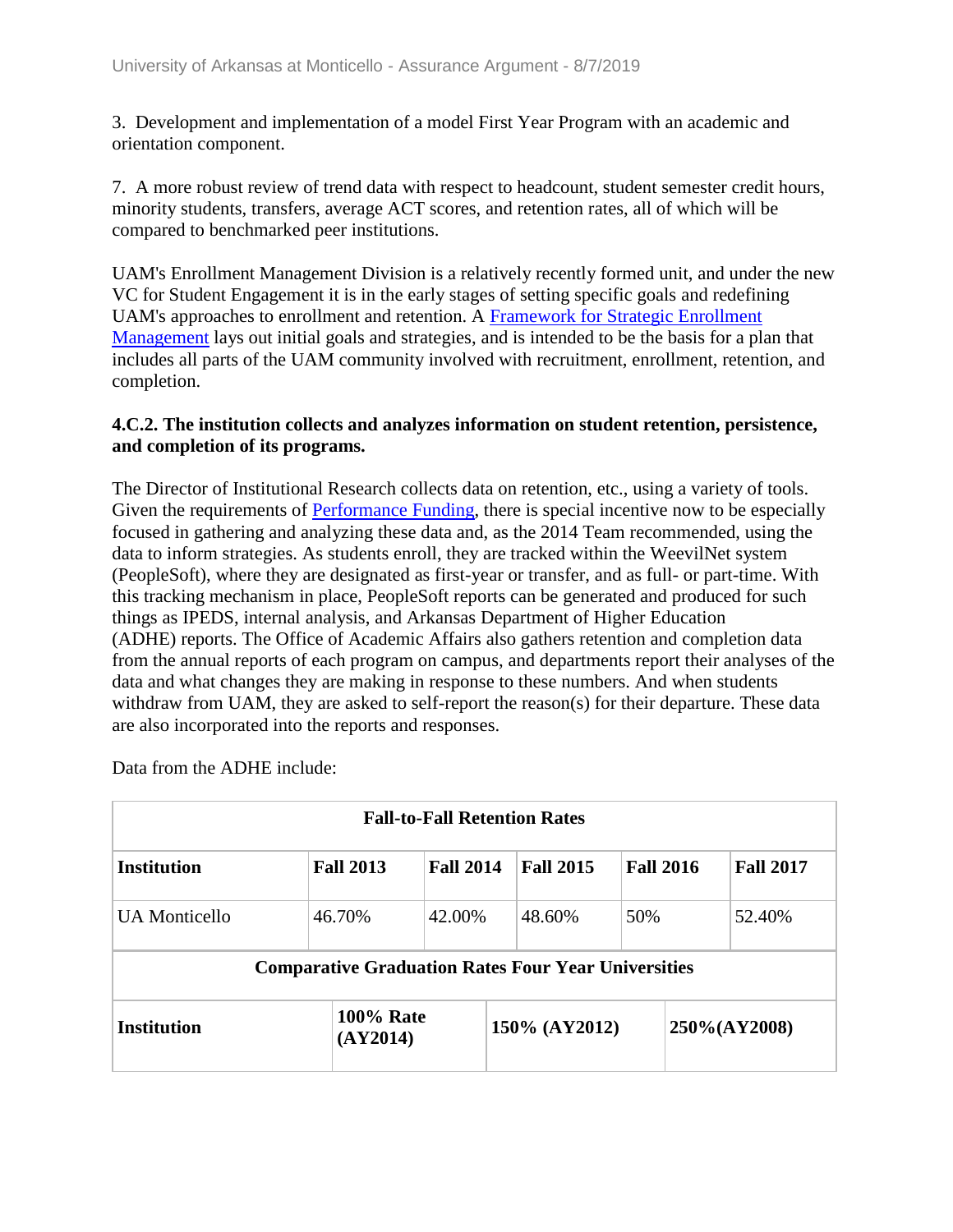| <b>UA Fayetteville</b>                   | 47.20% | 60.40% | 63.40% |
|------------------------------------------|--------|--------|--------|
| <b>Arkansas State University</b>         | 39.20% | 44.20% | 41.30% |
| Southern Arkansas<br>University          | 32.30% | 34.20% | 31.50% |
| <b>UA</b> Monticello                     | 28.90% | 30.00% | 34.50% |
| <b>Arkansas Tech University</b>          | 28.70% | 38.80% | 45.80% |
| University of Central<br><b>Arkansas</b> | 27.30% | 40.50% | 46.10% |
| <b>UA Little Rock</b>                    | 24.80% | 31.40% | 28.60% |
| <b>Henderson State University</b>        | 23.50% | 31.60% | 27.60% |
| <b>UA Fort Smith</b>                     | 21.00% | 29.50% | 31.90% |
| <b>UA Pine Bluff</b>                     | 16.50% | 26.50% | 29.20% |
| <b>State Average</b>                     | 33.40% | 42.50% | 42.80% |

#### **4.C.3. The institution uses information on student retention, persistence, and completion of programs to make improvements as warranted by the data.**

Assessment of retention, persistence, and completion data is guiding specific projects and initiatives at the institutional and academic unit level in UAM's renewed efforts to improve student success. For example,

• Contracting with EAB in 2016 necessitated a great deal of data inputting and many hours of training of faculty in the first year. However, since the project quickly identified significant points of concern, faculty buy-in has increased. Some of the early payoffs of the EAB project have included:

1. Identification of courses which are reliable predictors of student success in a given program. Discovery of trouble at this point allows advisors to guide students to other disciplines in which they can better succeed.

2. EAB data can help identify students whose grades may be acceptable but whose success may be in some danger. Advisors can work with these individuals to help locate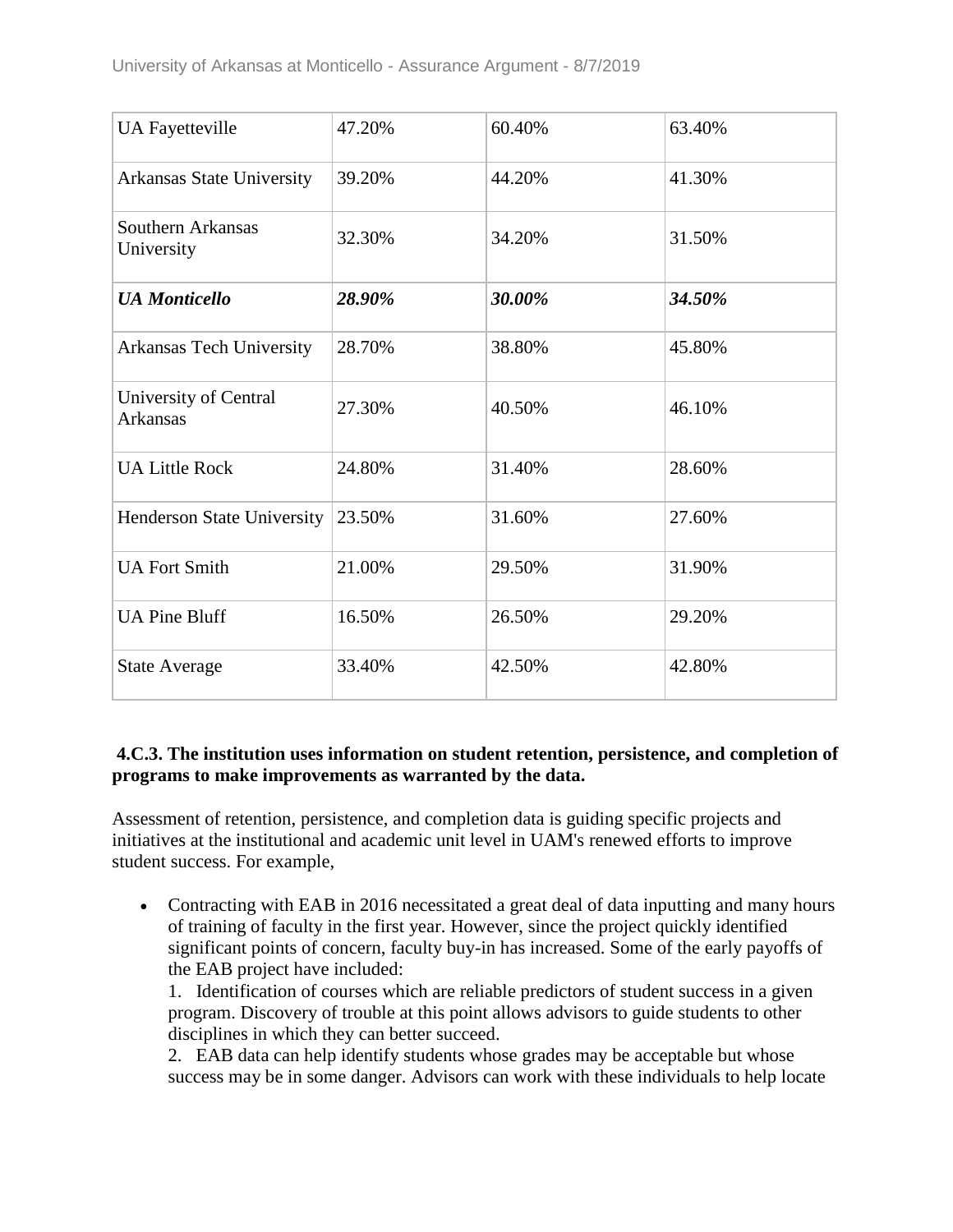and deal with concerns that might otherwise have gone unnoticed until the student failed.

- The University's Assessment Committee tracks enrollment declines in department statistics, and helps those units devise tactics for improving those.
- Knowing that students persist and do better in classes that they attend, teachers file Academic Alerts upon the third absence of a student. Immediate follow-up from the Academic Advisors can discover and quickly deal with a problem that might otherwise derail the student. These interventions, as the 2014 HLC Team recommended, have worked well.
- Discovery that success for students needing remediation was far superior in eight-week classes compared to students in semester-long classes led to encouraging at-risk students to enroll in eight-week courses.

These recent actions along with others described in the 2014 Self Study are part of the continuous improvement model that drives UAM in its efforts to strengthen student success.

#### **4.C.4. The institution's processes and methodologies for collecting and analyzing information on student retention, persistence, and completion of programs reflect good practice. (Institutions are not required to use IPEDS definitions in their determination of persistence or completion rates. Institutions are encouraged to choose measures that are suitable to their student populations, but institutions are accountable for the validity of their measures.)**

UAM uses IPEDS definitions in collecting, analyzing, and reporting student retention, persistence, and completion data. The ADHE, which collects, publishes, and analyses data for higher educational institutions in Arkansas, also uses IPEDS definitions. For student retention, a fall-term cohort of first-time degree-seeking students, and a cohort of first-time full-time degree and certificate seeking students is determined and tracked through subsequent years. For completion of programs, the first-time degree-seeking first-entering cohort of six years prior is checked to see if the student completed the degree within the allotted time frame, 150% of the length of the degree – six years for a bachelor's degree, three years for an associate degree.

UAM is cognizant of new definitions of Student Success, especially as recently articulated by the HLC studies and in workshops. While the definitions recently proposed by the HLC Task Force certainly resonate with UAM's particular circumstances, since the ADHE's data are the factors for determining Productivity-Based state funding, their definitions remain the currency of the realm.

## **Sources**

- Acad Aff Advising Acad Alert
- Advising New Students \_ University of Arkansas at Monticello
- Advising Transfer Students University of Arkansas at Monticello
- Assessment Committee Recovery Strategies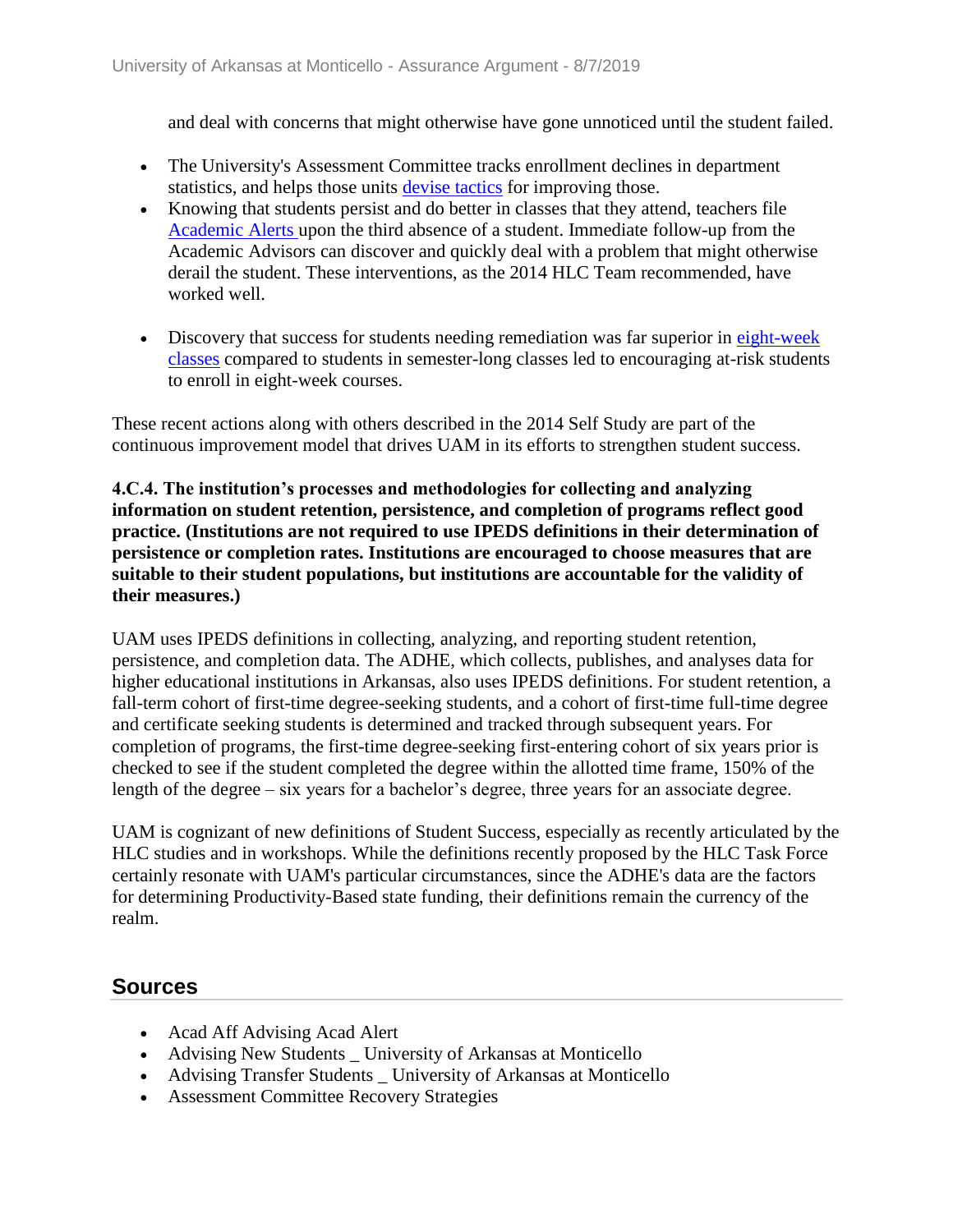- Assessment Cycle
- Assessment Plan 4 30 19 (final)
- Assessment Plan CoCurr Mapping
- Assessment Plan Comm Description
- Assessment Plan Gen Ed
- Assessment Plan Mapping
- Assessment Plan Value Rubrics
- Assessment Procedures
- Assessment Report 2019
- Chancellor Strategic Plan
- Chancellor Mission Vision Core Values
- Co-curricular Annual Report Template 4 24 2019
- Executive Council.pdf
- Fall 2017 Remedial ENGL Results (002)
- Honor Societies list
- Productivity\_Funding\_Policy\_-\_Universities1
- Student Affairs University of Arkansas at Monticello
- StudentSuccessGlossaryofTerms\_2019
- UAM 2018-2021 Strategic Enrollment Management Framework 5.2019
- UAM Degree Pathways (6-26-18)
- UAM Mission Statement
- UAM Role and Scope Statement page 17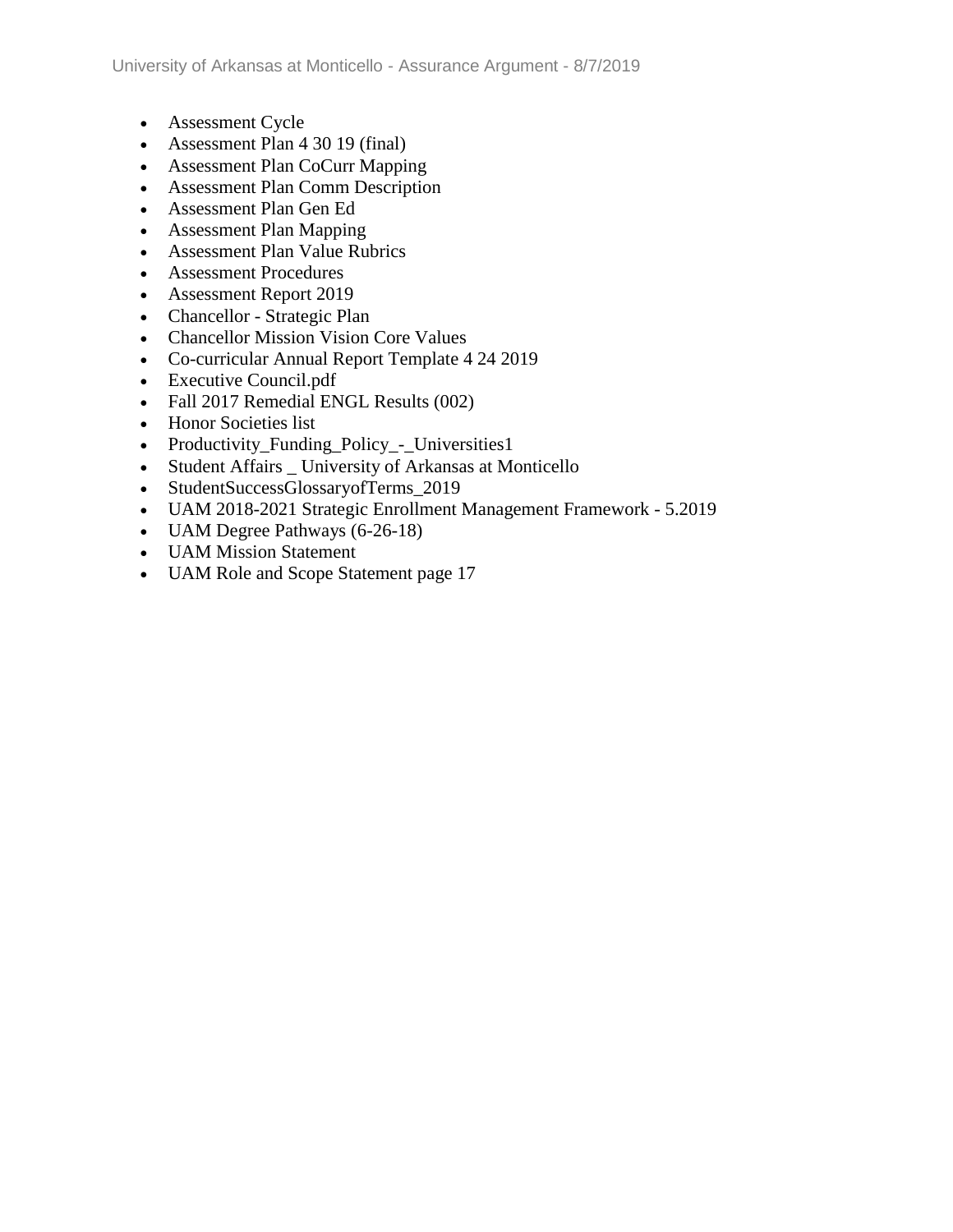# **4.S - Criterion 4 - Summary**

The institution demonstrates responsibility for the quality of its educational programs, learning environments, and support services, and it evaluates their effectiveness for student learning through processes designed to promote continuous improvement.

## **Summary**

### **Sources**

*There are no sources.*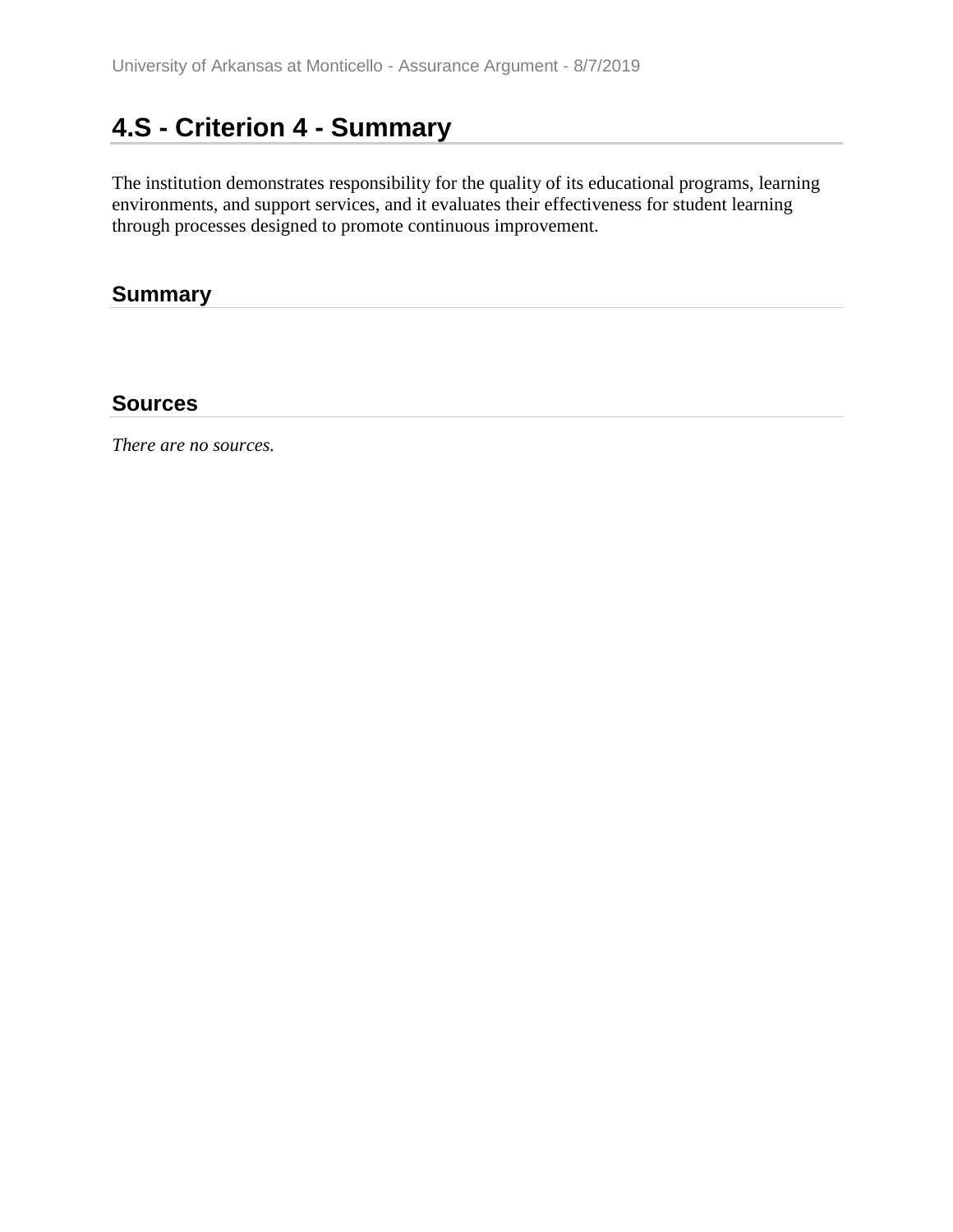# **5 - Resources, Planning, and Institutional Effectiveness**

The institution's resources, structures, and processes are sufficient to fulfill its mission, improve the quality of its educational offerings, and respond to future challenges and opportunities. The institution plans for the future.

# **5.A - Core Component 5.A**

The institution's resource base supports its current educational programs and its plans for maintaining and strengthening their quality in the future.

- 1. The institution has the fiscal and human resources and physical and technological infrastructure sufficient to support its operations wherever and however programs are delivered.
- 2. The institution's resource allocation process ensures that its educational purposes are not adversely affected by elective resource allocations to other areas or disbursement of revenue to a superordinate entity.
- 3. The goals incorporated into mission statements or elaborations of mission statements are realistic in light of the institution's organization, resources, and opportunities.
- 4. The institution's staff in all areas are appropriately qualified and trained.
- 5. The institution has a well-developed process in place for budgeting and for monitoring expense.

# **Argument**

**5.A.1 The institution has the fiscal and human resources and physical and technological infrastructure sufficient to support its operations wherever and however programs are delivered.**

### **Fiscal Infrastructure: State Funding**

UAM has two main funding sources: state appropriations and tuition revenue. As with all publicly funded educational institutions, UAM must deal with the challenge of state support. In FY2013, state appropriations accounted for \$18,252,937 and 52% of overall E&G revenue. In fiscal year 2017-2018, the figures were \$18,814,756 which indicated a 3% increase over the past five years. The state appropriations accounted for only 41% of overall E&G revenue for the 2017-2018 fiscal year.

Up until 2017, state appropriations to higher education were meted out according to a formula based primarily on student headcount. The apportionment process involved the Arkansas Department of Higher Education (ADHE), recommendations from the General Assembly, and approval by the governor. Universities in Arkansas did not suffer the calamitous cuts of other states, but a constitutionally mandated balanced budget and flat revenues led to funding at less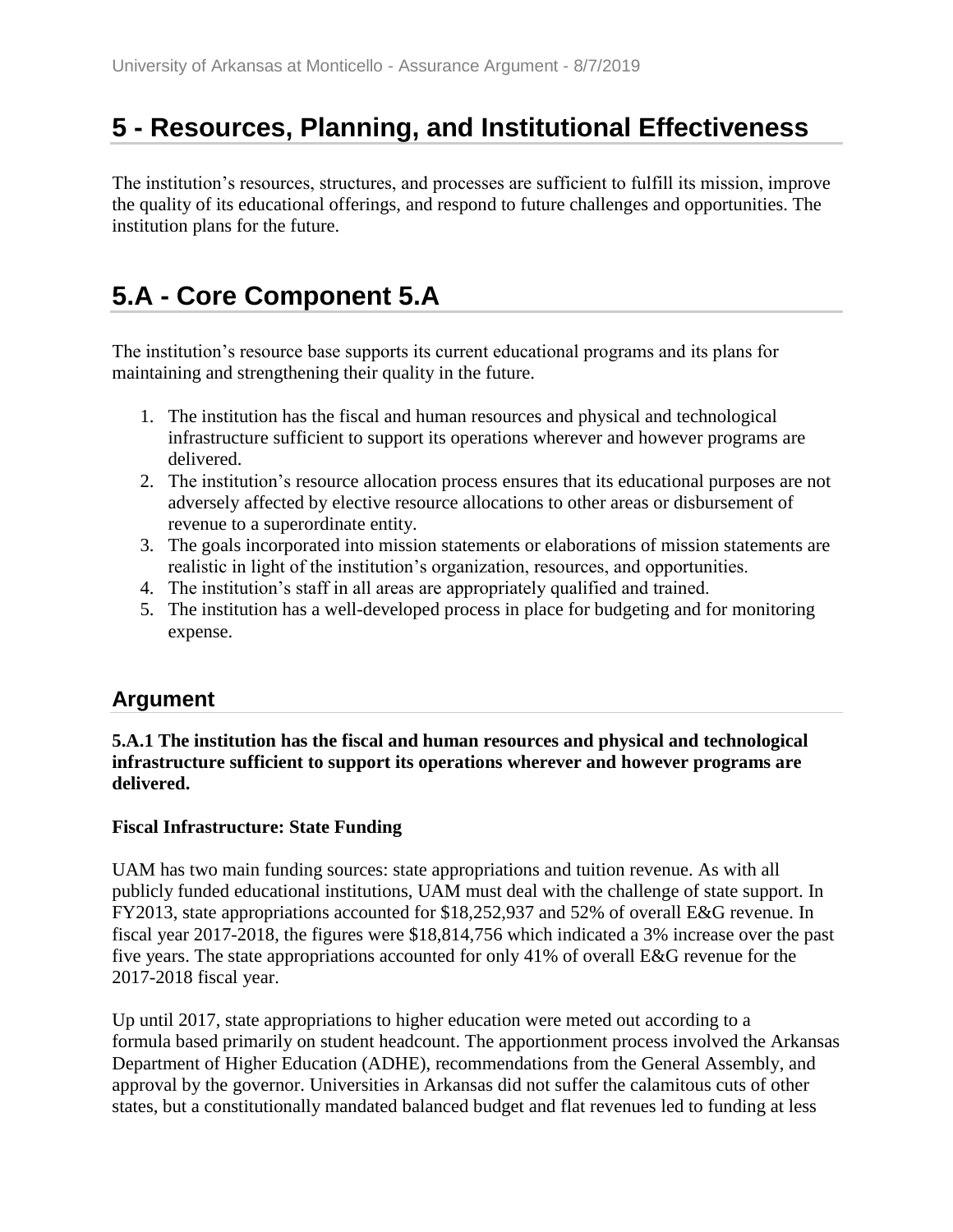than the prescribed formula. Still, funding remained relatively constant and predictable, and the 2014 Self-Study confidently predicted that "state funding should remain fairly secure."

In 2017, the General Assembly approved a funding model with a significant percentage of appropriations based on performance and student success, defined by meeting credit hour, certificate, and degree targets. Given UAM's designation as Open Enrollment and the consequent high numbers of students requiring remedial classes, this has already resulted in a significant cut for the school, and the long-term picture is unclear.

In 2018, based on the rolling three-year average upon which the apportionment is based, UAM was informed that there would be a cut of \$150,000 to the UAM system. While this was unwelcome news, the university is dealing with the new reality. An ad hoc "watchdog group" has worked to understand how best to respond to the required data and to ensure that the numbers reported by the ADHE are accurate. Knowing the new rules, as well as UAM's strengthened focus on Student Success, exemplified by the new Student Success Center, gives us reasonable hope that state appropriations will be predictable.

#### **Enrollment/Tuition Revenue**

With a shrinking public school enrollment in the region, UAM has struggled to meet its goal of increasing enrollment. The Fall 2014 FTE was 2860, and the FTE of Fall 2018 was 2518. In recognition of the financial value of having students in seats, UAM has worked hard on retention over the past five years with some modest successes. Two factors complicate this strategy: UAM's Open Enrollment policy has essentially guaranteed that many students will enroll as freshmen with little to no ability to pass college courses. Retaining these students, obviously, has been and will be very challenging, and UAM's strategy of establishing Guided Pathways is documented in 3.D.2.

Secondly, because the university operates within the economic realities of Southeast Arkansas, low tuition is one way to make a college education more accessible to our region, but also restrains one source of funding.

The budgets for the past two years, as well as audits (discussed below in 5.A.5), are evidence of careful stewardship of hard-won fiscal resources.

The inexorable rise in costs have led to another, albeit indirect, threat to tuition and fee revenues: student default rates. Over 65% of UAM's students receive Title IV funding in the form of Pell grants, student loans, federal work study, and other grant funding. The convergence of higher student costs and poor economic conditions led to higher student loan default rates at the same time that the U.S.Department of Education was changing the timeframe used to calculate cohort default rates (CDRs) from two to three years.

UAM experienced this CDR increase as the two-year CDR jumped from 14.7% in FY2008 to 20.1% in FY2009 (figure released in Fall 2012), and the first three-year CDR was 28.1% in FY2009. An institution reaching 30% for three or more years could lose its Title IV funding, which would be devastating for UAM. The University addressed this problem by hiring an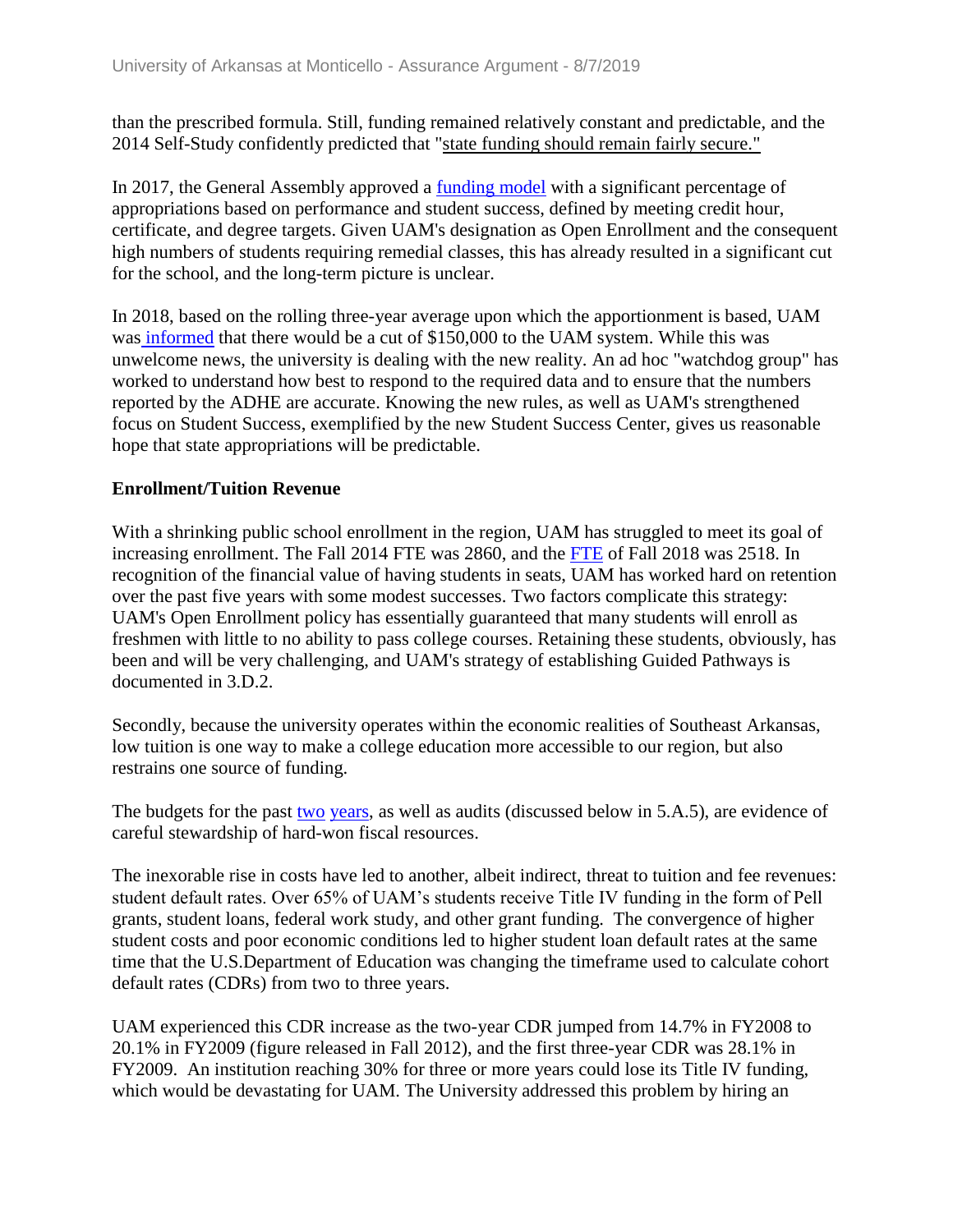additional financial aid employee whose primary responsibility is to design and implement measures directed at curbing and reducing student loan default rates. UAM is also utilizing the services of the Arkansas Student Loan Authority (ASLA), which assists delinquent borrowers in the use of deferments, forbearances, and other methods to return to "current" status. An encouraging development is that in FY2013 the three-year CDR decreased from 28.1% to 23.6% and by FY2016 was down to 14.3% -- higher than UAM would like but trending in the right direction. To continue this progress, the UAM Strategic Plan sets out a goal of lowering the default rate by one percent every year.

### **Expenditures**

For FY2013, UAM's total expenditures for all funds totaled \$50,063,486. In FY2019, this was \$46,273,498.

In 2015-16, UAM's CFI dipped below 1.0 for the first time in many years, triggering an automatic Letter of Concern from the HLC. This was an anomaly, based on the confluence of several unusual events including a sharp increase in medical premiums and no timber sales for the year. The two years prior to this, the CFI had been 1.20 and 1.06, and since then the figure has been 1.38 and most recently 1.46. There is no reason to think it will drop in the foreseeable future.

### **5.A.1.b – Human Resources**

The University's personnel are sufficient to enable the University to realize its mission, purposes, and goals. The organization of UAM, restructured over the past few years as recommended by the 2014 HLC Team, is described in Criterion Two. Notably, the Division of Student Engagement, which the 2014 report noted as stretched precariously thin, has gained employees and worked to cross-train so that absences do not result in a lack of services.

### **5.A.1.c -- Physical Infrastructure**

UAM is a land-rich institution. The Monticello campus, in particular, has over 200 acres of mostly forested land. The seventy-seven buildings on campus range from some of the original buildings, now over a century old, to two buildings dedicated in 2018. Over the past decade, tight budgets led to decisions to defer maintenance, and resulting problems with leaking roofs and treatment for mold have made clear the need to make up for lost time. To that end, the current administration has begun a robust and planned program of replacing roofs, sealing crawlspaces, and even working with the state's highway department to repair road surfaces. The most severe problems have been addressed through a portion of a bond issue that dedicated \$2 million for deferred maintenance projects, and others are in line for attention as funds are available. The last two fiscal years have seen dedicated funds earmarked for deferred maintenance as the institution takes a more proactive approach to infrastructure.

## **5.A.1.d – Technological Infrastructure**

The Information Technology office at UAM strives to obtain and maintain technology that is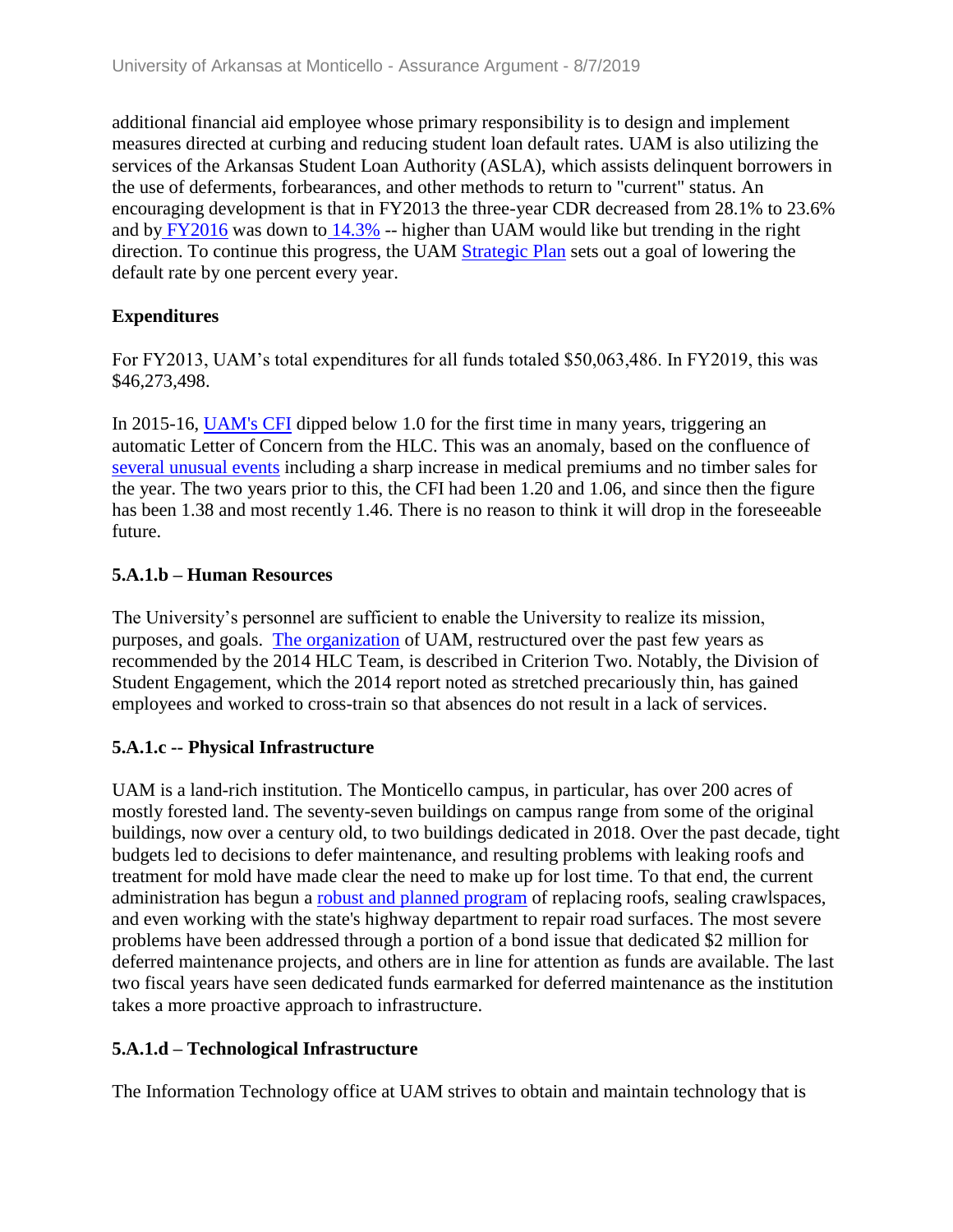sufficient for the evolving needs of faculty and students. The 2014 HLC Team identified the I.T. office as being thinly staffed, and I.T. now has an additional staff member.

UAM used Blackboard for educational technology for several years, and the school was a prime beneficiary when, as noted in 5.D.1, the UA System decided to make a better version of the Blackboard available system-wide.

The University's ERP system, dubbed "WeevilNet," has increasingly become a challenge. Also noted in 5.D.1, the 2018 system-wide purchase of WorkDay promises, when it is installed in 2020, to be more reliable and provide new avenues for getting data that are currently not available.

To improve UAM's website, a project began in the spring of 2018 to investigate new site structures and technical architectures for the university's current web presence. UAM contracted with the consulting firm of Simpson & Scarborough to assist with rebranding the website and for helping guide the university in the selection of a new web content management system. UAM plans to launch the new website in the summer of 2019.

### **5.A.1.e UA System Resources**

As a member the University of Arkansas System, UAM makes regular financial reports to and provides proportional payments for a number of services from the System. In return, UAM benefits in many ways from the System's collective resources.

Until the WorkDay ERP is in place and provides the System with a portal, UA campuses send in quarterly financial reports to the System office, which combines them all into one document, such as the report for the second quarter of FY2019. UAM's report is on pages 70-74 of this secured document. Other System financial reports include budgets and financial statements for all of the campuses, all of which are publicly available.

The purchasing and negotiating power of the System makes available many resources to UAM which would be cost prohibitive otherwise, including:

- Internal Audit: System auditors can respond quickly to investigate very specific requests or concerns as they arise.
- Legal Counsel: UAM provides a monthly stipend, pro-rated according to enrollment, for access to the System's legal office.
- The purchase and installation of digital resources such as WorkDay and the enhanced Blackboard package have been mentioned. The fiscal and staff resources required for installation and maintenance of these programs are only available through the combined resources of the System.
- Employees are able to obtain much lower rates on Health and Dental Insurance, and can take advantage of reduced administrative costs for retirement plans such as TIAA. Other group purchases make available products like automobile insurance and long-term disability insurance.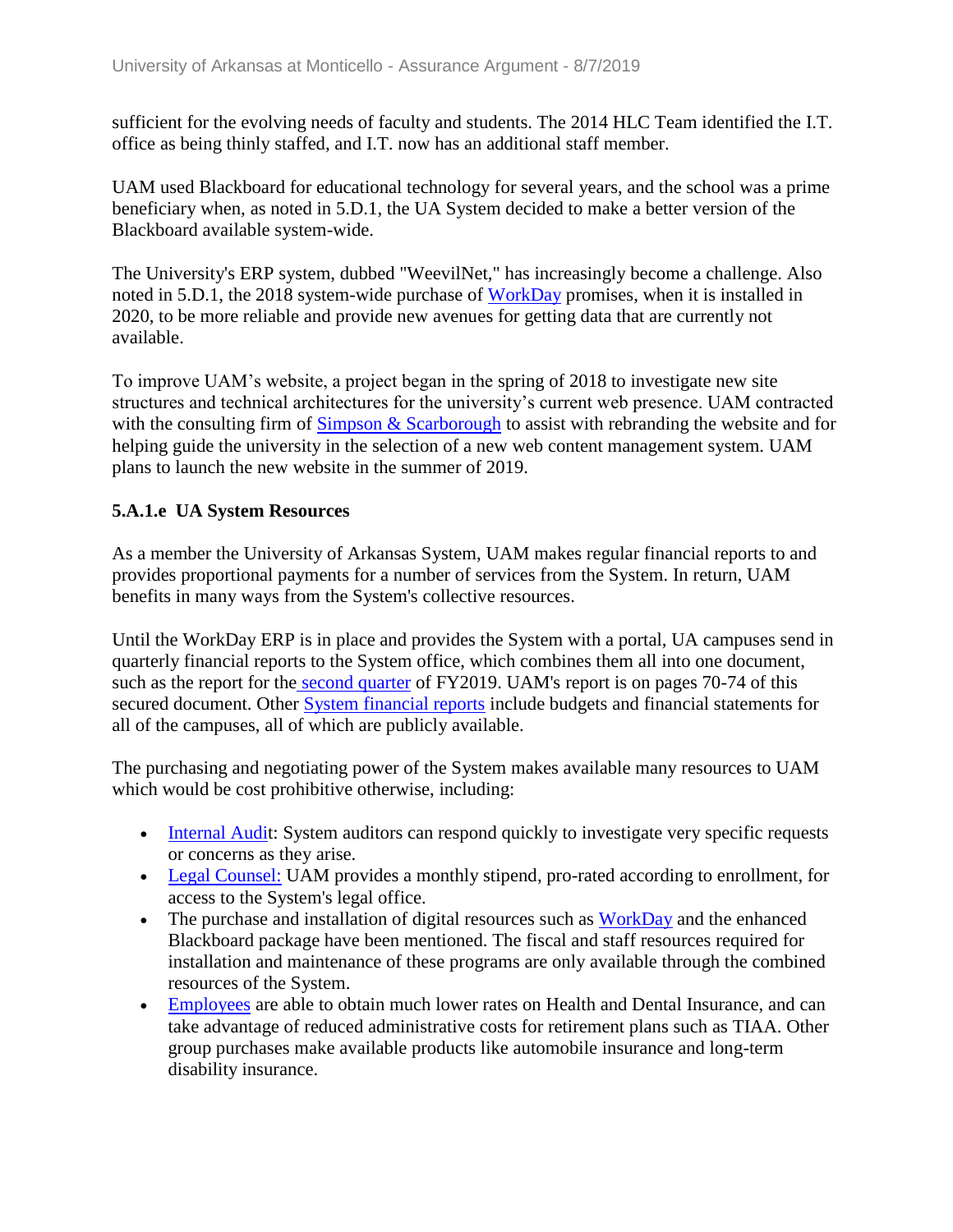- While the state government has purchasing contracts, often the System contracts are better, and more specific to educational needs. For example, System libraries negotiate consortial prices on databases and journals subscriptions, such as a \$2-million annual package with Elsevier that provides UAM with access to hundreds of journals for \$16,000, or 0.8% of the total cost.
- The System provides guidance and final approval for bond issuances, real estate sales and purchases, and construction contracts.
- The system manages government relations and keeps campuses informed of changes to laws or regulations.
- UAM has access to expert advice and updates, such as the System financial staff alerting campuses to Governmental Accounting Standards Board rule changes.

#### **5.A.2 The institution's resource allocation process ensures that its educational purposes are not adversely affected by elective resource allocations to other areas or disbursement of revenue to a superordinate entity.**

The University's resource allocation process is governed by the Executive Council which represents each area of the institution. This process centers on the primary mission of the institution which is academic in nature and more specifically emphasizes teaching. The 2017- 2018 budget allocated 40% to Education, confirming that teaching remains UAM's priority.

The University, after drafting a budget that it believes will achieve its goals for a given budget cycle, recommends this plan to the Board of Trustees for its consideration and approval.

The Arkansas Department of Higher Education publishes comparative data on all public universities which are reviewed by the institutions and members of the Higher Education Coordinating Board. The State, through this board, has set limits on athletic, academic, and performance scholarship expenditures. The Coordinating Board also sets a maximum amount of funding that may be transferred from educational and general operations to cover athletic expenses in excess of the revenues generated by all sports and other supporting fees. Further, the Board requires annual reporting on the sources of revenues for athletics as well as the allocation of all expenditures.

#### **5.A.3 The goals incorporated into mission statements or elaborations of mission statements are realistic in light of the institution's organization, resources, and opportunities.**

The 2016-17 crafting of the Strategic Plan was based on the recently approved Mission and Vision Statements. Those statements reflect UAM's history and purpose, as well as limning out new ways to educate and serve. In 2018, each unit on campus developed strategic initiatives that aligned with specific aspects of the UAM Strategic Plan. Those strategic initiatives, evaluated and updated annually, should work to improve the university's infrastructure of physical, human, and fiscal resources as described throughout this Core Component. The UAM community operates with a clear understanding of our institutional structures, resources, constraints, and opportunities. The Mission Statement and Strategic Plan aim to stretch and strengthen our community and our educational programs.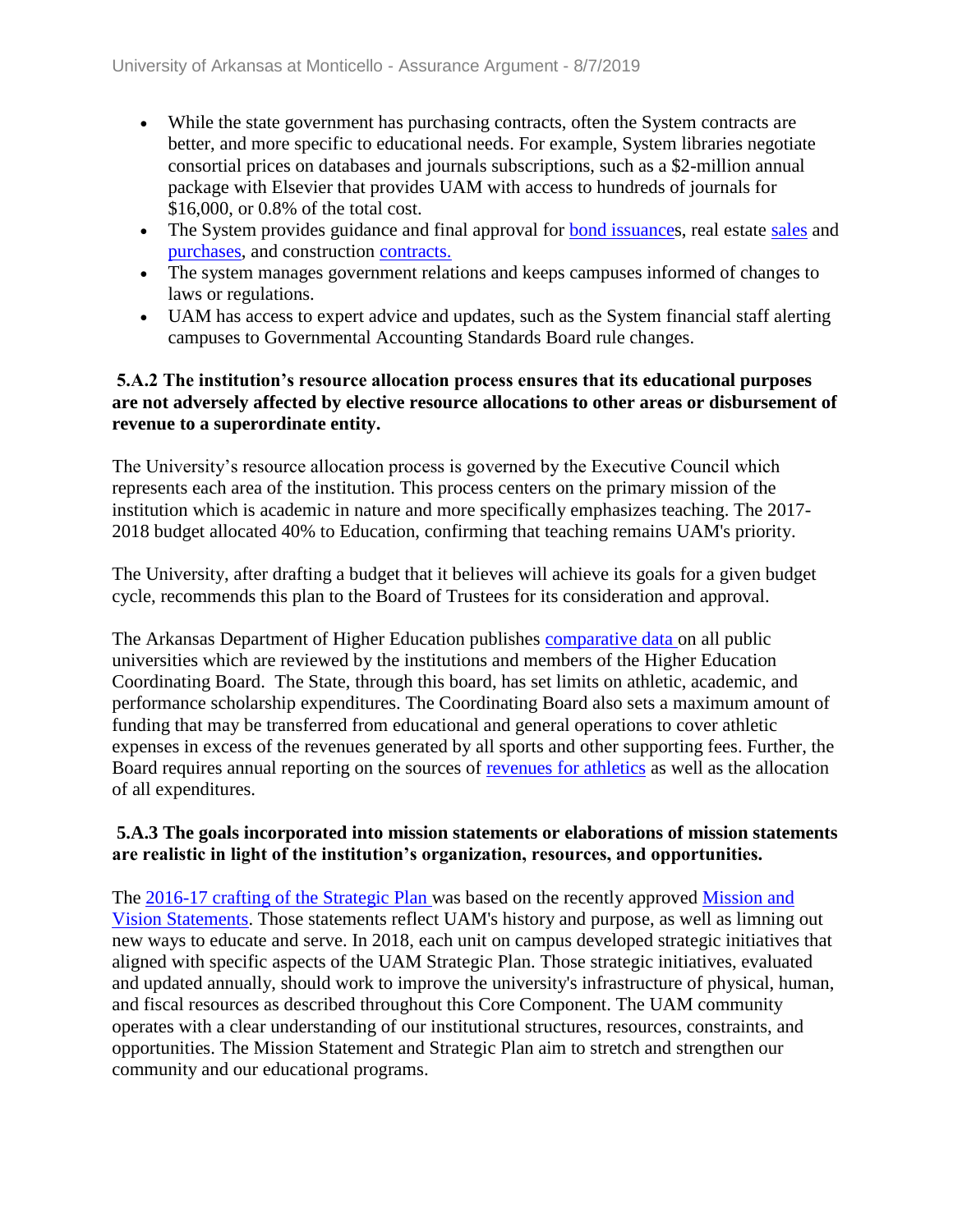#### **5.A.4 The institution's staff in all areas are appropriately qualified and trained.**

Whenever a position becomes vacant, the supervisor completes a Request to Initiate a Hire, which helps assure that all Human Relations procedures will be followed to fill the position. Applicants for all positions fill out an Application for Employment form so that supervisors can see training and qualifications, and contact references. In filling faculty positions, search committees are given firm guidelines noting Equal Opportunity rules and other pertinent regulations. Finally, upon a position being filled, paperwork documenting the procedure is gathered.

The University follows ADHE Policy #5.11.15 and HLC Assumed Practices regarding faculty credentials for instruction. Professional development is handled by departments, generally from funds allocated for that purpose.

Summary of Faculty Credentials University of Arkansas at Monticello Faculty Structure 2018

| Rank                         | Total | <b>Terminal Degree</b>   |
|------------------------------|-------|--------------------------|
| <b>Main Campus</b>           |       |                          |
| Professor                    | 26    | 25                       |
| <b>Associate Professor</b>   | 37    | 24                       |
| <b>Assistant Professor</b>   | 32    | 22                       |
| Instructor                   | 34    | $\overline{2}$           |
| Adjunct                      | 51    | $\overline{\phantom{a}}$ |
| Total Faculty excl. Adjuncts | 124   | 73                       |
|                              |       |                          |
| <b>Crossett Campus</b>       |       |                          |
| Full-Time Faculty            | 15    |                          |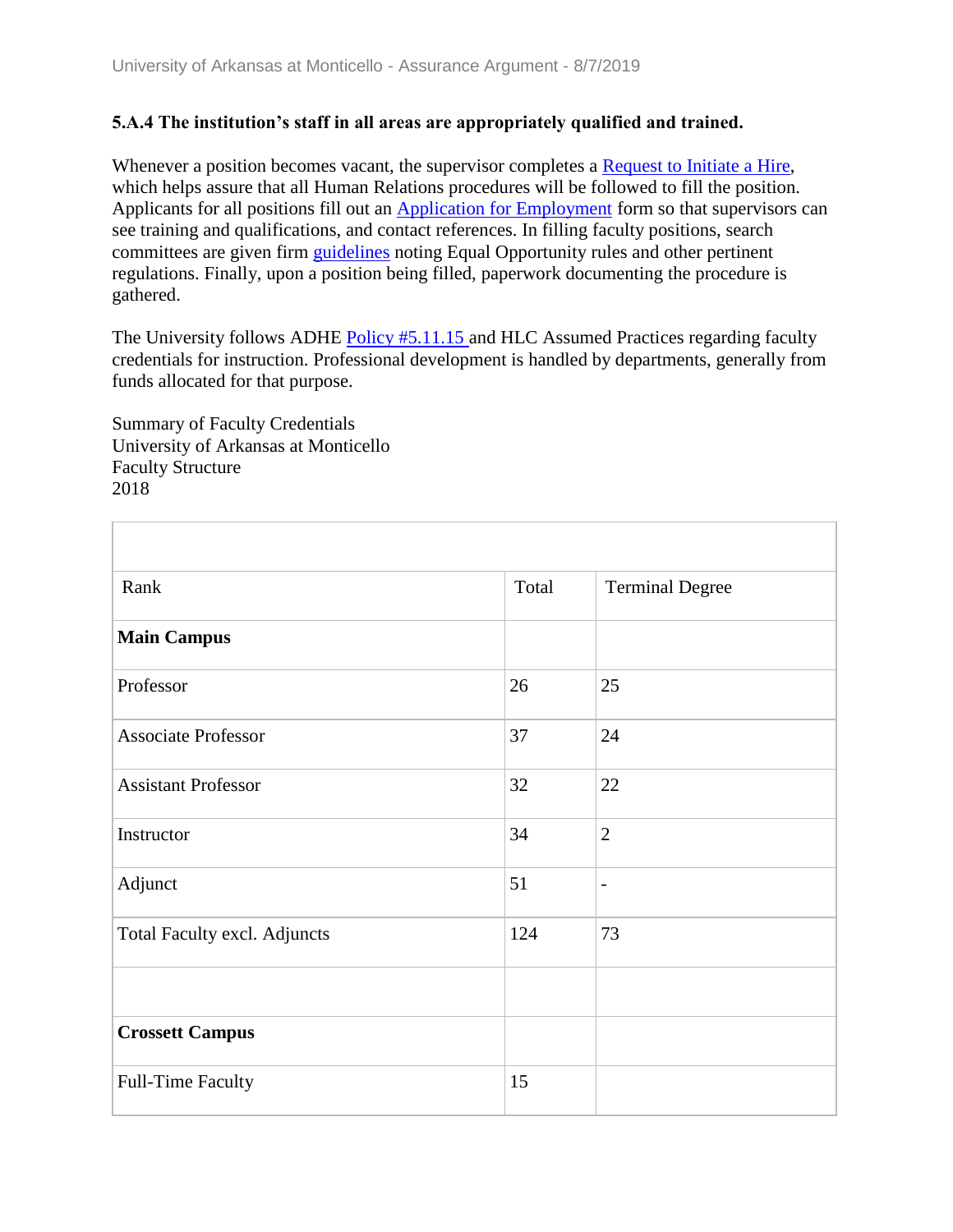| Part-Time Faculty (Adjuncts) | 7  |  |
|------------------------------|----|--|
|                              |    |  |
| <b>McGehee Campus</b>        |    |  |
| <b>Full-Time Faculty</b>     | 17 |  |
| Part-Time Faculty            |    |  |

#### **5.A.5 The institution has a well-developed process in place for budgeting and for monitoring expense.**

Each year, prior to submitting its budget to the UA Board of Trustees for approval, UAM engages in a budget process that involves wide participation and careful monitoring of expenditures.

Until recently, the director of each unit made a budget presentation in March to the Executive Council, which included the Vice Chancellor for Finance and the Chancellor. The Executive Council would evaluate the presentations and, in alignment with institutional plans and income forecasts, would adopt a budget which it would recommend to the System Board of Trustees.

Under UAM's current chancellor, this process has been modified significantly. As of 2017, the formal budget process begins in the fall when the vice chancellors solicit budget proposals from their units. Requests for funds explain how they align with both the UAM Strategic Plan and the unit's plan. The vice chancellors, after deliberations with their unit managers, propose budgets for their operations to the chancellor in January.

Once all proposals have been presented, the Chancellor and Executive Council determine which requests should take priority based on the projected enrollment and cost of attendance that are provided by Finance & Administration. UAM has traditionally been very conservative in estimating enrollment, and has budgeted with an eye toward sustainability over the foreseeable future. Thanks to these measures, even when funds have been tight, there have been no mid-year budget cuts as occur at many other schools.

UAM's fiscal policy requires that funds are available before approval can be granted for any expenditure. The approved budget is established by July 1, and funding for each unit is broken down by unique account numbers for each functional category. Salaries and benefits are paid over the pre-determined number of pay periods and limited to the funds designated. Supplies and expenses, sometimes referred to as maintenance and operations expenses or M&O, also have effective controls down to the account level. Once an account's budget has been expended, requisitions cannot be approved for the department until an adjustment is made. Overrides are permitted but must be receive additional supervisory approval.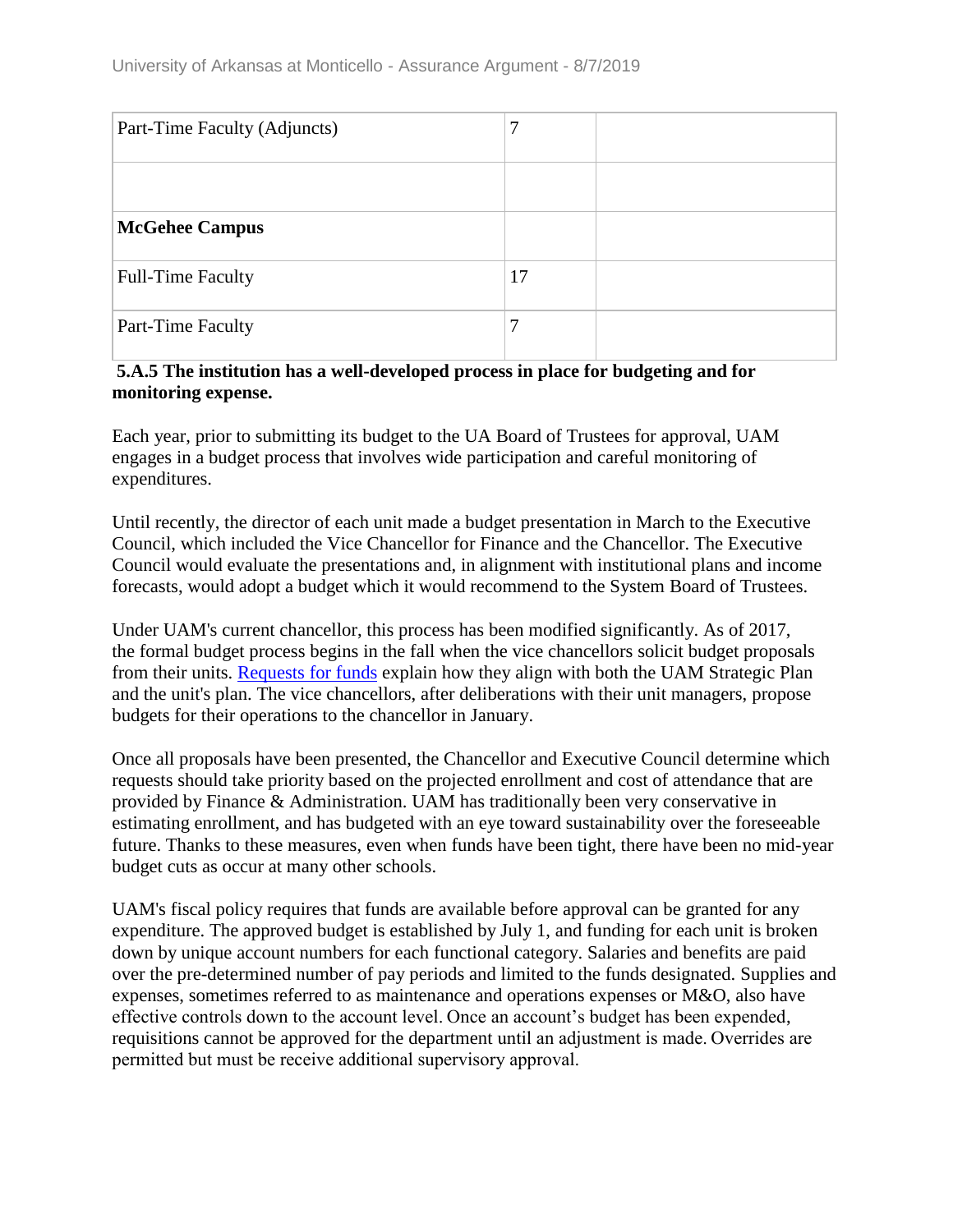In addition to the controls in place at the micro level, the University generates a quarterly financial report that is submitted to the Board of Trustees. This report monitors overall revenues, with a focus on cash flow and maintenance of cash reserves, measured against projections. UAM undergoes annual independent audits by the Legislative Audit and the University of Arkansas System. The Legislative Audit makes a public report of its findings to the UA System Board of Directors and the report is maintained on its website.

It is notable that UAM has not had a significant audit finding in the last three fiscal years. Audits, such as these for 2017 and 2018, include UAM as part of the Systemwide audit, and comments specific to UAM can be located via the [find] tool.

Several years ago UAM engaged the help of Arkansas Student Loan Authority's (ASLA) default management services to aggressively work to reduce our Cohort Default Rate, as discussed under 5.A.1. As noted there, in addition to utilizing ASLA's default management services, a full-time Financial Aid Analyst for default prevention is employed by the University's Office of Financial Aid to work with current UAM students as they navigate the student loan borrowing process, and to help them plan how to repay the loans used to finance their education.

UAM has a Perkins Loan portfolio that has begun the liquidation process which will see our loans assigned to the U.S. Department of Education. The first phase of liquidation will be processed by University Accounting Service (UAS), our long-time Perkins Loan Servicing company. The next phase is scheduled to be processed by our in-house Financial Aid Analyst for default prevention. The entire process is expected to be completed during the 2019-20 fiscal year.

## **Sources**

- 18-19 Budget Prep Memo
- 2016 Draft Cohort Default Rate Letter
- 2017-2018 Budget
- 2018-2019 Budget
- Acad Aff Gen Ed Requirements
- ADHE 5.11.15 Faculty Credentials
- ADHE Athletic Finances 17-18
- ADHE Comprehensive Report
- ADHE Financial Conditions 17-18
- Arkansas Legislative Audit homepage
- Audit FY2017
- Audit FY2018
- CFI explanatory letter
- Chancellor Strategic Plan
- Chancellor 2018 Branding Study summary
- Chancellor April 2018 Update
- EmploymentApplication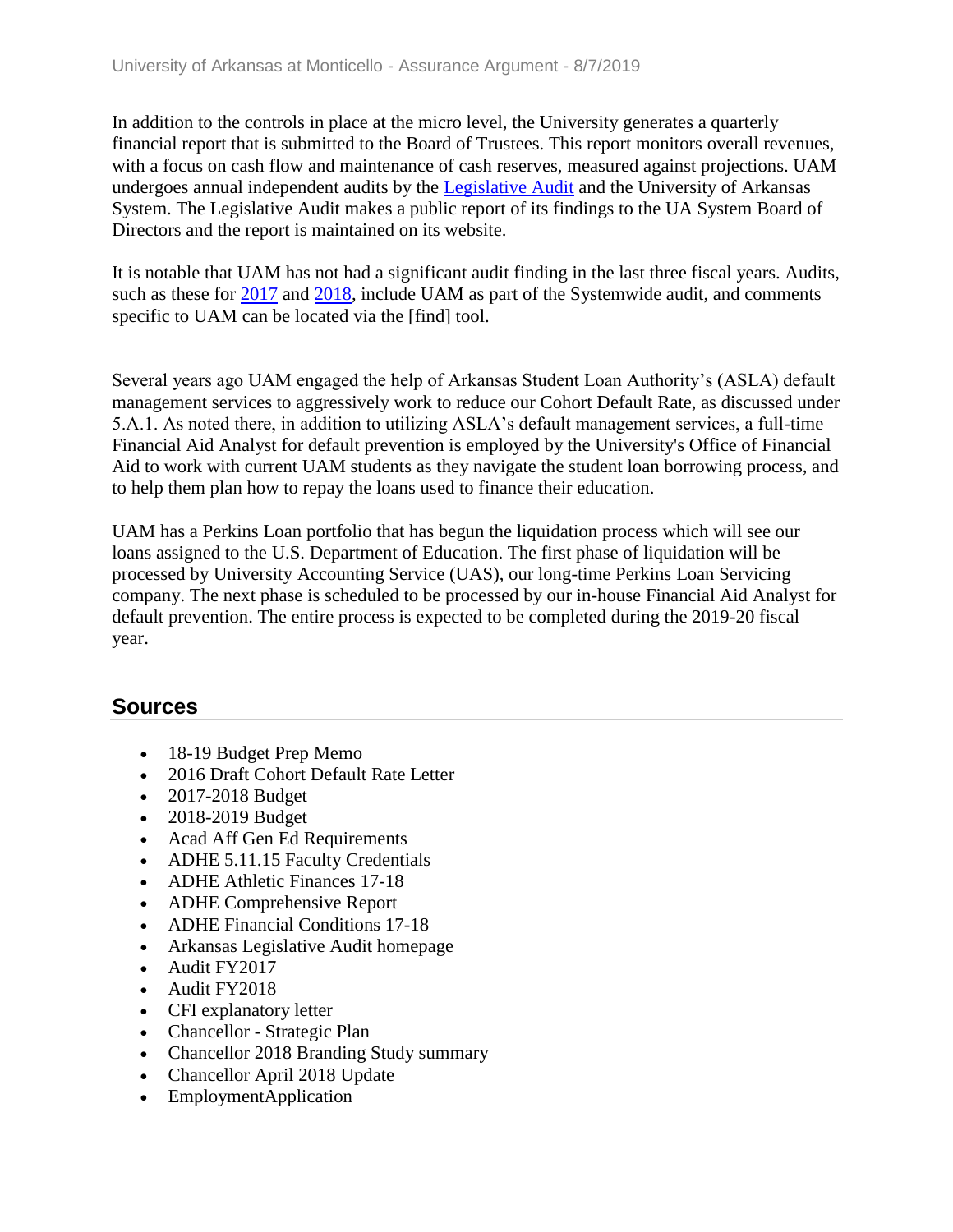- FY18 Budget Exhibits Detail
- FY19 Budget Exhibits Detail
- Hiring Procedures
- History of State Revenues by campus (002)
- Information Security Strategic Plan
- Information Technology \_ University of Arkansas at Monticello
- Loan Default UAM (002)
- Productivity\_Funding\_Policy\_-\_Universities1
- ReqToInitiateHire
- SSCH and FTE by Fall Terms
- Strategic Planning Process 2015-16
- Student Organizations \_ University of Arkansas at Monticello
- UA System 2QTR-REPORT-FY19-secured UAM on pp70-74
- UA System Benefits Faculty and Staff Benefits
- UA System Bonds
- UA System Campus Resources
- UA System Construction Contracting Procedures
- UA System Financial Documents
- UA System General Counsel
- UA System Internal Audit
- UA System Project One
- UA System Real Estate Purchases
- UA System Real Estate Sales
- UAM Bond Ratings
- UAM Cohort Default Rate History List 02-26-2019
- UAM Composite Financial Index FY 2015 FY 2016 FY 2017
- UAM FY2020 Productivity Recommendation
- UAM Mission Statement
- UAM Organizational Chart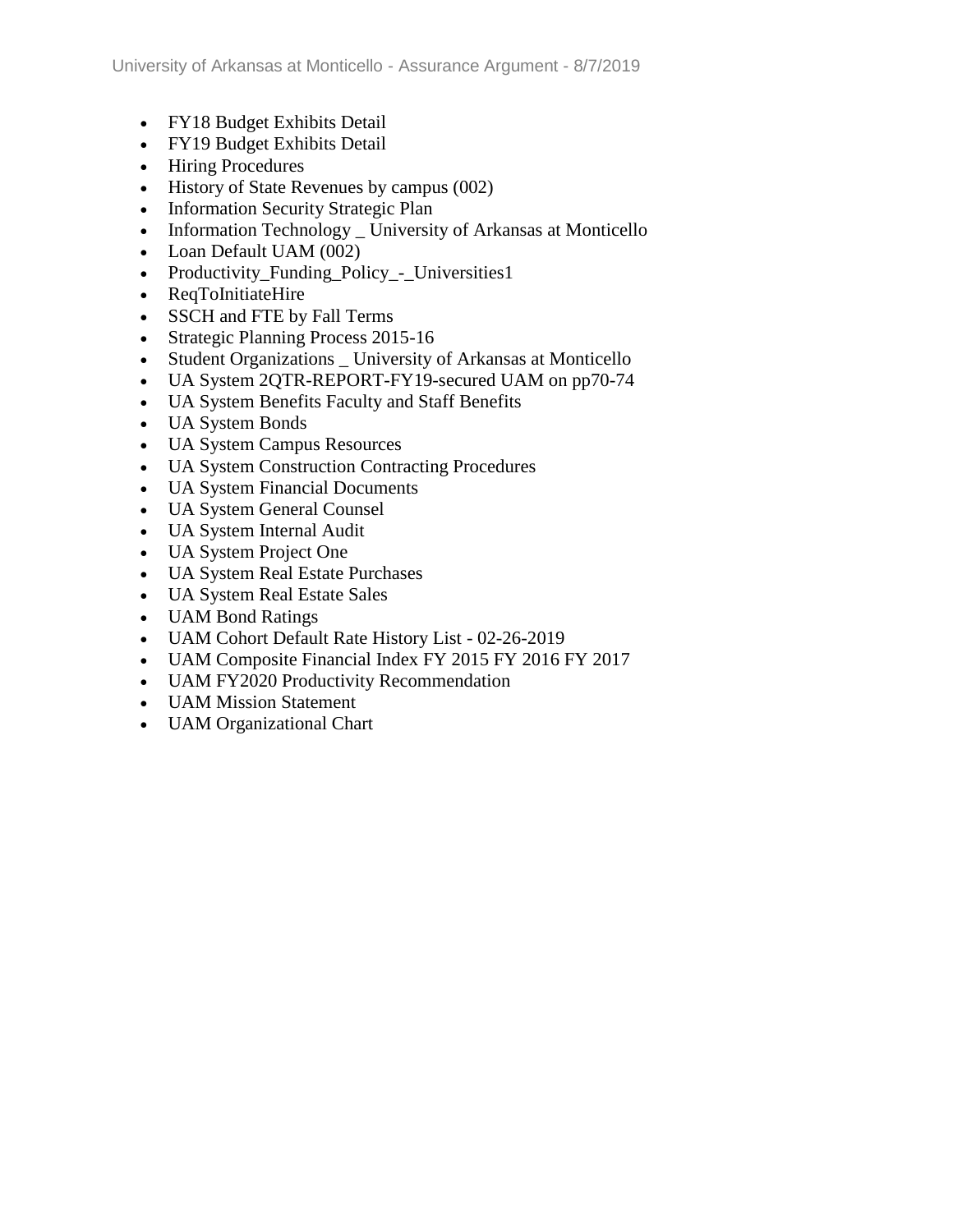# **5.B - Core Component 5.B**

The institution's governance and administrative structures promote effective leadership and support collaborative processes that enable the institution to fulfill its mission.

- 1. The governing board is knowledgeable about the institution; it provides oversight of the institution's financial and academic policies and practices and meets its legal and fiduciary responsibilities.
- 2. The institution has and employs policies and procedures to engage its internal constituencies—including its governing board, administration, faculty, staff, and students—in the institution's governance.
- 3. Administration, faculty, staff, and students are involved in setting academic requirements, policy, and processes through effective structures for contribution and collaborative effort.

## **Argument**

#### **5.B.1 The governing board is knowledgeable about the institution; it provides oversight for the institution's financial and academic policies and practices and meets its legal and fiduciary responsibilities.**

The Arkansas Higher Education Coordinating Board (AHECB) serves as the governing body for higher education statewide. The Arkansas Department of Higher Education (ADHE) functions as the administrative staff of the AHECB. The Board meets regularly to consider actions on budget recommendations, new and existing academic program recommendations, bond issuances, technology purchases, certification issues, student financial aid programs, and other initiatives affecting higher education in Arkansas.

UAM is a member of the University of Arkansas (UA) System, whose principal campuses, divisions, and administrative units are governed by the UA Board of Trustees, which approves major system and institutional policies. The ten trustees are appointed by the Governor and represent each of the state's four congressional districts.

The Trustees meet five or six times per year to consider action proposed by each campus and to ensure compliance with existing policies and procedures. The Trustees also develop policies and procedures in keeping with changing regulatory action and laws and general governance. The public agendas and minutes of board proceedings are evidence of the oversight provided for the institution's financial and academic policies and its other related responsibilities.

The System President is the chief executive officer and reports directly to the Board of Trustees. Each institution's chancellor reports directly to the System President.

The Boards of Visitors of the UA System, while advisory in nature, are a means of individualizing the system-wide administration for the campuses that compose the system. The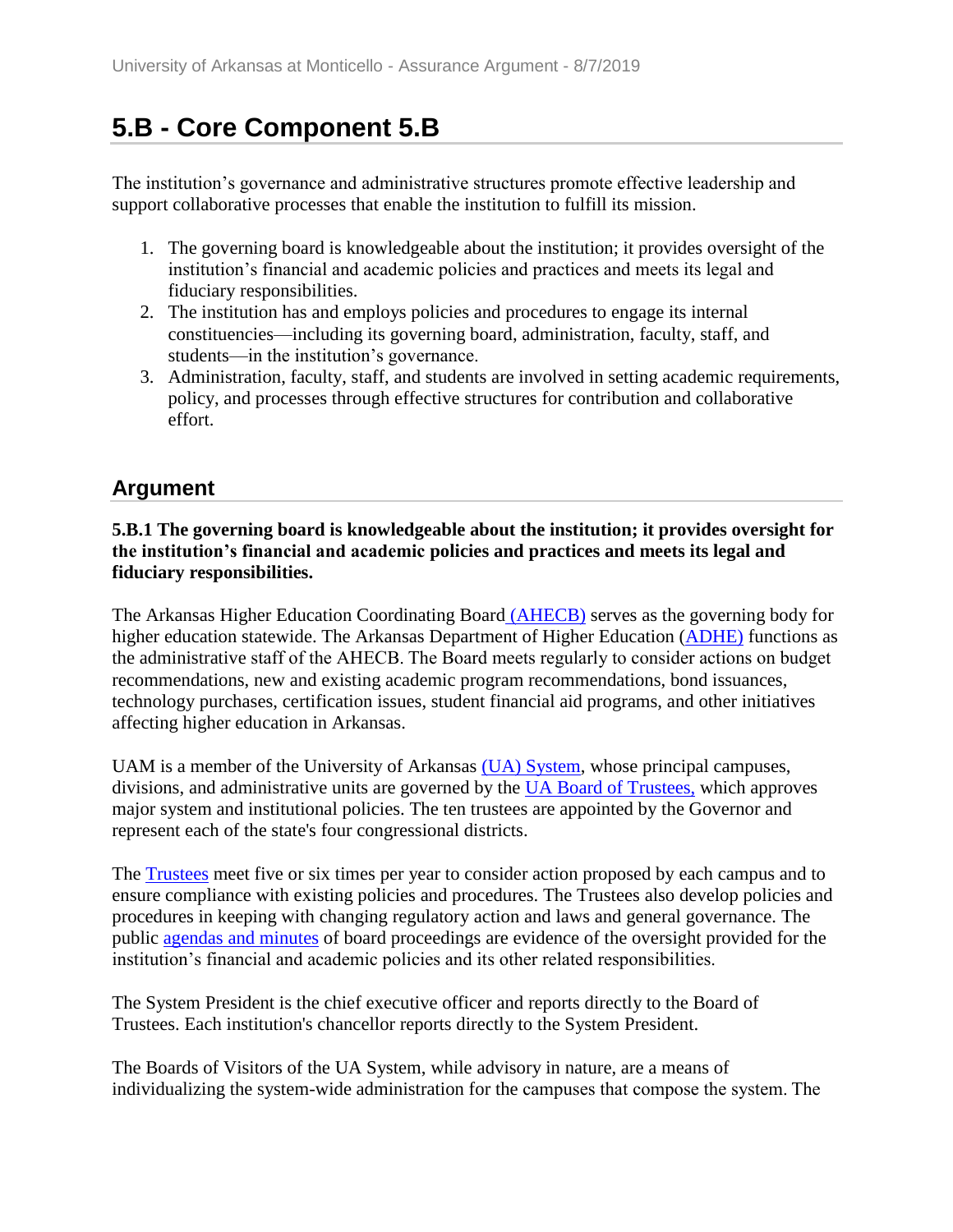twelve members of UAM's Board of Visitor[s,](../../evidence/viewfile?fileid=602562) all UAM alumni, are appointed by the Governor and represent the counties of Southeastern Arkansas. Minutes from the past year illustrate the work of this body.

#### **5.B.2 The institution has and employs policies and procedures to engage its internal constituencies—including its governing board, administration, faculty, staff, and students—in the institution's governance.**

Upon the recommendation of the System President, the Board of Trustees appoints the chancellor of UAM. The chancellor serves as official spokesperson, promotes the ideals of academic achievement, and looks after the development and welfare of the institution. The chancellor acts as the official medium of communication between the President and all of UAM's administrators, faculty, staff, and students. The UAM organizational chart demonstrates the nature of these relationships.

The Executive Council, comprising the chancellor and vice chancellors, conducts the administrative affairs of the University of Arkansas at Monticello. The Executive Council is the only campus council authorized to commit the institution to any administrative act or action. The E.C.'s minutes are posted on the UAM website, and those from 2018-19 illustrate the nature of the Council's discussions.

As mandated by the System Trustees, the University Assembly acts as UAM's legally constituted governance organization. It operates under its own constitution and bylaws and carries out its work through a series of active committees. The Assembly has legislative powers over educational policies including admission requirements, curriculum and courses, degrees and requirements for degrees, calendar and schedule, academic honors and honorary degrees, student affairs, and interpretation of its own legislation. The Assembly has at least two regular meetings each semester. Assembly membership consists of full-time faculty, professional staff, Student Government Association (SGA) representatives, and the academic and administrative officers of the institution. Minutes are posted on the UAM website, and those from Fall 2018 illustrate the deliberations and actions.

The work of the UAM Assembly is carried out in large part by the action of standing or ad hoc committees. The Bylaws of the Constitution of the UAM Assembly state that "committees of the Assembly are constituted to provide a forum in which a greater detail of attention can be given to tasks and matters before the Assembly. As such, all Assembly committees shall be empowered to conduct investigations, make recommendations, and formulate legislation on matters under their consideration." Standing committees include Academic Appeals, Athletic Committee, Curriculum and Standards, Faculty Equity and Grievance, Faculty Research, Library Committee, Student Affairs, and the Teacher Education Committee. Procedure calls for resolutions to pass from these committees to a vote by the full Assembly and thence to the Chancellor for approval. Two committees that are very active throughout the year are Curriculum and Standards, which oversees the development of undergraduate academic programs and thus assurance of academic quality, and Academic Appeals, which ensures the maintenance of UAM's scholastic integrity and due process responding to students' academic concerns.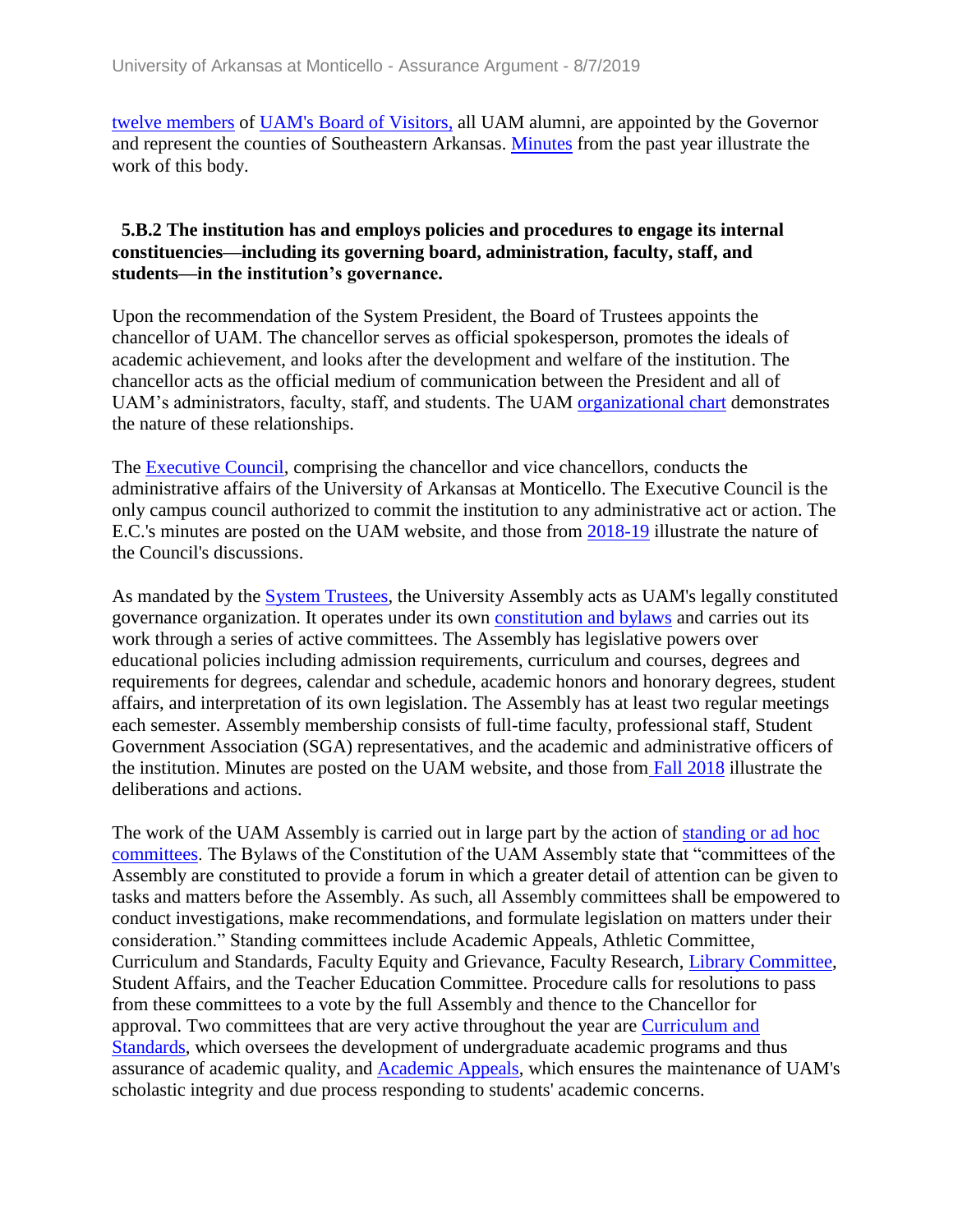Assembly meetings also provide an opportunity for exchange of general information and for moderated debate. Within this forum, the faculty, administration, staff, and student body can discuss issues related to campus policy, attend to campus concerns, and promote awareness of campus activities and programs.

Peer elections determine the officers of the Assembly. The University Assembly Chairperson, along with the Vice-Chairperson, Secretary, and Parliamentarian work together as the Leadership Council to ensure that the UAM community knows of pending policy changes. As the Leadership Council, these campus leaders meet by arrangement with the Chancellor and Vice Chancellor for Academic Affairs to discuss faculty, staff, student, and administrative issues.

The Faculty Council meets on an ad hoc basis for matters pertaining specifically to the faculty, such as to make specific recommendations to the Trustees or to the university administration.

The **Student Government Association** (SGA) serves as the official conduit for conveying the concerns and opinions of students to the University hierarchy. Students from each academic unit are elected by their peers to serve in the SGA Senate with additional elected at-large members. The Association appoints student representatives from its membership and the student body at large to serve in the University Assembly and, where possible, also appoints students to serve on specific Assembly and Chancellor's Committees.

#### **5.B.3 The institution enables the involvement of its administration, faculty, staff, and students in setting academic requirements, policy, and processes through effective structures for contribution and collaborative effort.**

UAM is committed to the exercise of best practices and shared governance. While the Executive Council, Assembly, Faculty Council, and SGA work independently of each other, they also collaborate in order to ensure that the policies and procedures are kept current and function as intended. The standing committee structure provides widespread participation and input from faculty, staff, and students in the academic and structural operation of the university.

## **Sources**

- 2018-19AssemblyCommitteeMembers
- Administrative Committees
- AHECB home page
- Appeals Committee description
- Arkansas Department of Higher Education
- Assembly Committees
- Assembly minutes Fall 2018
- assembly officers 2018-19
- Board of Trustees University of Arkansas System members
- Board of Visitors Bylaws
- Board of Visitors July 2018
- Board Policy 1410.1 UAM Constitution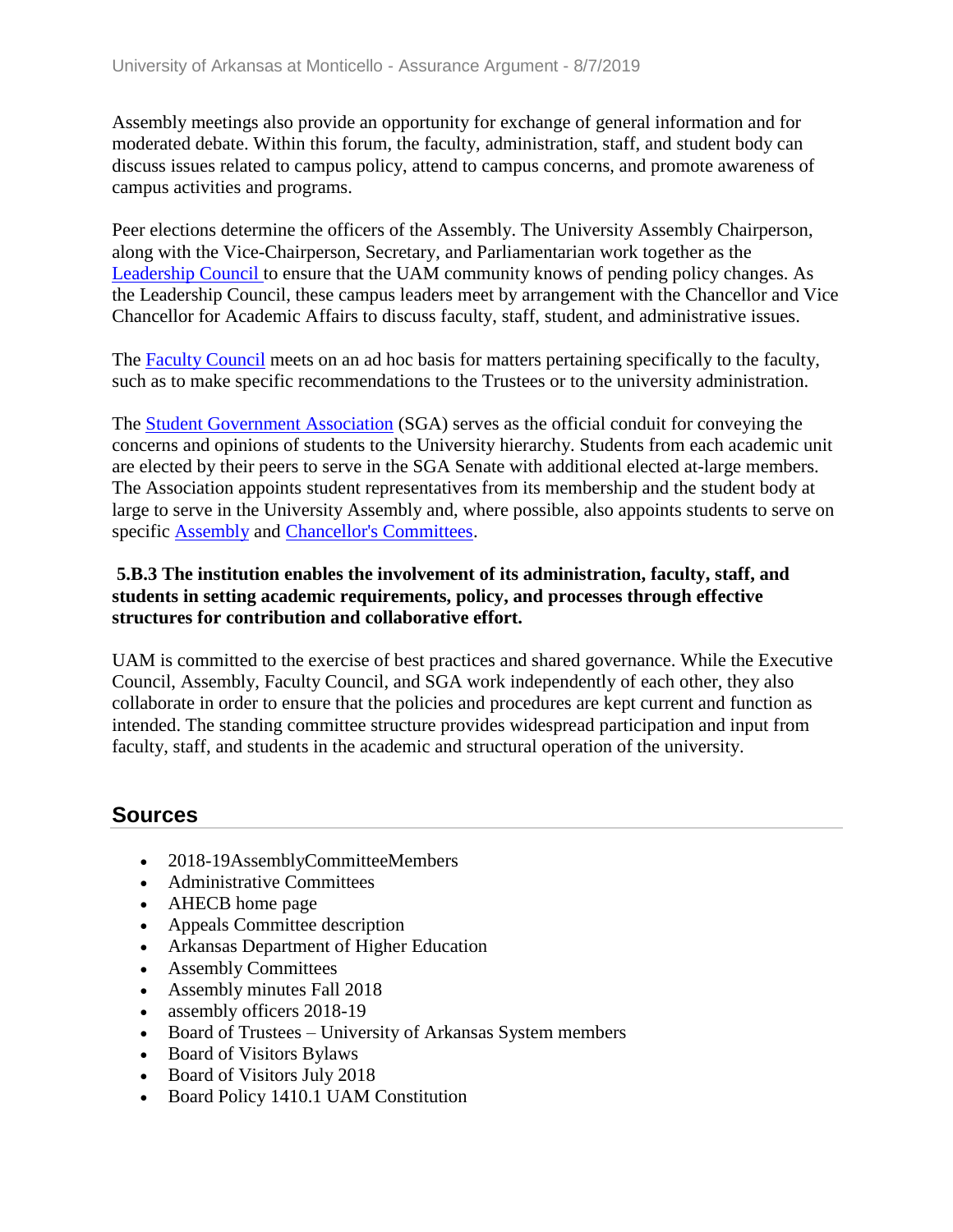- BOT Policy 100.4 Rules and Regulations of the Board of Trustees of the University of Arkansas for the Governance and Administration
- Bylaws
- Curriculum and Standards Comm Description
- Executive Council.pdf
- Faculty Council bylaws
- Faculty Handbook
- FY19 Budget Exhibits Detail
- Library Committee description
- Mission University of Arkansas System
- sga constitution
- System Trustees 201801 Agenda
- UAM Board of Visitors Minutes July 2018 January 2019
- UAM Executive Council Minutes Sept 2018 April 2019.pdf
- UAM FY2020 Productivity Recommendation
- UAM Organizational Chart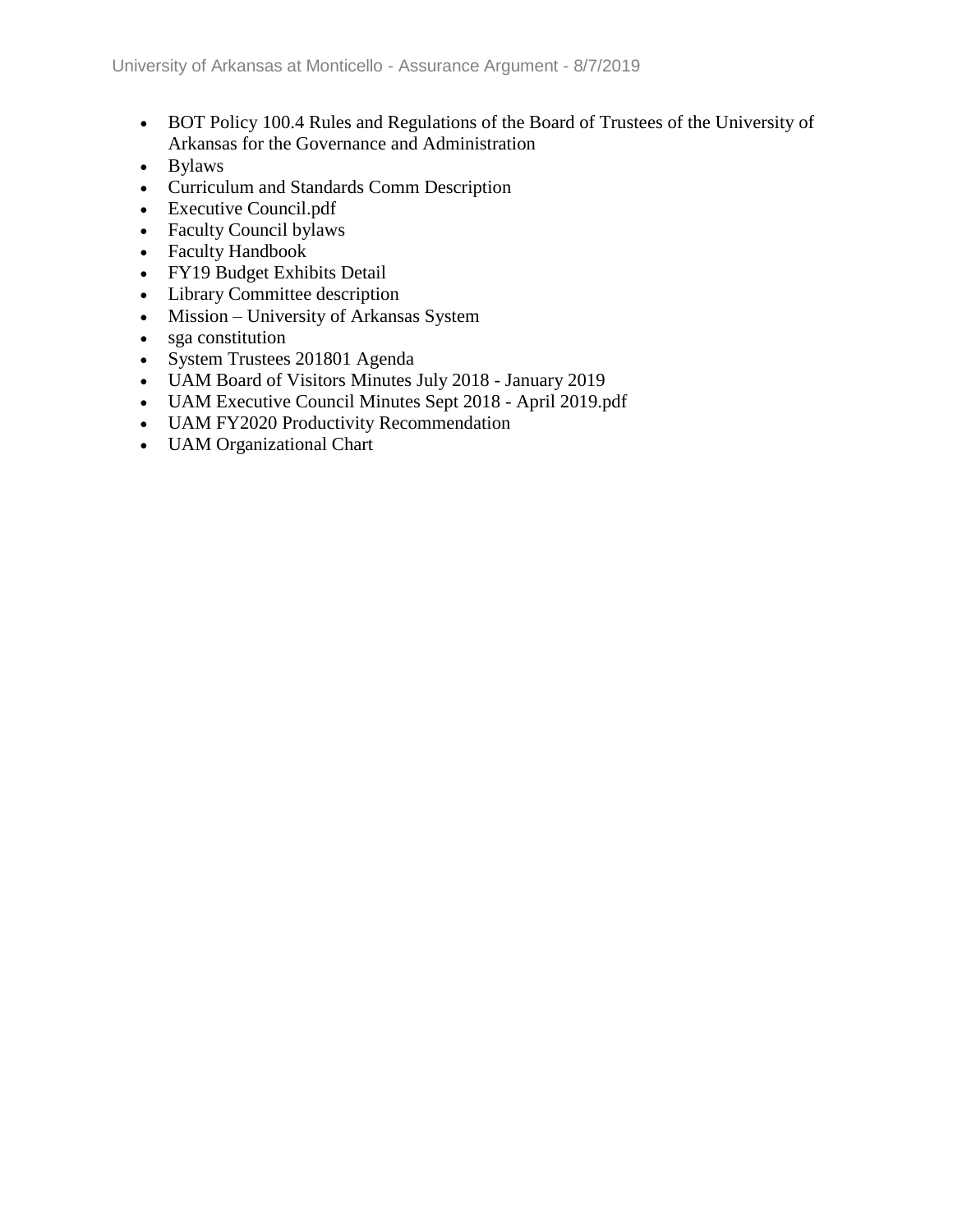# **5.C - Core Component 5.C**

The institution engages in systematic and integrated planning.

- 1. The institution allocates its resources in alignment with its mission and priorities.
- 2. The institution links its processes for assessment of student learning, evaluation of operations, planning, and budgeting.
- 3. The planning process encompasses the institution as a whole and considers the perspectives of internal and external constituent groups.
- 4. The institution plans on the basis of a sound understanding of its current capacity. Institutional plans anticipate the possible impact of fluctuations in the institution's sources of revenue, such as enrollment, the economy, and state support.
- 5. Institutional planning anticipates emerging factors, such as technology, demographic shifts, and globalization.

## **Argument**

#### **5.C.1. The institution allocates its resources in alignment with its mission and priorities.**

UAM allocates resources in areas that advance the mission of the institution. As described below, upon completion of the UAM Mission Statement, departments and schools were instructed to develop their own mission statements in alignment with the university's goals. Annual budget requests must be based on these mission statements as well as on the Annual Reports, which include evidence-based analyses of all activities. And requests for new funds, as noted in 5.A.5, must demonstrate alignment with the UAM Strategic Plan. The budget is established through deliberations of the Executive Council, with the Chancellor in coordination with the Vice Chancellor for Finance making the final recommendations to the Board of Trustees. This helps ensure that funding follows the mission at all levels, including the mission of the UA System.

#### **5.C.2. The institution links its processes for assessment of student learning, evaluation of operations, planning, and budgeting.**

UAM has a developing system of planning and budgeting. Each unit is responsible for a Strategic Plan based upon the UAM Strategic Plan. Academic units must also submit an annual review that assesses performance, including student learning over the past year, and lists goals for the coming year, such as these reviews from Arts and Humanities and Nursing. This review, along with academic Program Review documents (if any), are used to formulate unit budget requests to the VCAA.

Non-academic department heads submit their budgets to their vice chancellor. In January, the vice chancellors propose their budgets to the chancellor, following the process described above.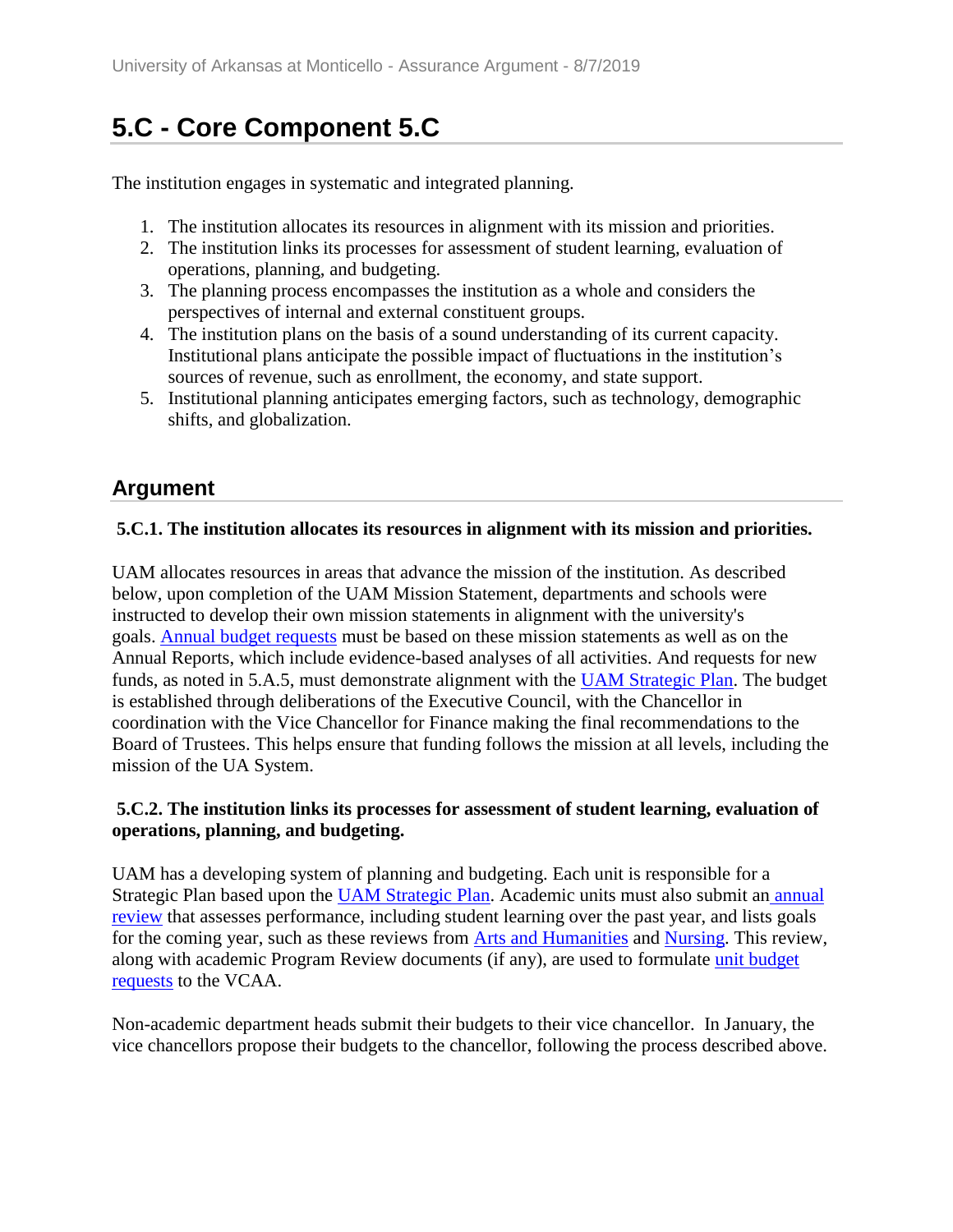#### **5.C.3. The planning process encompasses the institution as a whole and considers the perspectives of internal and external constituent groups.**

In the 2016-17 school year, UAM began a strategic planning process using a new model, one seeking input from all constituent groups. After discussion with the Executive Council, the chancellor identified three primary goals for a strategic plan: student success, enrollment and retention gains, and infrastructure revitalization and collaborations. She named two co-chairs for crafting a new plan based on those three goals. The co-chairs formed nine teams, representing units across campus, which developed key performance indicators around each goal. The chairs synthesized these proposals and drafted a strategic plan, which they circulated to a team of community and alumni members. The final plan went to the Executive Council and was approved by the Board of Visitors and the System Trustees. The Executive Council is responsible for reviewing the plan, and constructed an update in April 2019.

Individual schools and departments have been developing their own strategic plans, aligned with the goals of the university's plan. Advice from the Board of Visitors and budget approval by the Board of Trustees helps assure external input from UAM's area of service and from the UA System as a whole.

#### **5.C.4 The institution plans on the basis of a sound understanding of its current capacity. Institutional plans anticipate the possible impact of fluctuations in the institution's sources of revenue, such as enrollment, the economy, and state support.**

#### **Capacity**

UAM seeks to provide an environment conducive to learning for all students that attend this institution. Although a formal study has not taken place, the institution's leadership believes that UAM's existing facilities, with renovations and new buildings envisioned in the Campus Master Plan, will adequately serve its academic and administrative needs for the foreseeable future.

As noted in more detail in 1.C, Southeast Arkansas has seen its population and student enrollment in feeder high schools decline steadily for two decades. Given this reality, the University's concerns have not been related to exceeding capacity, but rather to identifying strategies to maintain, and ideally increase, student enrollment.

Retention became a primary focus of the University in 2015. The 2017 changes to the state's formula for funding have added incentive to bolster retention.  Also, given regional demographics, UAM is seeking opportunities to make itself more attractive to students from a wider area. The 2017-18 branding study identified several strategies for wider publicity. And the new Strategic Enrollment Management Framework sketches out initial strategies for dealing with the changing demographics of the region as well as increasing rates of retention and graduation.

#### **Potential Fluctuations in Revenue Sources**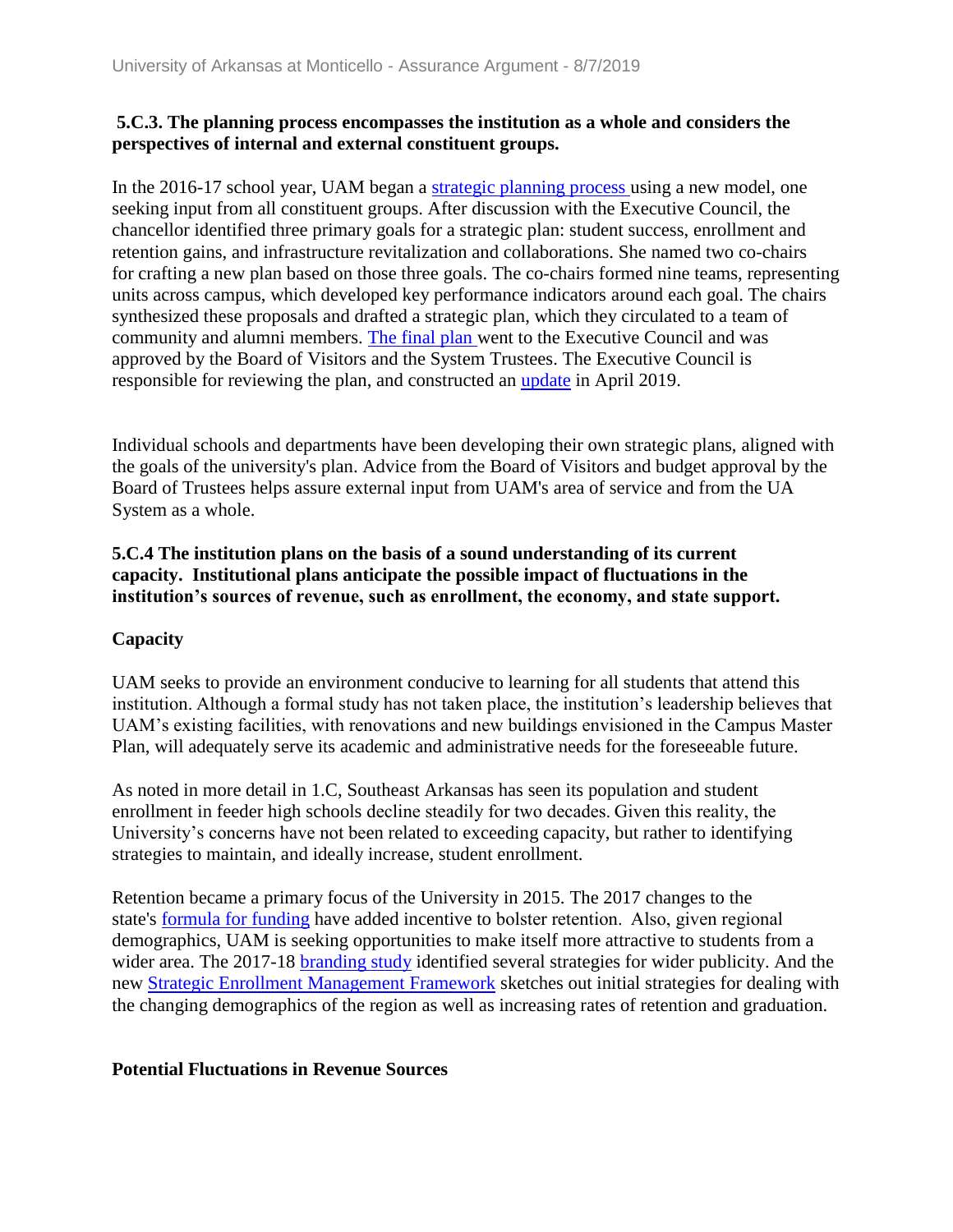The University's primary sources of revenue -- student tuition and fees and state appropriations - - are not unlike those of other public institutions of higher education.  When considering its proposed budget each year, UAM makes allowance for the possibility that one or both of these sources may not meet projections. During FY2019, the Contingency Fund was set at \$815,430, or about 4.4% of state appropriations.

A 2018 gift to UAM, which will be worth about \$6 million when it is fully realized over the next few years, will provide both a cushion for fluctuations and a basis for new projects.

#### **5.C.5. Institutional planning anticipates emerging factors, such as technology, demographic shifts, and globalization.**

The UAM Strategic Plan, both in its development and its final form, seeks to be cognizant of and able to respond to rapidly changing conditions locally and globally:

1. In response to the demographic changes in Southeast Arkansas as detailed in 1.C, several tactics in the Strategic Plan speak to increased awareness of local needs, more strategic enrollment management, and increased collaborations with area communities and legislators.

2. The UAM Plan commits the university to improving classroom technology, investing "in quality technology and library resources," and developing a Master Plan which will help bring our facilities into readiness for continuing technological change.

3. The Mission Statement's goal of providing a "seamless education for diverse learners to succeed in a global environment" will be met through initiatives such as a Global Studies interdisciplinary major and ongoing diversity initiatives described in 1.C.

## **Sources**

- 18-19 Budget Prep Memo
- 2018-2019 Budget
- Acad Aff Annual Review Guidelines
- Arts and Humanities Academic Unit Annual Report 2017-2018 for merge
- Chancellor Strategic Plan
- Chancellor 2018 Branding Study summary
- Executive Council.pdf
- FY19 Budget Exhibits Detail
- Math Science Annual Report 2017-2018
- Nursing School 2017-18 Annual Report
- Peterson Gift
- Productivity Funding Policy Universities1
- Strategic Plan Update 201904
- Strategic Planning Process 2015-16
- UAM 2018-2021 Strategic Enrollment Management Framework 5.2019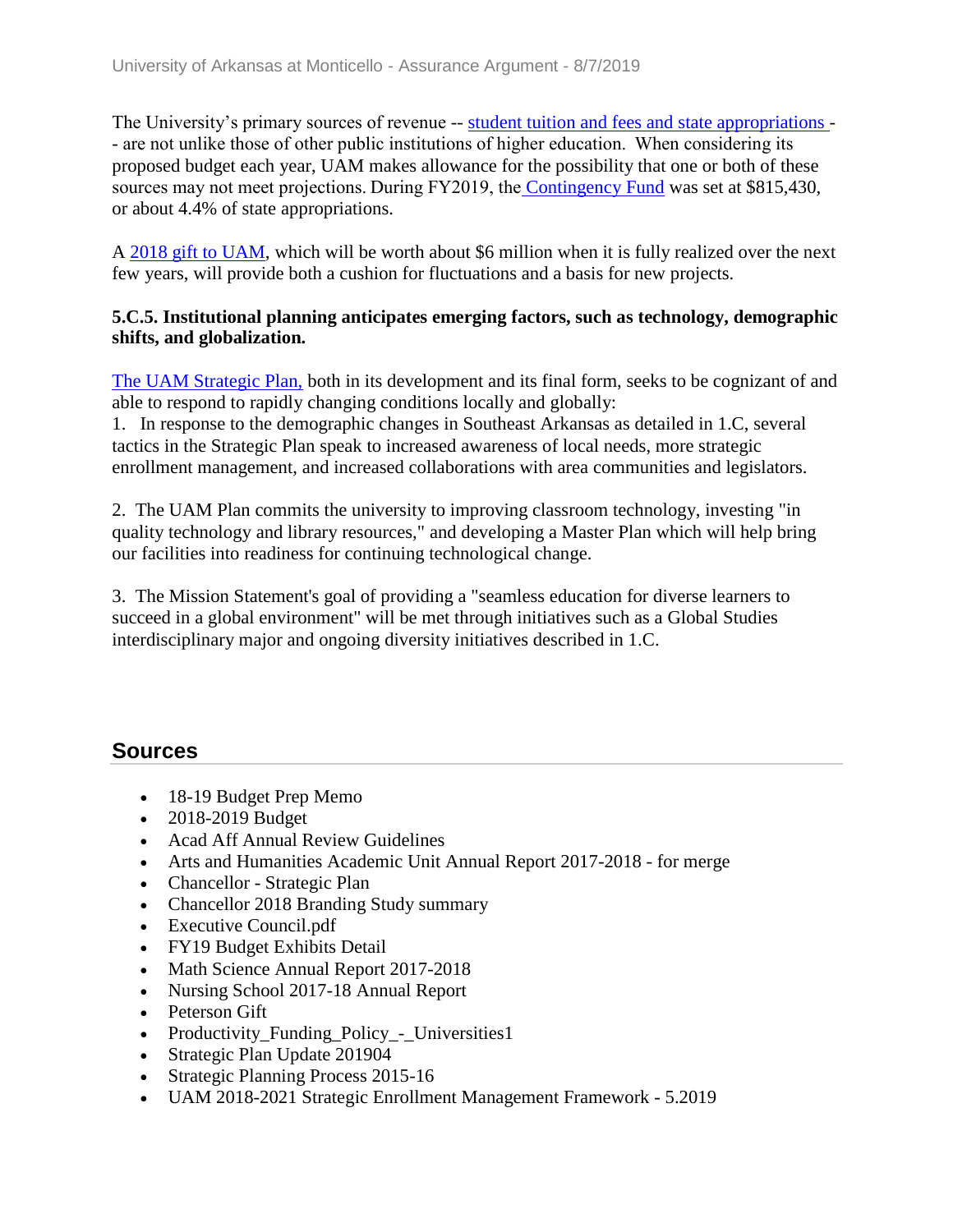University of Arkansas at Monticello - Assurance Argument - 8/7/2019

#### UAM Mission Statement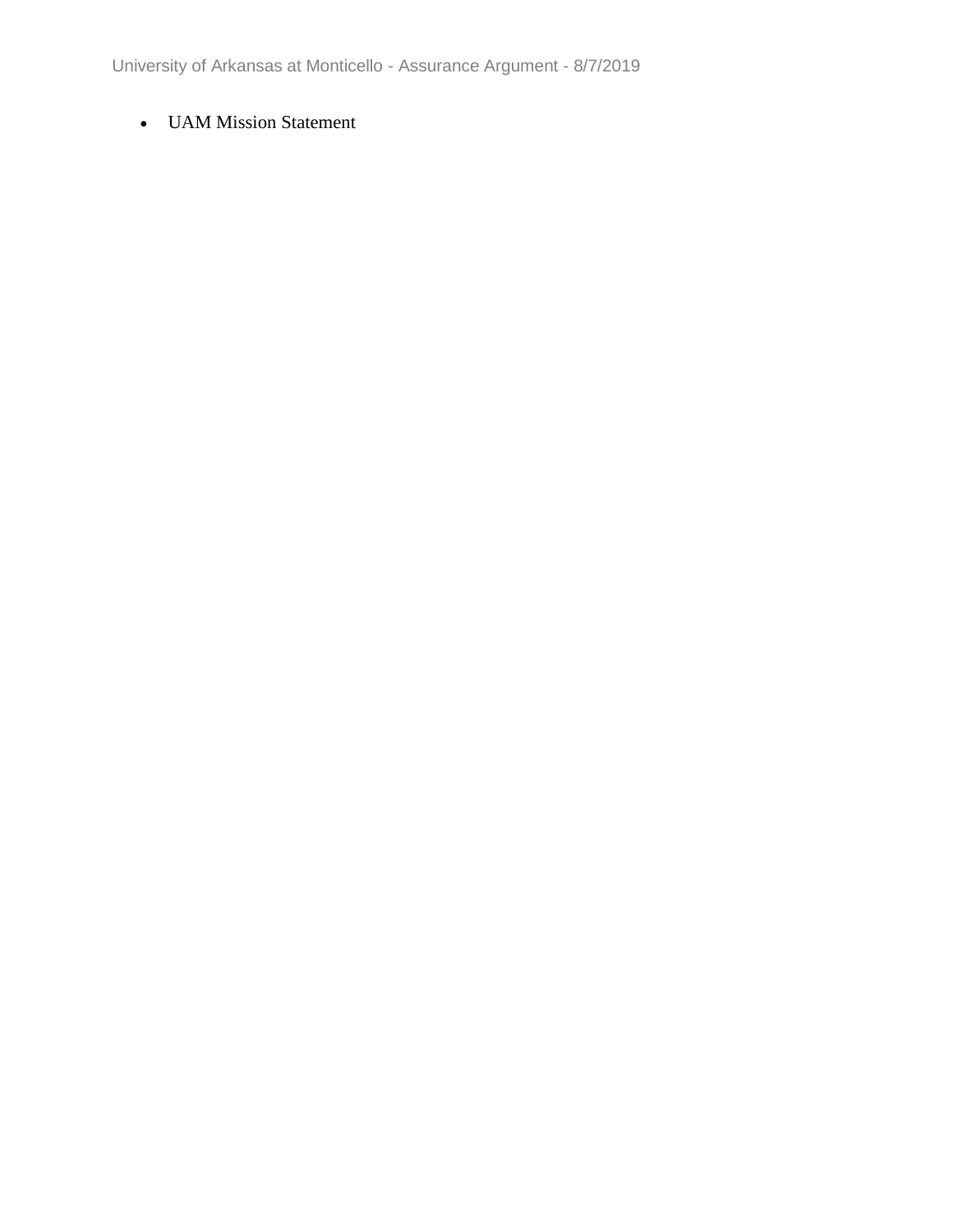## **5.D - Core Component 5.D**

The institution works systematically to improve its performance.

- 1. The institution develops and documents evidence of performance in its operations.
- 2. The institution learns from its operational experience and applies that learning to improve its institutional effectiveness, capabilities, and sustainability, overall and in its component parts.

### **Argument**

#### **5.D.1. The institution develops and documents evidence of performance in its operations.**

UAM tracks the performance of many operations using a wide variety of tools. For example:

Fiscal operations are carefully monitored. With UAM's limited income, the need for internal control of expenditures is taken very seriously, and the Business staff is proud to have had no issues from the annual audits over many years. The state-mandated auditing process is described in 5.A.1. Additional audit reports to groups such as the NCAA and the HLC help assure ongoing fiscal responsibility.

Both Information Technology and Physical Plant now use online work orders. In addition to allowing staff to prioritize, assign, and efficiently respond to requests, the system tracks response time, which provides data for determining staffing needs.

The process of state-mandated reviews of academic programs is described in 4.A.1.

In FY2011, UAM began use of the PeopleSoft enterprise resource planning (ERP) system. The intent was to implement a modern, centralized system for all of the administrative and academic needs of the institution. In 2016, the University of Arkansas System Board of Trustees approved the procurement and implementation of the Workday, Inc., ERP so that all campuses would be on a single platform for Finance and Human Resources by the first quarter of 2022. Student information system needs will be reviewed and evaluated, and a project plan developed as the implementation of Workday begins.

The current Strategic Planning process was implemented in 2017 and subsequently moved into unit operations. The process relies exclusively on Key Performance Indicators for reaching the three primary goals of the plan. KPIs are regularly gathered and analyzed by the Executive Board, with modifications to the plan made by the Vice Chancellors in that forum.

In 2017, UAM began an institutional re-branding effort with SimpsonScarborough to provide a consistent look and feel to how all units present the school to those outside UAM. This project involved extensive surveying of students, alumni, faculty, and staff, thereby generating important if indirect data which will be useful in a wide variety of administrative or planning activities. The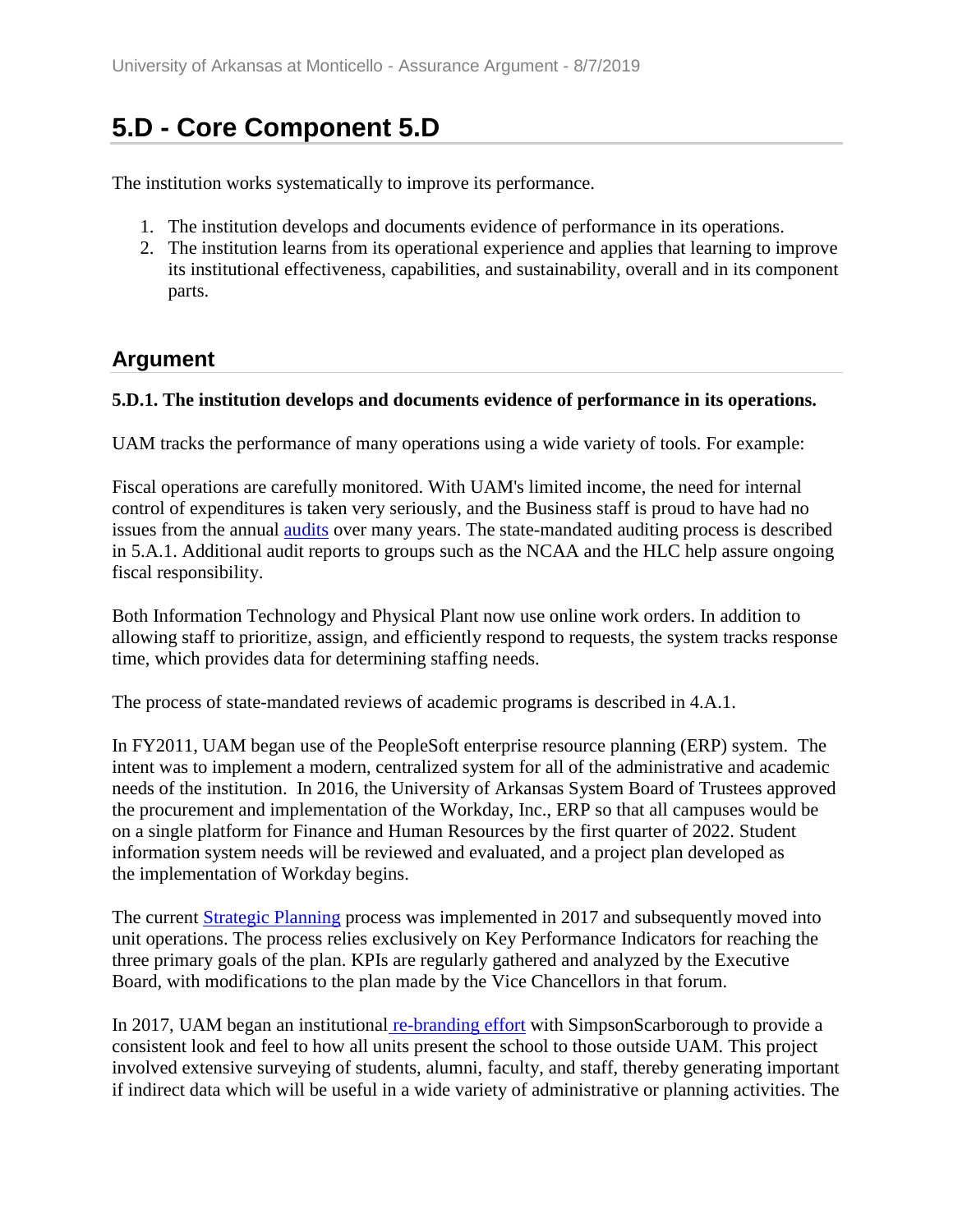University hopes to improve name recognition with the regional population and especially prospective students. Implementation has begun in key areas of Alumni Affairs and Enrollment Management with a major launch scheduled for Summer 2019.

UAM has used the Blackboard system for many years, but at its most basic -- that is, least costly -- level. In 2016, the UA System contracted with Blackboard to provide **all** UA campuses with a much greater range of features, including resources for tracking student progress in coursework.

Another recent evaluative initiative at UAM has been in tracking student performance in order to increase retention, persistence, and completion. UAM contracted with EAB in 2016 and immediately began inputting data from student records. This has been particularly timely as the Arkansas state government has now moved to apportioning funds on the basis of student success, as noted in 5.A.1. Faculty are working with EAB data in conjunction with the newly expanded resources available from Blackboard to track student success at all levels, and changes to curriculum design and advising procedures have begun, some of which are noted in 4.A.4.

#### **5.D.2. The institution learns from its operational experience and applies that learning to improve its institutional effectiveness, capabilities, and sustainability, overall and in its component parts.**

As part of the 2017-21 Strategic Plan, UAM is developing a Campus Master Plan in order to update physical facilities for Academics, Housing, and Athletics, and to establish a Sustainability Plan for the Physical Plant. This includes a prioritized Deferred Maintenance schedule, which will be modified as necessary in order to meet immediate needs.

Recent analysis of response time to Physical Plant and I.T. online work orders showed areas for improvement. The Physical Plant staff successfully reorganized in 2016 and has significantly cut response time from days to hours or even minutes.

Another part of the Strategic Plan called on the Alumni Office to develop synergies with Athletics and Academic units in order to strengthen fundraising, with annual evaluation of success. The new Vice Chancellor for Advancement has launched initiatives toward meeting these goals.

Minutes of the Executive Council record discussions and decisions made in response to the changing needs and data of a campus that is very much aware of its challenges and continually working to meet them.

## **Sources**

- Arts and Humanities Academic Unit Annual Report 2017-2018 for merge
- Audit FY2018
- Board of Visitors Bylaws
- BOT Policy 100.4 Rules and Regulations of the Board of Trustees of the University of Arkansas for the Governance and Administration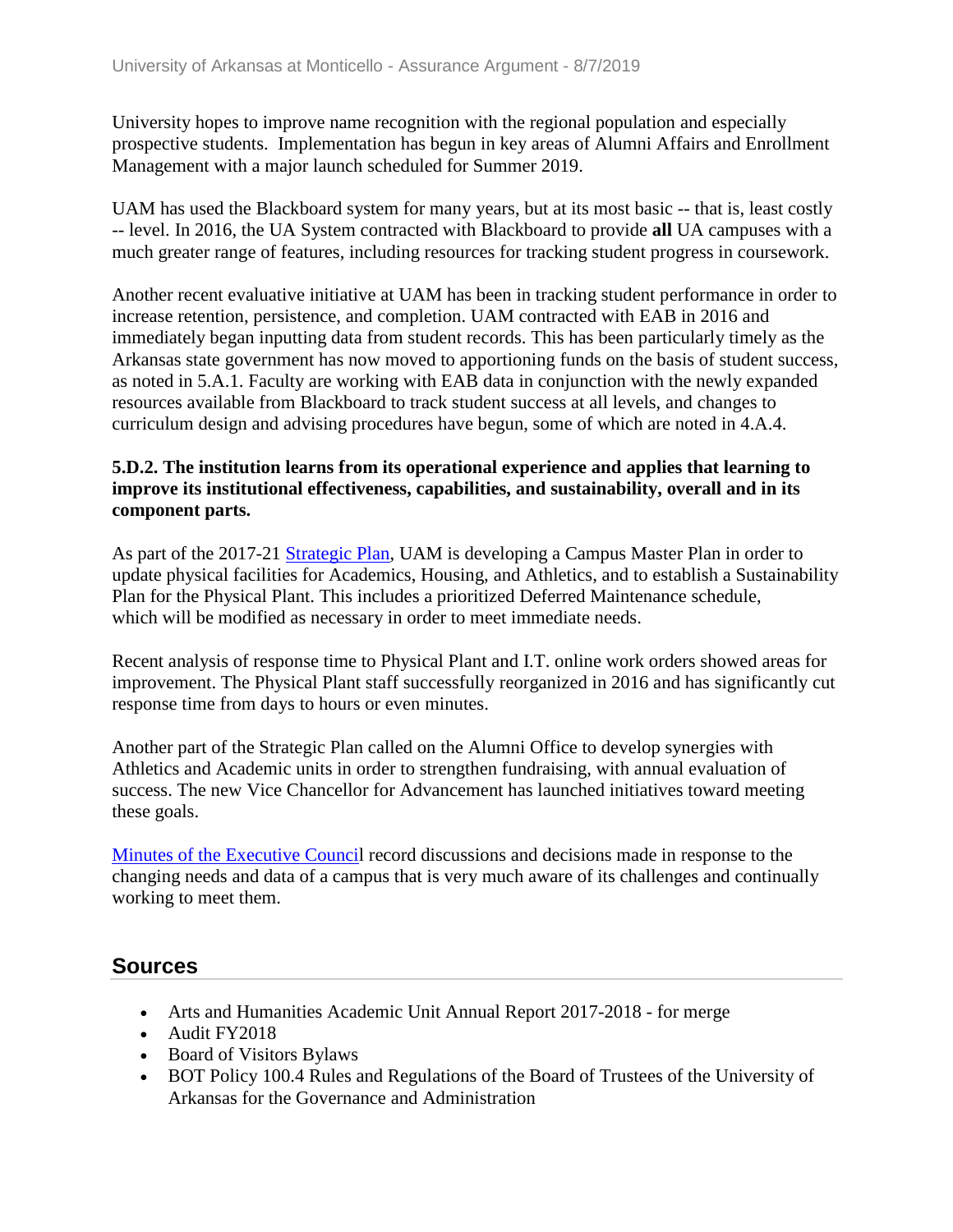University of Arkansas at Monticello - Assurance Argument - 8/7/2019

- Chancellor Strategic Plan
- Chancellor's Office 2018 Branding Study report
- Executive Council.pdf
- Math Science Annual Report 2017-2018
- Strategic Plan Update 201904
- UAM Executive Council Minutes Sept 2018 April 2019.pdf